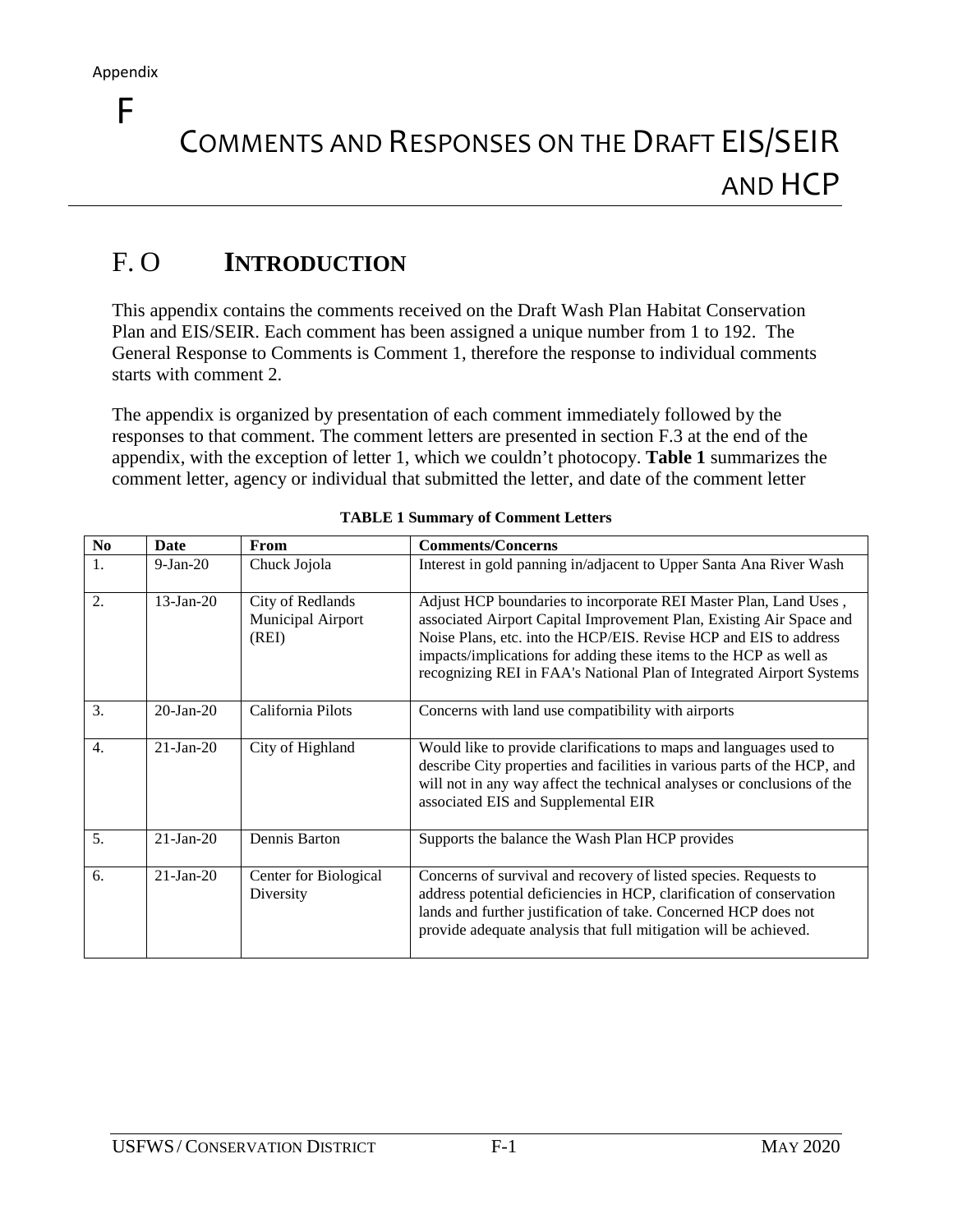| $\mathbf{N}\mathbf{o}$ | Date                    | From                                                       | <b>Comments/Concerns</b>                                                                                                                                                                                                                                                                                                                                                                                                                                                                                                                                                                                                                                                                                                                       |
|------------------------|-------------------------|------------------------------------------------------------|------------------------------------------------------------------------------------------------------------------------------------------------------------------------------------------------------------------------------------------------------------------------------------------------------------------------------------------------------------------------------------------------------------------------------------------------------------------------------------------------------------------------------------------------------------------------------------------------------------------------------------------------------------------------------------------------------------------------------------------------|
| $\overline{7}$ .       | $\overline{22}$ -Jan-20 | U.S. Environmental<br>Protection Agency                    | Supports the overall goals of environmental stewardship of the HCP.<br>Concerns about potential impacts from activities covered by the HCP<br>to several resource areas. Need further clarification on: Water Quality,<br>groundwater, aggregate mining, Waters of the U.S., flood control, air<br>quality, Santa Ana Sucker, and SBKR impacts. HCP does not address<br>concomitant management with HCP Preserve lands. Clarification of<br>BLM land classifications after land exchange. Address Children's<br>Environmental Health and Safety as affected by mining activities.<br>Provide more information regarding Consultation and Coordination<br>with Tribal Governments. Address environmental justice. Provide<br>most current data. |
| 8.                     | $22-Ian-20$             | Albert Kelley, Bettina<br>MacCleod                         | Concerns about exact usage for the acreage designated as "conserved",<br>who will be in control of patch work of ownership of conservation<br>lands, water recharge basin expansion effects to species, mitigation<br>lands, label of "neutral land" on the borrow pit site. Request additional<br>mitigation land for BLM land transfer. Disagree with 30% reduction<br>in mining land use. Concerns about effects to RAFSS                                                                                                                                                                                                                                                                                                                   |
| 9.                     | $22-Jan-20$             | Save Lytle Creek<br>Wash/Jane Hunt, Lynn<br><b>Boshart</b> | Concerns about adequate mitigation lands set aside for SBKR in<br>perpetuity                                                                                                                                                                                                                                                                                                                                                                                                                                                                                                                                                                                                                                                                   |
| 10.                    | $22-Jan-20$             | Redlands Airport<br>Association                            | <b>Redlands Airport Association</b>                                                                                                                                                                                                                                                                                                                                                                                                                                                                                                                                                                                                                                                                                                            |
| 11.                    | $23$ -Jan-20            | <b>US Federal Aviation</b><br>Administration               | Concerns of land use and separation criteria for potential wildlife<br>hazard attractants and increase of aviation hazards with<br>implementation of HCP                                                                                                                                                                                                                                                                                                                                                                                                                                                                                                                                                                                       |
| 12.                    | $23$ -Jan-20            | <b>Vulcan Materials</b><br>Company Western<br>Division     | Concerns with the conservation strategy                                                                                                                                                                                                                                                                                                                                                                                                                                                                                                                                                                                                                                                                                                        |
| 13.                    | $27$ -Jan-20            | California Dept of Fish<br>and Wildlife                    | Concerns about spatial/temporal isolation of spineflower island                                                                                                                                                                                                                                                                                                                                                                                                                                                                                                                                                                                                                                                                                |

NEPA and CEQA regulations direct the lead agencies to make a "good faith, reasoned analysis" in response to "significant environmental issues raised" in comments on a Draft EIS/SEIR (see State CEQA Guidelines Section 15088(c); 40 CFR 1503.4). Most of the comments addressed the issuance of an Incidental Take Permit and various elements of the Habitat Plan itself (i.e., the Proposed Action in the EIR/SEIS). All other comments were considered to be related to the Habitat Plan. Nevertheless, to streamline documentation and avoid confusion, all public comments received during the comment periods are responded to in this Final EIS/SEIR. Per CEQA and NEPA guidance, where there has been voluminous response, similar comments have been summarized and consolidated; however, all substantive issues raised in comments received on the Draft EIR/SEIS are addressed. This section contains General Responses that address common comments received and responses to other comments that do not fall within the scope of the general responses.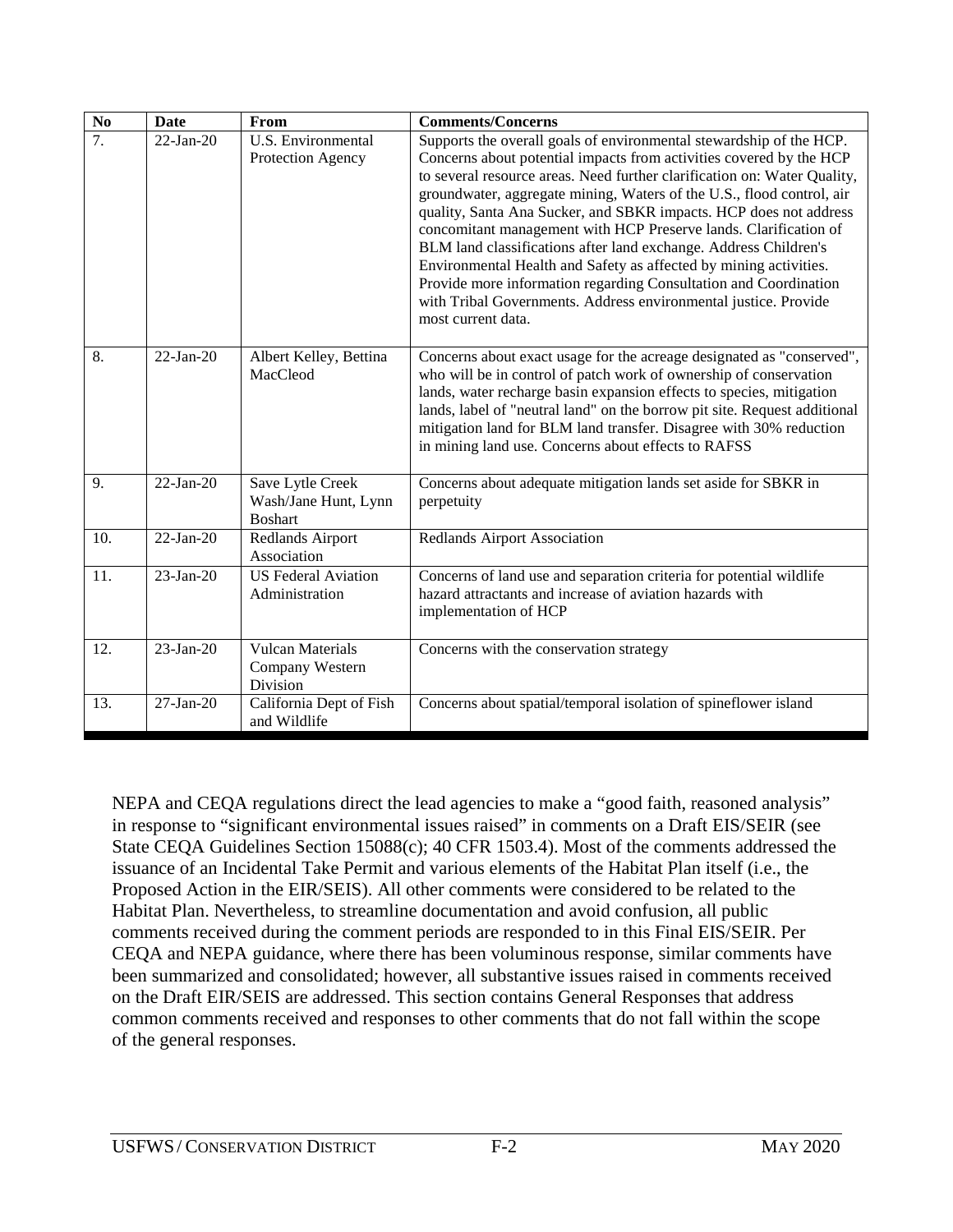# **F.1 GENERAL RESPONSES TO COMMENTS**

The Local Partners and the Service and BLM reviewed and responded to each of the 192 public and agency comments on the Draft Habitat Plan and EIS/SEIR. In the review of all public comments received on the Draft Habitat Plan and EIS/SEIR, the Local Partners and the Service identified 8 recurring themes, which are expressed in this introductory section. Instead of repeating responses to these themes throughout the individual responses, the Local Partners and Wildlife Agencies are responding to them in this introductory section. When individual comments can be addressed (or partially addressed) by a General Response, the individual response directs the reader to this introductory section. General Response to Comments: 1) Adequacy of alternatives; 2) Need to recirculate; 3) Climate Change-Impact to Species HCP authorizes otherwise lawful activities (e.g. other permits needed); 4) Adequacy of Mitigation; 5) Additional Permitting/Scope of EIS/SEIR; 6) Specificity of Comments; 7) Edge Effects; 8) Possible Future Changes to ACEC by BLM.

# **ADEQUACY OF ALTERNATIVES**

The EIR/SEIS considered nine different alternatives, and brought three alternatives forward for detailed analysis. [EIS, p. 2.0-1] These were the No Project Alternative, the proposed action, and the 2008 land use plan. It should be noted in this respect that the 2008 plan, which was described in the predecessor EIR of the San Bernardino Valley Water Conservation District, was itself formulated after consideration of a series of alternatives in that 2008 environmental document. Those included not only the "No Project" alternative, but also mining of thenexisting leases, limited mining in then-existing quarries, and a reduced mining footprint.

The NEPA requirements for consideration of alternatives appear in 40 CFR section 1502.10(E), and section 1502.14. The discussion of alternatives is subject to a standard of reasonableness, which admits to no hard and fast rules. ("Forty Most Asked Questions Concerning CEQ's National Environmental Policy Act Regulations, 46 Fed. Reg 18, 026 (1981), Question 1(b).") (Cited as "Forty Questions" herein.) Further, the reasonableness of the defined range of alternatives may be viewed in light of a project's purpose. (*City of Carmel by the Sea v. U.S. Department of Transportation*, 123 F 3d 1142 (9<sup>th</sup> Cir 1997.) When a project's purpose is to protect the environment, the alternatives requirement is interpreted less strictly. (*Kootenai Tribe v. Veneman*, 313 F 3d 1094, 1120 (9<sup>th</sup> Circuit 2002).)

The Wash Plan is such a project to protect the environment. Its consolidation of existing "checkerboard" mining properties, increased connectivity through conservation of habitat areas into contiguous conservation areas, enhanced benefits of coordinated habitat management on current and future conservation lands (including the Wooly Star Preserve Area ("WSPA") to be dedicated as part of the conservation mitigation strategy, and BLM lands that will be exchanged pursuant to congressional dictate, all advance environmental objectives.

In this light, the three alternatives given specific, NEPA-level analysis are sufficient to represent the spectrum of alternatives available. The required "no action" analysis is present, and is consistent with consideration of no change from current habitat management or intensity. (Forty Questions, Question 3.) The 2008 land use plan synthesizes over a decade of prior history of the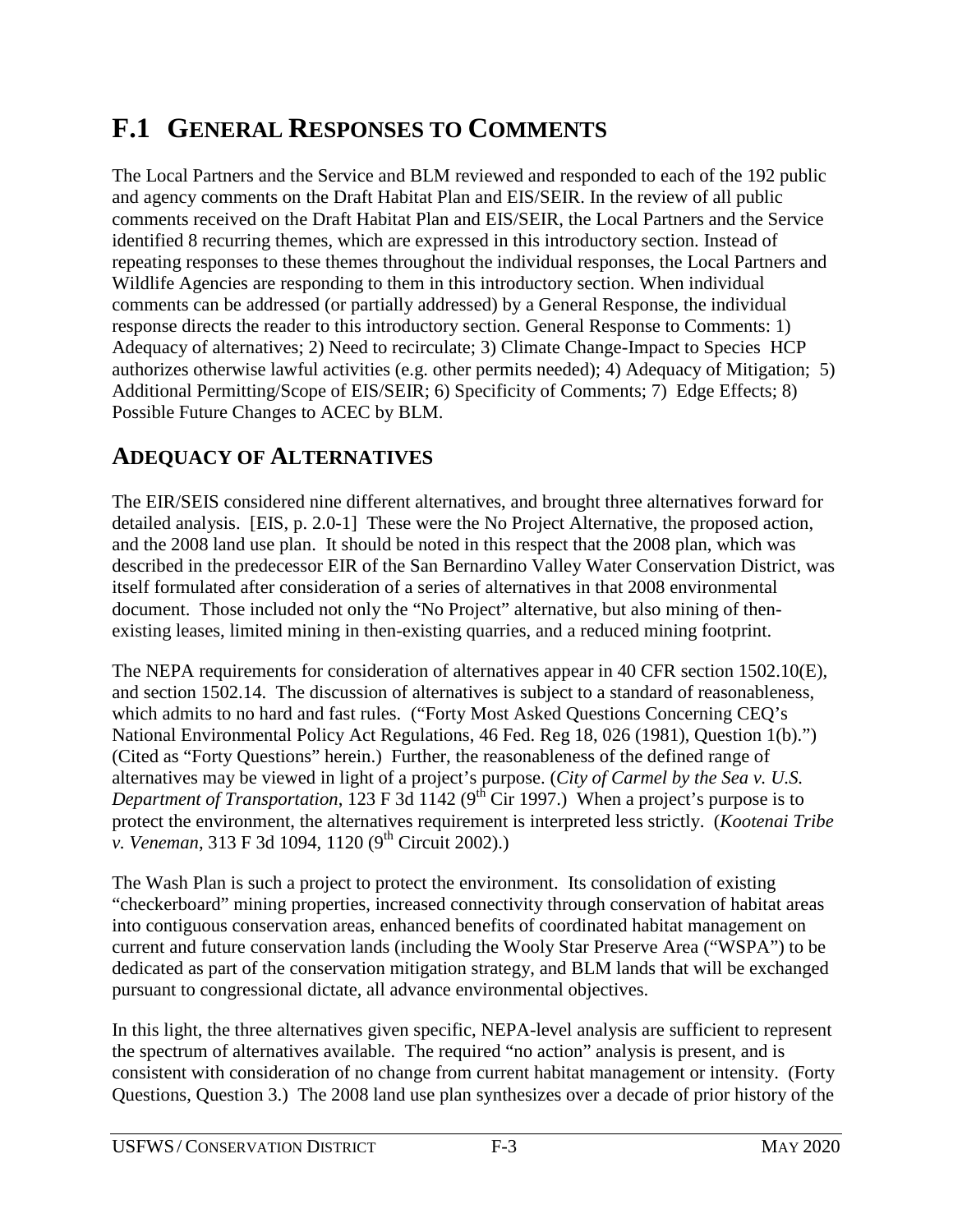project's processing and analysis, and offers meaningful comparison to both the "no project' and proposed project scenarios.

No commenting party has suggested any specifically formulated additional alternative that it contends is consistent with the project's purpose, as set forth in the "Purpose and Need" section, which has gone unanalyzed.

Moreover, in establishing new conservation areas, selection of a reasonably determined amount and location of acreage for the conservation preserve is justified. Where there are a potentially very large number of alternatives (involving innumerable potential ranges of acreages devoted to habitat or conservation uses), only a reasonable number of examples need be analyzed and compared. (Forty Questions, Question 1(b).)

Those alternatives considered, but not brought forward for analysis, have also been adequately described in the EIS. (EIS, pages 2.1-14; 2.5-1, 2.) Given congressional legislation that directs the completion of the land exchange<sup>[1](#page-3-0)</sup>, the elimination of other potential BLM-related alternatives, such as those previously considered in the 2008 EIR, is appropriate. The considered alternatives of complete take avoidance and/or avoiding any spineflower impact, have also been discussed, and their infeasibility adequately described.

Regarding CEQA, the requirements for alternatives discussion are less detailed. CEQA does not require that a discussion of alternatives be exhaustive, but only that agencies make an objective, good-faith effort to comply. (*Foundation for San Francisco's Architectural Heritage v. City and County of San Francisco* (1980) 106 Cal.App.3d 893, 910 ["Absolute perfection is not required."].) "Under the 'rule of reason,' an EIR's discussion of alternatives is adequate if it provides sufficient information to compare the project with a reasonable choice of alternatives." (*Federation of Hillside and Canyon Associations v. City of Los Angeles* (2000) 83 Cal.App.4th 1252, 1264 ["An EIR need not consider every conceivable alternative but must consider a range of alternatives sufficient to permit the agency to evaluate the project and make an informed decision, and to meaningfully inform the public."].)

In addition to the Proposed Project (Alternative B), the EIS/EIR analyzed 2 alternatives in detail, including a No Action Alternative and the 2008 Land Management Plan Alternative. It also considered and rejected several additional alternatives, and explained while they were not selected for detailed analysis.

Accordingly, the EIS/EIR satisfied CEQA's requirement that a reasonable range of alternatives be analyzed. In addition, notwithstanding comments suggesting that feasible alternatives are available to ensure a more biologically robust conservation plan can be adopted, no commenter actually identifies any such alternative.

# **NEED TO RECIRCULATE**

Under 40 CFR 1502.9(c)(1), supplemental environmental impact statements are required only if: (i) the agency makes substantial changes in the proposed action that are relevant to

<span id="page-3-0"></span> <sup>1</sup> *See*, discussion of P.L. 116-9, *infra*.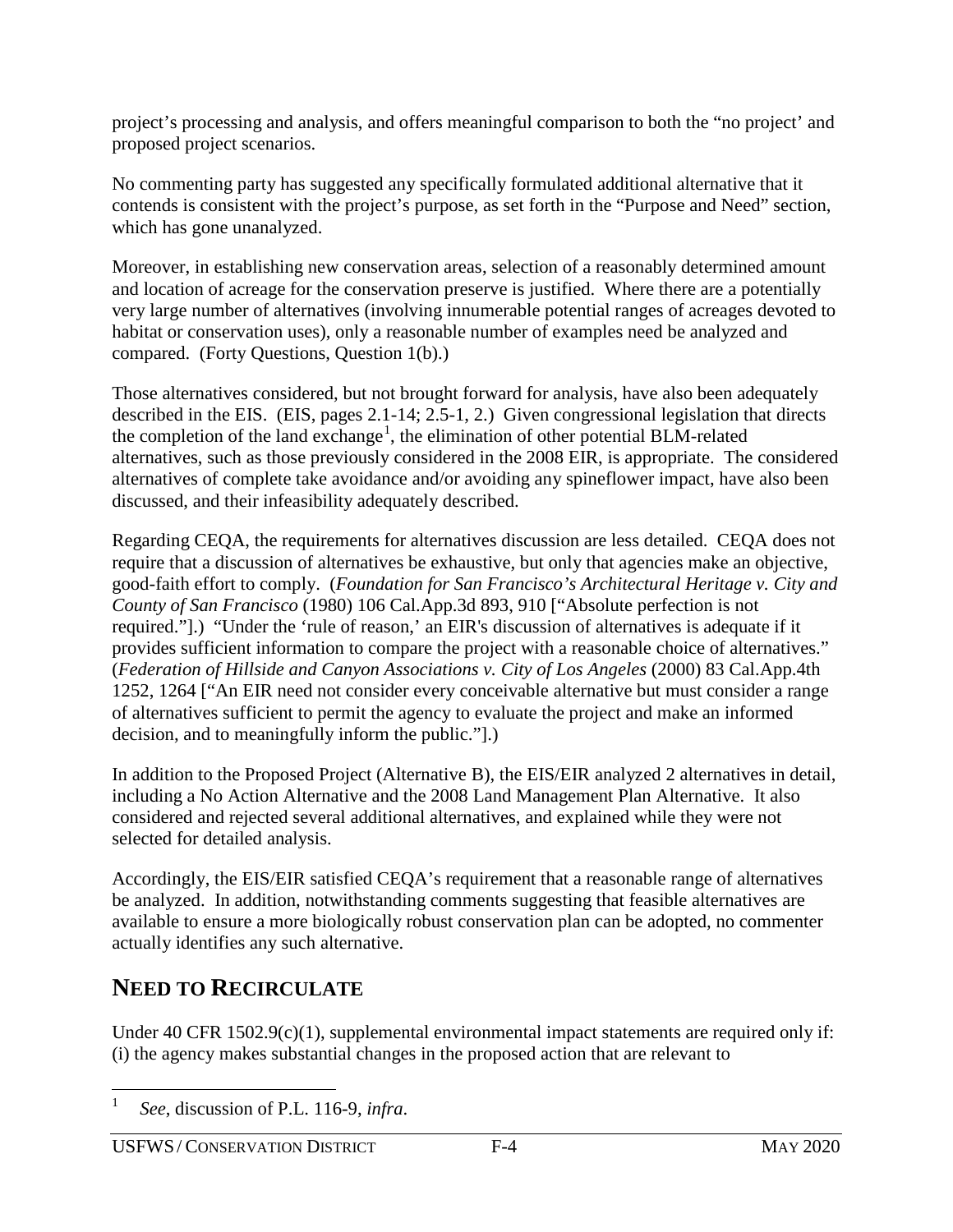environmental concerns; or (ii) there are significant new circumstances or information relevant to environmental concerns and bearing on the proposed action or its impacts.

Neither situation is presented here. The proposed project has not been changed in any meaningful way in response to comments. For example, a supplemental air quality analysis has been performed, and shows that, given updated emissions analytics, the applicable air quality thresholds of significance are not met, and therefore project modifications are not necessary. Clarification to conservation area acreages clearly define prior estimates, and do not constitute significant new information. None of the circumstances under NEPA that would require a supplemental or recirculated EIS are present here. It might also be noted that NEPA processes are expected to require some 12 months total. (Forty Questions, Question 35.) The scoping on this particular EIS/EIR occurred in 2015, taking this environmental review process well beyond that expected timeframe. Preparation of a supplemental EIS, and re-circulation of same, would prolong an already protracted process.

With regard to CEQA, recirculation is required only in specified circumstances, *e.g*., where significant new information shows a new significant impact would result from the project, or where a "draft EIR was so fundamentally and basically inadequate and conclusory in nature that meaningful public review and comment were precluded." (Guidelines, § 15088.5(a).) Recirculation is expressly not required where the new information added to the EIR "merely clarifies or amplifies" the information contained in the draft EIR. (Guidelines, § 15088.5(b); *Laurel Heights Improvement Assn. v. U.C. Regents* (1993) 6 Cal.4th 1112, 1138.)

As indicated above, none of the additional information that has been added to the record on this EIS/EIR changes the conclusions on environmental impacts, or mitigation. Rather, such information merely clarifies and confirms the information contained in the EIS/EIR by adding additional context to the determinations made therein. Accordingly, recirculation is not required under CEQA or NEPA.

# **CLIMATE CHANGE-IMPACT TO SPECIES**

Certain comments acknowledge that the EIS/EIR discusses the Project's potential contribution to global climate change, but request that an analysis of the potential impacts of climate change on the Santa Ana River wash and its flora and fauna be included.

The impacts of climate change in the wash are discussed in the Wash Plan, which is part of the Project analyzed in the EIS/EIR. (*See, e.g*., Wash Plan, pp. 6-6 to 6-7.) As explained therein, although, "the extent and nature of impacts from climate change within the Plan Area are unknown," "[p]rotection of habitat connectivity, especially along ecological gradients such as elevational gradients and along natural hydrologic features, provides the opportunity for species to shift their range and area of occupied habitat in response to climate change." (Wash Plan, p. 6-7.) The Wash Plan further notes that "[a]dditional adaptive management may be needed to enhance connectivity at key locations, or to translocate individuals across existing barriers to movement." Accordingly, the EIS/EIR has considered the interplay between global climate change and the impact to species and their habitats. In addition, the detailed land management plan based on the current AMMP will further analyze the interplay of climate changes and species persistence utilizing data from the Bureau of Reclamation Climate Change Analysis for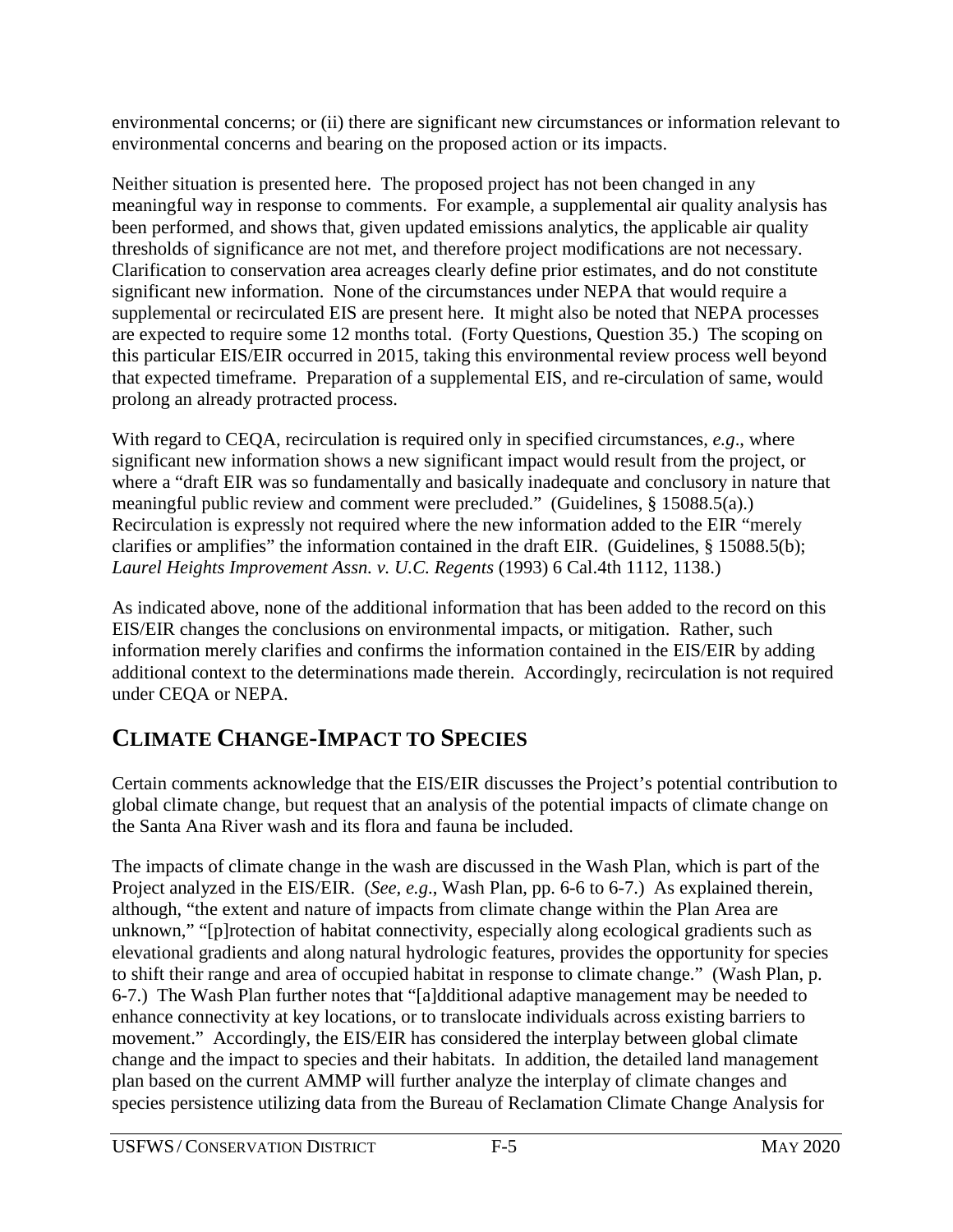the Santa Ana River Watershed and recommendations from NWF's Climate Smart Conservation: Putting Adaptation Principles into Practice.

# **ADEQUACY OF MITIGATION**

A number of comments call into question the EIR/EIS determination of the adequacy of the conservation mitigation strategy, and seem to urge standards of mitigation that are not supported by law.

Recognizing that the long-term goal of the Endangered Species Act is to bring species to a point where Endangered Species Act protections are no longer necessary (*see*, Comment 11), that does not mean that every project must assure full recovery for every species listed under the FESA. Under section 10 of the FESA, HCP applicants must minimize and mitigate the impacts of the taking to the maximum extent practicable and ensure that the taking will not appreciably reduce the likelihood of the survival and recovery of the species in the wild. 16 U.S.C. section 1539(a)(2)(B)(ii) and (iv); 50 CFR 17.22(b)(2)(i)(B) and (D)/17.32(b)(2)(i)(B) and (D).

The Wash Plan HCP mitigates for permanent (585.3 acres) and temporary (99.7 acres) impacts to natural and/or non-native vegetation through permanent conservation of 892.5 acres of natural and/or non-native vegetation along with management of an additional 665.8 acres of lands owned by BLM or other partners. The conservation and management of 1,558.2 acres of rare, threatened and endangered species and habitats will support long-term persistence of the Covered Species in an area subject to strong development pressure. The development of the HCP Preserve focused on both the amount and location of lands needed to mitigate for Covered Activities, resulting in a pattern of conservation that minimizes edge effects, strengthens existing preserves, and maximizes connectivity across the Upper Santa Ana River Wash. Management efforts, funded through the Wash Plan endowment, will further limit fragmentation through active land management and monitoring including access control, habitat enhancement, restoration, and monitoring. Additionally species-specific avoidance and minimization measures are included (Final EIS/SEIR Table 2.0-3). The conservation strategy offsets the effects of the takings on the species, and the long-term conservation and management provided by implementation of the HCP will contribute to the recovery of the listed species.

Finally, it might be noted that while a number of comments take issue with the mitigation strategy, no commenting party has suggested any specific, feasible mitigation measures that allegedly should have been incorporated, but were not. In the face of non-specific complaints regarding methodology, an agency is not under an obligation to issue a lengthy reiteration of its methodology for any portion of an EIS, including the mitigation strategy. (Forty Questions, Ouestion  $29(A)$ .)

# **ADDITIONAL PERMITTING/SCOPE OF EIS/SEIR**

A number of commenters note that additional permitting, including permits relating to waters of the United States or streambed alteration permits, may be required for various covered activities. This is acknowledged. Section 10(A) of the Federal Endangered Species Act allows for permitting only for activities that are "otherwise lawful." Comments indicating that individual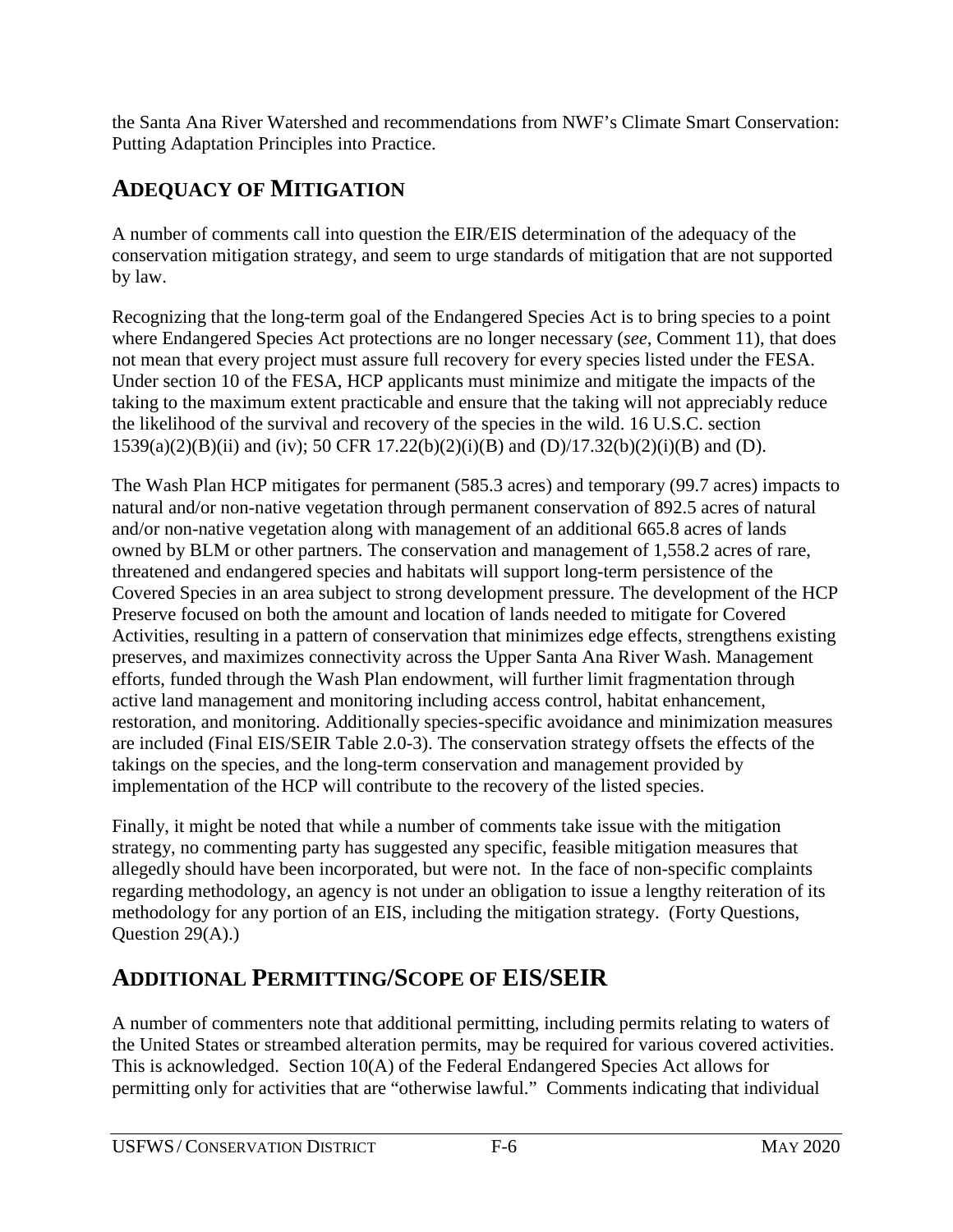covered activities may require individual specific additional permitting, including permits from the California Department of Fish and Wildlife, are acknowledged. In compliance with 40 CFR section 1502.25(b), a list of anticipated additional permits, potentially implicated by various of the covered activities referenced in the EIS/EIR, has been included as Section B1.1 of Appendix B of the EIS/EIR.

It should be noted, however, that a number of commenting parties seem to have misconstrued the scope of the proposed project. For example, the project does not propose any substantial increase in groundwater production. The Covered Activities include two wells, both of which are intended to serve ground water management functions, consistent with existing groundwater management under the applicable adjudication. The Bunker Hill Ground Water Basin, over which the Wash Plan area lies, is an adjudicated basin, and regulations for its groundwater administration occurred in *Western Municipal Water District, et al. v. East San Bernardino County Water District, et al.*, Case No. 78246-County of Riverside. This project neither regulates, nor expands, any party's right to groundwater production pursuant to that adjudication regulatory regime. Though the Wash Plan project does contemplate additional groundwater recharge basins, those recharge basins are proposed only as a potential facility option for groundwater recharge, and once developed will exist independent of diversion practices or changes in water rights, which fall outside the scope of this project. No expansion or relocation of diversion facilities, or diversion practices, are included in the Wash Plan Covered Activities. Further, to the extent that such diversion practices are derived from operation of the Seven Oaks Dam, that facility already operates under a Biological Opinion from 2002, and nothing in the Covered Activities intends to, or actually does, implicate any change in dam operations under that BO. Asserted impacts to the Santa Ana Sucker fish species, or other alleged impacts resulting from dam operations, must be directed to the Army Corps of Engineers, and the Local Sponsors who operate the seven Oaks Dam in cooperation with it. Such issues are beyond the purview of this project, and this EIS/EIR.

Last, the formation of the Upper Santa Ana Valley Bunker Hill Groundwater Council in 2018 provides the oversight mechanism for area-wide, coordinated groundwater management, including the import of groundwater recharge supplies, and replenishment. Such activities would therefore not occur unilaterally by any of the parties implementing the Wash Plan, but rather, would be subject to that organization's joint, and cooperative, activities.

Regarding streambed impacts from mining, it must be noted that no mining activity is proposed to occur within any active streambed. All mining will occur in upland areas not regulated as waters of the United States. Existing mining haul roads that cross streambed areas were constructed under permits previously processed, and are considered a part of the existing environmental condition baseline. New or expanded crossings either have, or as part of project implementation will have, permit applications in process.

# **SPECIFICITY OF COMMENTS**

Some commenting parties, including the Center for Biological Diversity (*see,* Comment 9) attempt to incorporate, in wholesale fashion, comments made to the San Bernardino Valley Water Conservation District Draft Environmental Impact Report prepared in 2008, a document no longer under review. The Conservation District provided full responses to all of those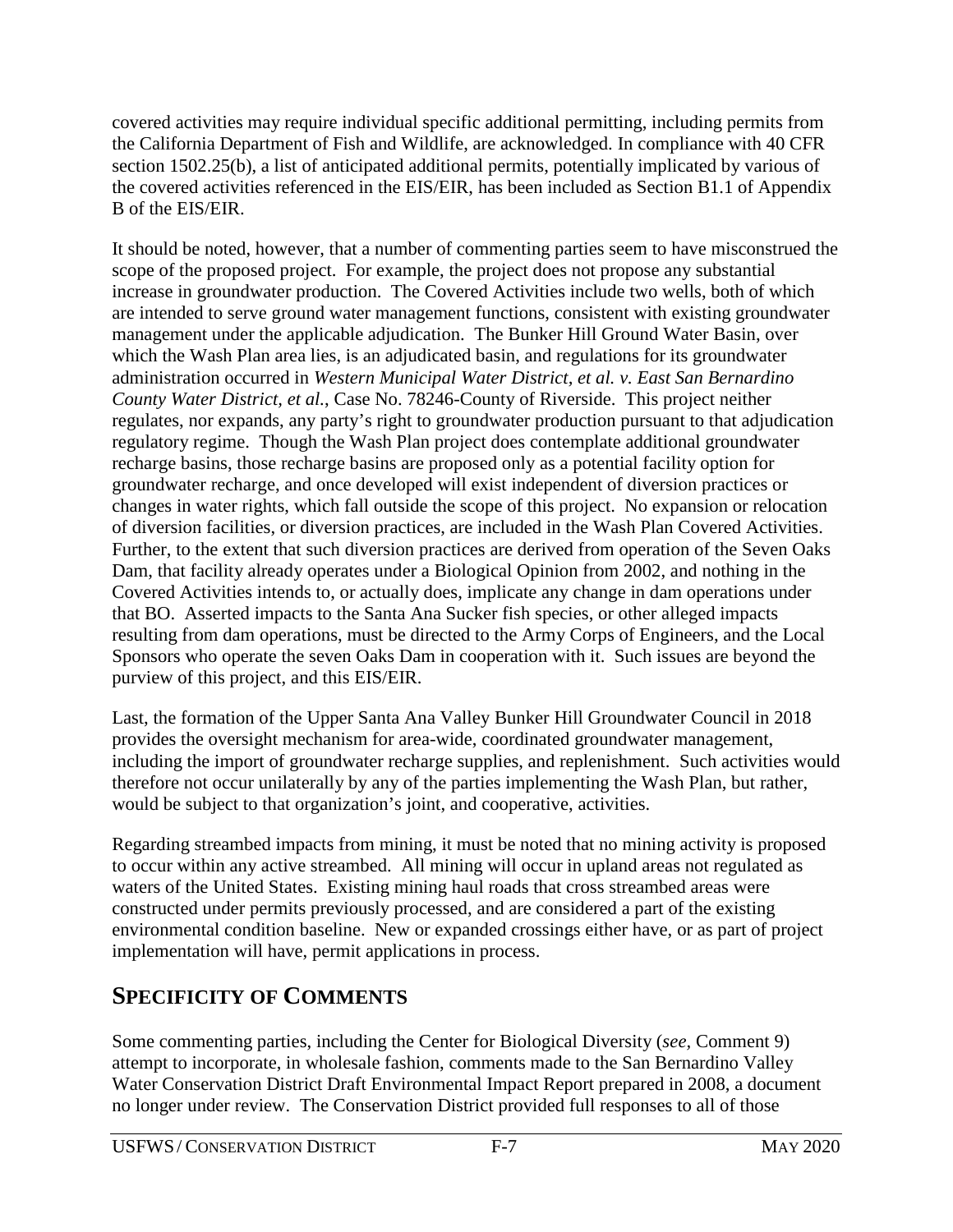comments made by Center for Biological Diversity on 2008, and such responses were included in the Final EIR as Appendix K, Response to Comment Letter M. The EIR for which those comments were submitted was certified as final by the Conservation District, and no litigation or other legal challenge to the adequacy of the EIR, or its response to comments, was ever brought. Prior comments have therefore already been addressed. Further, such wholesale incorporation as is attempted here by the comment does not appear to be sufficient to raise, or preserve, issues relating to this EIS/EIS. It should also be noted that in 2008, the EIR had been undertaken prior to the development of the HCP. This EIS/EIR proceeds with the HCP for which incidental taking permits will be sought already prepared, and fully vetted for public review and comment. This EIS/EIR therefore proceeds under entirely different circumstances.

It is incumbent upon those who wish to participate in NEPA processes to structure their participation so that it is meaningful, in a manner that alerts the agency to the commenting party's position and contentions. (*Vermont-Yankee Nuclear Power Corp v. Natural Resources Defense Council*, 435 US 519, 553 (1978).) Passing reference to a 2008 comment letter fails to meet this standard. Moreover, issues raised by Center for Biological Diversity in the scoping processes here have been met. (See EIS/EIR, page 5.0-2.) Center for Biological Diversity submitted a March 4, 2015 letter, that called for complete surveys, enforceable mitigation, and an update of an air quality analysis. Each of these has been done and incorporated either directly into the EIS/EIR or in this response to comments. As such, detailed responses to each and every comment to the 2008 comment letter from Center for Biological Diversity to the San Bernardino Valley Water Conservation District Draft Environmental Impact Report prepared in 2008 are not required, and have not been provided here.

# **EDGE EFFECTS**

Commenting parties have criticized the consideration of "edge" effects of uses adjacent to conservation areas. (*See, e.g.,* comments 23, 24.) These comments fail to acknowledge that the project, and the habitat conservation plan for which the incidental take permits will be sought, occur within an urban matrix. The proposed action maximizes habitat and conservation area contiguity, combines management of existing and new habitats, and also propagates interstitial areas to minimize occurrence of "edges" themselves. Therefore, the project – by definition – reduces "edges," and therefore, of necessity, "edge effects." By combining all of these project features, the proposed action minimizes "edge" effects, and maximizes cohesive benefits. The proposed action also takes otherwise fragmented and unconnected mining properties, consolidating them into a single contiguous mining area, further reducing "edges." In essence, the entire proposed land exchange with BLM itself is a "edge" mitigation measure.

# **POSSIBLE FUTURE CHANGES TO ACEC BY BLM**

Various comments, including those by the United States Environmental Protection Agency, question the management by the Wash Plan of exchanged lands, and raise the prospect of future revision by the Bureau of Land Management of ACEC, or other land use policies, governing its lands. BLM's existing commitment to environmental management of its lands is governed by the South Coast Resource Management Plan, which is in the process of being amended to conform with conservation objectives already determined to occur as a result of the project, in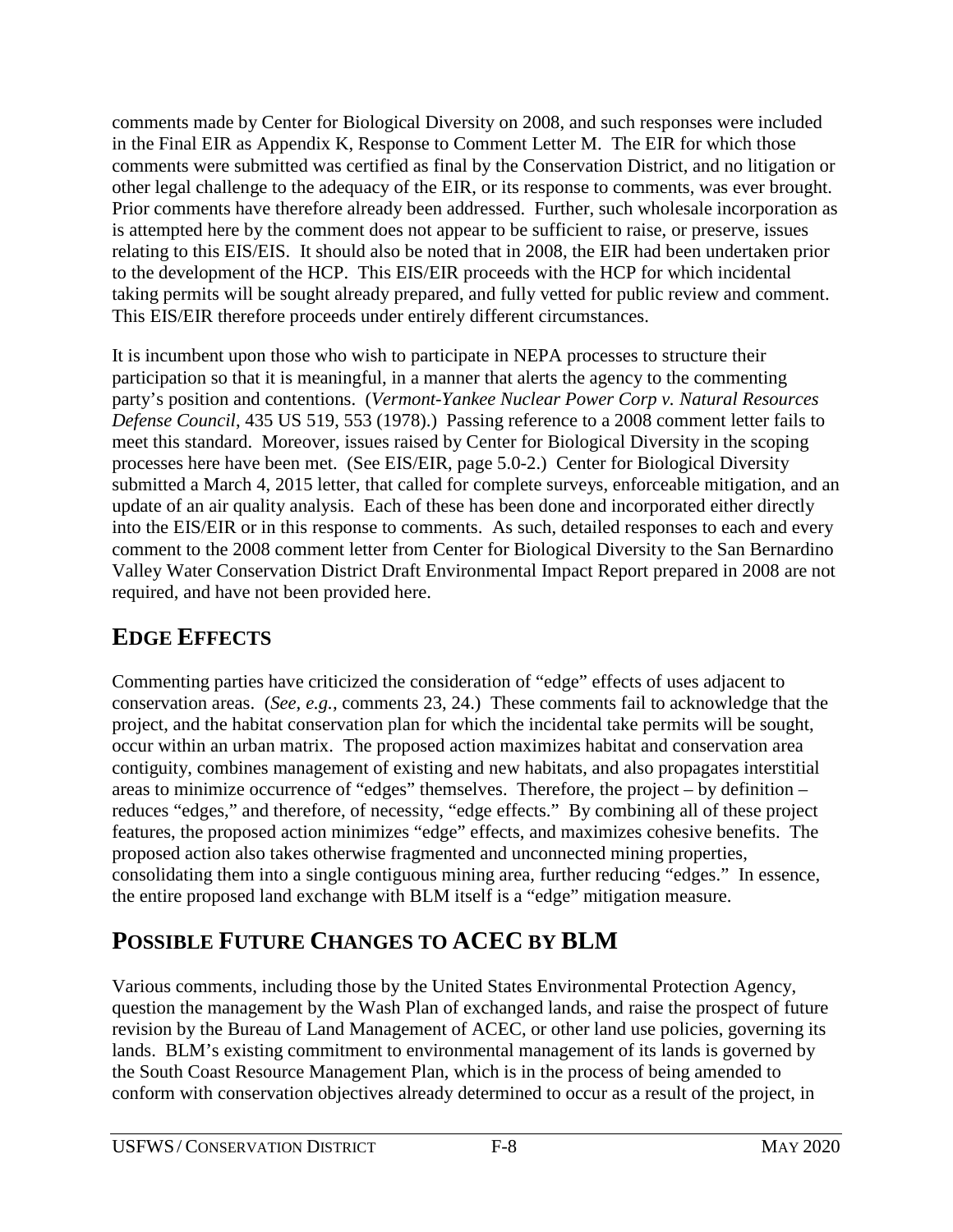the land exchange legislation passed by Congress. (*See*, P.L. 116-9.) At this juncture, any such changes by BLM are purely speculative. It cannot be determined, with any level of certainty meaningful for environmental analysis at this juncture, whether, when, or how such policy changes would occur. An agency need not discuss remote or speculative impacts of a proposed action in its EIS. *San Luis Obispo Mothers for Peace v. Nuclear Regulatory* Commission 449 F. 3d 1016, 1031 ( $9<sup>th</sup>$  Cir. 2006). Further, any such policy changes by BLM would be subject to its internal NEPA review, should they occur at some point in the future.

It should also be noted that to the extent land exchange activities are alleged to create impacts, the passage of legislation by the U.S. Congress has effectively eliminated the discretion of BLM with respect to such exchanges. P.L. 116-9 was signed by the President on March 12, 2019, and in Section 1003, directs the BLM to accept offered exchange lands by the Conservation District, and convey defined exchange lands from the BLM. That land exchange is in specific furtherance of the Wash Plan proposal analyzed by this EIS/EIR. Any future regulatory actions by BLM, however they may occur, could not countermand the congressional directive for the exchange.

# **F.2 RESPONSE TO COMMENT LETTERS**

# **Comment 2**

Barton, Dennis

If the Upper Santa Ana River Wash Habitat Conservation Plan had to be described with one word, that word would have to be "balance". It balances the need to protect sensitive and endangered species and their habitats with the needs to serve an ever-growing population with water, transportation, recreation, construction materials.

#### **Response**

Thank you for your comment.

#### **Comment 3**

Barton, Dennis

I am a father, a grandfather, and hopefully in 10 years or so, a great-grandfather. An observation I share when people lament the population growth and its impacts is, we have children, our children have children and we refuse to die! We have to provide housing, water, transportation and other infrastructure to support them. At the same time, we need to protect species and their habitat. The Upper Santa Ana River Wash Habitat Conservation Plan provides for both. Balance.

#### **Response**

Thank you for your comment.

# **Comment 4**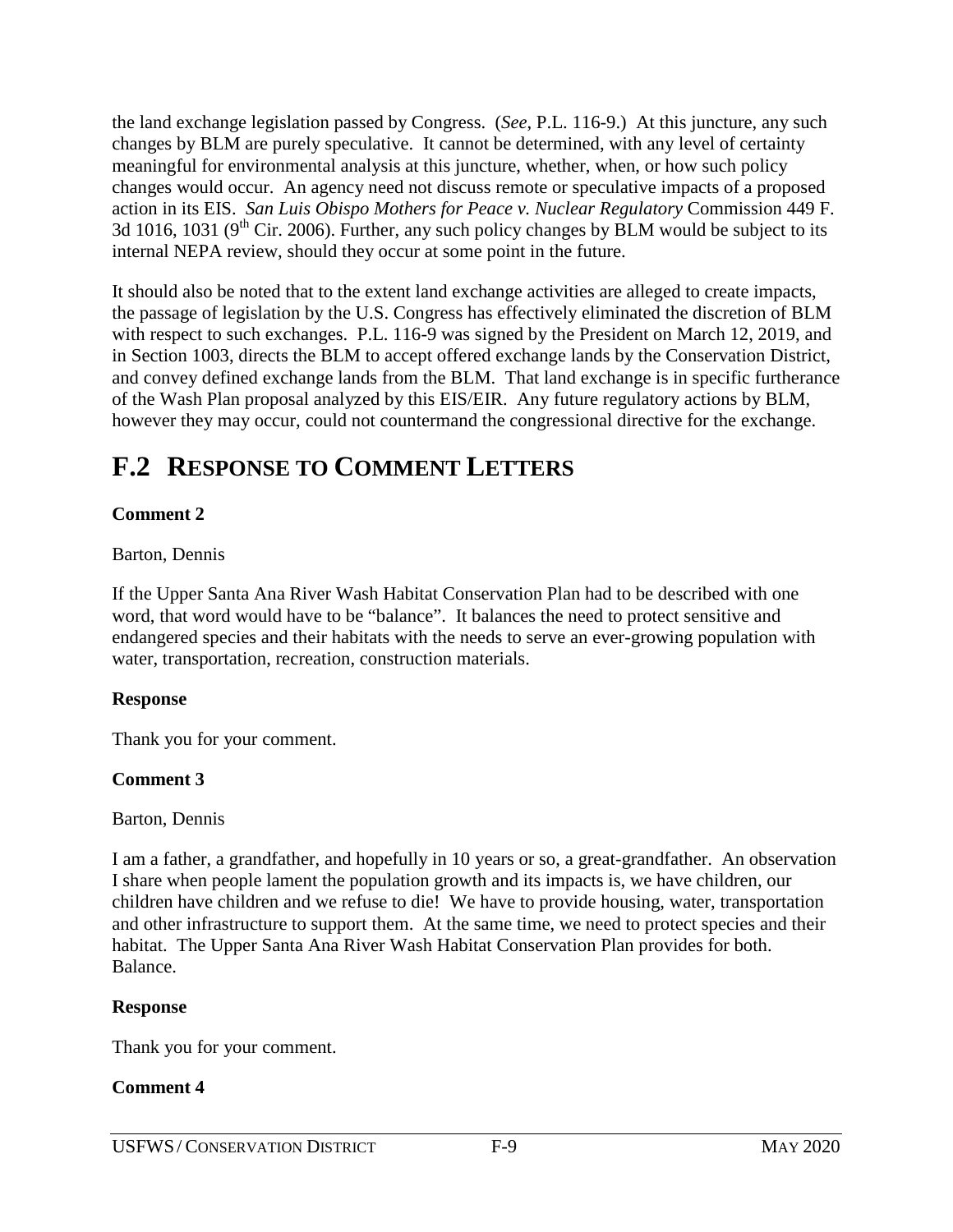#### Barton, Dennis

I commend the those who have developed the Upper Santa Ana River Wash Habitat Conservation Plan, and in particular the resource agencies such as the US Fish and Wildlife Service. Everyone has had to give a little to make this plan work; we cannot think only of ourselves and our specific needs or wants. Balance.

#### **Response**

Thank you for your comment.

#### **Comment 5**

Barton, Dennis

I trust that the Upper Santa Ana River Wash Habitat Conservation Plan will come to fruition for the benefit of all.

#### **Response**

Thank you for your comment.

#### **Comment 6**

#### CDFW

The Conservation District has not applied for an Incidental Take Permit (ITP) for covered activities listed under the HCP and does not have authorization to "take" CESA Listed species. CESA authorizes CDFW to issue ITPs only when the impacts of the authorized take associated with the activity will be minimized and fully mitigated, and when the project permittee has ensured adequate funding to carry out all mitigation, compliance, and effectiveness monitoring. Additionally, CDFW is prohibited from issuing an ITP if in doing so, the activities would jeopardize the continued existence of the species. Documentation for an ITP application and required measures in an ITP may differ from federal documentation and authorizations. CDFW encourages the Conservation District to apply for an ITP to ensure coverage and compliance with the CESA.

#### **Response**

SBVWCD agrees that State permitting is an important step for Wash Plan Covered Activities and has prepared the Wash Plan with the goal of supporting the Conservation District's request to CDFW for an ITP pursuant to Section 2081(b) of the CESA (Wash Plan Page ES-2, Section 1.1.1). The District and CDFW have met to discuss this topic, most recently on October 17, 2019. In coordination with CDFW staff, SBVWCD presented options for State permitting to the Wash Plan Task Force for feedback on December 10, 2019. Following review of Task Force feedback, SBVWCD will evaluate appropriate process and next steps and ITP application for State permitting.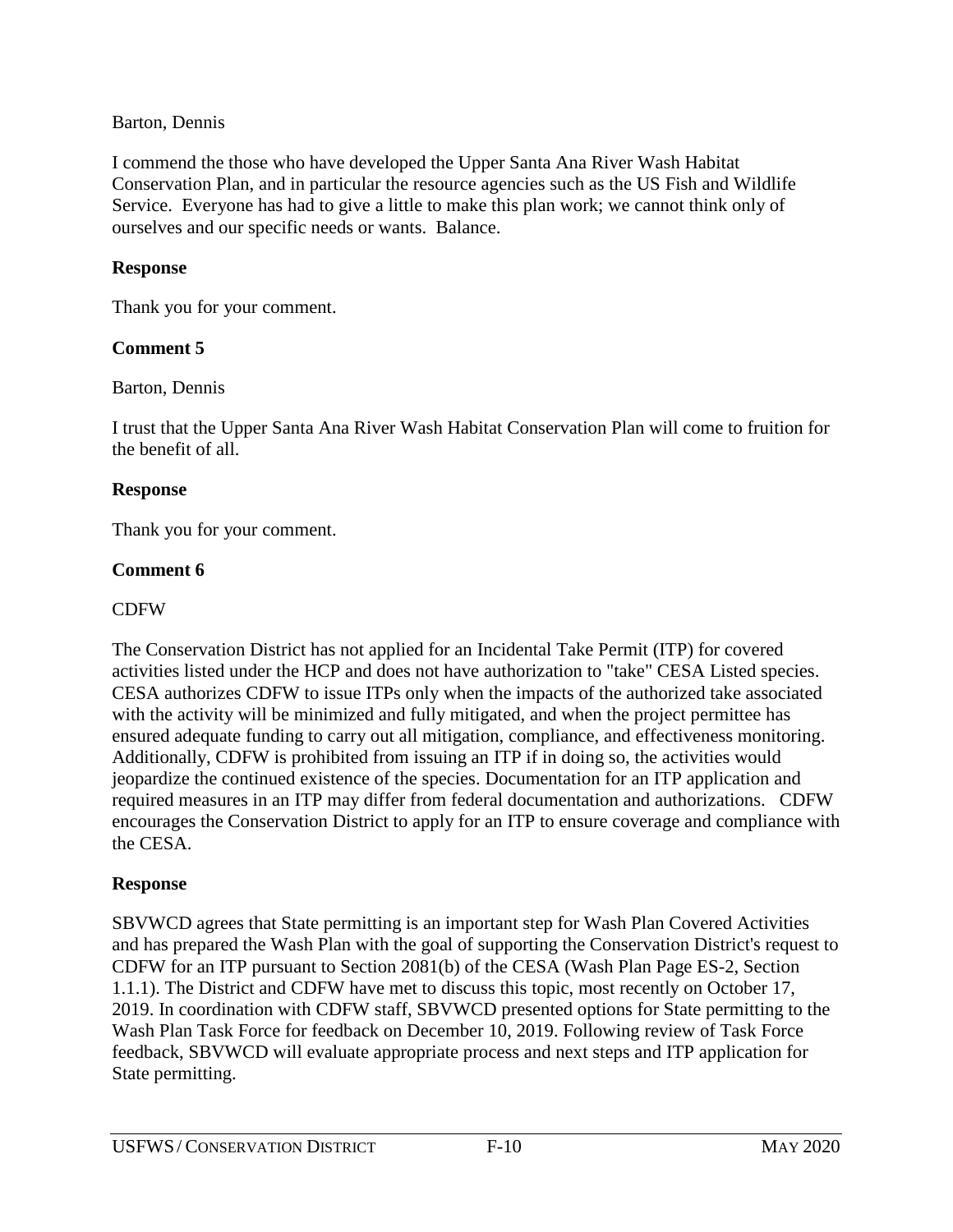#### **Comment 7**

#### CDFW

Page 4.4-10 discusses the contingency parcel, "an island of habitat (for slender-horned spineflower) surrounded by existing and future aggregate mining operations.'' The footnote at the bottom of page 4.4-10 states "The contingency parcel, while initially conserved, could be mined in the future contingent upon the successful establishment of spineflower elsewhere in the HCP Preserve." Though CDFW appreciates the Conservation District's attempts to preserve the spineflower population while, and until, new populations of spineflower can be established, the Conservation District should consider the isolation of the population on the "island of habitat" as an impact, itself. Were attempts to establish new populations of spineflower unsuccessful, the isolation of the existing population could be detrimental to the continued existence of the species, and should therefore be considered an impact, and mitigated appropriately.

#### **Response**

Due to Wash Plan phasing (Wash Plan HCP Table 1-3) and the annual limits on mine production per the Conditional Use Permit (CUP) for the East Quarry North Mine and Reclamation Plan (January 2009), Covered Activity CRM.01, Aggregate Mining, locations adjacent to this spineflower population area are not expected to be mined until approximately 2040. Per the CUP, the Johnson North Silt Ponds (approximately 18 acres), which are located to the north of the spineflower contingency parcel, will be backfilled with silts, allowed to dry, graded for positive drainage, covered with 1-2 feed of alluvium and revegetated (see also SMARAapproved Mine and Reclamation Plan for the Upper Santa Ana River Wash Aggregate lands to be Operated by CEMEX Construction Materials L.P. [March 2006].) These actions would limit impacts from isolation over the long-term regardless of the results of efforts to establish new spineflower populations. Wash Plan HCP Section 4.3.1 and DEIS/SEIR Page 4.4-10 have been updated for clarification, and DEIS/SEIR Section 3 has been updated to remove the incorrect reference to spineflower impacts from Wells and Water Infrastructure as consistent with the Wash Plan HCP.

# **Comment 8**

# CDFW

CEQA requires that information developed in environmental impact reports and negative declarations be incorporated into a database which may be used to make subsequent or supplemental environmental determinations. (Pub. Resources Code, §21003, subd. (e).) Accordingly, please report any special status species and natural communities detected during Project surveys to the California Natural Diversity Database (CNDDB). The CNNDB field survey form can be found at the following link:

http://www.dfg.ca.gov/biogeodata/cnddb/pdfs/CNDDBFieldSurveyForm.pdf. The completed form can be mailed electronically to CNDDB at the following email address:

CNDDB@wildlife.ca.gov. The types of information reported to CNDDB can be found at the following link: http://www.dfg.ca.gov/biogeodata/cnddb/plantsandanimals.asp.

# **Response**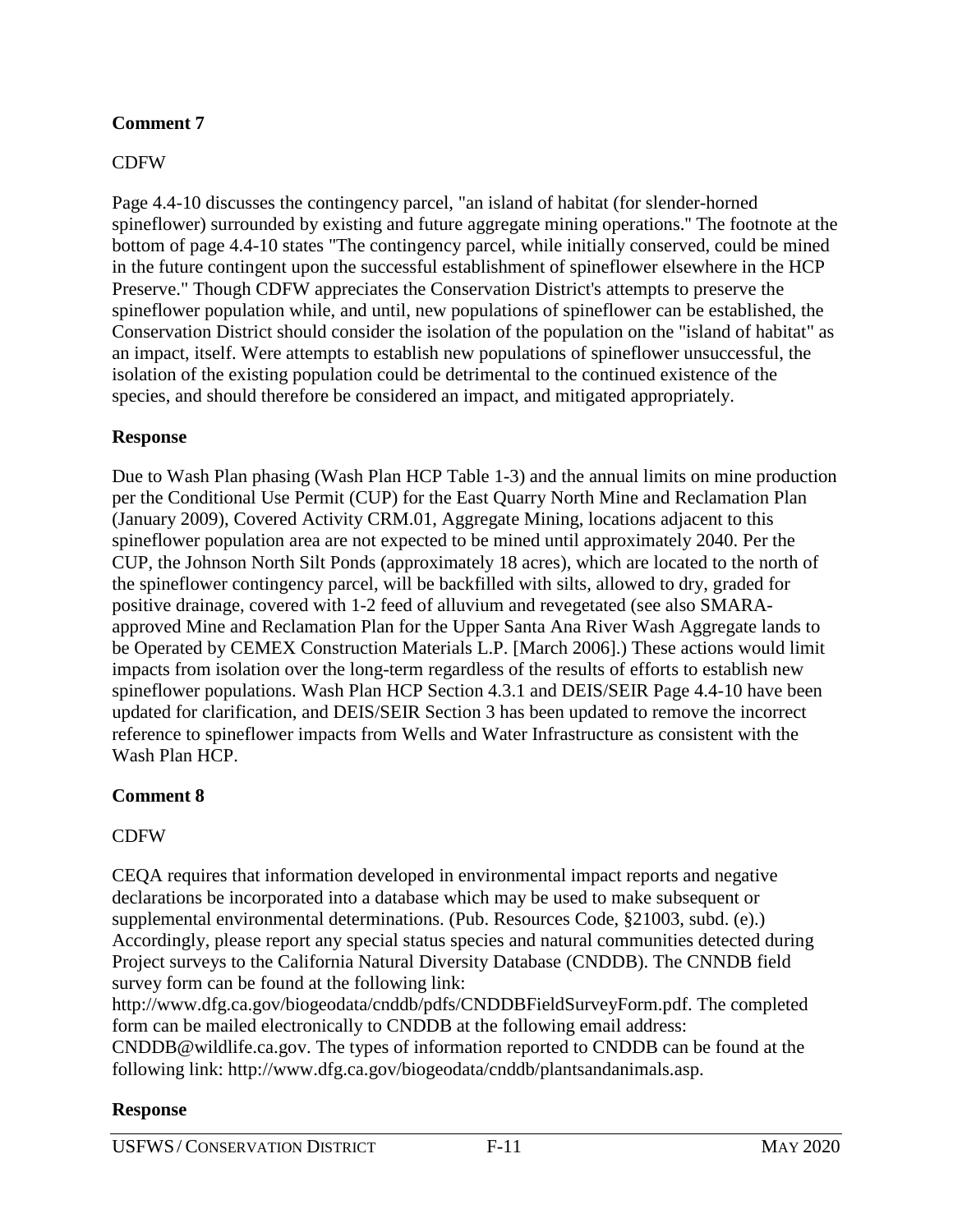Relevant biological data has been reported to the California Natural Diversity Database (CNDDB).

# **Comment 9**

Center for Biological Diversity

The Center has been involved in Santa Ana River issues for years, including numerous scoping and comment letters on previous iterations of the Wash Plan and BLM land exchange including comments on the Draft Environmental Impact Report (DEIR) for the Upper Santa Ana River Wash Land Management and Habitat Conservation Plan SCH No. 2004051023 dated May 23, 2008, and comments on Draft South Coast Resource Management Plan Amendment And Draft Environmental Impact Statement (EIS) for the Santa Ana River Wash Land Exchange DOI-BLM-CA-D060-2009-0005-EIS - OPEC Control No. DES 09-12, BLM/CA/ES-2009-022+8300 dated October 22, 2009, and scoping comments on the Upper Santa Ana River Wash Project. (80) FR 11463) submitted on 5-4-15. We incorporate all of those comments herein.

# **Response**

Refer to General Response, Specificity of Comments.

# **Comment 10**

# Center for Biological Diversity

The HCP must not "appreciably reduce the likelihood of survival and recovery" of covered species in the wild. ESA § 10(a)(2)(B)(iv); *see also* Cal. Fish & Game Code § 2081 (providing equivalent protections under state law). In addition, the HCP must provide additional biological protections where feasible ("the applicant will, to the maximum extent practicable, minimize and mitigate the impacts of such a taking."). ESA § 10(a)(2)(b)(ii)); Cal. Fish & Game Code § 2081; *see also* Cal. Pub. Res. Code §§ 21002, 21002.1, 21801 (under CEQA, projects may not be approved where feasible alternatives and mitigation measures available to avoid or lessen environmental impacts). In ESA Section 10, the term "conservation plan" must be consistent with the term "conservation" as described in Section 3, meaning "the use of all methods and procedures which are necessary to bring any endangered species or threatened species to the point at which the measures provided pursuant to this Act are no longer necessary." Regulated taking should occur *only* "in the extraordinary case where population pressures within a given ecosystem cannot be otherwise relieved," ESA § 3(3). The HCP must abide by these principles to ensure the survival and contribute to the recovery of all the species covered by the plan. While this version of the HCP is an improvement over previous proposals, feasible alternatives and mitigation measures are available to ensure a more biologically robust conservation plan can be adopted. The San Bernardino Valley Water Conservation District has the opportunity – and the legal mandate under both state and federal law – to undertake such actions when feasible.

# **Response**

Refer to General Response, Adequacy of Mitigation.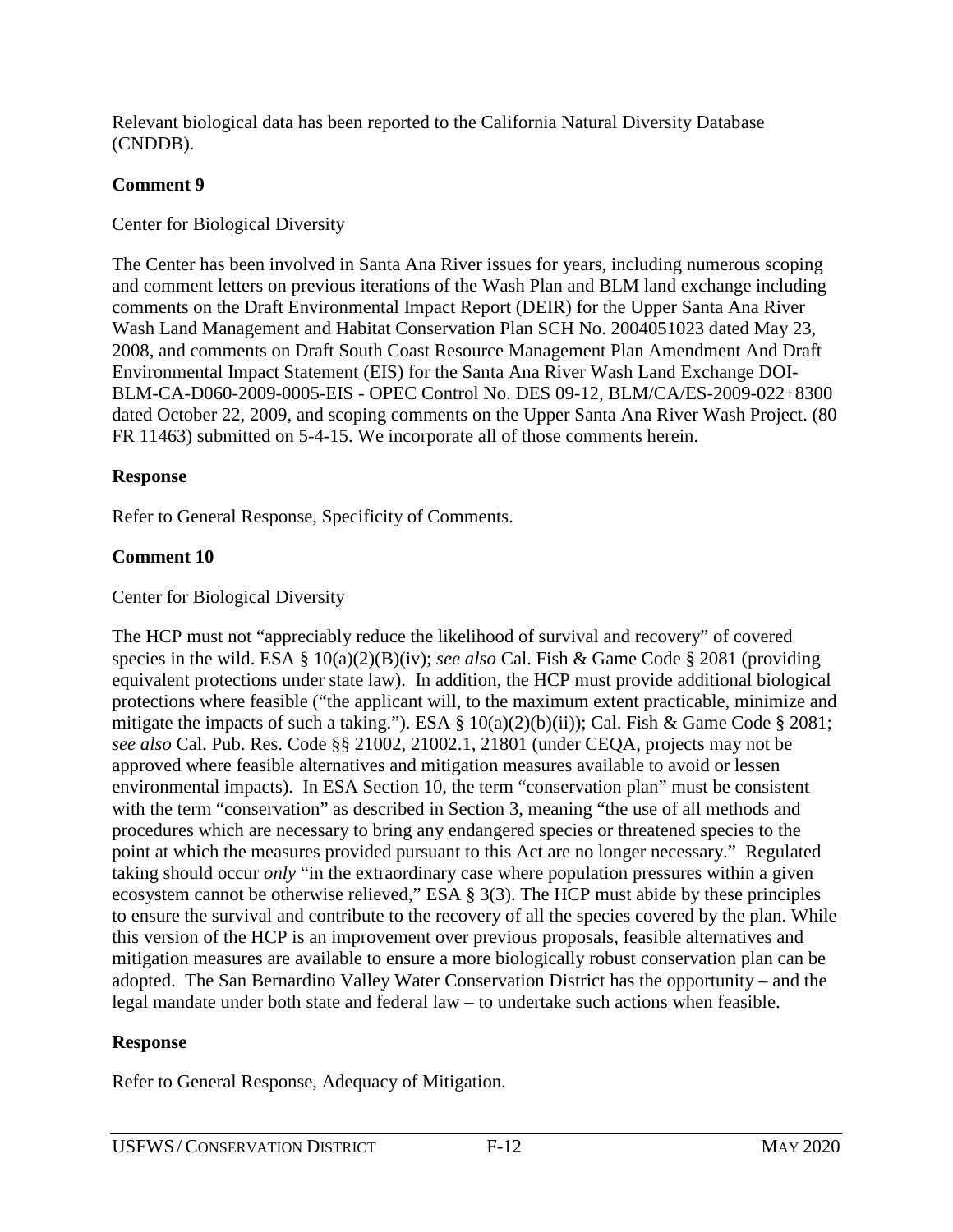#### **Comment 11**

Center for Biological Diversity

The HCP must include measures that will bring federal and state-listed species to a point where ESA protections are no longer necessary. The foundation of the proposed Wash Plan is the Habitat Conservation Area that would provide habitat and management for covered species. The Plan Area is comprised of lands under both federal and private land ownership where important habitat areas will be set aside to contribute to the conservation of covered species. While the DEIS/SEIR appears to base its proposal on the best available data on species and habitat, we request a supplemental document address the following potential deficiencies in the proposed HCP.

#### **Response**

Refer to General Response, Recirculation.

#### **Comment 12**

#### Center for Biological Diversity

A variety of acres is attributed to the Conservation Lands both within the DEIS/SEIR and between the DEIS/SEIR and the Final Draft Upper Santa Ana River Wash Habitat Conservation Plan (HCP). For example, the DEIS/SEIR identifies a 2,302-acre Conservation Area (at pg. 1.0- 3) yet in Section 4.4, it states "approximately 1,659.5 acres of habitat in the Plan Area that will be conserved and managed and make up the HCP Preserve" (at pg. 4.4-4). At pg. 4.4-5, the DEIS/SEIR states "implementation of the HCP conservation program, including the conservation and management of 1,529.8 acres of habitat in the Plan Area". The Final Draft Upper Santa Ana River Wash Habitat Conservation Plan identifies that 1659.4 acres will be included in the Conservation area (at pg. ES-3, Table ES-1). These differing numbers add confusion to the environmental analysis and potentially the on-the-ground conservation in the future. We request that consistent acreages for conservation and impacts analysis be included, and that consistent number be used for analysis of impacts and mitigations.

#### **Response**

Conservation Area refers to the total contiguous area in conservation following implementation of the Wash Plan, including existing conservation such as the Santa Ana River Wooly-star Preserve Area. The HCP Preserve is 1659.5 acres in size, including 1529.8 acres of sage scrub habitat, 28.4 acres of non-native vegetation types, and 101.3 acres of existing disturbed/developed lands (refer to DEIS/SEIR Table 4.4-1 and Wash Plan Table 4-2). Acreages were determined with reference to the use of GIS, therefore rounding inconsistencies are inevitable with the use of this tool and small discrepancies in numbers cannot be avoided.

#### **Comment 13**

Center for Biological Diversity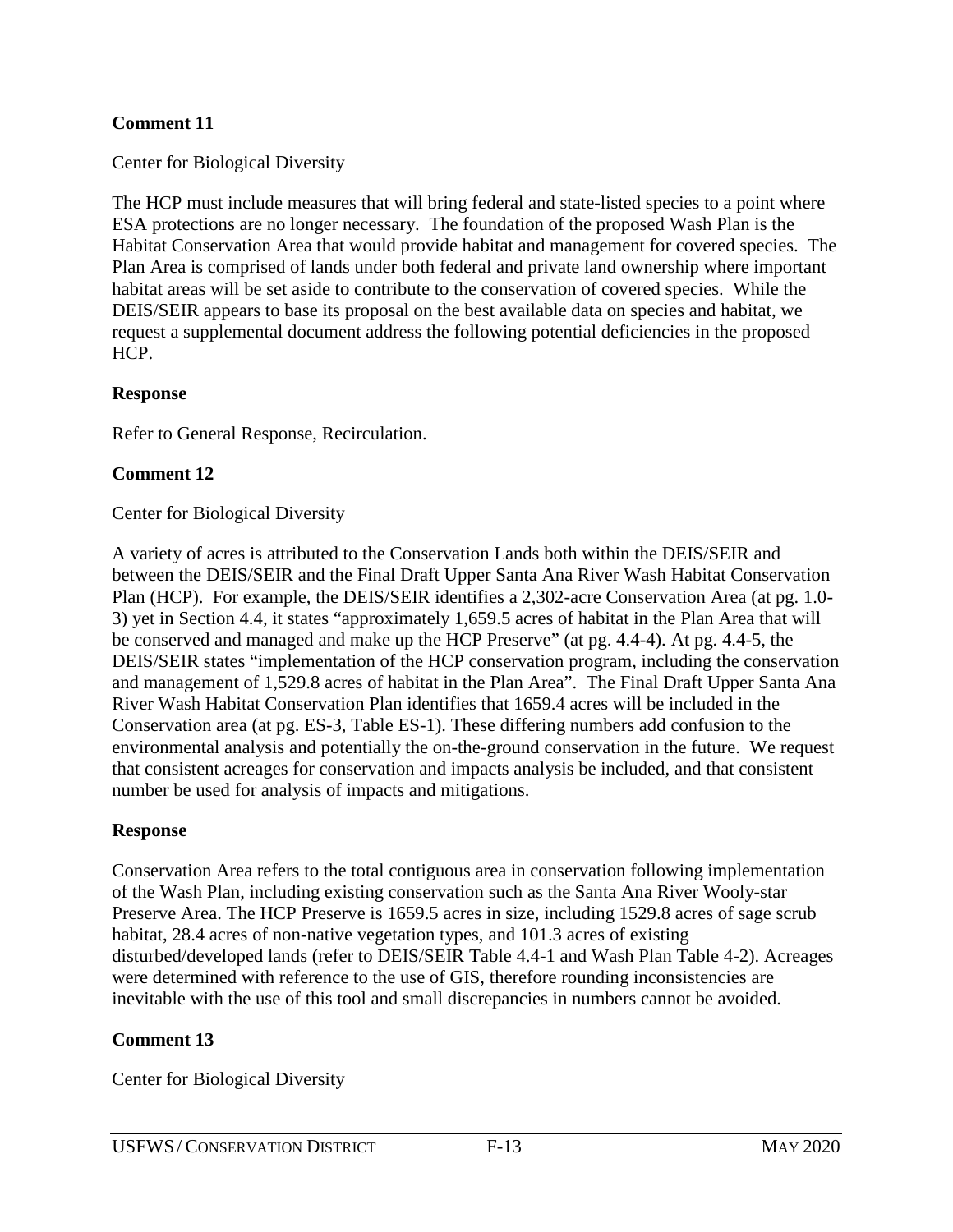The proposed "take" of species/habitat is a net loss to the existing habitat in the Wash area as presented in the DEIS/SEIR. In some instances, no mitigation is proposed for the impacts to important habitats and species. For example, for Riversidean Sage Scrub (RSS), a rare plant community, and habitat for California gnatcatchers which is proposed as a covered species under the Wash Plan, is proposed to have permanent impacts to 7.8 acres (at 4.4-8, Table 4.4-1), yet no RSS is located on the proposed conservation lands in order to offset the impact.

# **Response**

The Wash Plan (Section 3.3.1) and associated EIS/DEIR (Appendix C.4.1.2) note that 9.4 acres of RSS are found within the Plan area, where it "predominantly occurs on cut slopes that have been revegetated where no alluvial processes are present." The 7.8 acres to be lost are revegetated RSS on cut slopes within an active mining pit and were assessed as low quality (Wash Plan Figure 4-5). No California gnatcatcher have been recorded within the impacted RSS within the Plan Area (Wash Plan Figure 3-8). California gnatcatcher are known to utilize alluvial fan scrub (Atwood 1993) and have been observed in Riversidean Alluvial Fan Sage Scrub in the Plan Area (Wash Plan Figure 4-5). The species is also known to utilize RAFSS found on adjacent conserved lands such as the Woolly-star Preserve Area and Redlands Conservancy Lands. The conservation strategy includes conservation and management of a total of 1,292.1 acres of high, medium, and low quality habitat to support gnatcatchers, including nesting, wintering and dispersal within the Plan Area (Wash Plan Section 5.1.2, Coastal California Gnatcatcher Species Objectives). Refer to Pages 4.4-6-4.4-7 of the DEIS/SEIR for analysis of the impacts to RSS, which were determined to be less than significant. Refer to General Response, Adequacy of Mitigation.

# **Comment 14**

# Center for Biological Diversity

Similarly, riparian vegetation, another rare plant community particularly in southern California, is proposed to have permanent impacts to 0.2 acres and temporary impacts of 2.7 acres (at 4.4-8, Table 4.4-1), yet no riparian vegetation is included on the proposed conservation lands in order to offset the impact.

# **Response**

The willow thickets occuring within the Plan Area is the result of ponding from sand washing as part of mining operations. This vegetation community does not persist within the Plan Area without a sustained, artificial provision of water. The Wash Plan minimizes impacts to riparian communities as a whole with 0.2 acres of permanent impacts to willow scrub and 2.7 acres of temporary impacts to mule fat scrub, which represents 0.35% of the total impact associated with Covered Activities. The loss of this habitat does not represent a significant loss of this habitat type within its range or appreciably reduce the likelihood of survival/recovery of associated listed species. In the Plan Area portion of the Upper Santa Ana River Wash, riparian scrub and riparian forest area not naturally occurring vegetation communities. Refer to Pages 4.4-6-4.4-7 of the DEIS/SEIR for analysis of the impacts to riparian habitat, which were determined to be less than significant.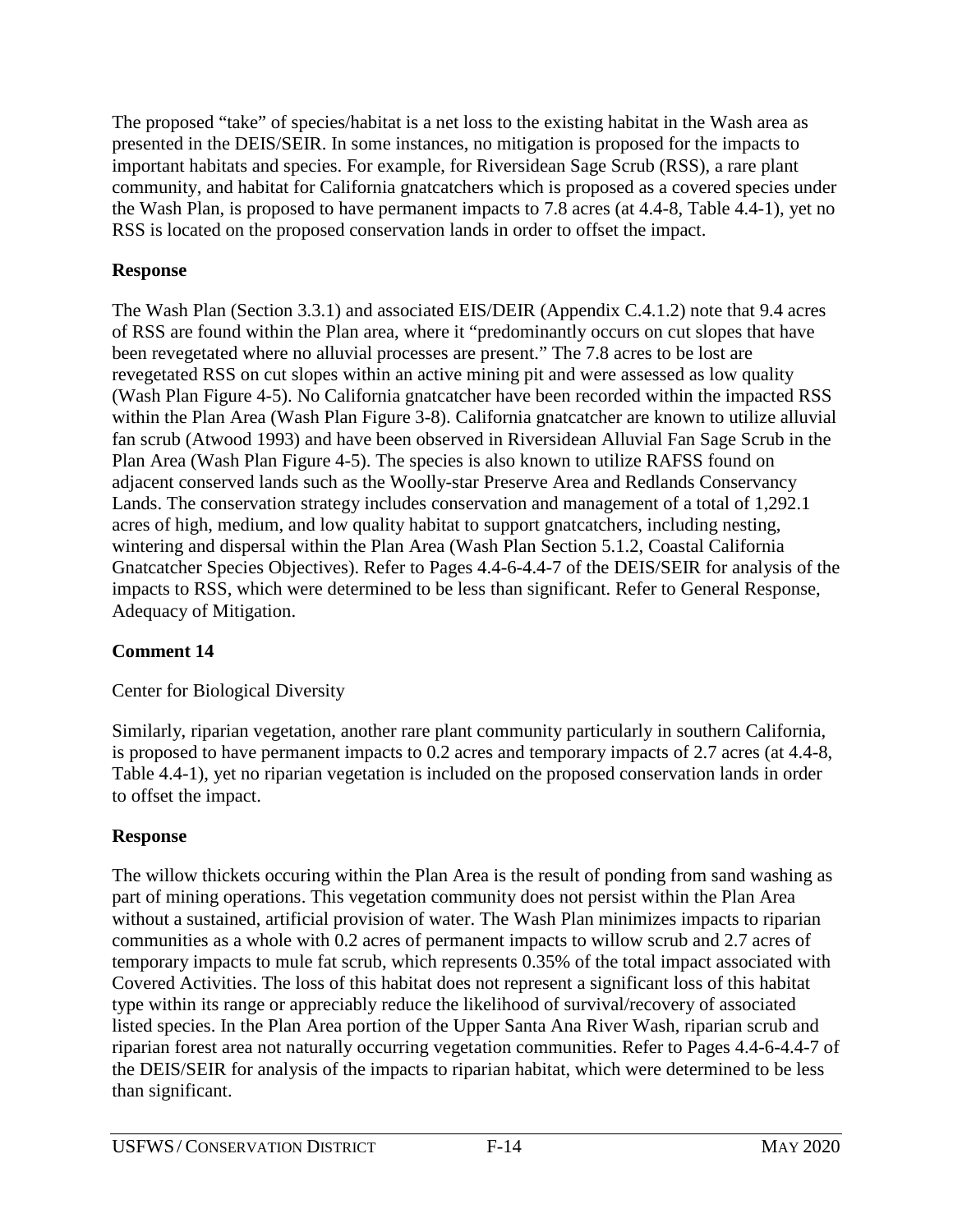#### **Comment 15**

Center for Biological Diversity

This troubling issue also occurs for covered species. For example, the 13.4 acres of permanent impact to cactus wrens' cactus patches for primary nesting habitat represents a 29% impact to the existing habitat with only 32.5 acres of existing habitat and 0.2 acres of temporary impacts (presuming the temporary impacts are temporary) occurring in the conservation area (at 4.4-9, Table 4.4-2). In general, for all of the habitats and species, the proposed action would decrease the habitat and population of the covered species. To date, we are not aware of successful rehabilitation of habitat or covered species that moves them away from the ongoing declines that caused the need for Endangered Species Act protections. These species need an increase in occupied habitat and population size.

#### **Response**

In addition to both conservation and long-term management of 32.5 acres of existing cactus wren habitat, the Wash Plan requires an expansion of suitable habitat within the Upper Santa Ana River Wash per CAWR Objective 2: Establish and manage eight new cactus patches suitable for nesting cactus wren in the HCP Preserve (DEIS/SEIR Pages 4.4-11-4.4-12, Wash Plan HCP Page 5-6). Thus, mitigation is proposed to cover the impacts to cactus wren habitat by Covered Activities. Four total areas that have supported nesting cactus wrens would be affect by Covered Activities: One area for VD.01, Enhanced Recharge, and three for CRM.01, Aggregate Mining. While VD.01, Enhanced Recharge, is likely to proceed within the first five years of Wash Plan HCP implementation, CRM.01, Aggregate Mining, is expected to proceed in phases over the next 30-40 years. Thus, CAWR Objective 2 is likely to precede take at some of the mining areas, allowing for both spatial and temporal replacement prior to total take of the areas that have supported nesting. In addition, CAWR Action 2 references translocation of cactus pads and/or cholla stems from areas that will be permanently impacts (Wash Plan HCP Page 5-6). CAWR Objective 2 (Wash Plan HCP Page 5-6) has been updated to incorporate recently available data on successful cactus wren habitat restoration (e.g.

https://sdmmp.com/view\_species.php?taxaid+917698, Winchell et al. in press). Overall, the Wash Plan includes the goal of providing for the conservation of the five Covered Species and their habitat within the Plan Area through conserving land in a configuration and area sufficient to maintain ecological processes, including connectivity (Wash Plan HCP Page ES-1, ES-10). The Wash Plan also provides funding to monitor and adaptively managed these conserved lands in perpetuity to alleviate threats (e.g. illegal access, invasive species) that may degrade the habitat over time and space (Wash Plan HCP Page ES-10, Sections 5 and 7). Refer to General Response, Adequacy of Mitigation.

#### **Comment 16**

Center for Biological Diversity

The analysis for the critically endangered slender-horned spineflower is inadequate regarding the methodology used to evaluate the species occurrences. While we recognize the challenges intrinsic to evaluating annual plant species population numbers, the methodology used here does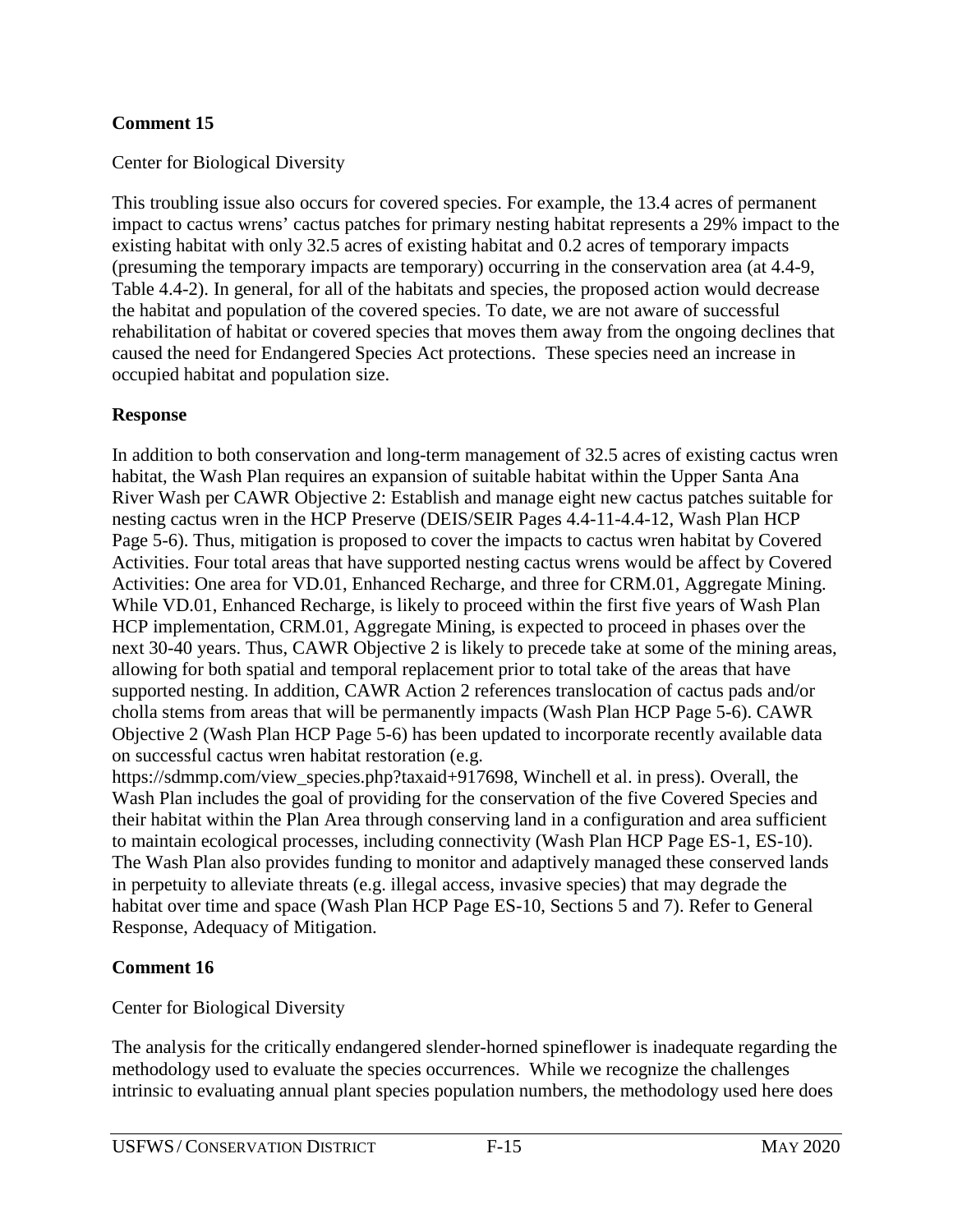not adequately inform the reader as to the actual extent of the species' occurrence in the Wash Plan. What is a patch? How does that compare to a Historic Occurrence? Have the Historic Occurrences been extirpated due to disturbance or is the habitat still present? (at 4.4-9, Table 4.4- 2) While we appreciate that "permanent conservation and management of 100 acres of spineflower habitat adjacent to extant and historic spineflower occurrences and/or other habitat determined through modeling and subsequent onsite evaluation to be suitable" (at 4.4-10) is proposed, it is unclear why only 100 acres was chosen. To our knowledge, the pollination regime for the slender-horned spineflower is unknown, although other members of the Polygonaceae are insect pollinated. It is essential that adequate habitat for the spineflower's pollinator(s) be conserved, likely through adaptive management requirements. However, we believe that the DEIS/SEIR is premature to conclude that no future mitigation will be required for this species, particularly as climate change advances (Memmett et al. 2007).

#### **Response**

Patch is a delineated area occupied by a more or less continuous distribution of spineflower individuals following *2010 Patch Characteristics and Interannual Variability in the Santa Ana River Woolly-star Preserve Area, San Bernardino County California* (SAIC 2010) as referenced in the Wash Plan HCP. Historic Occurrences are defined as observations recorded prior to 2005 (Wash Plan HCP Section 4.3.1, Figure 4-2). The Wash Plan will permanently conserve and manage 20 extant patches of spineflower and 36 historic spineflower locations within the HCP Preserve, as well as a science-based Spineflower Restoration Program to address the potential establishment of six new populations in potential habitat, including historically occupied areas (Wash Plan HCP Section 5.1.2). In addition, Covered Activity impacts to both extant patches and historic occurrences were analyzed (Wash Plan HCP Table 4-5, DEIS/SEIR Page 4.4-10). One hundred acres of permanent conservation and management represents an approximate 250 foot buffer around extant and historic spineflower patches within HCP Preserve lands. We recognize that the pollination regime for the species is unknown at this time and agree that it is likely to be insects based on research within the family. As a whole, the HCP Preserve will be monitored and managed to maintain and enhance the quality of the native plant communities, supporting native insect populations through improving the expression of native annuals on over 1,600 acres (Preserve Objective 4 [Wash Plan HCP Page 5-10], Preserve Objective 10 [Wash Plan HCP Page 5-12]). In addition, prioritized intensive invasive species treatments will be conducted within suitable spineflower habitat, with an additional 15 meter buffer of treatment area (SHSF Objective 6 [Wash Plan HCP Page 5.3]). The intent is to protect ecological processes that maintain spineflower habitat and to accommodate future changes in spineflower distribution in response to environmental conditions (SHSF Objective 2 [Wash Plan HCP Page 5-2). The conservation strategy includes establishment of six new patches of spineflower of at least 35 square meters expressing in 5 years of any 8 year period in the HCP Preserve (SHSF Objective 4 [Wash Plan HCP Page 5.3]). Establishment of these new populations along with the conservation and management described above offsets the loss of up to three extant populations due to Covered Activities. Failure of the Slender-horned Spineflower Enhancement and Relocation Program is included as a Changed Circumstance in Section 6.4.1 of the Wash Plan HCP. Refer to General Response, Adequacy of Mitigation.

# **Comment 17**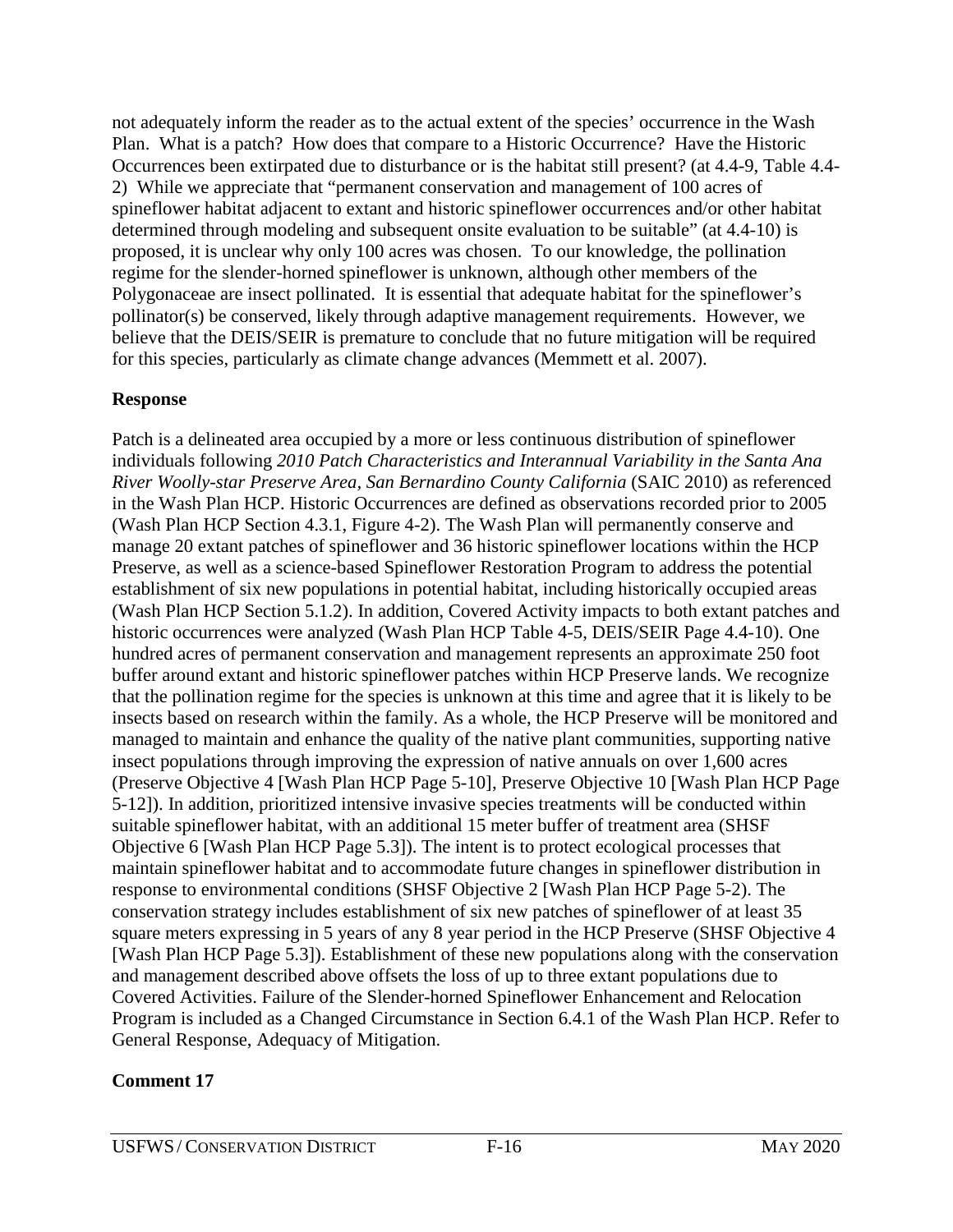#### Center for Biological Diversity

The proposed HCP Purpose and Need include: "The purpose of the USFWS action is to protect and conserve multiple Endangered Species Act (ESA) listed species and other native species; to conserve, enhance and restore the habitat and ecosystems upon which these species depend upon; and to ensure the long-term survival of these species, within the Santa Ana River Wash." "The need for the proposed action is to respond to the Conservation District's application for an ITP under the authority of section  $10(a)(1)(B)$  of the ESA to take certain Covered Species as a result of their proposed aggregate mining, water conservation, wells and water infrastructure, transportation, flood control, trails, habitat enhancement, and agriculture."

#### **Response**

Agreed.

# **Comment 18**

Center for Biological Diversity

Unfortunately, the HCP does not provide adequate analysis that full mitigation under CEQA, ESA, and CESA for impacts to species and their habitats will be achieved. Because not all acres have the same habitat values for every species, adaptive management will be key.

#### **Response**

Refer to General Response, Adequacy of Mitigation and DEIS/SEIR Chapters 2 and 4. The Conservation Strategy provides for the conservation and/or management of approximately 1,659.4 acres adjacent to 764 acres of conservation at the Woolly-star Preserve Area (WSPA). Legal protection of the HCP Preserve and long-term, adaptive management will provide for the long term conservation of the species. The species and preserve management objectives (Wash Plan HCP Section 5.1.2) combined with the stay ahead provisions (Wash Plan HCP Section 6.2.1) of the HCP will ensure that Covered Activity impacts are offset and less that significant. We agree that monitoring and adaptive management over the life of the HCP are critical; thus, adaptive management and associated funding is included in the Wash Plan (see Section 5.2.2, 5.2.3, 5.3, 5.4 and 7).

# **Comment 19**

Center for Biological Diversity

The HCP identified that: "Preparation of a detailed Adaptive Management and Monitoring Program (AMMP) for the protection and management of multiple habitats and species in the Wash, as indicated in the Mitigation Monitoring and Reporting Plan (MMRP) for the Wash Plan HCP EIR (anticipated to occur by the end of 2018)" Final Draft HCP at pg. 1-4 However, we could not locate an AMMP. Absent this important plan, the DEIS/SEIR environmental review is incomplete.

#### **Response**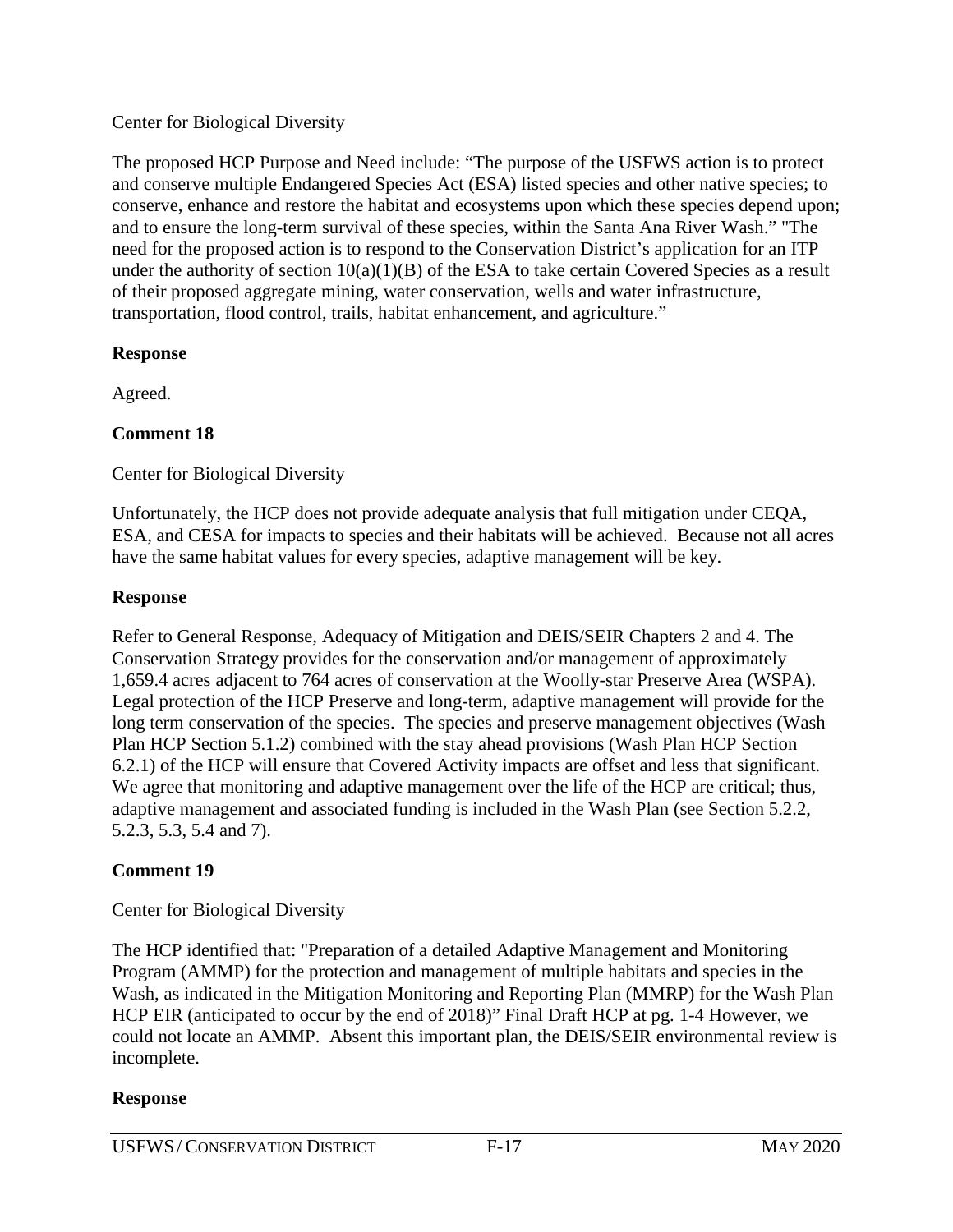The AMMP is included in the Wash Plan as Appendix B, as referenced in Wash Plan Section 5.3.

# **Comment 20**

Center for Biological Diversity

In approving an incidental take permit for the plan, the Fish and Wildlife Service must find that the applicant will, to the maximum extent practicable, minimize and mitigate the impacts of such taking. 16 U.S.C. § 1539(a)(2)(B). Section 15021 of CEQA states that a public agency should not approve a project as proposed if there are feasible alternatives or mitigation measures available that would substantially lessen any significant environmental effects of the project.

# **Response**

CEQA regulation has been accurately quoted.

# **Comment 21**

# Center for Biological Diversity

The Council on Environmental Quality, which wrote the NEPA regulations, describes the alternatives requirement as the "heart" of the environmental impact statement. 40 C.F.R. § 1502.14. The purpose of this requirement is to insist that no major federal project should be undertaken without intense consideration of other more ecologically sound courses of action, including no action. "The existence of a viable but unexamined alternative renders an environmental impact statement inadequate." *Alaska Wilderness Recreation & Tourism v. Morrison, 67 F.3d 723, 729 (9th Cir. 1995). The DEIS/SEIR must "[r]igorously explore and objectively evaluate all reasonable alternatives" to a proposed action. 40 CFR § 1502.14(a) (emphasis added). See City of Tenakee Springs v. Clough, 915 F.2d 1308, 1310 (9th Cir. 1990).*

# **Response**

The alternatives analyzed in the DEIS/SEIR were designed to meet basic project objectives. It is unclear what viable but unexamined alternatives remain to be analyzed. Please see response to General Response, Alternatives.

# **Comment 22**

Center for Biological Diversity

The DEIS/SEIR must specify any harmful effects of the proposed action in order to meet the requirements of the ESA  $(10(a)(2)(a)(i))$ , CESA, and CEQA. Without a full analysis of all effects of a proposed action, any choice among alternatives and mitigation measures is uninformed. The DEIS/SEIR must include comprehensive analyses of edge effects, such as urban versus agricultural matrix, domestic pets, roads and trails (currently within the proposed Conservation Area, and any new roads/trails anticipated in the Planning Area), and increased air pollution in the Plan Area, including cumulative effects. Such harmful effects will negatively affect the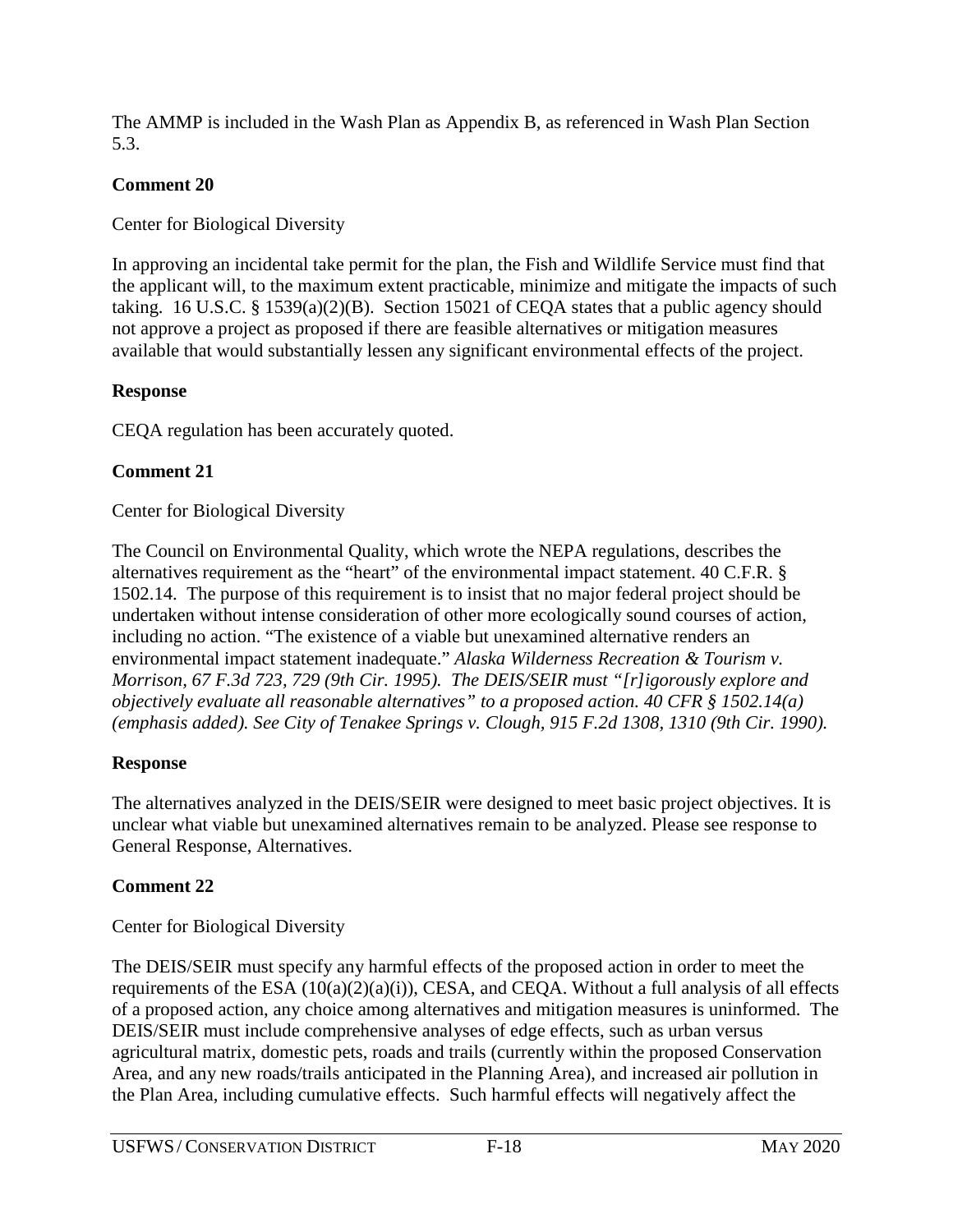recovery and survival of covered species. The proposed DEIS/SEIR does not analyze in detail these harmful edge effects. More detailed edge analyses should be conducted on a speciesspecific basis.

# **Response**

We agree with the commenter's statements regarding the importance of a comprehensive analysis of edge effects. The Wash Plan Conservation Program recognizes goals to conserve land in a configuration and area sufficient to maintain ecological processes and to protect core habitat areas and the connections between them, in addition to avoiding and minimizing effects from Covered Activities and actively managing conserved lands to counteract indirect effects/edge effects (Wash Plan HCP Page ES-10; DEIS/SEIR Section 4.4.1.2). In addition, the San Bernardino Valley Conservation District has purchased 25 acres adjacent to the HCP Preserve to provide an additional buffer between Wash Plan conservation areas and potential future development, with additional Neutral Lands adjacent to the HCP Preserve set aside for conservation for non-Wash Plan projects. The adverse effects from Covered Activities on live-in and foraging habitat, wildlife movement and connectivity, as well as disturbance from noise, light and dust are analyzed in DEIS/SEIR Section 4.4.1.2 (Page 4.4-3, 4.4-4, 4.4-5, 4.4-24, and 4.4-25). Acreage of breeding habitat was used to estimate take of wildlife species (Wash Plan HCP Section 4.3.2). Within the Santa Ana River Wash, urban growth has caused the river to become constrained, forming isolated blocks of land (DEIS/SEIR Page 4.13-14). Wash Plan implementation would reconfigure land ownership to conserve Covered Species habitat in largely intact blocks with high connectivity within and among habitat types (DEIS/SEIR Page 4.13-15), thus limiting negative edge effects on the HCP Preserve. Refer to General Response, Edge Effects.

# **Comment 23**

# Center for Biological Diversity

Habitat fragmentation affects numerous ecological process across multiple spatial and temporal scales, including changes in abiotic regimes, shifts in habitat use, altered population dynamics, and changes in species compositions (Schweiger et al. 2000). Patch size has been identified as a major feature influencing the plant and small mammal communities, and native rodent populations are vulnerable to collapse in habitat fragments. The composition, diversity, and spatial configuration of patch types, distances from sources, edge-to-area ratios, and ecotonal features may also structure the plant and small mammal communities. More detailed speciesspecific analyses on patch size is needed in the conservation analyses. Habitat fragmentation can also increase impacts on rodent predators. Housecats, coyotes, striped skunks, opossums, greathorned owls, and red-tailed hawks are as abundant or more abundant in fragments than in unfragmented habitat (Bolger et al. 1997).

# **Response**

We agree with the commenter's statements regarding the importance of habitat connectivity to the long-term persistence of Covered Species. Within the Santa Ana River Wash, urban growth has caused the river to become constrained, forming isolated blocks of land (DEIS/SEIR Page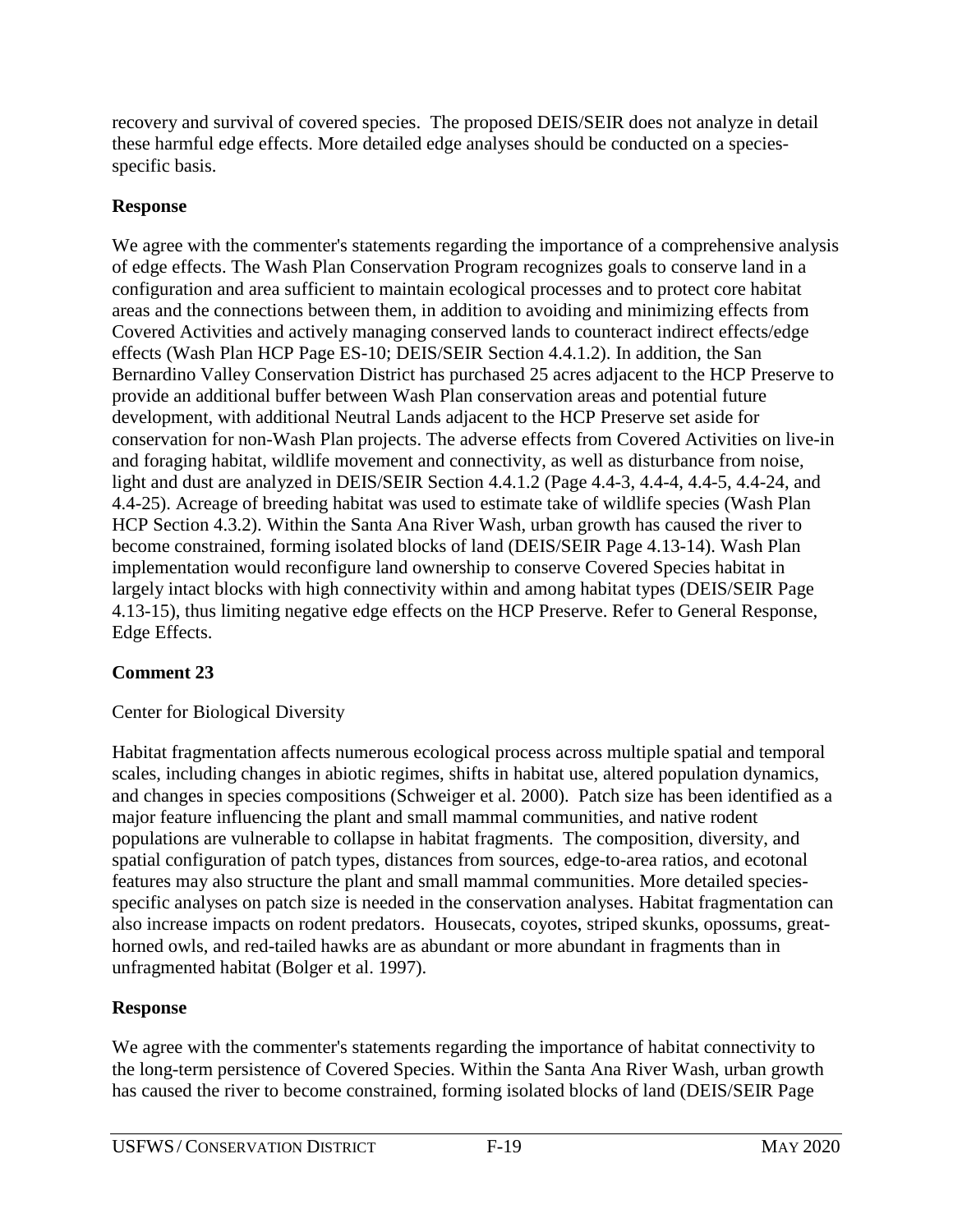1.0-5 and 4.13-14). The Wash Plan Conservation Program recognizes goals to conserve land in a configuration and area sufficient to maintain ecological processes and to protect core habitat areas and the connections between them (Wash Plan HCP Page ES-10; DEIS/SEIR Section 4.4.1.2). These goals are implemented in part through reconfiguration of land ownership to conserve Covered Species habitat in largely intact blocks with high connectivity within and among habitat types (DEIS/SEIR Page 4.13-15). Acreage of breeding habitat was used to estimate take of wildlife species (Wash Plan HCP Section 4.3.2). The adverse effects from Covered Activities on live-in and foraging habitat, wildlife movement and connectivity are analyzed in DEIS/SEIR Section 4.4.1.2 (Page 4.4-24). Also see response to Comment 22; General Response, Edge Effects; and General Response, Sufficiency of Mitigation.

# **Comment 24**

# Center for Biological Diversity

The same edge can evoke different kinds of effects with different species (Joppa et al. 2008). No species-specific analysis was offered in the proposed Wash Plan on the type of edge that each covered species might experience in the Conservation Area, and whether the matrix will provide some measure of permeability. The level of connectivity needed to maintain a population will vary with the demography of the population, including population size, survival and birth rates, and genetic factors such as the level of inbreeding and genetic variance (Rosenberg et al. 1997). These factors must be obtained to be able to conduct any reasonable analyses of the viability of populations of covered species in the proposed reserve.

# **Response**

Covered Species natural history requirements (e.g. home range, territory) are provided in Wash Plan HCP Table 3-8). The best available data were utilized in development of the Wash Plan HCP (e.g. *Genetic Structure in the Cactus Wren in Coastal Southern California* [Barr et al. 2013]); remaining uncertainty is addressed through long-term monitoring (Wash Plan HCP Section 5.2.3) and adaptive management (Wash Plan Section 5.3.2), funded in perpetuity (Wash Plan Section 7.1.1), as well as additional research on Covered Species (e.g. *Range-wide Genetics of the Endangered San Bernardino Kangaroo Rat* Dipodomys merriami parvus (Shier et al. [2018]). Edge effects are futher minimized, beyond the requirements of the Wash Plan, through additional land purchases and conservation easements contiguous with the HCP Preserve (e.g. San Bernardino Valley Conservation District purchase of 25 acres in 2018, conservation easements on over 400 acres of Neutral Lands for non-Wash Plan project mitigation. Refer to responses to Comments 23 and 24; General Response, Edge Effects; and General Response, Sufficiency of Mitigation.

# **Comment 25**

Center for Biological Diversity

The DEIS/SEIR relies on the 2008 air quality analysis and contends that new regulations will reduce various pollutants identified in the 2008 report. While new regulations will reduce pollutants, the DEIS/SEIR fails to evaluate the increase in pollution from the massive expansion of warehouse fleets in the proposed project area. While the air pollution from cleaner mining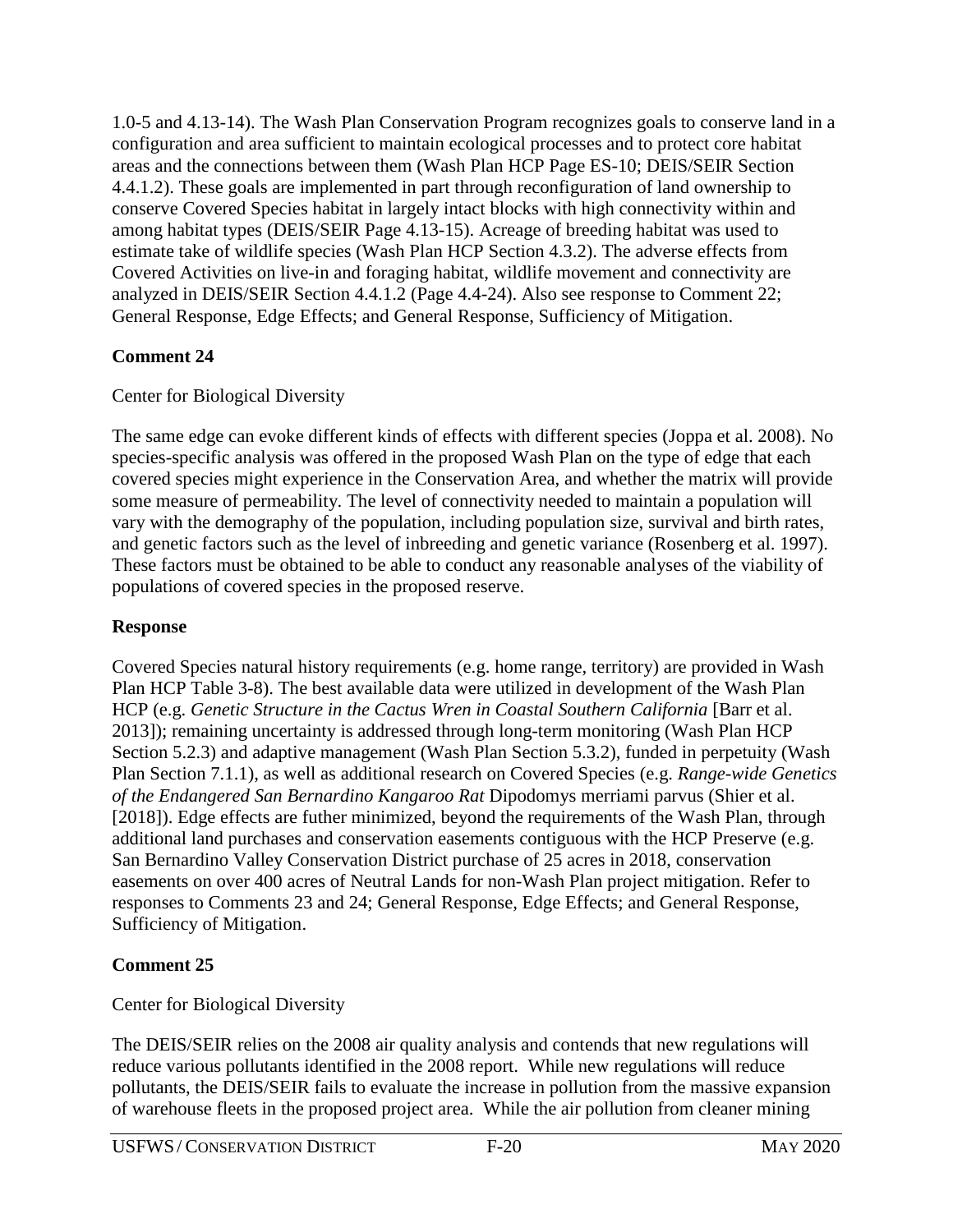fleet haul trucks and processing equipment and limitations on idling of commercial/construction vehicles will reduce sourced emissions, the cumulative impact to air quality is likely to still be degraded beyond its already poor air quality. The DEIS/SEIR fails to adequately identify this cumulative impact.

# **Response**

Air quality has improved since 2008 for pollutants affecting the wash area: SCAQMD air quality monitoring data (http://www.aqmd.gov/home/air-quality/historical-air-quality-data/historicaldata-by-year) indicate lower concentrations of PM10 and ozone due to implementation of significant permit conditions on stationary sources and Tier >4 mobile source requirements. Thus the regulations imposed subsequent to 2008 have further reduced degradation on air quality from the baseline condition, and implementation of the Wash Plan will not increase the production of pollution in the Plan Area. In addition, due to a continuation on current limitations for mining production of 3 million tons per year, applicable evidence indicates no negative impacts to air quality. However, due to the increase in the number of years in which mining will occur due to the Wash Plan, we have identified significant and unavoidable impacts to Air Quality in the DEIS/SEIR Section 4.1.1.2.

# **Comment 26**

# Center for Biological Diversity

The DEIS/SEIR discusses climate change in the context of production and reduction of greenhouse gas emissions. However, we did not find an analysis of the potential impacts on the Santa Ana River wash and its flora and fauna as the effects of climate change continue to manifest. An analysis of the interplay between global climate change and the impact to species and their habitats must be included and the analyses used as a basis for the AMMP.

# **Response**

Although localized in scope, the Wash Plan HCP supports resiliency of Covered Species and associated habitats through provision of long-term conservation in a configuration designed to provide maximum connectivity through one of the largest remaining alluvial fan ecosystems in California. (DEIS/SEIR Pages 1.0-5, 4.13-14 and Section 4.4.1.2, Wash Plan HCP Page ES-10). The Adaptive Monitoring and Management Plan recognizes annual variations in climate and climate change as key uncertainties to be addressed (Wash Plan HCP Appendix B, Page B-8). In addition, climate change is listed as a Changed Circumstance in Wash Plan HCP Section 6.4.1, noting: The Wash Plan HCP conservation strategy protects and enhances through restoration and management the habitat connectivity of the region. Protection of habitat connectivity, especially along ecological gradients such as elevational gradients and along natural hydrologic features, provides the opportunity for species to shift their range and area of occupied habitat in response to climate change. Additional adaptive management may be needed to enhance connectivity at key locations, or to translocate individuals across existing barriers to movement. Refer to General Response, Climate Change - Impact to Species.

# **Comment 27**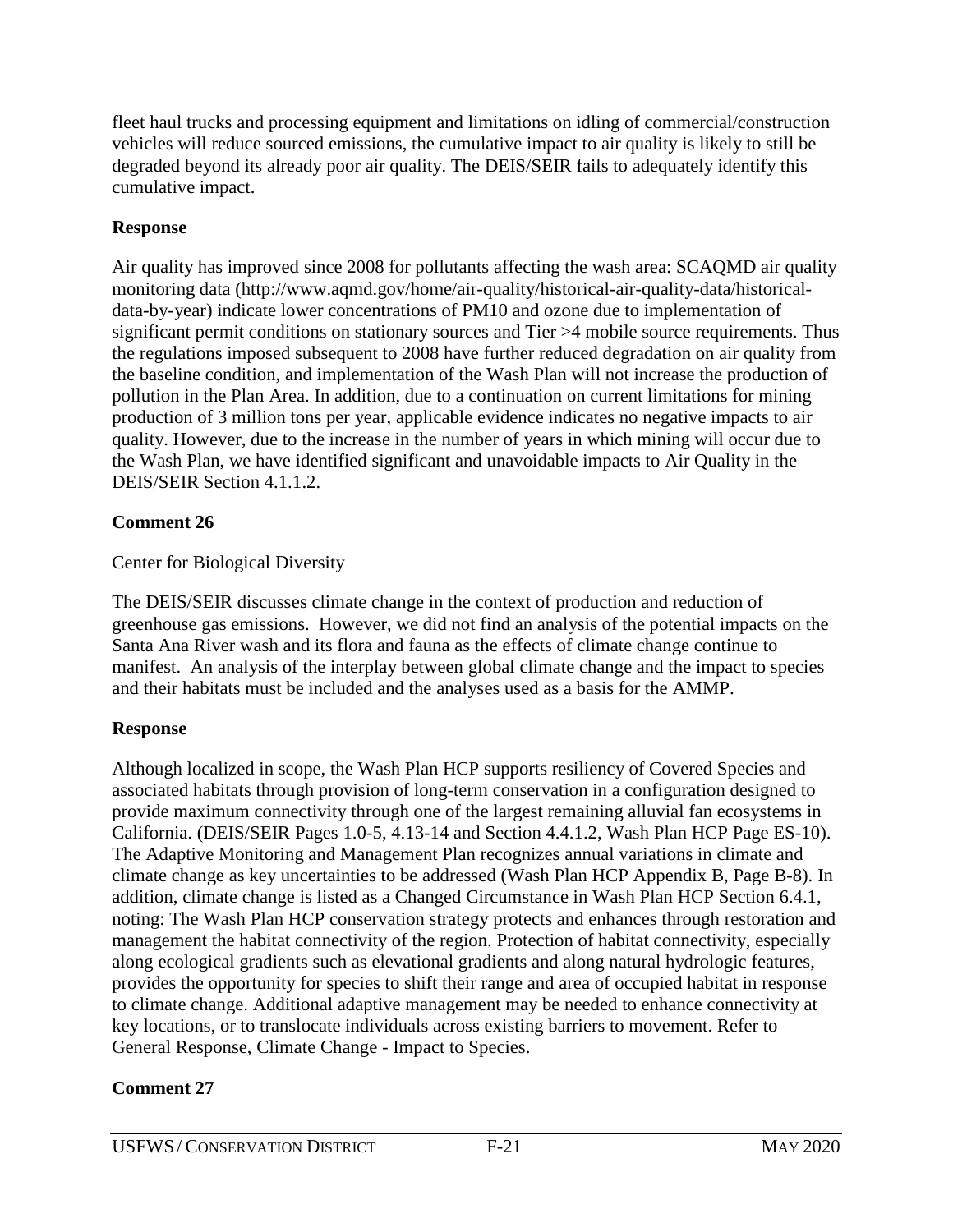#### Center for Biological Diversity

The DEIS/SEIR has not demonstrated that "the applicant will ensure that adequate funding for the plan will be provided." 16 U.S.C. 1539(a)(2)(B)(iii) (emphasis added); *see also* Cal. Fish & Game Code § 2080. Assured funding is critical to the success of the conservation strategy and is a mandatory requirement of any HCP. *See, e.g., National Wildlife Federation v. Babbitt,* 128 F.Supp.2d 1274 (E.D.Cal. 2000). As a preliminary matter, neither the DEIS/SEIR nor the HCP clearly delineates and specifies all funding needs for implementation of the plan, including but not limited to costs associated with adaptive management for the reserves and covered species, and scientific and compliance monitoring, law enforcement and other activities. Only with this baseline information can the DEIS/SEIR accurately calculate and assure the amount of funding necessary to carry out the necessary measures for the life of the permit. The DEIS/SEIR must ensure sufficient funding for all agencies (whether local, state, or federal) with implementation responsibilities related to the Conservation Area. The HCP does identify some aspects of where the funding could come from, but the necessary assurances for funding are not clear. Funding without an identified source is an exercise in speculation.

#### **Response**

HCP permit issuance requires funding assurances for direct and indirect costs (Wash Plan HCP ES-14, Section 7.1.1), with Participating Entities implementing Covered Activities with permanent impacts paying their proportional mitigation fee to the Conservation District six months prior to the planned initiation of ground disturbing events (Wash Plan HCP Section 7.1.2). Additional details of Wash Plan funding are discussed in Chapter 7, including land acquisition, stewardship (e.g. patrol/enforcement, legal support, access control, trash removal, etc.), adaptive species and habitat management, monitoring and reporting, and costs for emergencies, contingencies and overhead. Funding assurances are described in Wash Plan Section 7.1.2; Wash Plan Appendix A, Implementing Agreement for the Upper Santa Ana River Wash Habitat Conservation Plan, Section 8; and Wash Plan Appendix A, Implementing Agreement for the Upper Santa Ana River Wash Habitat Conservation Plan, Exhibit D, Certificate of Inclusion Agreement, Section 5.3. Note that while the Wash Plan Certificate of Inclusion requires payment of funds prior to project implementation, the majority of the Participating Entities have signed the MOU and deposited the required funds prior to approval of the Wash Plan. At this time, more than \$2.8 million of the required Wash Plan non-wasting endowment is held by the San Bernardino Valley Conservation Trust to fund implementation (e.g. management of the HCP Preserve and Covered Species) upon issuance of the ITP.

# **Comment 28**

# Center for Biological Diversity

The HCP states: "lands that will be placed into conservation are primarily owned by the Conservation District, with additional holdings by the BLM, Flood Control, and Redlands (see Table 3-1). Appropriate assurances of long-term conservation will be provided within the first two years of the plan implementation (and before any impacts on Covered Species are allowed by Covered Activities), either through conservation easements or other agreement acceptable to the Wildlife Agencies" (HCP at 7-1). Permanent conservation easements may work for the lands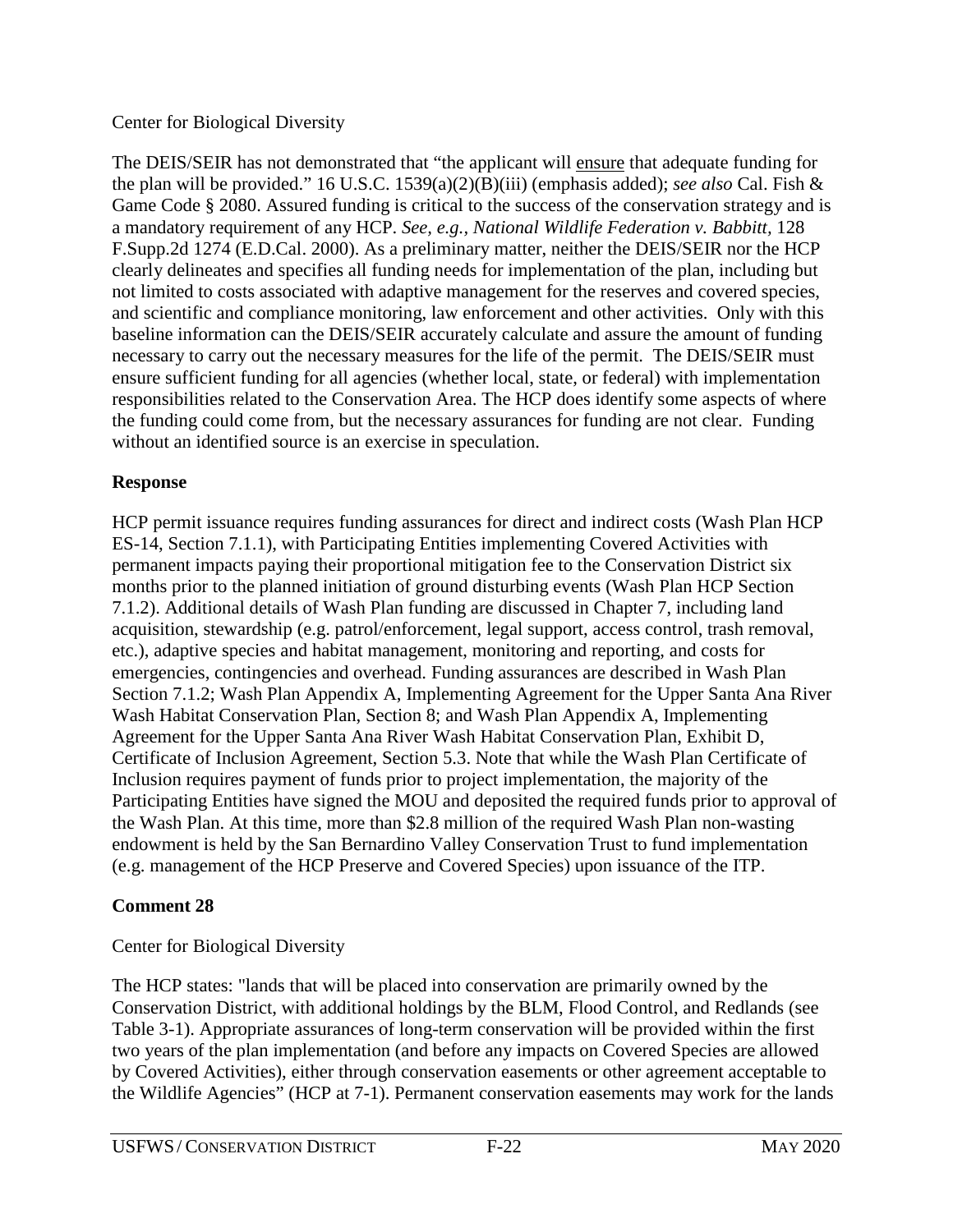controlled by the Conservation District, Flood Control and Redlands, but, as the HCP recognizes, BLM does not allow for conservation easements on the public lands that they manage. The HCP then relies on a BLM land use designation of an Area of Critical Environmental Concern (ACEC). However, ACEC land use designations can be changed by a subsequent land use plan amendments, so reliance on this impermanent designation is not possible.

#### **Response**

The Wash Plan HCP conservation strategy has been designed to offset the impacts of the Covered Activities as a whole, with funding for monitoring and management of District Managed (e.g. BLM) lands at the same level at District Conserved lands in perpetuity (Wash Plan HCP Sections 1.2.2, 6.2.1, and 7.1.1). The District and BLM are coordinating to develop a Memorandum of Understanding for District management of BLM lands to provide further assurances that the habitat enhancement provided by the Wash Plan endowment will not be at risk. In addition, Wash Plan HCP Section 6.4, Responses to Changed Circumstances, has been revised to include an approach for addressing this unlikely event, with an associated increase in the reserve fund cap for Changed Circumstances to \$150,000 in Wash Plan Section 6.4.1. At this juncture, any revision to the ACEC is remote and speculative and, were it to occur, would be subject to its own environmental and public review. Refer to General Response, Possible Future Changes to ACEC by BLM.

# **Comment 29**

# Center for Biological Diversity

The above comments highlight the failure of the DEIS/SEIR and HCP to adequately ensure protection of species and conservation of habitat. The above sections reveal not only the failure of the environmental review documents to comply with the federal and state ESA, but also the (1) lack of detailed analysis of significant direct, indirect, and cumulative impacts (and adequate explanation for why other impacts are considered insignificant); (2) lack of adequate analysis of irreversible significant environmental effects that cannot be avoided if the project is implemented; (3) and lack of analysis and adoption of sufficient mitigation measures to reduce the impacts to less than significant levels (or that mitigations and alternatives identified in the DEIS/SEIR are infeasible and the unmitigated effects are outweighed by the project's benefits). The DEIS/SEIR is inadequate under CEQA a for the above-listed reasons and a host of additional environmental impacts, including but not limited to (1) air quality impacts; (2) loss of open space; and (3) cumulative impacts of past, present, and reasonably foreseeable activities.

# **Response**

Refer to General Response, Adequacy of Mitigation.

# **Comment 30**

Center for Biological Diversity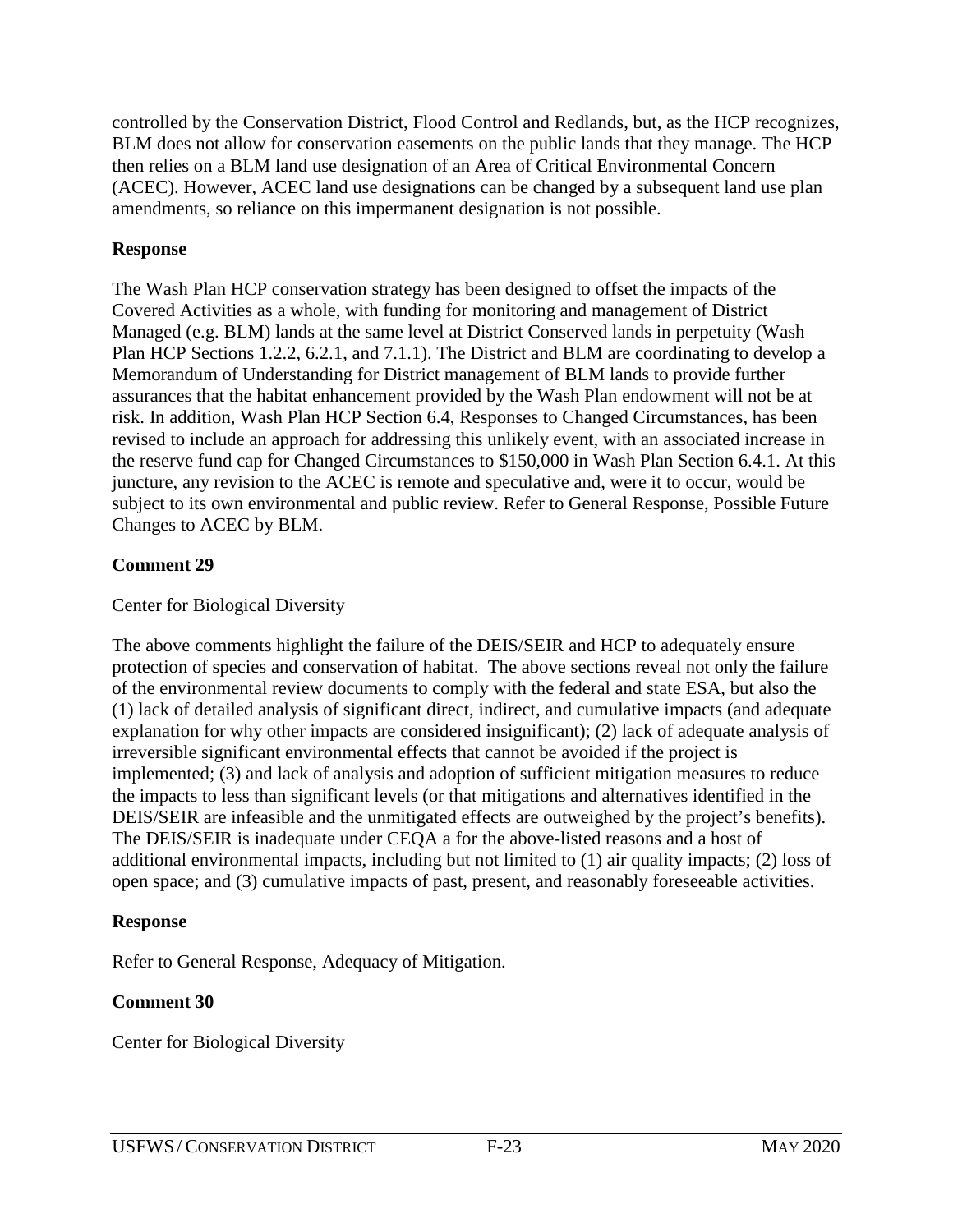The Final Draft HCP needs to be revised to clarify the final language regarding jurisdictional responsibilities, provide an updated Implementing Agreement, provide the AMMP and other required plans and recirculate the updated version for public comment.

#### **Response**

We understand the term "jurisdictional" in the comment to refer to the roles and responsibilities in HCP implementation among those implementing the Covered Activities. Such responsiblities are clarified in Wash Plan Appendix A, Implementing Agreement for the Upper Santa Ana River Wash Habitat Conservation Plan, Exhibit D, Certificate of Inclusion Agreement. See Wash Plan Appendix B for the AMMP. Refer to General Response, Recirculation.

# **Comment 31**

Center for Biological Diversity

Thank you for the opportunity to comment on this important DEIS/SEIR. We urge the Agencies to fully address our comments and incorporate the missing following changes to the proposed Wash Plan to ensure a biologically adequate plan that will meet the goals of the HCP. Please include us on all subsequent notices/documents on this project.

#### **Response**

We thank you for your comments and have provided responses in response to Comments 9-30 and General Responses, Specificity of Comments, Adequacy of Mitigation, Recirculation, Edge Effects, Climate Change - Impact to Species, Possible Future Changes to ACEC by BLM, and Recirculation. The Wash Plan HCP and/or DEIS/SEIR have been corrected/clarified where needed to reflect the correct acreages for preservation, conservation, and management, and additional information has been provided where necessary.

# **Comment 32**

#### City of Highland

The City of Highland would like to offer the following comments relative to the Upper Santa Ana River Wash Habitat Conservation Plan (Draft Final dated May 2019). The City's comments are intended to provide clarifications to the maps and languages used to describe City properties and facilities in various parts of the HCP, and will not in any way affect the technical analyses or conclusions of the associated EIS and Supplemental EIR.

# **Response**

Thank you for your comment.

# **Comment 33**

City of Highland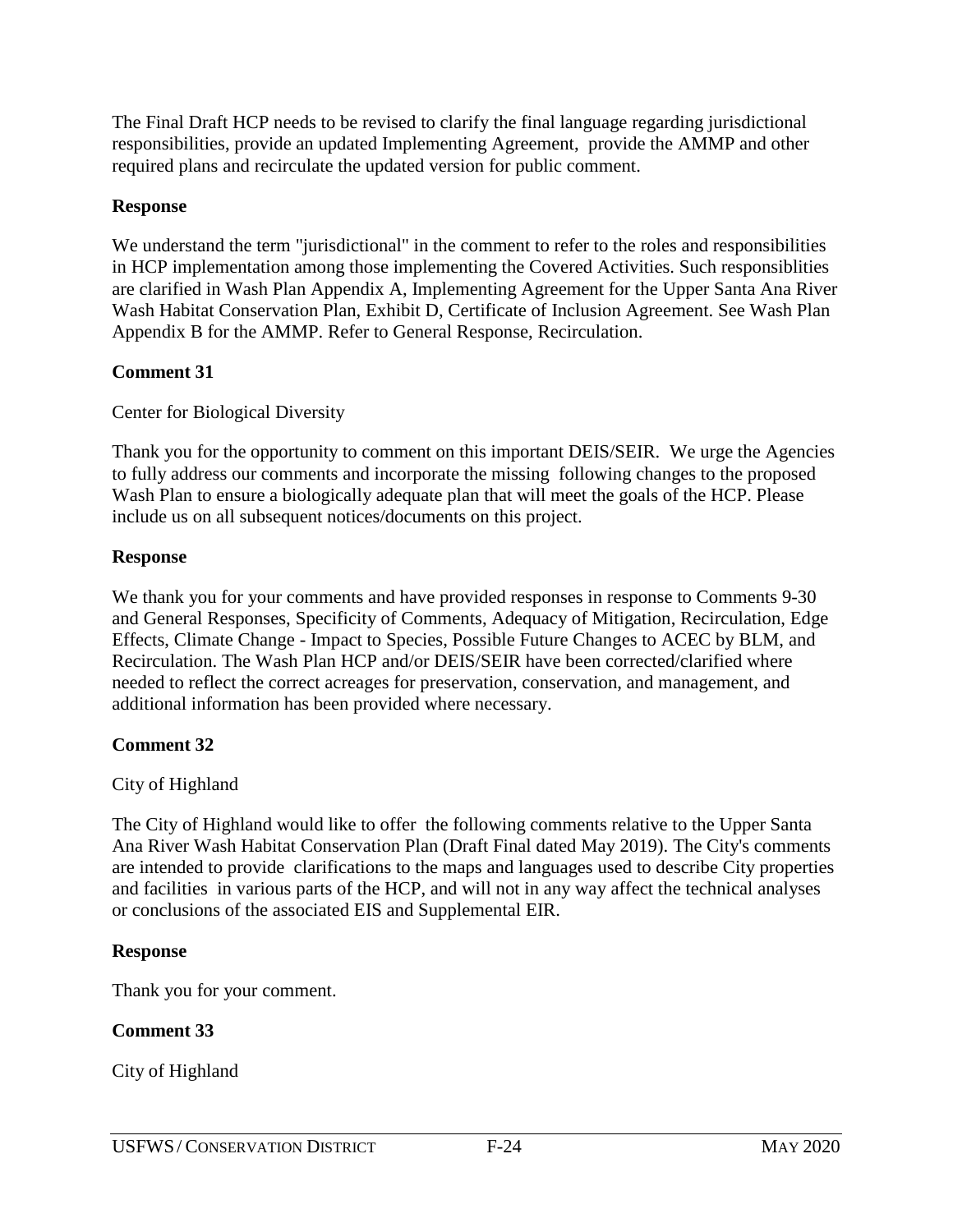A. City-owned Properties Within the boundaries of the HCP, the City owns in fee two 10-acre parcels located south of Greenspot Road west of Plunge Creek. In addition, the City owns in fee a 1.3-acre parcel, which consist of a 57' wide strip of land, on which the south half of the newlyrealigned Greenspot Road was constructed by the City several years ago. The City acquired this 1.3-acre strip of land out of a larger parcel owned by East Valley Water District. (See attached Grant Deed for reference.) However, the entire larger parcel is erroneously shown to be owned by the City in the HCP.

#### **Response**

Refer to response to Comments 34-36.

#### **Comment 34**

City of Highland

Therefore, the City suggests that the following revisions be made: 1. Section 3.2.2 "Ownership and Easement" - Change the last sentence to read, "Highland owns a 57'-wide strip of land consisting of the south half of the re-aligned Greenspot Road in the northeast portion of the Plan Area (1.3 acres), as well as two parcels in the north-central portion of the Plan Area just west of Plunge Creek (19.9 acres)."

#### **Response**

Wash Plan Section 3.2.2 has been revised as requested.

#### **Comment 35**

City of Highland

2. Figure 3-1 (Ownership Map) - Correct the map to reflect that the 57'-wide strip of land, being used as Greenspot Road right-of-way is under Highland ownership, and that the larger parcel is under East Valley Water District ownership. Change color of the larger parcel from brown to green.

#### **Response**

HCP Figure 3-1 and EIR Figure 1.0-3 have been revised as requested.

#### **Comment 36**

City of Highland

3. Table 3-1"0wnership in the Plan Area" - Correct "Acres in Plan Area" for City of Highland from 39.9 acres to 21.2 acres.

#### **Response**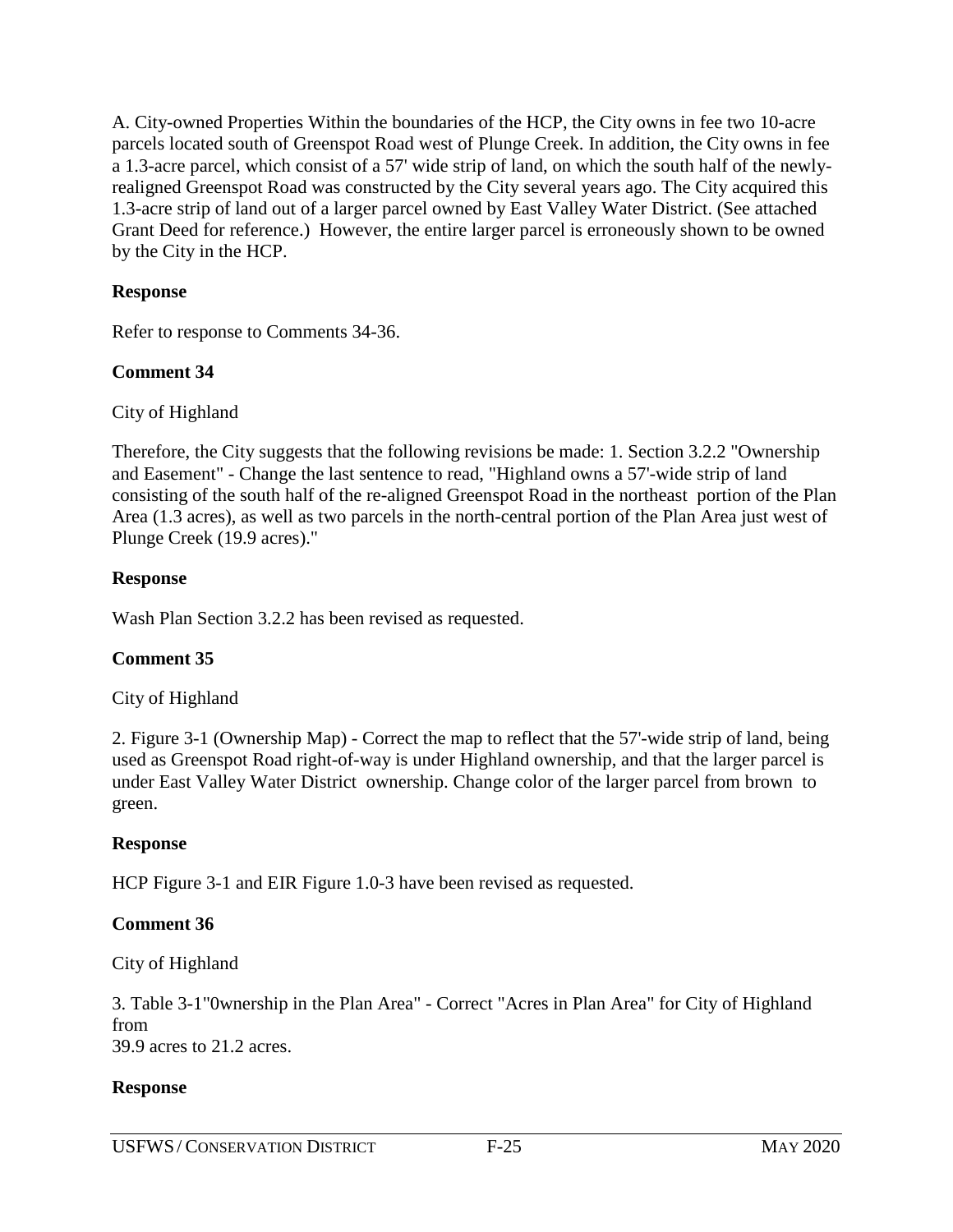Wash Plan Table 3-1 has been revised as requested.

#### **Comment 37**

City of Highland

B. Highland Biological Mitigation Area. The City of Highland owns two 10-acre parcels located in the north-central portion of the Plan Area just west of Plunge Creek. As correctly stated under "Other Areas within the Plan Area Boundary" on Page 1-6 of the HCP, and under "Existing Conserved Lands" on Page 10-2 of the HCP, these two 10-acre parcels are available for Highland to mitigate impacts not associated with the HCP Covered Activities.

#### **Response**

Agreed.

#### **Comment 38**

City of Highland

For internal consistency of the HCP document, the City suggests that the following revisions be made: 1. Section 5.6.2 "City of Highland Biological Mitigation Area" - Modify the paragraph to read, "The City of Highland owns two 10-acre mitigation parcels on the south side of Greenspot Road, with one parcel located on the east side of the BLM property and the other on the west side of the BLM property. These two 10-acre parcels are available for Highland to mitigate impacts not associated with the HCP Covered Activities.

#### **Response**

Wash Plan Section 5.6.2 has been revised as requested.

#### **Comment 39**

City of Highland

2. Figure 1-2 (Plan Area Subcomponents Map)- Delineate the boundaries of the City of Highland's 10-acre parcel located on the east side of the BLM property and label it "Highland BMA".

#### **Response**

Figure 1-2 was reviewed to confirm that the boundaries and label are shown as requested.

#### **Comment 40**

City of Highland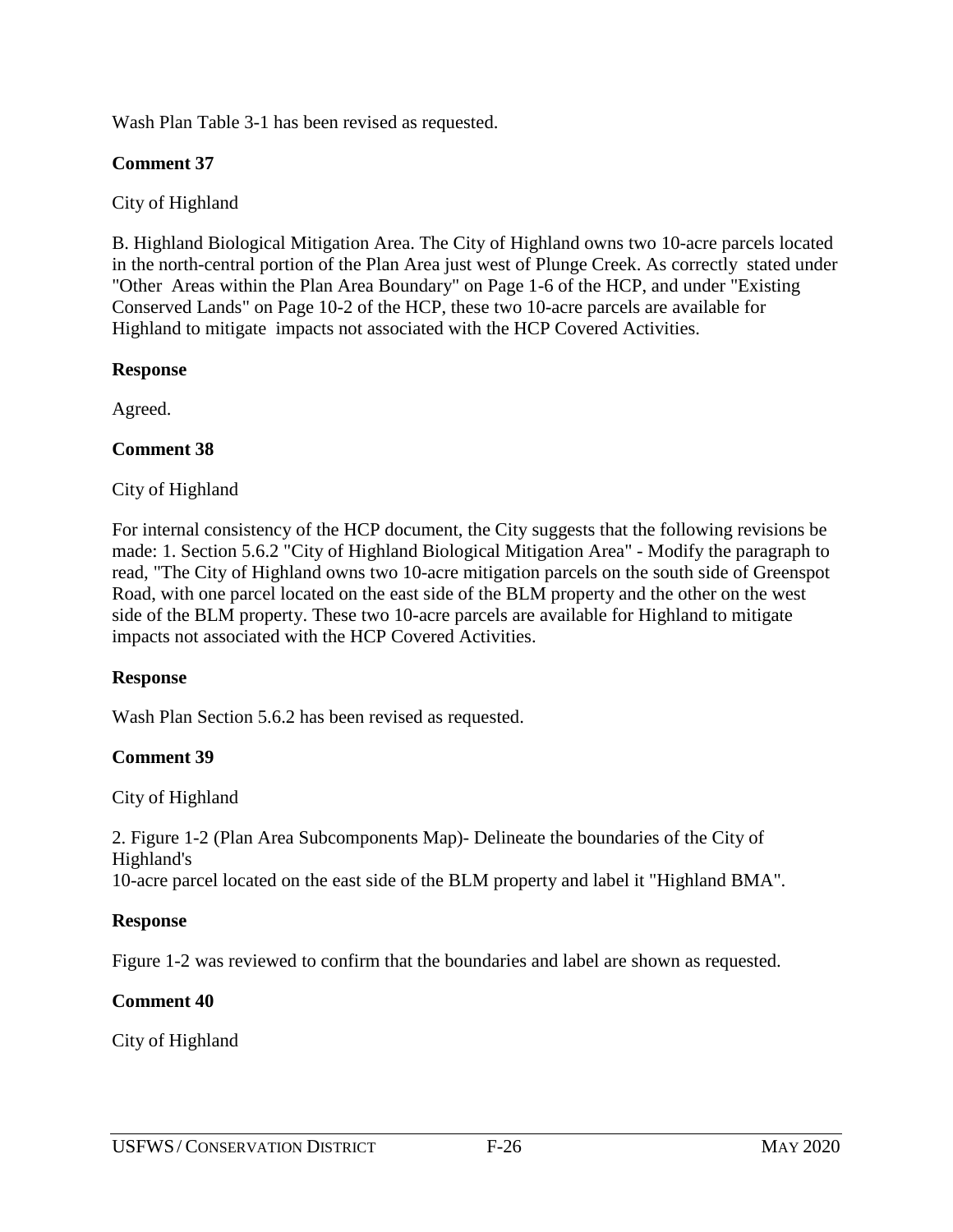C. Greenspot Road Improvements While Figure 2-1 (Covered Activities Map) correctly shows the location of the southeasterly extent of Greenspot Road lmprovements (High.03), the southeasterly project limit of High.03 is not clearly described in the HCP.

#### **Response**

Refer to Response to Comment 41.

# **Comment 41**

City of Highland

Therefore, the City suggests the following revisions be made: 1. Section 2.2.4 "Transportation, City of Highland Activities", Page 2-18 "Greenspot Road Improvements (High.03)" - Revise the first sentence to read, "Greenspot Road will be widened on the south side between Weaver Street and Santa Paula Street and on both sides between Santa Paula Street and the southeasterly limit of the realigned portion of Greenspot located south of the new bridge at Santa Ana River."

# **Response**

Wash Plan Section 2.2.4 has been revised as requested.

# **Comment 42**

City of Highland

D. General Road Maintenance. As stated under Section 2.2.4 "Transportation, General Road Maintenance", Page 2-18, "long-term road maintenance includes drainage facility management, which should take place at least once a year at the inlets and outlets of drainage facilities." In addition, Footnote 14 of this paragraph specifies that "All work will take place within the defined ROWs of the roads and as depicted and defined in the HCP."

# **Response**

Thank you for your comment.

# **Comment 43**

# City of Highland

It is common for general road maintenance to include cleanup of soil deposits and debris in culverts that carry drainage flows under and across a public road that requires the cleanup work be extended upstream and downstream of the culverts beyond the street ROWs. For example, there is an existing 12' -wide x 8' -tall concrete box culvert across Greenspot Road at the northeast portion of the Plan Area, and proper maintenance of this culvert involves clearing of dirt and vegetation both upstream and downstream of the culvert. Depending on the amount of buildup, it is possible that clearing of the flow path could extend beyond the street ROW in order to obtain the minimum grade needed for positive flow. Since Footnote 14 specifies that all work is to take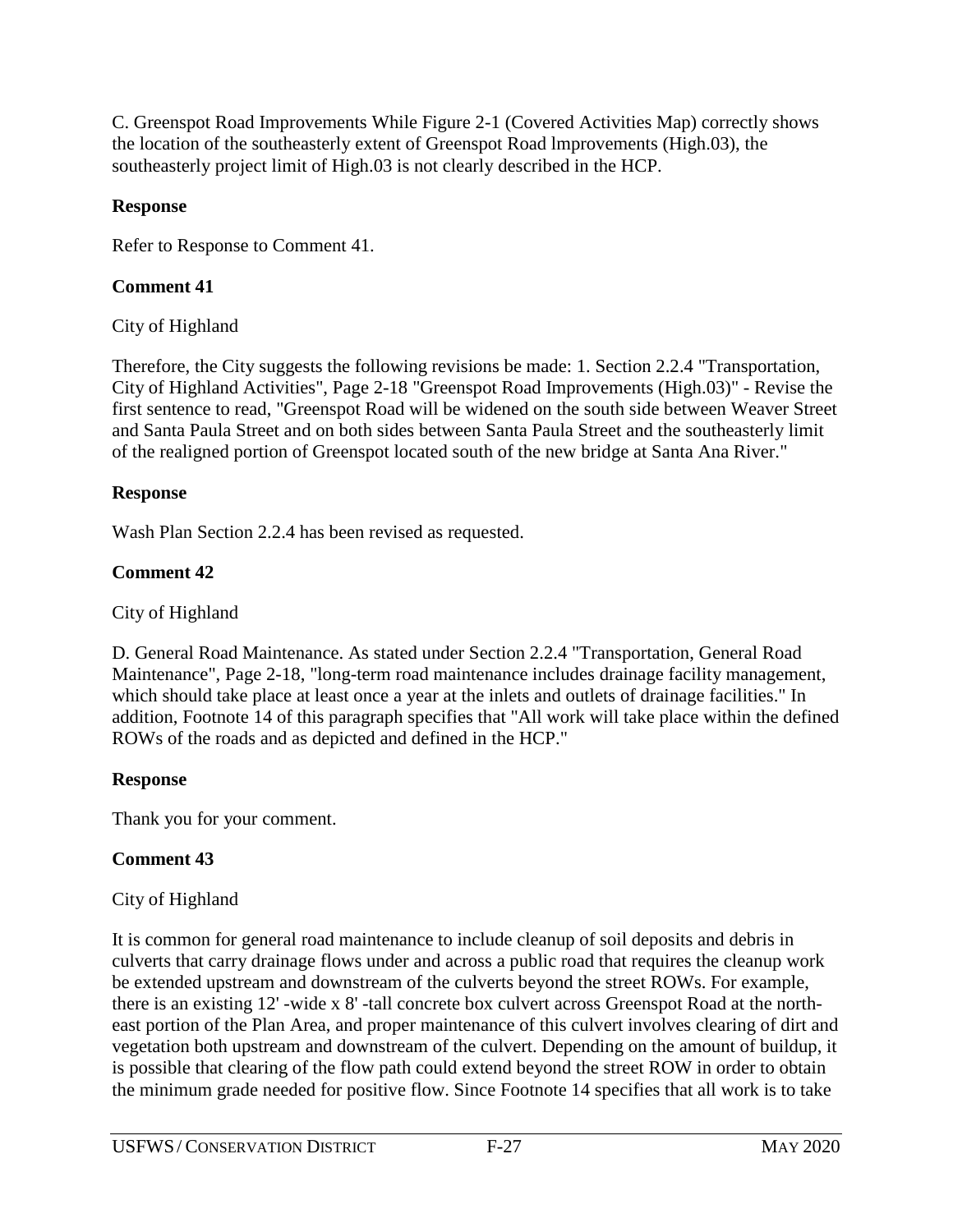place within street ROW, the City may not be able to properly perform all needed general road maintenance under this section of the HCP.

# **Response**

General Road Maintenance includes a descripton of drainage facility management. The Wash Plan conservation analysis is based on the description of General Road Maintenance (Wash Plan Section 2.2.4). Covered Activities will be reviewed via the Certificate of Inclusion process, including review of all proposed impacts and associated HCP coverage.

#### **Comment 44**

#### City of Highland

Therefore, the City requests that under Section 2.2.4 "Transportation, General Road Maintenance", Page 2-18, a new sentence be added as the 5th sentence of the paragraph, to read as follows: "Maintenance of roadway drainage inlets and outlets includes clearing of the upstream and downstream drainage flow paths located within or outside of street ROW to the extent needed to achieve the minimum grade for positive drainage flow."

#### **Response**

Refer to response to Comment 43.

# **Comment 45**

# City of Highland

E. Greenspot Bridge and Road Realignment Several years ago, the City of Highland constructed a new 4-lane bridge across the Santa Ana River approximately 250' downstream from the existing historic iron bridge, and realigned approximately 3,500' of Greenspot Road to match the location of the new bridge. While the new bridge was built to its ultimate width of 98', which is wide enough to provide for 4 future travel lanes, the realigned portion of Greenspot Road was only built to its interim configuration, with the pavement widened from 26' to 40' and remains to be a 2-lane road.

# **Response**

Thank you for your comment.

# **Comment 46**

# City of Highland

Since the scope of this project was not accurately described in the Wash Plan, the City suggests that the following changes be made: 1. Section 2.3.4 "Greenspot Bridge and Road Realignment" Page 2-28, change the first sentence to read, "The City of Highland recently realigned a portion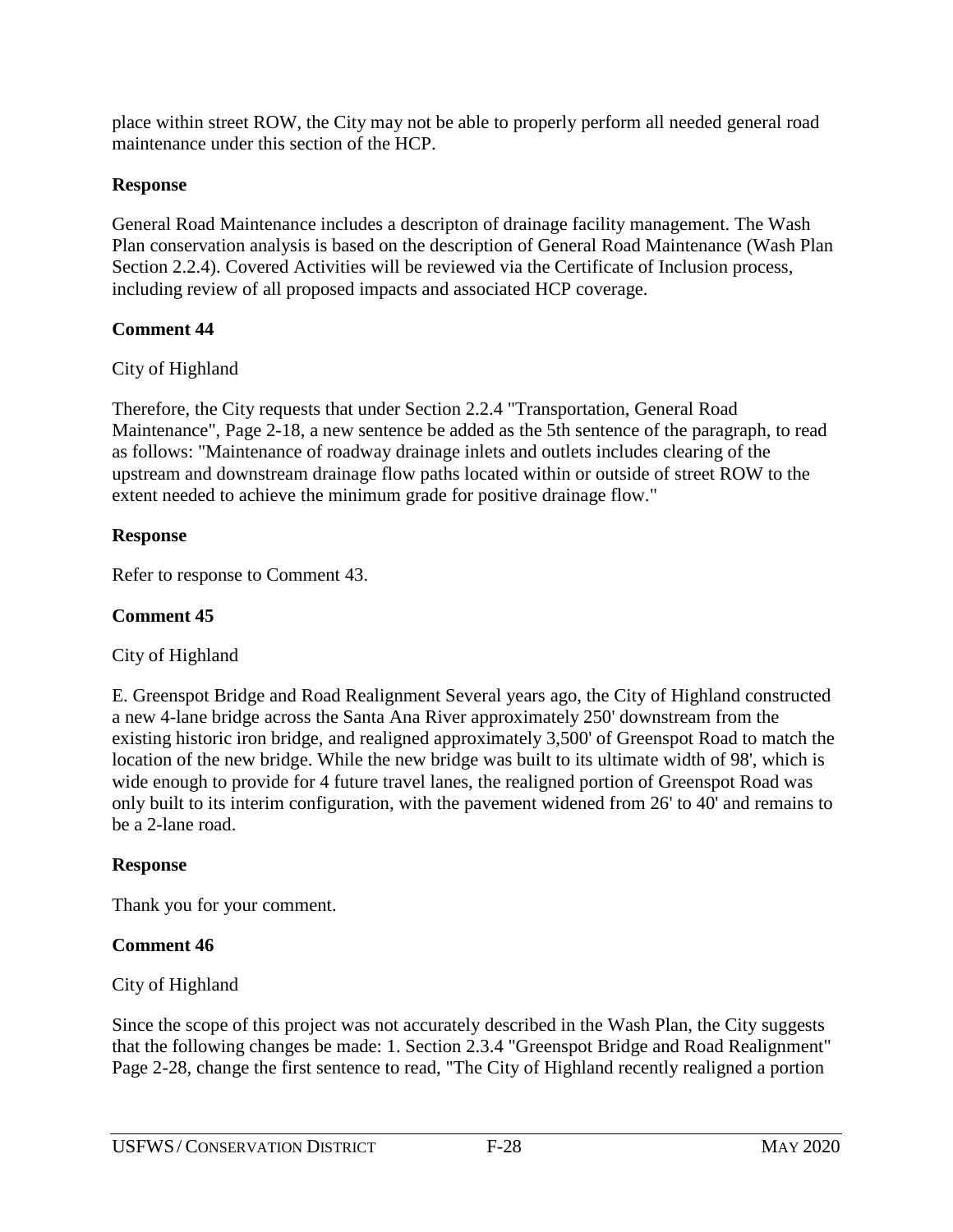of the Greenspot Road and upgraded the width of the realigned roadway from 26"'to 40', providing for 2 travel lanes and 2 striped bike lanes.

#### **Response**

Wash Plan Section 2.3.4 has been revised as requested.

# **Comment 47**

# City of Highland

F. Greenspot Road Drain Outlets (High.11). The City's roadway drainage systems currently outlet onto the east side of Plunge Creek south of Greenspot Road and onto the west side of Plunge Creek north of Greenspot Road. (See attached aerial photo.) While the attached enlarged Covered Activities Map clearly shows the Wash Plan boundary to include the north side of Greenspot Road at Plunge Creek covering the locations of all City drainage outlets at Plunge Creek located on both sides of Greenspot Road, the drainage outlet locations are not fully described in the HCP.

#### **Response**

The description of Covered Activity High.11, Greenspot Road Drain Outlets, is based upon information provided by the Participating Entity. Covered Activities High.11 and FC.01 overlap within the impact area. Covered Activities will be reviewed via the Certificate of Inclusion process, including review of all proposed impacts and associated HCP coverage. Changes or refinements to the Covered Activities may not result in additional take or reduced conservation.

# **Comment 48**

# City of Highland

Therefore, the City requests that the following revisions be made: 1. Section 2.2.5 "Flood Control, City of Highland Activities", Page 2-21 "Greenspot Road Drain Outlets (Highl.12) - Revise the first sentence to read, "Maintenance and operation of the existing outlets of two city storm drains in Greenspot Road would occur on the east side of Plunge Creek south of Greenspot Road and on the west side of Plunge Creek north of Greenspot Road, and would include the concrete headwalls, grouted riprap, and the dirt channel area near the outlets."

# **Response**

See response to Comment 47.

# **Comment 49**

U.S. Environmental Protection Agency

Water Resources: Water Quality The Draft Environmental Impact Statement acknowledges that covered activities have the potential to affect surface and groundwater quality in the Plan Area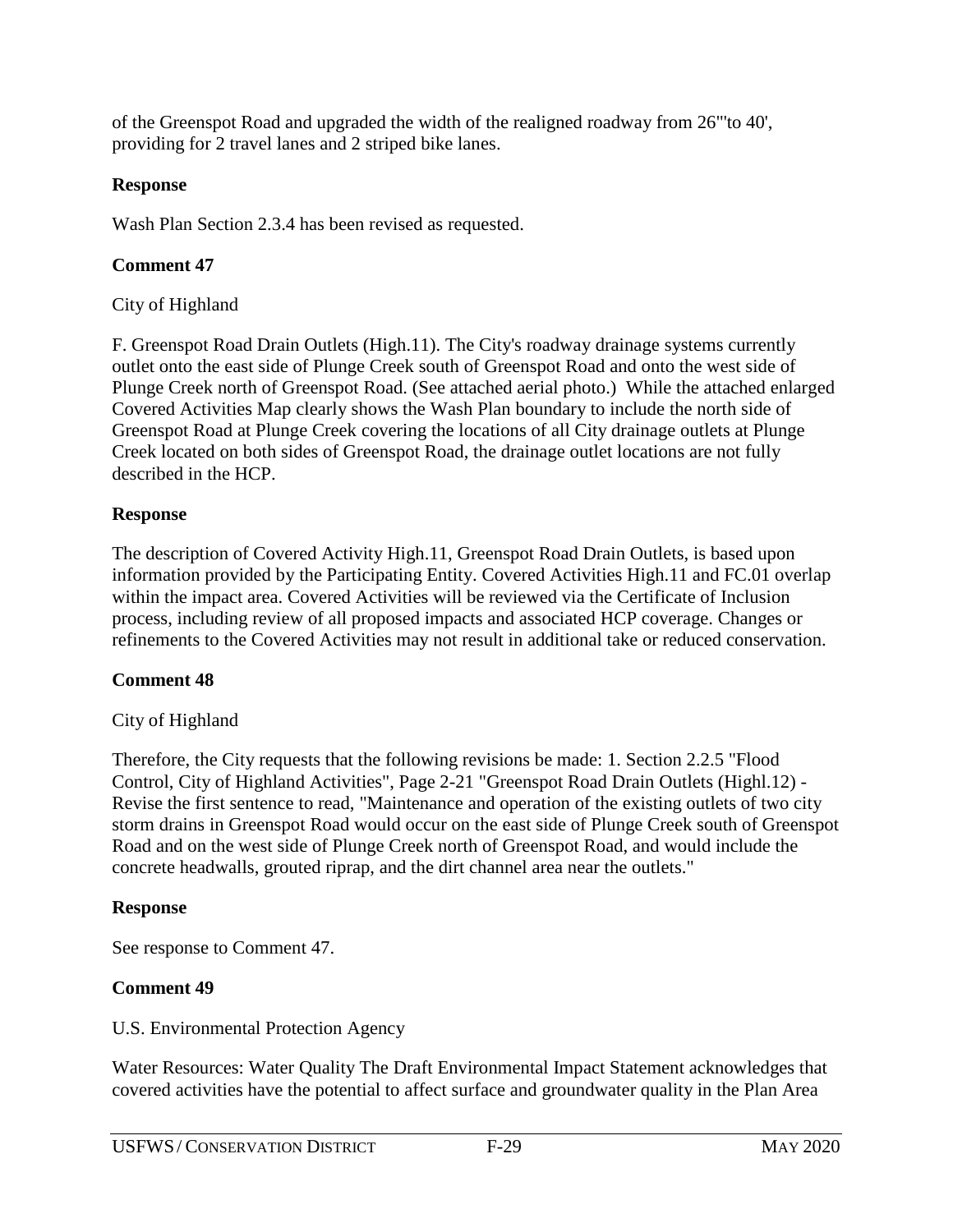by increasing sediment and other pollutants in stormwater runoff, but does not fully disclose impacts of each covered activity. Such information is necessary to assure compliance with state and federal water quality regulations, assess impacts to species of concern, and to support a determination of the potential impacts of such activities. For example, the DEIS does not disclose that the Enhanced Recharge Project, upon completion, would remove 500 cubic feet per second (cfs) from the Santa Ana River 1 and no potential impacts to the Santa Ana sucker are disclosed or analyzed.

#### **Response**

The construction of the Enhanced Recharge basins, as well as the capacity to utilize them within the existing water diversion of 190 cfs, are included as a Wash Plan Covered Activity and provide operational flexibility for recharge of water with existing diversion facilities. Covered Activity VD.01, Enhanced Recharge, will add basins but do not implicate any changes to the regulatory permits or physical practices of water diversion to fill them. Alteration of hydrologic conditions at and below the point of current diversion for the Enhanced Recharge Project are not part of this project nor covered under this HCP, and will not otherwise be allowed until the effects of such hydrologic changes on the endangered Santa Ana sucker have been analyzed and permitted as appropriate under the FESA (Wash Plan Page 2-10). In addition, any hydrologic changes are subject to regulation by the Santa Ana Regional Water Quality Control Board. Water quality issues were addressed in a prior EIR for Wastewater Change Petition WW-0045 under proceedings by the State Water Resources Control Board. Reference General Response, Additional Permitting/Scope of EIS/EIR.

# **Comment 50**

# U.S. Environmental Protection Agency

As noted in the DEIS, Reach 4 of the Santa Ana River downstream of Plan Area is listed as impaired under Section 303(d) of the Clean Water Act (p. 3.3-4). Aggregate mining may worsen existing impairments and adversely affect beneficial uses throughout the watershed. Certain activities associated with the Habitat Conservation Plan, such as aggregate mining, require National Pollutant Discharge Elimination System permitting pursuant to CWA Section 402. The DEIS determines that implementing best management practices through regulatory requirements would prevent the degradation of water quality and that the potential to violate waste discharge requirements would be significantly reduced (p.4.13-12). However, more analysis and discussion are needed to support this determination.

# **Response**

The existing mining operations and proposed expansions (e.g. Covered Activity CRM.01, Aggregate Mining) are located in upland habitats (Wash Plan Table 4-3) within the larger floodplain of the upper Santa Ana River and tributaries including Mill Creek, Plunge Creek and City Creek as shown in DEIS/SEIR Figures 2.0-1, Covered Activities, and 3.3-1, Surface Hydrology, but not within the active low flow channels of these drainage features (DEIS/SEIR Page 4.3-12). As identified in the Cemex and Robertson's Mining and Reclamation Plans, mining would be restricted to no less than 20 feet above ground water, with no operations allowed in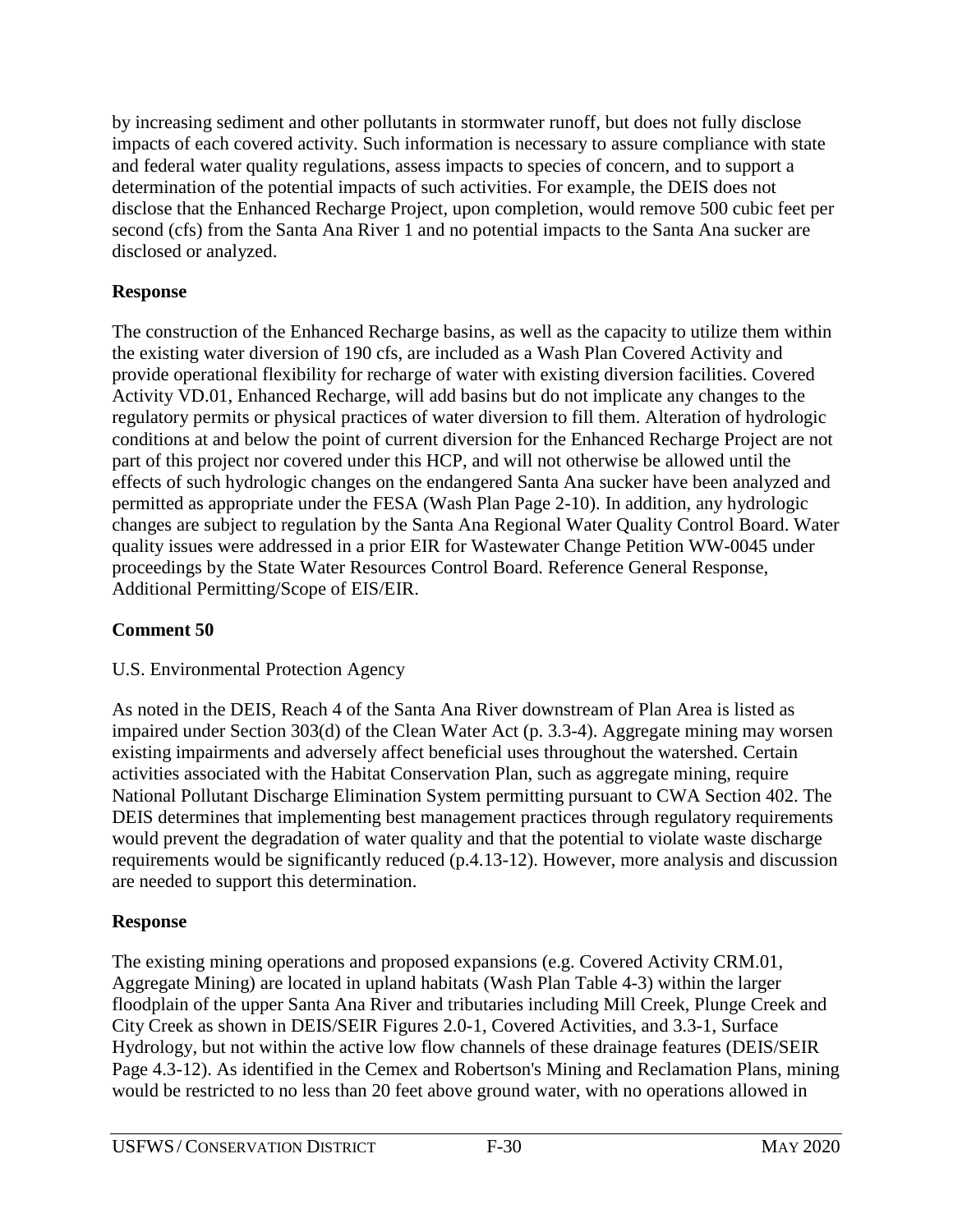standing groundwater (DEIS/SEIR Page 4.3-6). This is to ensure that sediment and other potential contaminants resulting from mining excavation activities are not directly discharged to the groundwater table and the basin (DEIS/SEIR Page 4.3-5). Therefore, CRM.01 is not likely to contribute to degradation of surface or groundwater quality or hydrology, and is not likely to contribute to degradation of the Santa Ana River within Reach 5 or downstream of the Plan Area (Reach 4) which is impaired due to pathogens.

# **Comment 51**

# U.S. Environmental Protection Agency

Recommendation for the Final EIS: 1) Identify all water quality impacts to the Santa Ana River and its tributaries. Discuss the monitoring protocols and the water quality thresholds to be used to ensure the Santa Ana River is not further impaired due to covered activities, specifically the mining expansion, Enhanced Recharge Project, and Elder/Plunge Creek Restoration Project.

# **Response**

Covered Activity CRM.01, Aggregate Mining, occurs in upland habitats (with the exception of 0.2 acres of impact to willow scrub) outside of the Santa Ana River (Wash Plan Table 4-3, DEIS/SEIR Figure 2.0-1). Covered Activity VD.01, Enhanced Recharge, occurs entirely in upland habitats outside of the Santa Ana River (Wash Plan Table 4-3, DEIS/SEIR Figure 2.0-1). Covered Activity FC.09, Elder/Plunge Creek Restoration, restores braided channel structure and sedimented stream channels, implements lead remediation, and constructs new flood control facilities in Plunge and Elder Creeks. Thus, CRM.01, VD.01, and FC.09 are not likely to impact water quality within the Santa Ana River and its tributaries. Monitoring protocols for discharge from upland activities are detailed in the approved Stormwater Pollution Prevention Plans for mining and construction projects (e.g. WDID No. 836I005066 and WDID No. 836I005074).

# **Comment 52**

# U.S. Environmental Protection Agency

2) Provide additional detail specifying how covered activities would comply with state and federal industrial storm water regulations, including CWA Section 402 and requirements at 33 CPR 323.4. The EPA is available to provide technical assistance related to the CWA Section 402 program.

# **Response**

While the Wash Plan has been developed to support permitting under the federal Endangered Species Act, compliance with federal and state wetland laws and regulations must be achieved through the permit process established by the regulatory agencies (Wash Plan Section 1.3.6). Statutory criteria for Habitat Conservation Plans include the requirement for taking to be incidental to otherwise lawful activity (Wash Plan Section 1.3.1); thus, all required state and/or federal permits must be obtained prior to utilizing federal Endangered Species Act 'take' for Wash Plan Covered Activities. DEIS/SEIR Page 4.4-27 - 4.4-28 contains Mitigation Measure BIO MM-2, Jurisdictional Permitting, which includes the requirements for Covered Activities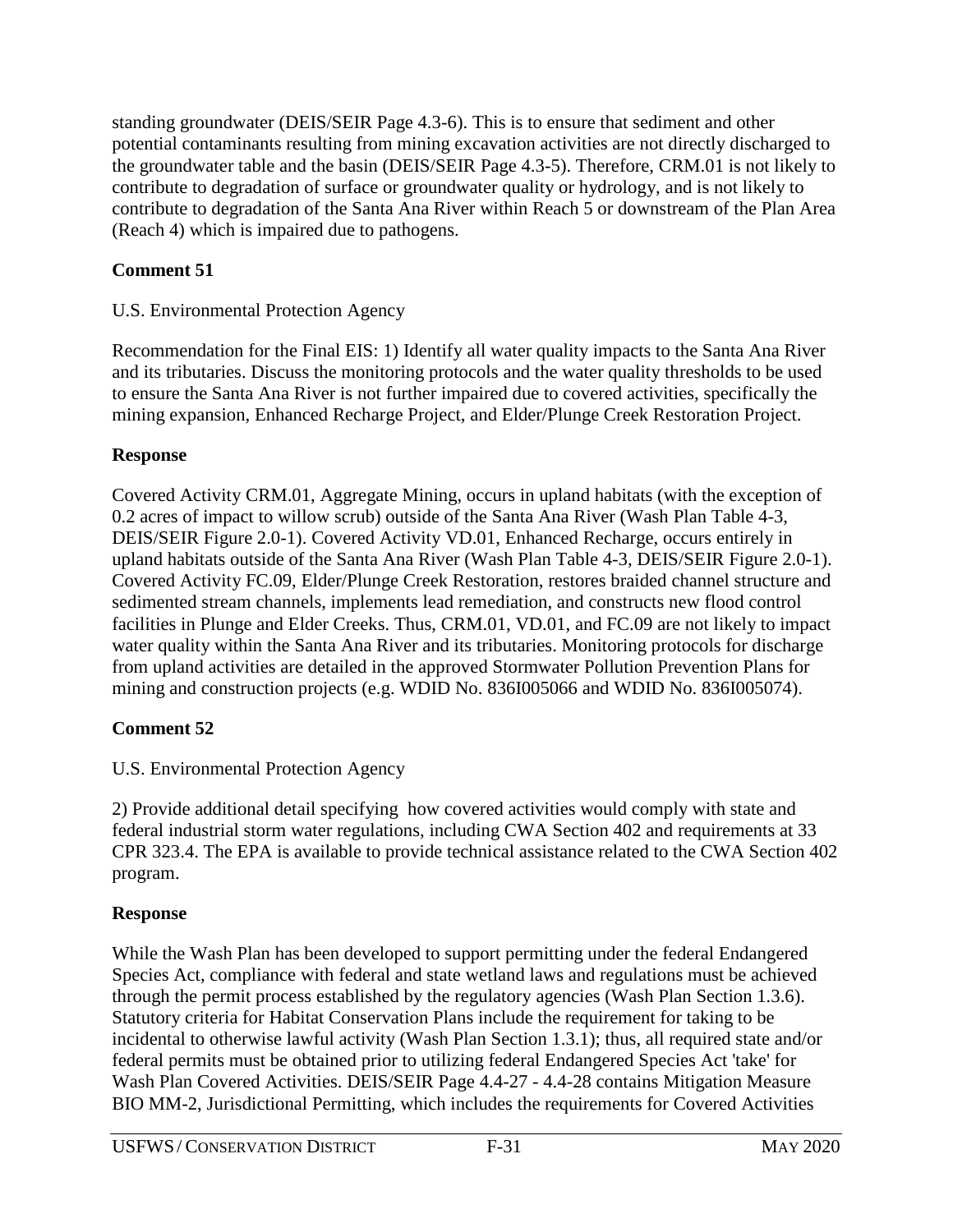with potential wetland impacts to conduct formal delineations and obtain additional permits as appropriate. Permitted mining activities within the Wash Plan boundary operate under State Water Resources Control Board Water Quality Order 2014-0057-DWQ and NPDES General Permit No. CAS000001, as well as approved Stormwater Pollution Prevention Plans. Robertson's Ready Mix also holds an Industrial Stormwater NPDES General Permit No. CAS000001 effective July 1, 2015. They operate under two Stormwater Pollution Prevention Plans covering the Rock Plant (WDID No.: 836I005066) and the Batch Plant (WDID No.: 836I005074). Neither facility has any violations since permits issuance.

#### **Comment 53**

#### U.S. Environmental Protection Agency

3) Include the updated and finalized plan of operations and storm water pollution prevention plans for the Cemex and Robertson's Ready Mix mines.

#### **Response**

Mining facilities operate under the following Stormwater Pollution Prevention Plans: 1) Cemex - WDID No. 36100190 and 361001908, and 2) Robertson's Readymix - WDID No. 836I005066 and 836I005074.

# **Comment 54**

#### U.S. Environmental Protection Agency

Water Resources: Groundwater In recent years, water usage in the Bunker Hill groundwater basin has led to decreases in groundwater storage levels.2 The HCP would allow for eight to 14 new groundwater wells to be installed and used in conjunction with other wells for aggregate mining. These proposed wells are not anticipated to substantially deplete groundwater supplies or interfere with groundwater recharge (p.4.3-11), but the DEIS does not quantify any groundwater usage aside from aggregate mining. Therefore, when all wells are in use, it is unclear what the impacts would be to water resources.

# **Response**

See Wash Plan HCP Section 2.2.3, San Bernardino Valley Municipal Water District Activities, for details of water extraction from the proposed wells. The Bunker Hill Basin is adjudicated per Western Municipal Water District et al. vs. East San Bernardino County Water District et al. (Case No. 78426 - County of Riverside), with responsibility for basin management assigned to the San Bernardino Valley Water Conservation District and the San Bernardino Valley Municipal Water District. Covered Activities VD.09, Redl.13, Redl.11, EVWD.08 and CD.03 function as part of the comprehensive groundwater basin management plan as described in Wash Plan Section 2.2.3. Refer General Response, Additional Permitting/Scope of EIS/EIR.

# **Comment 55**

#### U.S. Environmental Protection Agency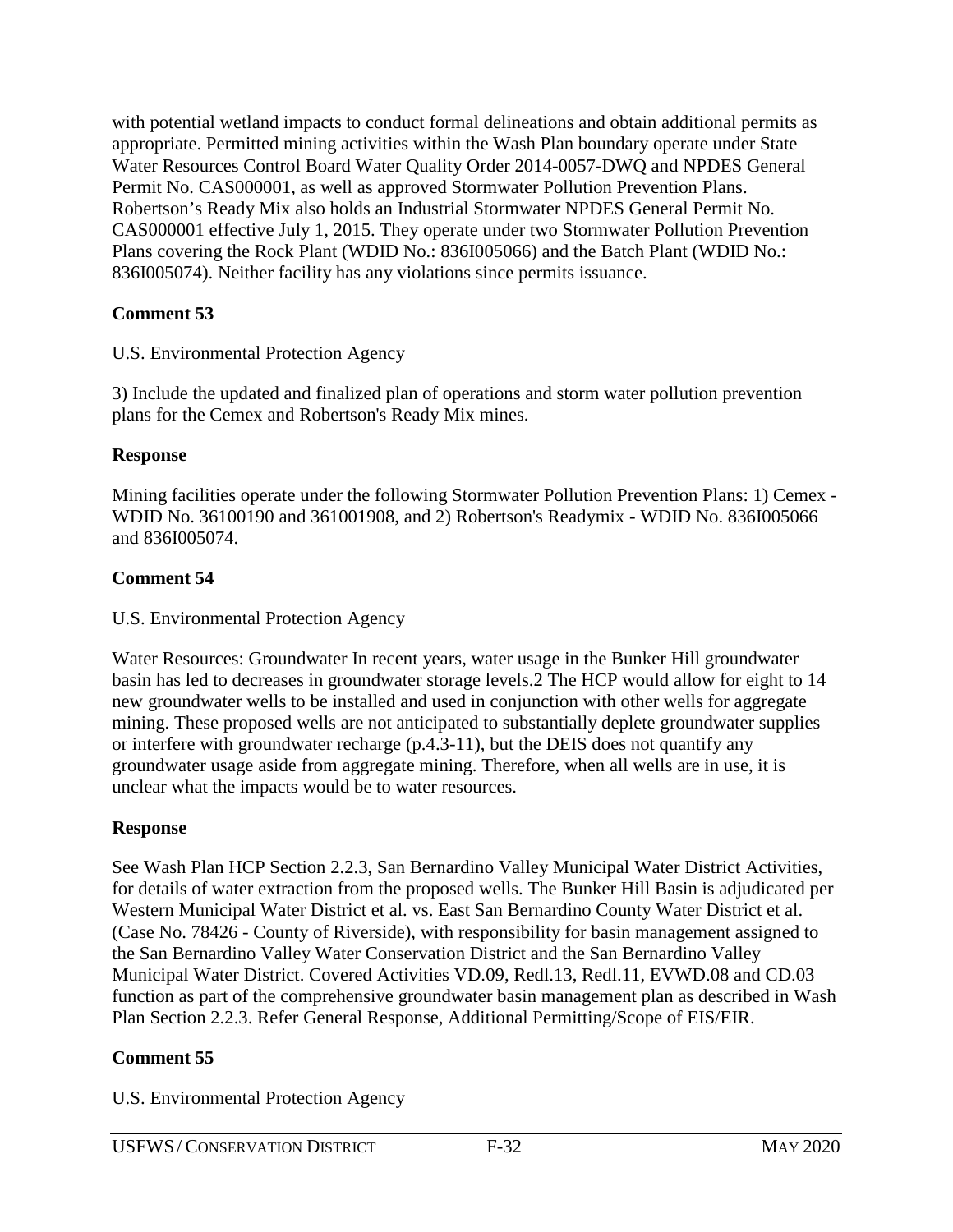According to San Bernardino County's Community Indicators Report, the county is estimated to experience a 28 percent increase in population growth between 2020 and 2045. The DEIS also lists multiple housing and commercial developments adjacent to the Plan Area that would contribute to increases in population during the HCP term (Section 4.13.2). This population growth and the adjudication of the groundwater basin could lead to cumulative impacts that are not discussed in the DEIS. Section 4.13.3.3 states that the HCP covered activities would include projects that would allow the water resource agencies to continue to provide and maintain a secure source of water for residents and businesses in the watershed, but does not provide details for these projects, such as the Enhanced Recharge Project. Implementation of these projects could result in further impacts.

#### **Response**

The groundwater basin and surface water diversions have been adjudicated or permitted since 1969 (DEIS/SEIR Page 4.3-9). The purpose of the Covered Activities is to sustainably manage existing supply of water. Recharge mitigates the impacts to groundwater basins. The San Bernardino Regional Urban Water Management plan updated in 2017 indicated that adequate supplies from surface, groundwater and imported water are available in single and multiple dry year scenarios with expected increased demand due to projected growth that are contained in City and County General Plans. In addition, SBX7-7 requires additional conservation and will reduce future demand. SB 610 and SB 221 of 2001 require each substantial development to demonstrate adequate water is available to serve the development. Recharge activities continue to be an important part of water sustainability for the groundwater basin as they have been since the early 1900's. While the EIR/EIS does not analyze development or other projects outside the Wash Plan, area groundwater and water supply are expected to be enhanced by Wash Plan Covered Activities (DEIS/SEIR Pages 4.3-10 - 4.3-11). Refer to General Response, Specificity of Comments.

#### **Comment 56**

#### U.S. Environmental Protection Agency

Recommendations for the FEIS: 1) Include a quantitative analysis of how implementation of new pumping wells and additional mining water may impact water resources in the project area. This may include a water balance approach that summarizes current water usage and projects future water usage that would result from increased groundwater pumping.

#### **Response**

Refer to response to Comment 54. If extractions exceed the safe yield of the basin, the District will work with Robertsons and Cexmex to replenish the basin (DEIS/SEIR Section 4.3). Average mining-related production approximately 360 AF per year, or 0.225% of the 166,000 AF produced from the basin (SBVWCD Engineering Investigation, 2020).

#### **Comment 57**

U.S. Environmental Protection Agency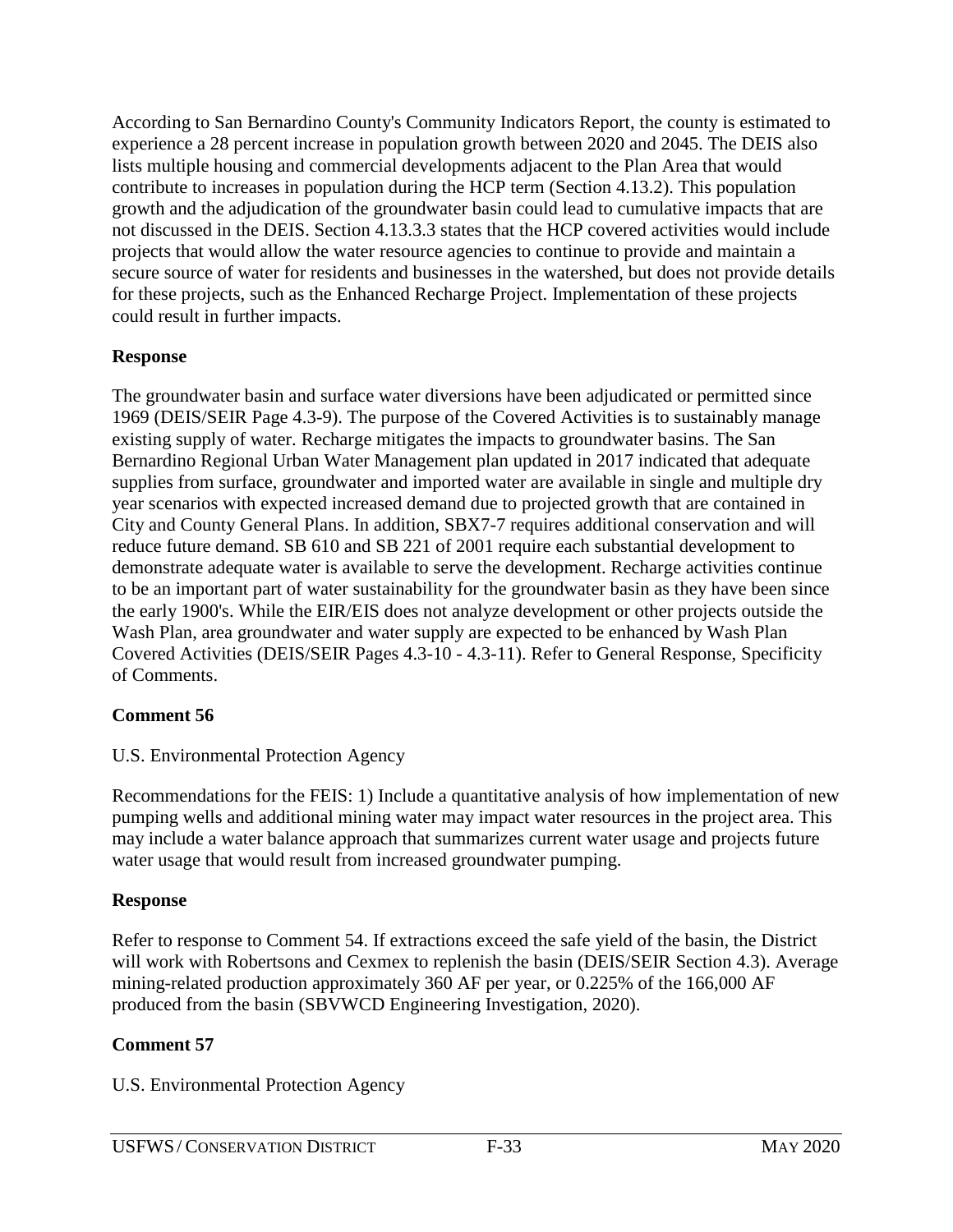Evaluate the cumulative impacts to the Bunker Hill groundwater basin. Include baseline hydrologic data, hydrogeologic characterization of the project area, and overall water usage to assess potential impacts from land-use changes and implementation of the HCP. Provide more detailed information about proposed water conservation activities.

# **Response**

Adjudication (Western Municipal Water District et al. vs. East San Bernardino County Water District et al., Case No. 78426 - County of Riverside) requires preparation of an Annual Report of the Western-San Bernardino Watermaster with baseline data from 1954 to present for the Bunker Hill Basin. In addition, the San Bernardino Valley Water Conservation District prepares an annual Engineering Investigation (EI) which assesses the hydrologic condition of the Bunker Hill Basin, including the Plan Area (Wash Plan Figure 1-1). Data for overall water usage in the Bunker Hill Basin are reported annually in the EI. For example, in 2019, the EI notes that users produced approximately 157,354 acre feet of water from the Bunker Hill Basin, which is lower than prior drought years and represents an above average rainfall year. Basin storage increased by 152,408 acre feet from the prior year, with the basin remaining 418,310 acre feet below its maximum in 1993 (following multiple wet years). In cooperation with Groundwater Council partners, the San Bernardino Valley Water Conservation District recharged over 70,000 acre feet in 2019. The San Bernardino Valley Water Conservation District recharges flows not needed by surface water treatment plants as well as available imported water. In addition, all local water agencies comply with California conservation requirements and coordinate conservation programs through the Basin Technical Advisory Committee of the Integrated Regional Water Management Plan. This combination of monitoring, recharge and conservation required by the adjudication ensure no significant long term impacts to groundwater in the Bunker Hill Basin. Wash Plan HCP Implementation will provide facilities to benefit the Bunker Hill groundwater basin (e.g. VD.01). There are no land use changes proposed for the Plan Area as all land uses are compatible with existing zoning designations (DEIS/SEIR Section 4.5.1.2). Refer to responses to Comments 54 -56 for additional information.

# **Comment 58**

# U.S. Environmental Protection Agency

Expanded mining operations would result in 401.5 acres of permanent impacts to covered species' habitat (p. 2.0-4). The DEIS does not provide adequate information to fully assess the potential impacts from mine expansion, including impacts to surface and groundwater quality and hydrology. Also, the DEIS does not analyze impacts from the new haul road that would cross Plunge Creek and City Creek (HCP p. 2-7).

# **Response**

Refer to DEIS/SEIR Section 4.3.1.2 for analysis of impacts to surface and groundwater quality and hydrology from Covered Activity CRM.01, Aggregate Mining. The existing mining operations and proposed expansions are located within the larger floodplain of the upper Santa Ana River and tributaries including Mill Creek, Plunge Creek and City Creek as shown in Figure 3.3-1, *Surface Hydrology,* but not within the active low flow channels of these drainage features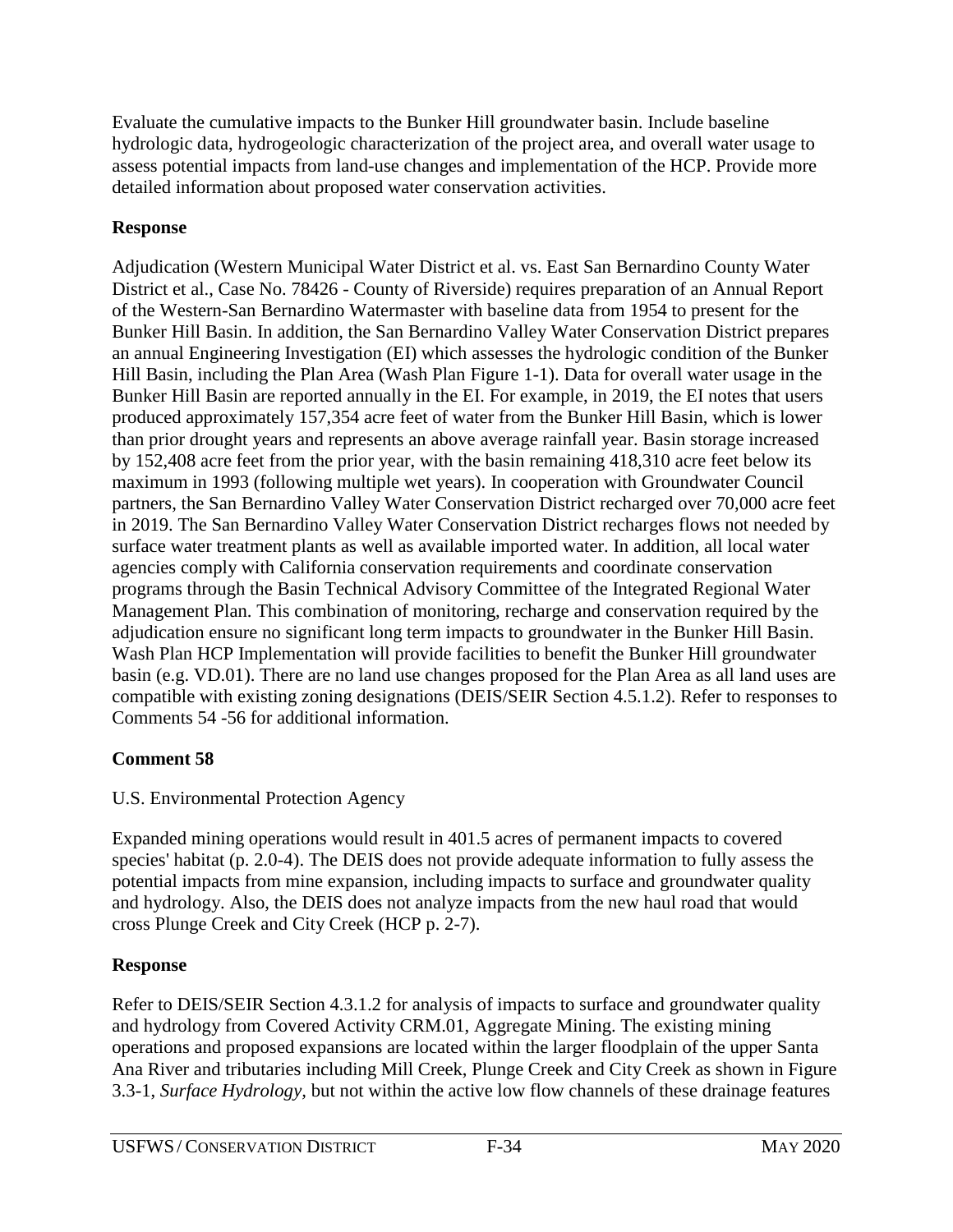(DEIS/SEIR Page 4.3-12). As identified in the Cemex and Robertson's Mining and Reclamation Plans, mining would be restricted to no less than 20 feet above ground water, with no operations allowed in standing groundwater (DEIS/SEIR Page 4.3-6). This is to ensure that sediment and other potential contaminants resulting from mining excavation activities are not directly discharged to the groundwater table and the basin (DEIS/SEIR Page 4.3-5). Therefore, CRM.01 is not likely to contribute to degradation of surface or groundwater quality or hydrology. Covered Activity CRM.02, Haul Road Expansion, improves haul road conditions on crossings of Plunge and City Creeks. These crossings would be subject to additional permitting as appropriate (e.g. Clean Water Act) (Wash Plan HCP Section 1.3.6). The current crossings are permitted under appropriate regulations. Revisions have been made to clarify mining-associated impacts (refer to DEIS/SEIR Page 4.4-26).

# **Comment 59**

# U.S. Environmental Protection Agency

According to the DEIS, new mining operations would be located outside the low flow channels of the Santa Ana River, Plunge Creek, and City Creek, and would not include any earthmoving activities or structures that would alter the course of these drainages (p. 4.3-13). However, existing berms around quarries would be extended as the quarries expand to prevent stormwater from flowing into them (p. 4.3-4). The DEIS concludes that these actions would not alter the course of Santa Ana River, Plunge Creek, or City Creek and that potential impacts are less than significant (p. 4.3-13). Additional analysis is needed to support this conclusion.

# **Response**

Wash Plan HCP Section 2.2.1 and DEIS/SEIR Page 2.0-3 have been updated to clarify that the berms are located within the footprint of Covered Activity CRM.01. Covered Activity CRM.01, Aggregate Mining, occurs in upland habitats (Wash Plan Table 4-3, DEIS/SEIR Figure 2.0-1) and are located within the larger floodplain of the upper Santa Ana River and tributaries including Mill Creek, Plunge Creek and City Creek as shown in Figure 3.3-1, Surface Hydrology, but not within the active low flow channels of these drainage features (DEIS/SEIR Page 4.3-12). Thus, the existing analysis is sufficient to support the conclusion. Additional alleged impacts are therefore speculative and, if they occur, would require additional environmental review (e.g. RWQCB, ACOE permits).

# **Comment 60**

# U.S. Environmental Protection Agency

The DEIS states "the mining activities are considered an irreversible commitment of resources as the riverine hydraulic functions and values for habitat are lost for an extremely long period of time" (p. 4.13-25). The Santa Ana River and its tributaries are complex systems that have developed in a climatic regime of wide precipitation fluctuation ranging from drought to flood. Given the scale of the proposed mining expansion (both spatial and temporal), the project would have long-term adverse effects on river geomorphology, and therefore, adverse effects on biological communities. The EPA would expect the amount and scope of the proposed mine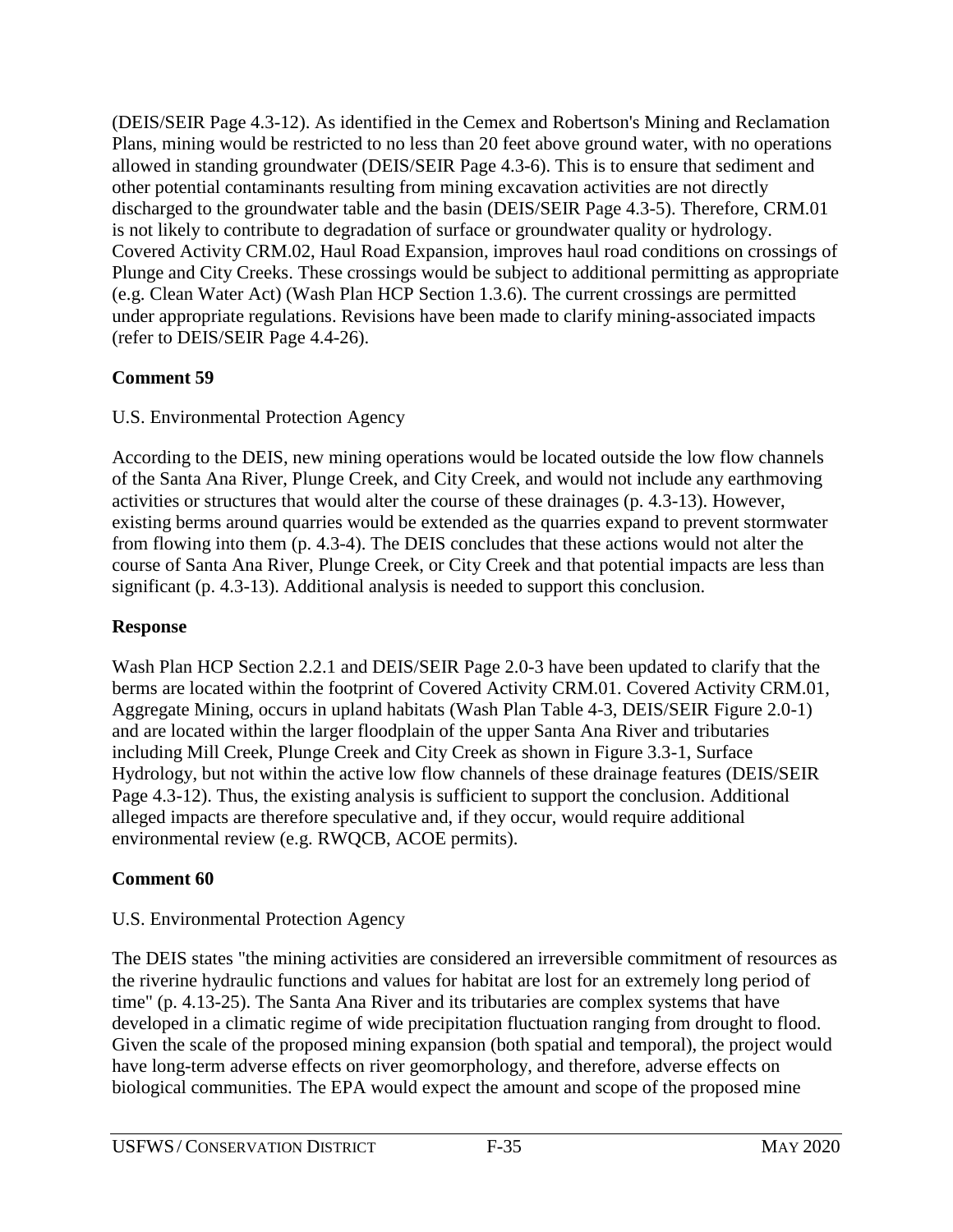expansion to impact the hydrologic and ecological functions of rivers/streams on and off-site. The DEIS does not discuss the loss of these functions.

# **Response**

The comment correctly identifies the extraction of aggregate as an irreversible commitment of resources. Following the completion of the Seven Oaks Dam, which interrupts what otherwise might have been natural replenishment of the aggregate material over time, the extraction and use of aggregate renders the resource non-renewable. Regarding geomorphology, the existing mining operations and proposed expansions (e.g. Covered Activity CRM.01, Aggregate Mining) are located in upland habitats (Wash Plan Table 4-3) within the larger floodplain of the upper Santa Ana River and tributaries including Mill Creek, Plunge Creek and City Creek as shown in DEIS/SEIR Figures 2.0-1, Covered Activities, and 3.3-1, Surface Hydrology, but not within the active low flow channels of these drainage features (DEIS/SEIR Page 4.3-12). The construction of Seven Oaks Dam eliminated the hydrogeomorphic processes upstream of the project on the Santa Ana River, thus it is no longer able to refresh and provide aggregate material for the covered species. The irreversible commitment of resources is the loss of this aggregate. The loss of habitat is analyzed and mitigated in the HCP and EIS/EIR.

# **Comment 61**

# U.S. Environmental Protection Agency

Recommendations for the FEIS: Complete additional analysis to determine the direct, secondary and cumulative impacts from mine expansion. We recommend addressing: 1) anticipated changes to vegetation communities and channel morphology both upstream and downstream of the project; 2) anticipated changes to stream substrate; 3) and potential adverse effects to aquatic and terrestrial life dependent on the aquatic ecosystem. The potential secondary effects to be analyzed include: 4) changes in hydrology and sediment transport capacity of waters; 5) changes to water velocity; 6) the potential for headward and downstream erosion; 7) impacts from excavation proposed in the 100-year floodplain; 8) increases in the volume and velocity of polluted stormwater; 9) increase in discharge of pollutants associated with mining and transport activities; 10) decreases in water quality from the impairment of floodplain and ecosystem services including water filtration, groundwater recharge, and flood attenuation; and 11) disruption of hydrological and ecological connectivity.

# **Response**

Refer to responses to Comments 58-60. In summary: 1) There are no impacts or significant changes to riverine hydrology and riparian vegetation as mining has been carefully sited in upland areas (e.g. Wash Plan HCP Section 1.1.2 and 1.1.3). 2) No changes to stream substrate are anticipated as the result of current or proposed mining. 3) No potential adverse effects to aquatic or terrestrial species depending on the aquatic ecosystem, except those identified and mitigated in the DEIS/SEIR, are anticipated as a result of Covered Activities, including mining. 4) The proposed project would not result in changes to hydrology or sediment transport. 5) The proposed project would not result in changes to water velocity. 6) The proposed project would not result in changes to headward or downstream erosion. 7) Current mining is conducted within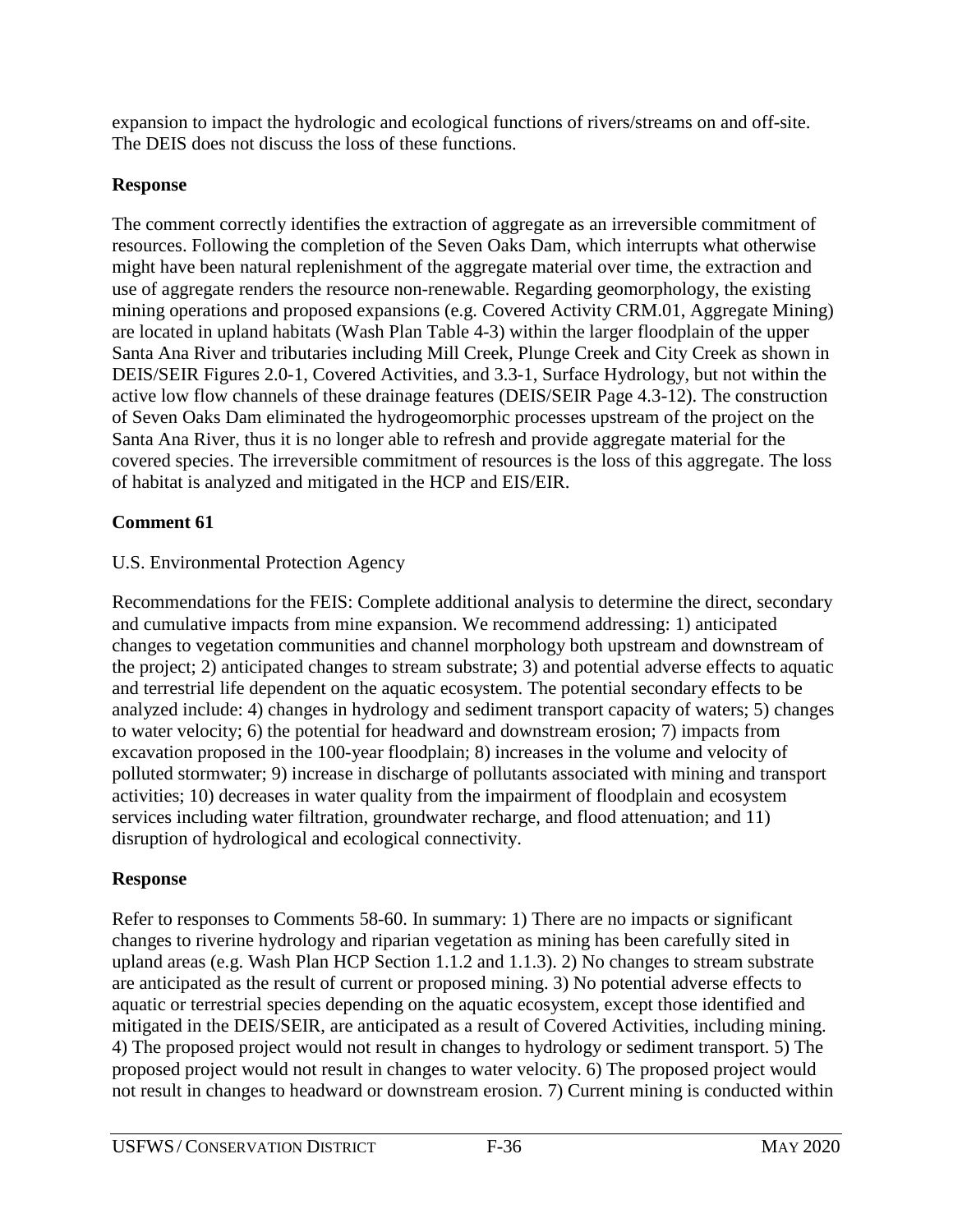the 100-year floodplain; however, risks to mining are minimal due to flood control features such as levees and the Seven Oaks Dam. Other effects of mining are analyzed in DEIS/SEIR Section 4.3. 8) There are no expected increases in volume or velocity of polluted stormwater due to the proposed project. However, if identified, these would result in revisions to the required SWPPPs. 9) No increase in pollutants are expected due to continuation of mining and transport beyond those analyzed in DEIS/SEIR Section 4.3. If identified, an increase would result in revisions to the permits issued by SCAQMD for compliance with the Clean Air Act. 10) No impacts to water quality are identified. Groundwater quality and recharge will be increased through the proposed project. 11) The proposed project does not result in disruptions to hydrologic connectivity. Impacts to ecological connectivity were addressed through Wash Plan HCP Preserve design.

## **Comment 62**

### U.S. Environmental Protection Agency

Impacts to Waters of the U.S. The scale of the covered activities within the Plan Area and the magnitude of potential impacts requires a detailed evaluation impacts to waters of the U.S. (WOTUS), including the Santa Ana River, Plunge Creek, and City Creek. These waters provide hydrologic connectivity, facilitating movement of water, sediment, nutrients, wildlife and plant propagules throughout the watershed. Other ecosystem processes include dissipation of energy as part of natural fluvial adjustment and the movement of sediment and debris. Currently, there is insufficient information in the DEIS to evaluate the effects of covered activities (e.g., aggregate mining, flood control, water conservation) on the Santa Ana River and its tributaries.

### **Response**

The majority of Covered Activities, including mining, occur in upland areas that are not regulated as WOTUS. However, existing mining haul roads include creek crossings. Maintenance of existing haul roads, which include creek crossings, is included in Covered Activity CRM.03, Ongoing Aggregate Mining Operations. The Plunge Creek and City Creek crossings are being reengineered to minimize impacts and have applicable permit application in preparation (e.g. Army Corps [404], RWQCB [401], CDFW [1600]. Wetland waters impacts that cannot be avoidance will be mitigated in accordance with the appropriate permit requirements. DEIS/SEIR Figure 4.4-7 has been updated to include Covered Activities. Refer to response to Comment 63 and to General Response, Additional Permitting/Scope of EIR/EIS.

### **Comment 63**

### U.S. Environmental Protection Agency

Several covered activities may require a permit under Section 404 of the Clean Water Act from the U.S. Army Corps of Engineers (USACE). A Section 404 permit can only be issued for the Least Environmentally Damaging Practicable Alternative. It is unclear from the information provided in the DEIS whether the covered activities, as proposed, would satisfy the requirements for such a permit.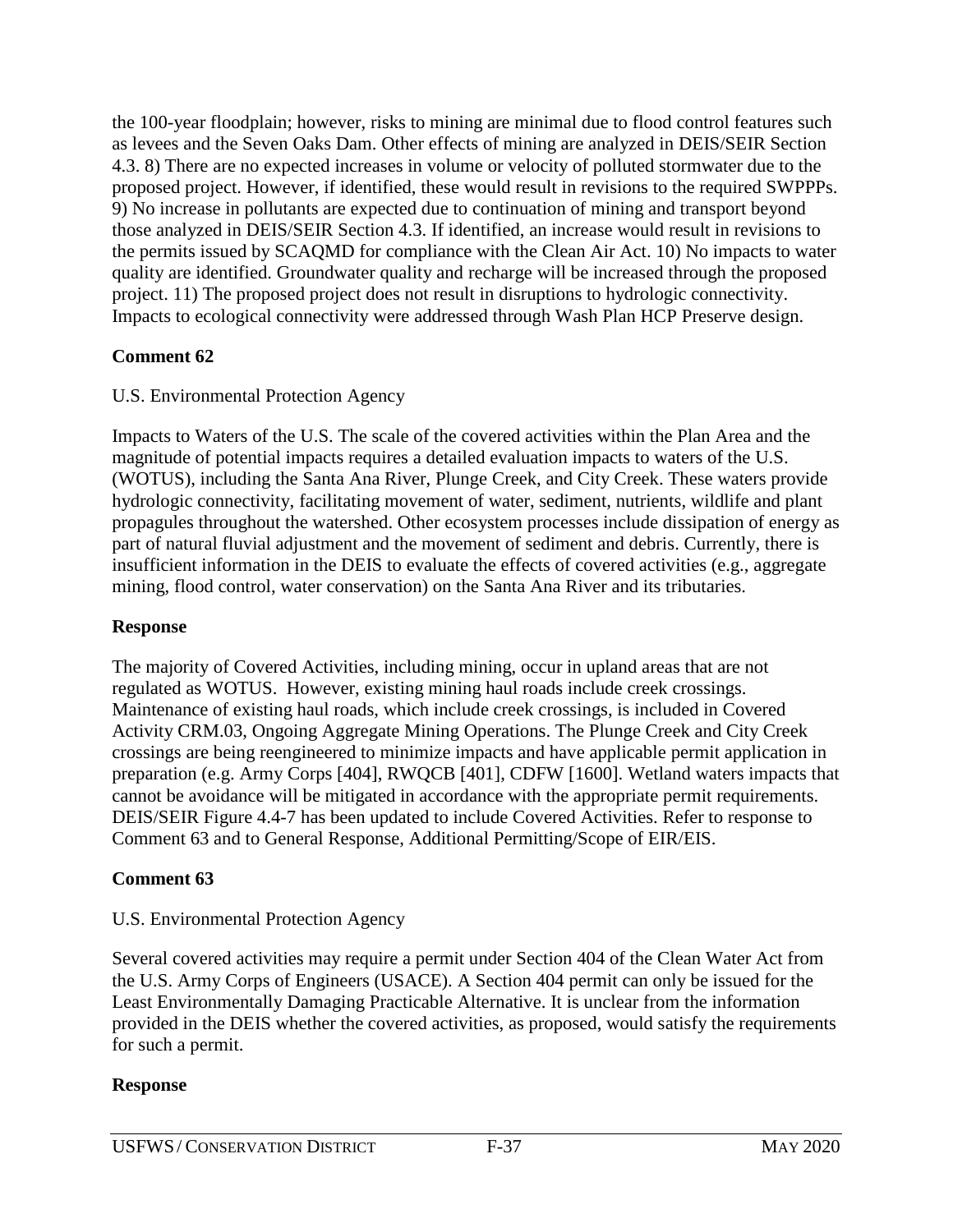While the Wash Plan has been developed to support permitting under the federal Endangered Species Act, compliance with federal and state wetland laws and regulations must be achieved through the permit process established by the regulatory agencies (Wash Plan Section 1.3.6). Statutory criteria for Habitat Conservation Plans include the requirement for taking to be incidental to otherwise lawful activity (Wash Plan Section 1.3.1); thus, all required state and/or federal permits must be obtained prior to utilizing federal Endangered Species Act 'take' for Wash Plan Covered Activities. Table B.1-1 has been added to DEIS/SEIR Appendix B, Section B.1.1, for additional details.

### **Comment 64**

### U.S. Environmental Protection Agency

The DEIS estimates that permanent impacts to WOTUS from covered activities is 7.8 acres (p. 4.4-26). The DEIS also indicates that implementation of covered activities would not affect the hydrology of Santa Ana River, Plunge Creek, or City Creek (p. 4.3-4), but does not support this determination with its impact analysis. A verified wetland delineation and jurisdictional determination would be needed before the CWA Section 404 permitting process can proceed, and an assessment of wetland conditions is needed to fully evaluate the potential impacts of the project, as well as to identify potential opportunities to mitigate such impacts.

## **Response**

We agree that verified wetland delineations and/or jurisdictional delineations may be needed for individual projects to support applicable, non-Endangered Species Act permits, which is required by Mitigation Measure BIO MM-2 (DEIS/SEIR Page 4.4-27). In addition, Wash Plan HCP Avoidance and Minimization Measure: Streams and Drainages and Runoff states, "Construction activity and access roads will be minimized to the extent practicable in all drainages, streams, pool, or other features that could be under the jurisdiction of the USACE, State Water Board, and/or CDFW. If impacts on these features are identified, a formal jurisdictional delineation and permit applications to the regulatory agencies may be required." The following Covered Activities may include separately permitted aquatic impacts based on initial evaluation and modeling: 1) High.04, Orange Street/Boulder Avenue Improvements; 2) Redl.09.2, Santa Ana River Trail; 3) Redl.15, Orange Street Improvements; 4) Redl.02, Church Street Drainage Pipe; 5) VD.04, Orange Street Connector; 6) VD.09, Wells and Connector Pipeline; 7) CRM.01, Aggregate Mining; 8) CRM.02, Haul Road Expansion; 9) High.23, Highland/Redlands Regional Connector; 10) FC.09, Elder/Plunge Creek Restoration; 11) CD.07, Plunge Creek Project; 12) High.02, Alabama Street Improvements; 13) Redl.14, Alabama Street Improvements; 14) VD.10, Alabama Street Connector Pipeline; 15) High.03, Greenspot Road Improvements.

## **Comment 65**

## U.S. Environmental Protection Agency

Recommendations for the FEIS: 1) Disclose the ecosystem functions provided by the specific wetland or WOTUS that could be impacted by the covered activities.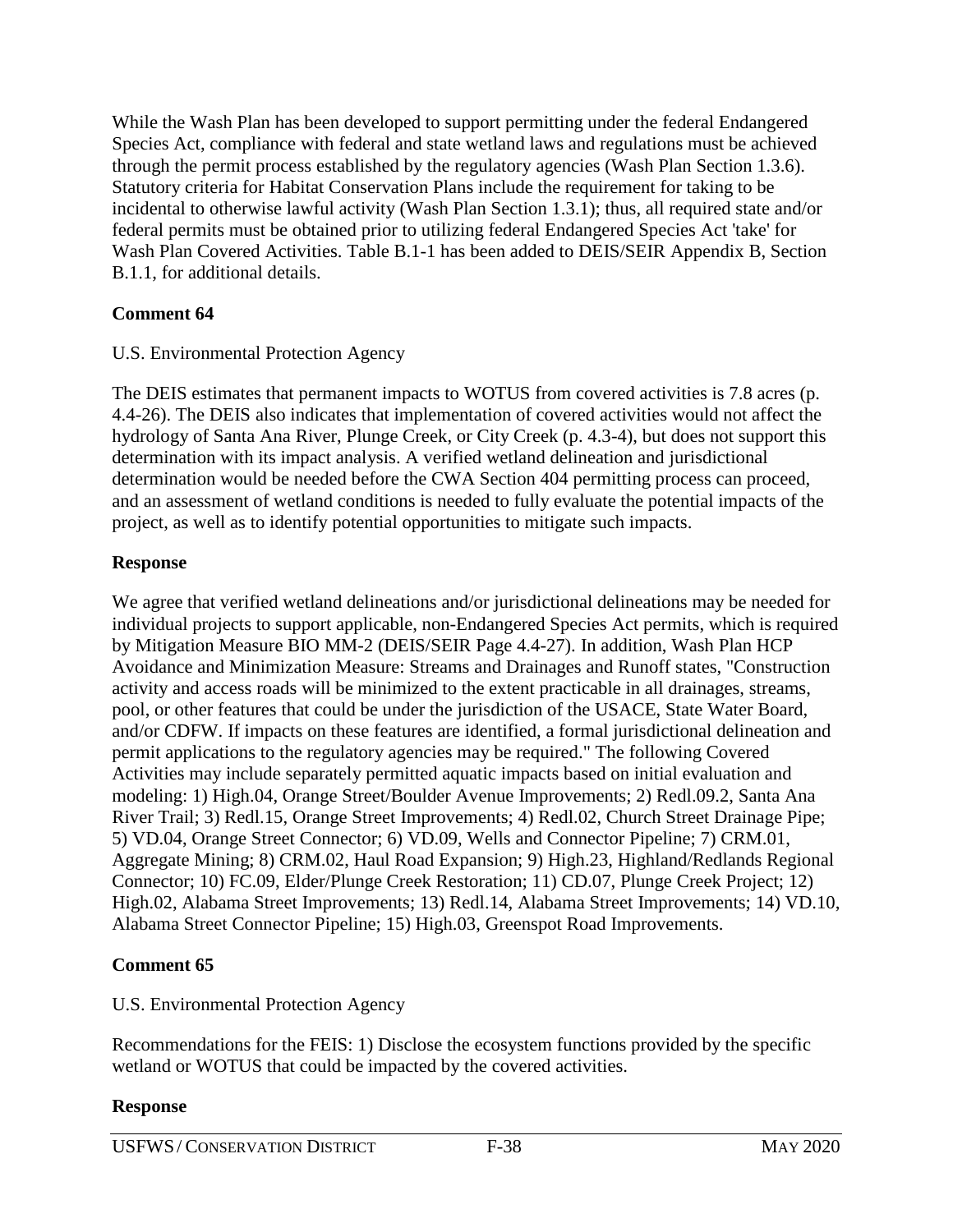Ecosystem functions for specific wetlands and/or WOTUS that may be impacted by Covered Activities will be determined through appropriate permitting prior to project implementation. Refer to response to Comment 64.

## **Comment 66**

U.S. Environmental Protection Agency

2) Disclose steps taken to achieve compliance with the CWA Section 404(b)(l) Guidelines.

# **Response**

Each individual Covered Activity will comply with the Clean Water Act as necessary. Refer to Wash Plan Section 1.3.6 and General Response, Additional Permitting/Scope of EIS/EIR. Table B.1-1 has been added to DEIS/SEIR Appendix B, Section B.1.1, for additional details.

# **Comment 67**

U.S. Environmental Protection Agency

3) Describe any efforts to work with the USACE to obtain a formal jurisdictional delineation of WOTUS in the Plan Area. If available, include a map of the delineated waters and the anticipated impacts to those waters to streamline future Section 404 compliance efforts.

# **Response**

Refer to DEIS/SEIR Section 3.3.1.1, HYD MM-1 (DEIS/SEIR Page 4.3-21), and BIO MM-2 (DEIS/SEIR Page 4.4-27 - 4.4-28).

# **Comment 68**

U.S. Environmental Protection Agency

4) Conduct an assessment of the aquatic resources in the project footprint, using a scientific method such as the California Rapid Assessment Method, and include the results.

# **Response**

Assessment of project-specific effects to aquatic resources is premature at this time. Refer to response to Comment 64, 65, 66 and 67.

# **Comment 69**

U.S. Environmental Protection Agency

5) Discuss avoidance of, minimization of, and mitigation for impacts separately to clarify how aquatic resources are preserved and avoided to the greatest extent feasible by selecting the least damaging project type, spatial location, and extent compatible with achieving the purpose of the covered activity.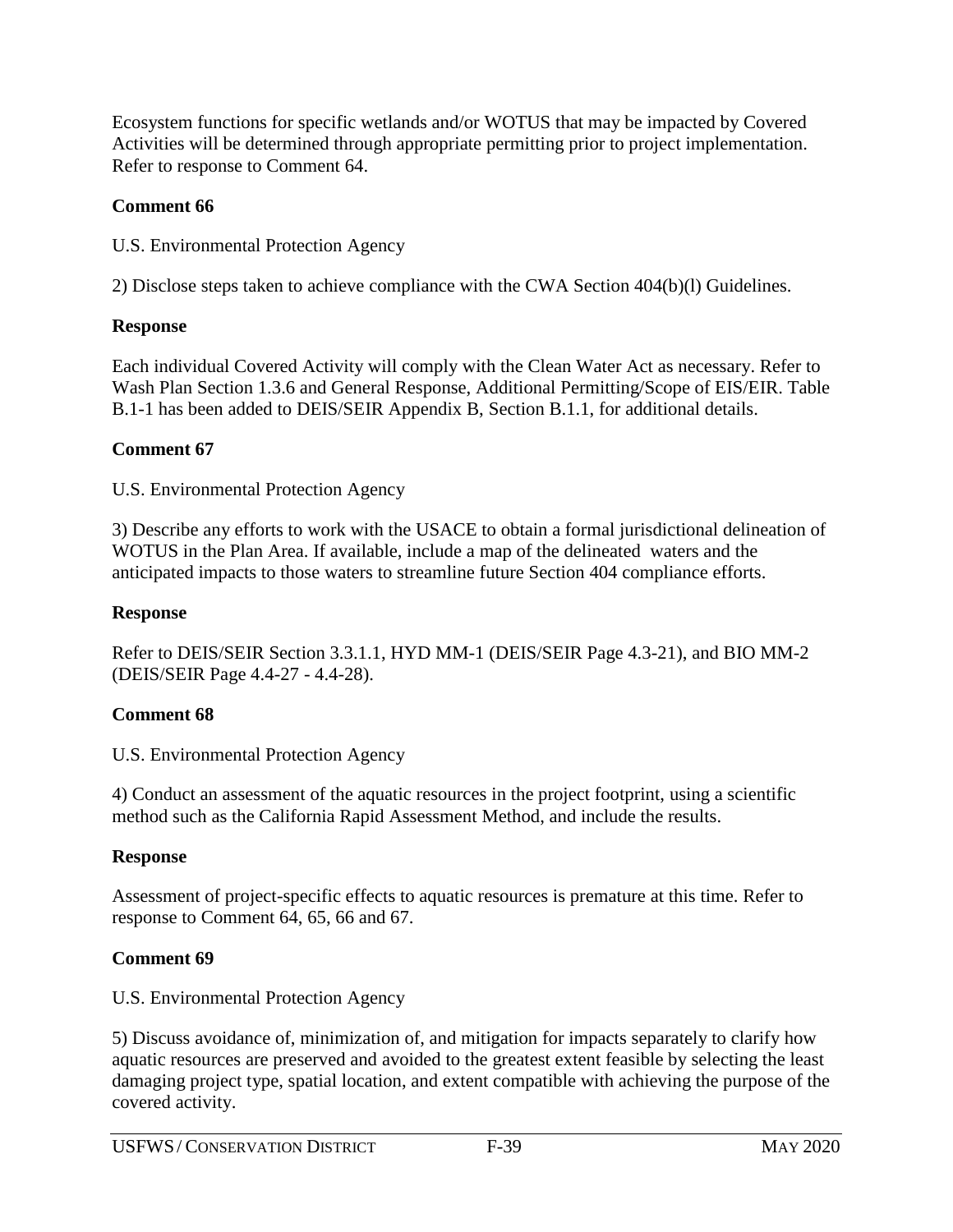Refer to response to Comment 64 and General Response, Additional Permitting/Scope of EIS/EIR. The configuration of the Wash Plan HCP Preserve was based on optimizing the land use based on conservation values regardless of ownership, including significant evaluations least environmentally damaging project type and location (Wash Plan Section 1.1.3).

## **Comment 70**

### U.S. Environmental Protection Agency

Flood Control Extensive flood control features are included in the HCP as covered activities (HCP p. 2-19 to 2-22). Disconnecting the active channels from their floodplains reduces a channel's capacity to dissipate flow volumes and energy on their floodplains and has a negative impact on a full spectrum of ecosystem functions. The DEIS does not provide a complete description of these cumulative impacts and does not include an analysis of direct and secondary impacts to waters from anticipated flood control activities.

## **Response**

No Covered Activities which disconnect active channels from their floodplains are included in the Wash Plan. As currently designed, Covered Activity FC.09, Elder/Plunge Creek Restoration, collects flows from the upstream, urbanized, impervious environment and delivers them directly to the historic flood plain to support ecological function in the Wash Plan Preserve (DEIS/SEIR Pages 4.3-7, 4.3-8, 4.3-11, 4.3-14, 4.3-15, 4.3-20). Other Flood Control projects are In-Stream Maintenance (FC.01), Access Road Maintenance (FC.02), Levee Maintenance (FC.03), and Stockpiling (FC.04) which will not result in a decrease in connection between active channels and their floodplains from baseline.

## **Comment 71**

## U.S. Environmental Protection Agency

Recommendations for the FEIS: 1) Disclose all direct, secondary and cumulative impacts from flood control activities, including the Elder/Plunge Creek Restoration Project, to the floodplain within the Plan Area and downstream.

## **Response**

Refer to DEIS/SEIR Pages 4.3-7, 4.3-8, 4.3-11, 4.3-14, 4.3-15, 4.3-20 for analysis of impacts from Flood Control activities.

## **Comment 72**

U.S. Environmental Protection Agency

Air Quality The EPA's regulations at 40 CFR 93.150-165 provide a method for federal agencies to demonstrate general conformity with the National Ambient Air Quality Standards (NAAQS).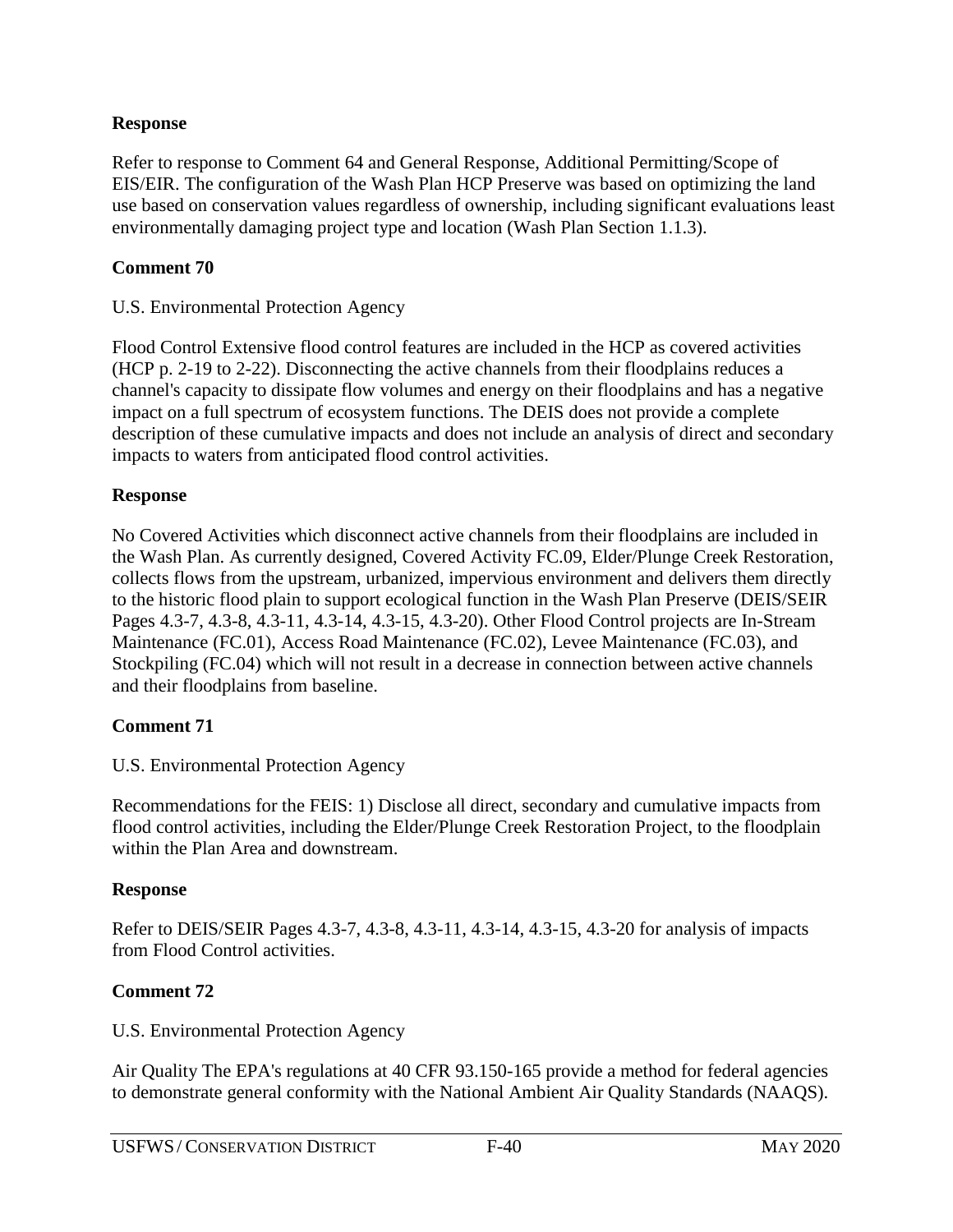Estimated annual emissions from a federal action are compared to the de minimis thresholds through an applicability assessment. If the emissions exceed the de minimis threshold, general conformity is applicable to the federal action and the EPA's regulations offer methods to demonstrate conformity as well as other requirements for the conformity demonstration, such as public involvement.

## **Response**

Thank you for your comment. Refer to DEIS/SEIR Section 4.1 for EPA thresholds and criteria. DEIS/SEIR Section 4.1 and Appendix C.1.4 have been revised to provide a General Conformity Determination Assessment based on the updated mobile source model as requested in Comment 75.

# **Comment 73**

## U.S. Environmental Protection Agency

The Plan Area is located within the South Coast Air Basin (SCAB), which the EPA currently designates as extreme nonattainment for ozone, serious nonattainment for particulate matter of less than 2.5 microns (PM2.s), and maintenance for particulate matter of less than 10 microns (PMw), carbon monoxide (CO), and nitrogen dioxide. The DEIS indicates there would be shortterm degradation of air quality during the construction of several covered activities and longterm degradation of air quality during mining operations. It also appears that general conformity de minimus thresholds may be exceeded, thus requiring a demonstration of conformity.

## **Response**

An assessment of proposed project emissions with EMFAC 2017 indicates increases that remain below the Southern California Air Quality Management District (SCAQMD) de minimus thresholds in the approved State Implementation Plan (SIP). Mining entities have SCAQMD Permits to Operate for stationary sources, while mobile sources are below Clean Air Act NAAQP thresholds as shown in DEIS/SEIR Table 4.1-2 and Appendix C.1.4 General Conformity Determination Assessment. Therefore, project does not result in violations of NAAQS, nor does it significantly worsen or delay attainment of NAAQS. The permitted quarry, ready mix and crushing operations are reasonably expected to be in the growth projects by SCAG and including the SCAQMP in compliance with the approved SIP. This determination of compliance is clarified in Section 4.1 of the Final EIS/SIER.

# **Comment 74**

# U.S. Environmental Protection Agency

Appendix B of the DEIS incorrectly states that "SCAQMD [South Coast Air Quality Management] is the authorized state agency to determine the General Conformity of the present project with de minimis requirements of the Clean Air Act (Rule 1901)" (p. B-12). Rule 1901 states that SCAQMD is "the 'State agency primarily responsible for the applicable implementation plan as used in Part 51, Subchapter C, Chapter I, Title 40, of the CFR." Under Section 176(c)(l) of the Clean Air Act, each agency has an affirmative responsibility to assure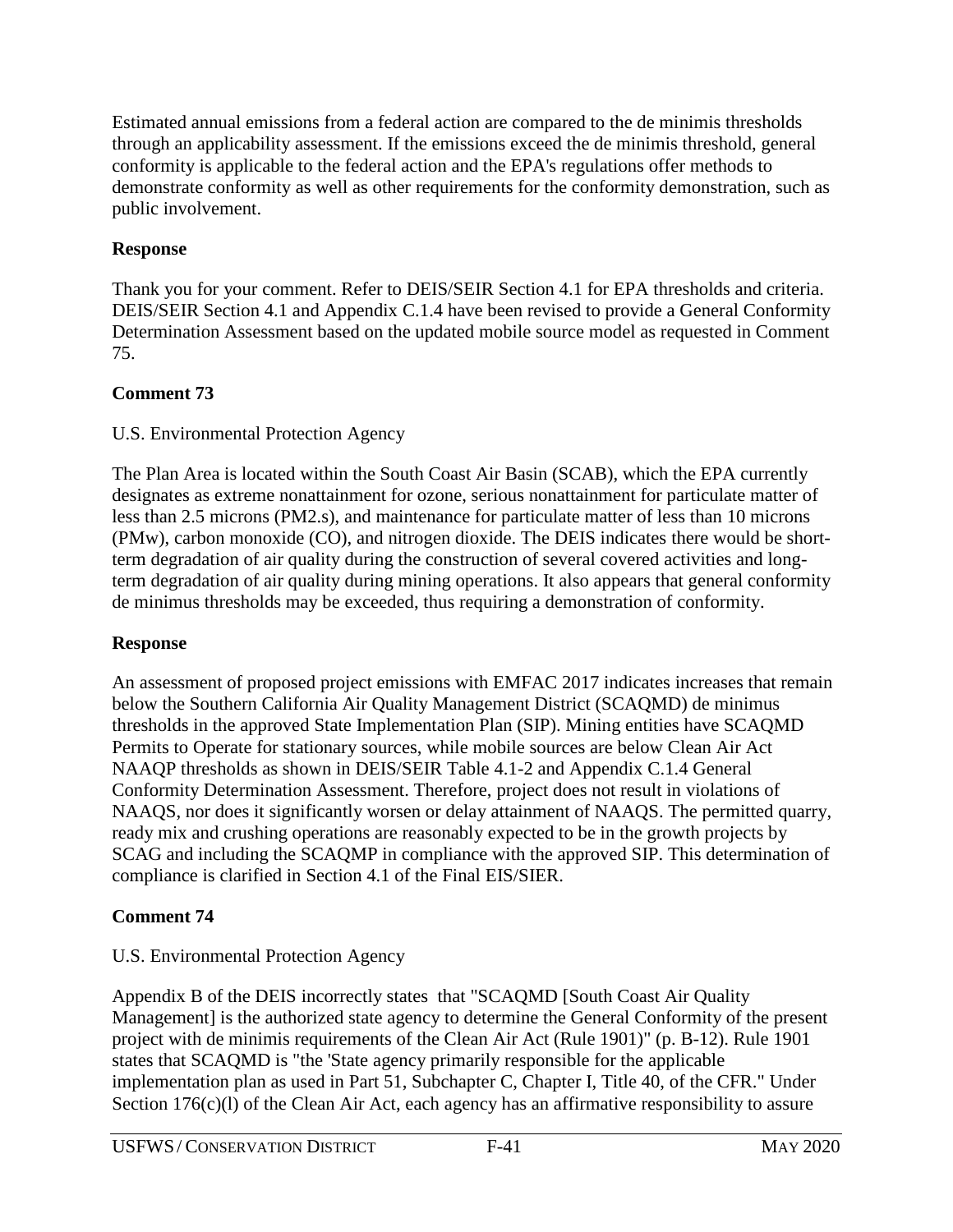compliance with the applicable implementation plan. The DEIS does not appear to address general conformity beyond this brief sentence and does not include a comparison of annual emissions to the de minimis thresholds.

### **Response**

Appendix C.1.4 has been revised to include a General Conformity Determination Assessment. In addition, revisions to DEIS/SEIR Table 4.1-4 update net increases in regional emissions from Covered Activity CRM.01, Aggregate Mining, at maximum capacity for CO, ROG, N0x, PM10, PM2.5 and CO2; none of which exceeds SQAMD thresholds. Because Covered Activity CRM.01, Aggregate Mining, contributes to meeting the goals of the Project, MM AQ-1 and MM AQ-2 are retained. Additionally, an assessment of emissions under EMFAC 2017 indicates increases are in compliance with 40 CFR 93.153 de minimus thresholds.

### **Comment 75**

U.S. Environmental Protection Agency

Table 4.1-4 provides the change in daily emissions resulting from the expansion of aggregate mining, and notes that the emissions estimate is derived from the San Bernardino Water Conservation District's November 2008 Final Environmental Impact Report for the Upper Santa Ana River Wash Land Management and Habitat Conservation Plan (p. 4.1-8). The daily nitrogen oxides (NOx) emissions rate, 59 pounds per day, multiplied over a year would exceed the 10 ton per year de minimis threshold for the SCAB. This would trigger the need for a new emissions estimate, because a conformity determination is required to use the latest and most accurate emission estimation techniques (e.g., EMFAC 2017, California's EPA-approved mobile source model for estimating on-road emissions).

## **Response**

Mobile emissions for PM10, PM2.5 and N0x were revaluated using EMFAC 2017 and related guidance for Covered Activity CRM.01, Aggregate Mining. Mining production is assumed to go from 4.5 million tons average up to a maximum of 6 million tons per year per adopted Conditional Use Permits. The updated results for PM10, PM2.5 and N0x are shown in Appendix C.1.4. The General Conformity Determination Assessment indicates that the increase in emissions for the proposed project are below the de minimus thresholds. Refer to revisions to DEIS/SEIR Table 4.1-4 and response to Comment 73.

## **Comment 76**

U.S. Environmental Protection Agency

Recommendations for the FEIS: 1) Provide documentation of the emissions estimate from the Conservation District's November 2008 Final Environmental Impact Report for the Upper Santa Ana River Wash Land Management and Habitat Conservation Plan.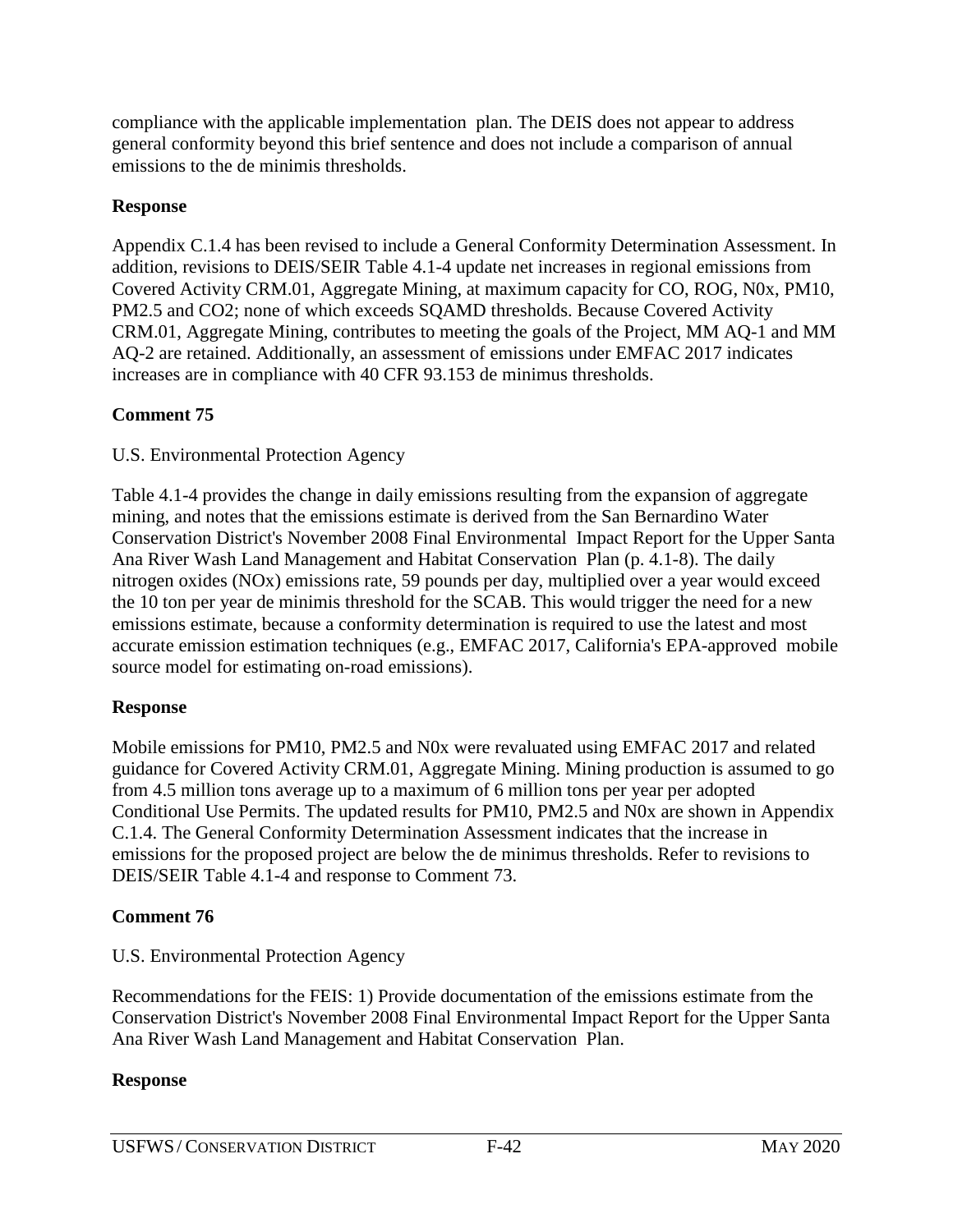Refer to Appendices D and J in the Final Environmental Impact Report for the Upper Santa Ana River Wash Land Management and Habitat Conservation Plan (November 2008) available online at www.sbvwcd.org.

## **Comment 77**

U.S. Environmental Protection Agency

2) Include a draft conformity determination, if appropriate. If you have questions about general conformity, we encourage your staff to contact Tom Kelly with our Air Planning Office at (415) 972-3856 or kelly.thomasp@epa.gov.

# **Response**

A General Conformity Determination Assessment has been included as DEIS/SEIR Appendix C.1.4. We greatly appreciate the EPA's assistance in Clean Air Act conformity documentation.

# **Comment 78**

# U.S. Environmental Protection Agency

Biological Resources Santa Ana Sucker According to the DEIS, designated critical habitat for the Santa Ana sucker includes 462.2 acres of the Santa Ana River and City Creek, or nine percent of the Plan Area (p. 4.4-16). The DEIS notes that "City Creek and the Santa Ana River provide stream and storm waters required to transport coarse sediments that are necessary to maintain preferred substrate conditions in portions of the Santa Ana River occupied by Santa Ana sucker" and concludes that these water bodies "were determined to be essential for the conservation of the species" (p. 4.4-16). The EPA is concerned that the DEIS does not address impacts to the Santa Ana sucker, including loss of flow due to the Enhanced Recharge Project, reduction in coarse sediment transport due to mining, or hydrological changes due to the Seven Oaks Dam.

# **Response**

Refer to response to Comment 49 regarding potential impacts to Santa Ana Sucker. Refer to response to Comment 57 regarding potential mining impacts. Seven Oaks Dam is not a Covered Activity within the Wash Plan, nor does it occur within the Wash Plan Plan Area or boundary. Seven Oaks Dam is an existing condition. All mining is located outside of the available to the Santa Ana River for sediment transport. VD.01, Enhanced Recharge Project, will not result in a change in diversion from Seven Oaks Dam or elsewhere on the Santa Ana River. Refer to General Response, Additional Permitting/Scope of EIS/EIR.

# **Comment 79**

U.S. Environmental Protection Agency

The USFWS Recovery Plan for the Santa Ana Sucker lists aggregate mining as a threat to the recovery of the Santa Ana sucker due to the removal of necessary substrates from the watershed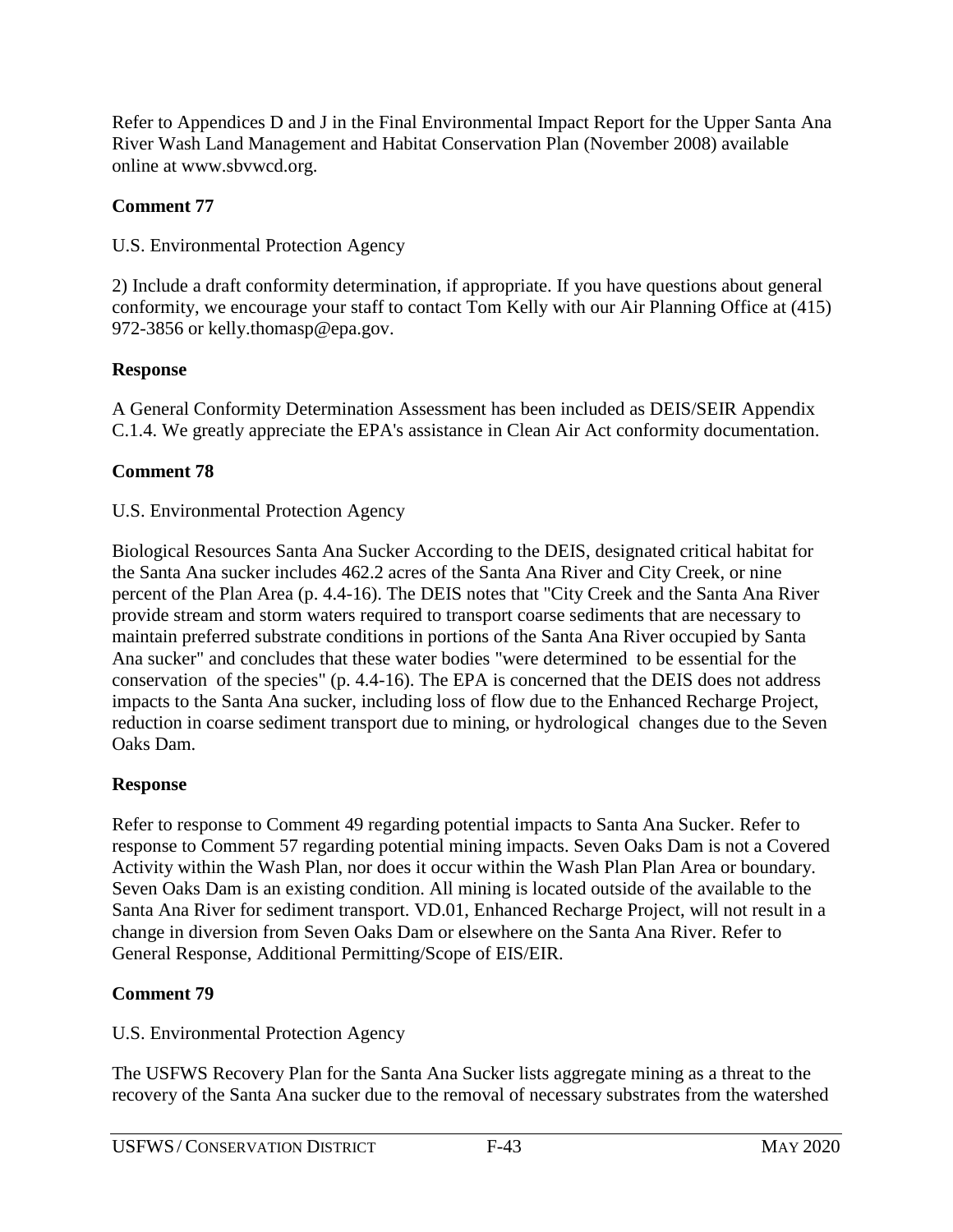and discharge of fine residual sediment back into the watershed (Recovery Plan p. I-13).4 The DEIS does not provide a hydrogeomorphic or sediment transport study to evaluate mining impacts to the downstream population of Santa Ana sucker (and critical habitat) on the Santa Ana River between South La Cadena Drive to Prado Dam. The USFWS states that "with the implementation of the proposed conservation measures, impacts to Santa Ana sucker and its critical habitat would be less than significant" and that "additional mitigation is not required," but does provide analysis to support this determination (p. 4.4-16).

## **Response**

Refer to response to Comment 57 and 78. Thus, a hydrogeomorephic or sediment transport study is not needed because no mining will occur within the Santa Ana River. Refer to General Response, Additional Permitting/Scope of EIS/EIR.

# **Comment 80**

## U.S. Environmental Protection Agency

The Recovery Plan states that hydrological modifications are major threat to the Santa Ana sucker and that the presence of water is vital to the species (I-24). According to the Conservation District's website, the Enhanced Recharge Project, upon completion, would divert up to 500 cfs from the Santa Ana River. In addition, the USACE's approved mitigation for the Seven Oaks Dam required water releases "to mimic pre-dam hydrologic processes (scour and deposition) upon which the endangered species are dependent" (Seven Oaks Dam Water Control Manual p. 7-8). It is unclear in the DEIS if these releases have occurred. If releases have not occurred, the EPA anticipates that hydrological and ecological processes that have historically maintained habitat for Santa Ana sucker have been reduced or eliminated. The DEIS does not disclose or discuss the impacts of these projects.

## **Response**

Refer to response to Comment 49 regarding potential impacts to Santa Ana Sucker. Operation of the Seven Oaks Dam is not a Covered Activity within the Wash Plan, nor does it occur within the Wash Plan Plan Area or boundary. The EPA is correct in the observation that the referenced releases have not occurred. However, the Covered Activities will not affect the criteria for or feasibility of such releases.

# **Comment 81**

# U.S. Environmental Protection Agency

The USFWS provided comments pertaining to the Santa Ana sucker for a proposed project adjacent to the Plan Area in June 4, 2014. The letter states that coarse sediment into the Santa Ana River has been substantially reduced by the presence of Seven Oaks Dam and modifications to Plunge Creek, and that any further reduction of coarse sediment is a potentially significant cumulative impact. At that time, the USFWS requested a sediment transport study to analyze hydrological and sediment transport changes, but the current DEIS does not discuss the need for such an analysis for the current proposal.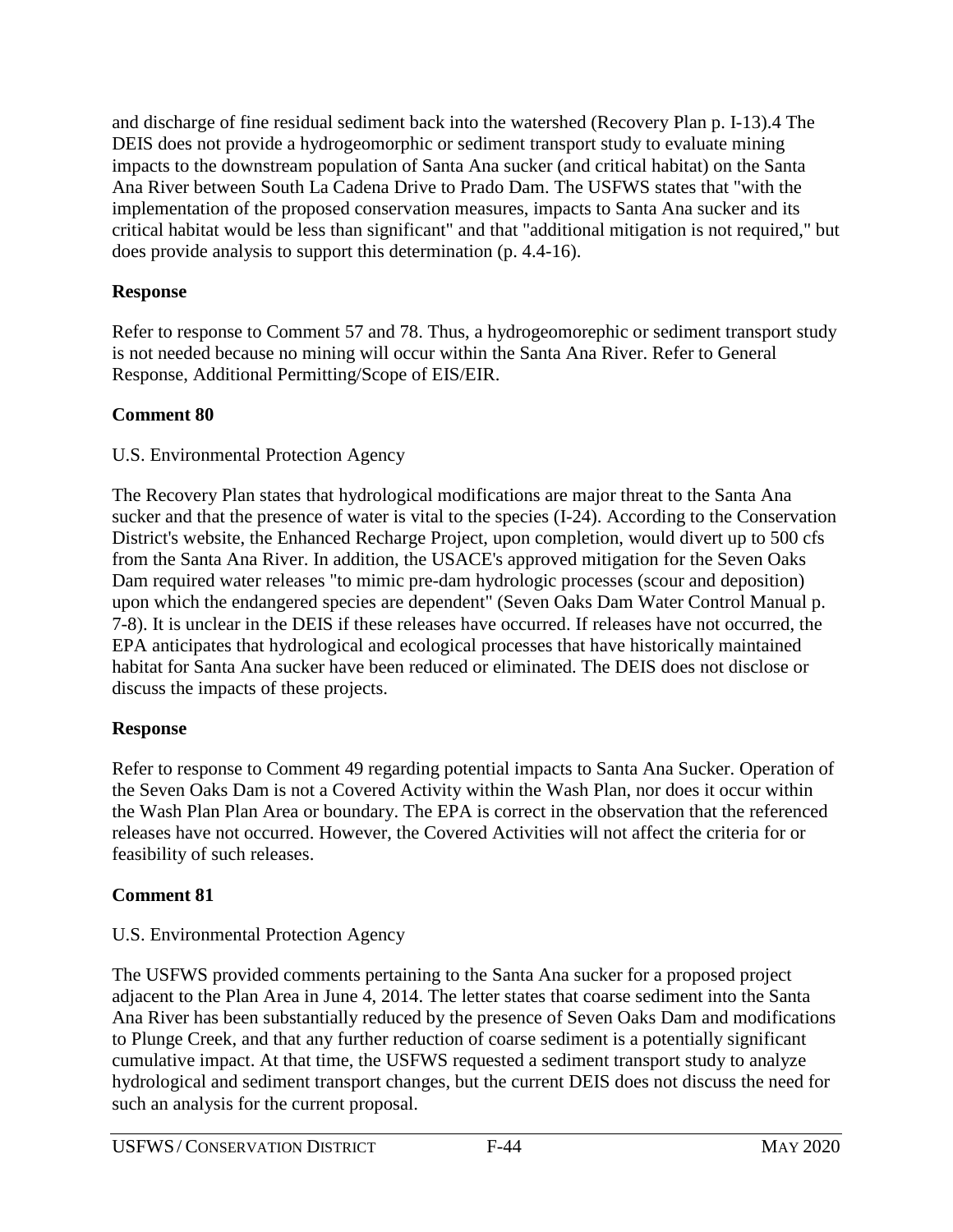Refer to response to Comment 57 regarding potential mining impacts. A sediment transport study is not needed because the Santa Ana River does not transport sediment through areas affected by current or future mining.

#### **Comment 82**

#### U.S. Environmental Protection Agency

According to a call with the USFWS on January 3, 2020, impacts to the Santa Ana sucker will be considered as part of the Upper Santa Ana River Habitat Conservation Plan, which includes the entire Plan Area. However, the current HCP covers activities that may adversely affect the Santa Ana sucker and the DEIS does not include analysis of impacts from these activities.

#### **Response**

Anticipated consultation would be for any future increase in diversions. Refer to response to Comment 49 regarding potential impacts to Santa Ana Sucker.

#### **Comment 83**

U.S. Environmental Protection Agency

Recommendations for the FEIS: 1) Fully analyze impacts to the Santa Ana sucker from activities covered by the proposed HCP, including cumulative impacts of any past, present and future projects. Describe sediment transport conditions in City Creek, Plunge Creek and the Santa Ana River. Include projects adjacent to the Santa Ana River and its tributaries, including Lytle and Cajon Creeks, and Mill Creek as well as adjacent fluvial terraces and watersheds which provide or provided coarse sediments to the Santa Ana River and its major tributaries.

#### **Response**

Refer to response to Comment 49 and 78-82 regarding potential impacts to Santa Ana Sucker. Covered Activities do not change the sediment transport conditions in City Creek, Plunge Creek or the Santa Ana River from baseline (Wash Plan Table 4-3, DEIS/SEIR Figure 2.0-1).

#### **Comment 84**

U.S. Environmental Protection Agency

2) Complete a hydrogeomorphic or sediment transport study to fully assess the impacts to the Santa Ana sucker due to the coarse sediment removal by the Seven Oaks Dam and proposed mine expansion as well as the Plunge Creek settling basin.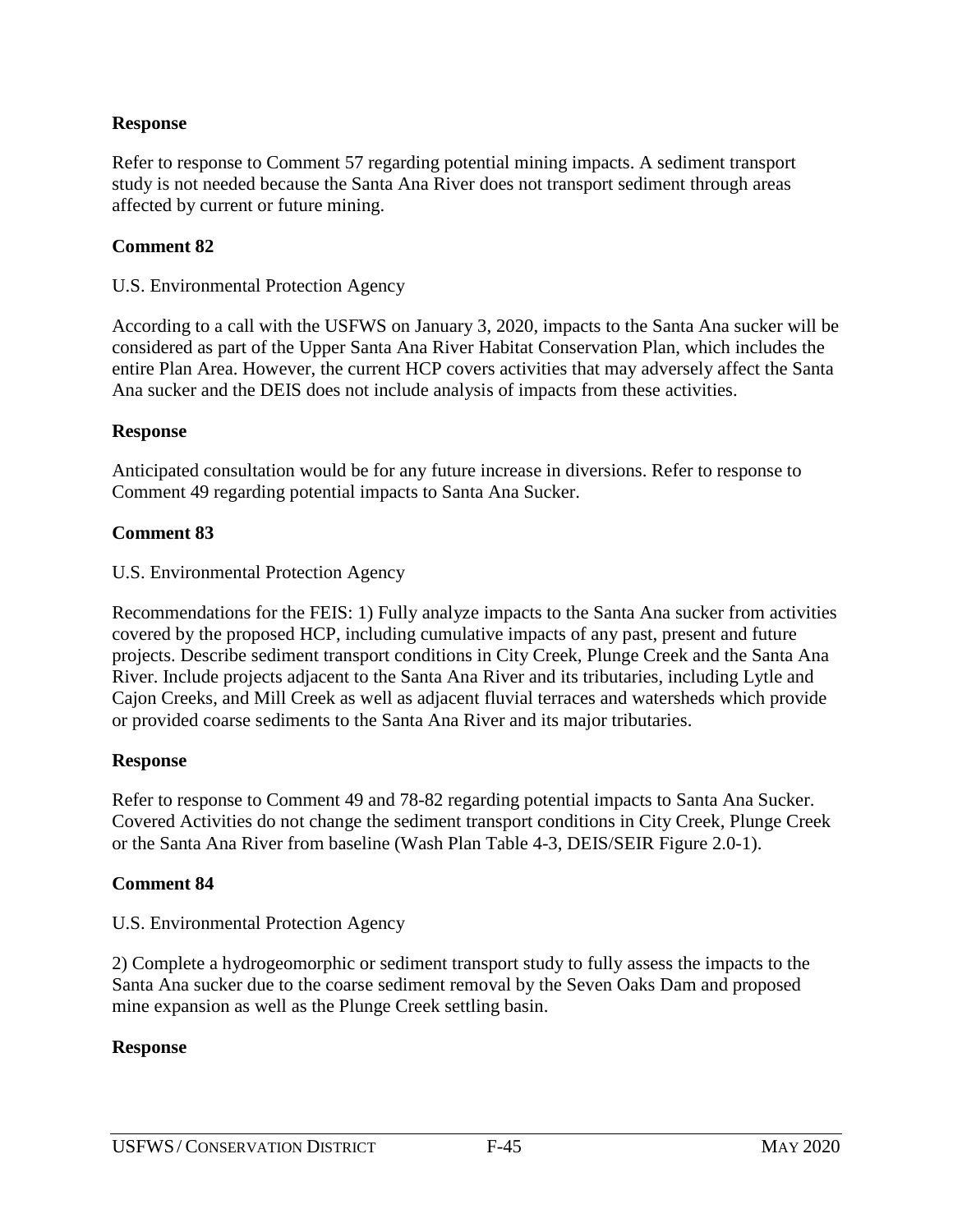Refer to response to Comment 49 and 78-82 regarding potential impacts to Santa Ana Sucker. Covered Activities do not change the sediment transport conditions in City Creek, Plunge Creek or the Santa Ana River from baseline (Wash Plan Table 4-3, DEIS/SEIR Figure 2.0-1).

## **Comment 85**

U.S. Environmental Protection Agency

3) Explain how the HCP and covered activities are consistent with the goals of the Recovery Plan.

## **Response**

Santa Ana Sucker is not a Covered Species under the Wash Plan. The Wash Plan does not impede or prevent the Recovery Goal and Objectives included in the U.S. Fish and Wildlife Service Recovery Plan for the Santa Ana Sucker (*Catostomus santaanae*) (2017).

## **Comment 86**

U.S. Environmental Protection Agency

4) Include information from the Section 7 consultation and append the Biological Opinion.

## **Response**

The intra-Service section 7 consultation will be completed after the FEIS/SEIR and prior to the Record of Decision.

# **Comment 87**

## U.S. Environmental Protection Agency

San Bernardino Kangaroo Rat The DEIS indicates that the Seven Oaks Dam dramatically reduced the downstream potential for flooding in the Plan Area, resulting in the loss of early successional Riversidean Alluvial Fan Sage Scrub habitat required by the San Bernardino kangaroo rat (p. 4.4-6). However, the DEIS further states that "the majority of the area which is still subject to the levels of intermittent flooding necessary to rejuvenate RAFSS would be conserved" (p. 4.4-6). This determination does not appear to be supported by analysis in the DEIS or any documents related to intermittent flooding, including planned releases from the dam.

# **Response**

Significant portions of the channel of the Santa Ana River subject to intermittent flooding (from both Santa Ana River and Mill Creek) following construction of Seven Oaks Dam will be conserved as part of District Conserved, SBCFCD Conserved, Future SBCFCD Mitigation Area and District Managed lands (Wash Plan HCP Figure 1-2, DEIS/SEIR Figures 1.0-6 and 4.4-7). In addition, some portions of the active channel currently lie within the existing conservation lands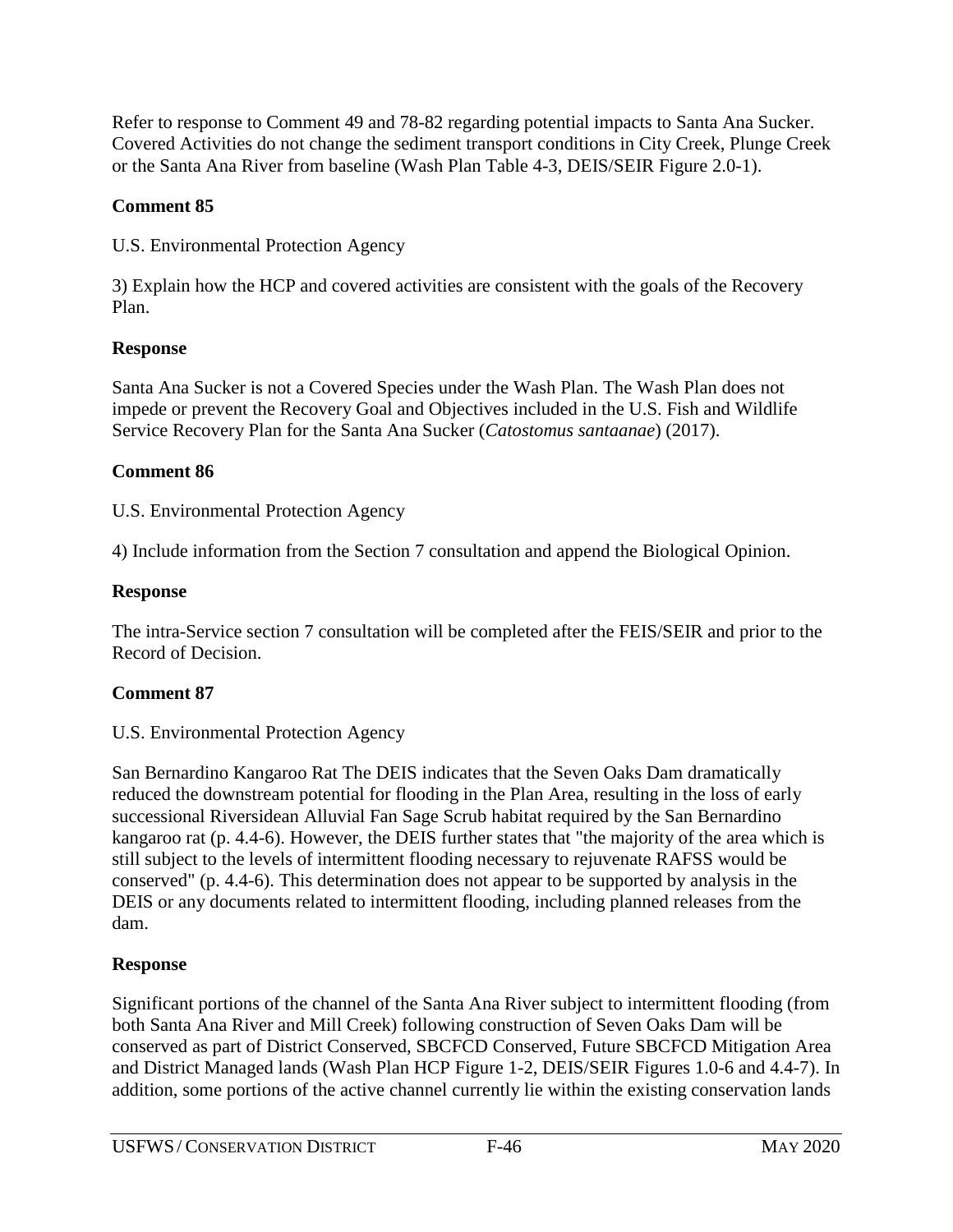such as the Woolly-star Preserve Areas (Wash Plan HCP Figure 1-2, DEIS/SEIR Figures 1.0-6 and 4.4-7).

## **Comment 88**

U.S. Environmental Protection Agency

The EPA requests clarification of critical habitat acreage within the Plan Area. The DEIS states that the entire Plan Area is included within designated critical habitat. Appendix B of the DEIS states that critical habitat designation includes approximately 561 acres (B-31). The HCP states that the entire Plan Area is designated critical habitat, except for the Seven Oaks Dam borrow pit area (HCP p. 4-13).

## **Response**

The DEIS and HCP correctly state that the entire Plan Area is designated critical habitat for San Bernardino Kangaroo Rat. Appendix B has been revised for correctness.

# **Comment 89**

U.S. Environmental Protection Agency

Recommendations for the FEIS: 1) Provide analysis to support the efficacy of intermittent flooding resulting in early successional RAFSS. Describe the frequency of intermittent flooding.

## **Response**

Refer to response to Comment 87. Significant differences in RAFSS total vegetative cover were recorded following flooding at intervals of 1-40, 41-70 and 70+ years (Smith 1980, Wheeler 1991, Burk et al. 2007 as referenced in Wash Plan HCP Section 3.3.1). Additional studies on flood frequency related to the operations of Seven Oaks Dam are currently in progress (e.g. High Flow Study of Seven Oaks Dam: Phase 1 [March 2019]); applicable findings will be utilized in Wash Plan implementation where feasible.

## **Comment 90**

U.S. Environmental Protection Agency

2) Correct the DEIS and its appendices to clarify the area of SBKR critical habitat. We recommend adding a table in the FEIS to list the critical habitat, as was done for the Santa Ana sucker on page 4.4-16 of the DEIS.

## **Response**

Refer to response to Comment 88 regarding SBKR critical habitat. Table 4.4-3: San Bernardino Kangaroo Rat Critical Habitat in the Plan Area has been added to DEIS/SEIR Page 4.4-14.

# **Comment 91**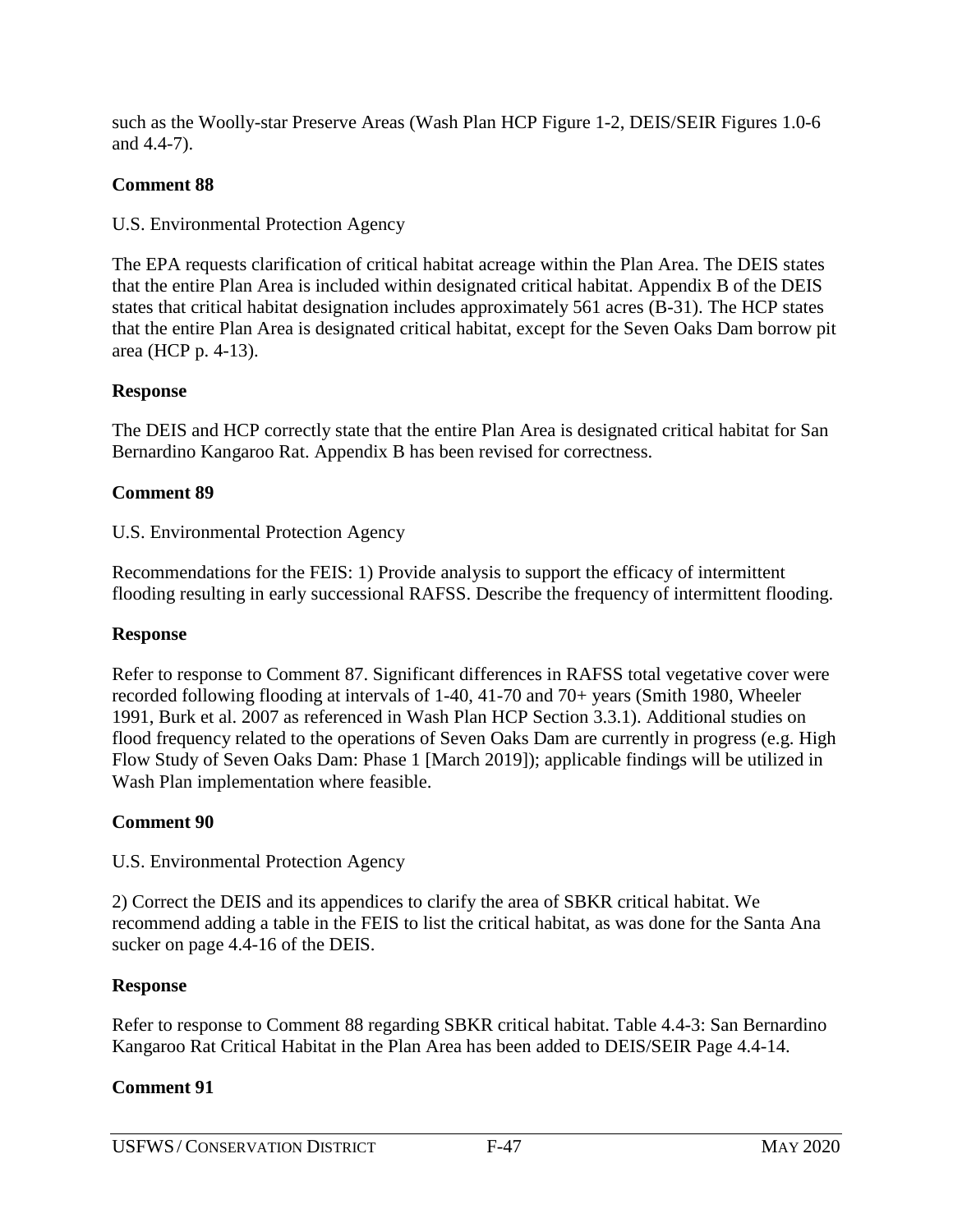#### U.S. Environmental Protection Agency

3) Summarize and append any relevant documents associated with the Section 7 consultation, including the Biological Opinion, SBKR translocation plan, and SBKR long-term monitoring plan. Discuss additional mitigation and monitoring measures that may result from consultation. Include specific timeframes and metrics of success to evaluate successful translocation of SBKR.

### **Response**

Refer to response to Comment 86. Prior to ground disturbance by Covered Activities, the U.S Fish and Wildlife Service will review and approve standardized translocation procedures for San Bernardino kangaroo rat within the Wash Plan area.

## **Comment 92**

### U.S. Environmental Protection Agency

HCP Preserve The HCP notes that 1,095 acres of separate mitigation areas are located within the Plan Area: Woolly-Star Preserve Area (WSPA), City of Highland mitigation area, and future flood control mitigation (HCP p. 5-34, 35). As these properties are critical to the conservation of the covered species within the Plan Area, the EPA is concerned that the HCP does not address concomitant management with HCP Preserve lands.

## **Response**

Management of existing mitigation lands is pursuant to approved, project specific requirements, e.g. Santa Ana River Woolly Star Preserve Area, San Bernardino, California, Final Multi-Species Habitat Management Plan (2012). Wash Plan Section 1.2.2 states: The HCP Preserve will be managed in coordination with the entities responsible for the Existing Conserved Lands. HCP Preserve-wide Objectives, Preserve Objective 2, Preserve Action C, states: Coordinate with local entities (including the Cities of Highland and Redlands, County of San Bernardino, and BLM) to limit potential impacts from unauthorized access and illegal activities (Wash Plan Page 5-10). HCP Preserve-wide Objectives, Preserve Objective 2, Preserve Action E, states: Establish communication with local government and social services to monitor and address repeated trespass (Wash Plan Page 5-10). Wash Plan Section 5.4 states: Planning for all management activities will include ongoing coordination among the Wildlife Agencies, Conservation District, Participating Entities, and SBCFCD, as well as among managers of other conserved lands in the area. Wash Plan Table 7-2, Habitat Management Cost Estimate per Year, includes \$4,200 annually for 'Coordination Meetings, Coordination with adjoining land managers.' Wash Plan Section 8.4 states: Further, implementation of the HCP will be coordinated with the USACE's proposed Multi-species Habitat Management Plan for the WSPA.

## **Comment 93**

U.S. Environmental Protection Agency

It is unclear whether the D-Dike and adjacent groundwater recharge basins are included as mitigation lands. The EPA is also concerned that fragmented lands in between the proposed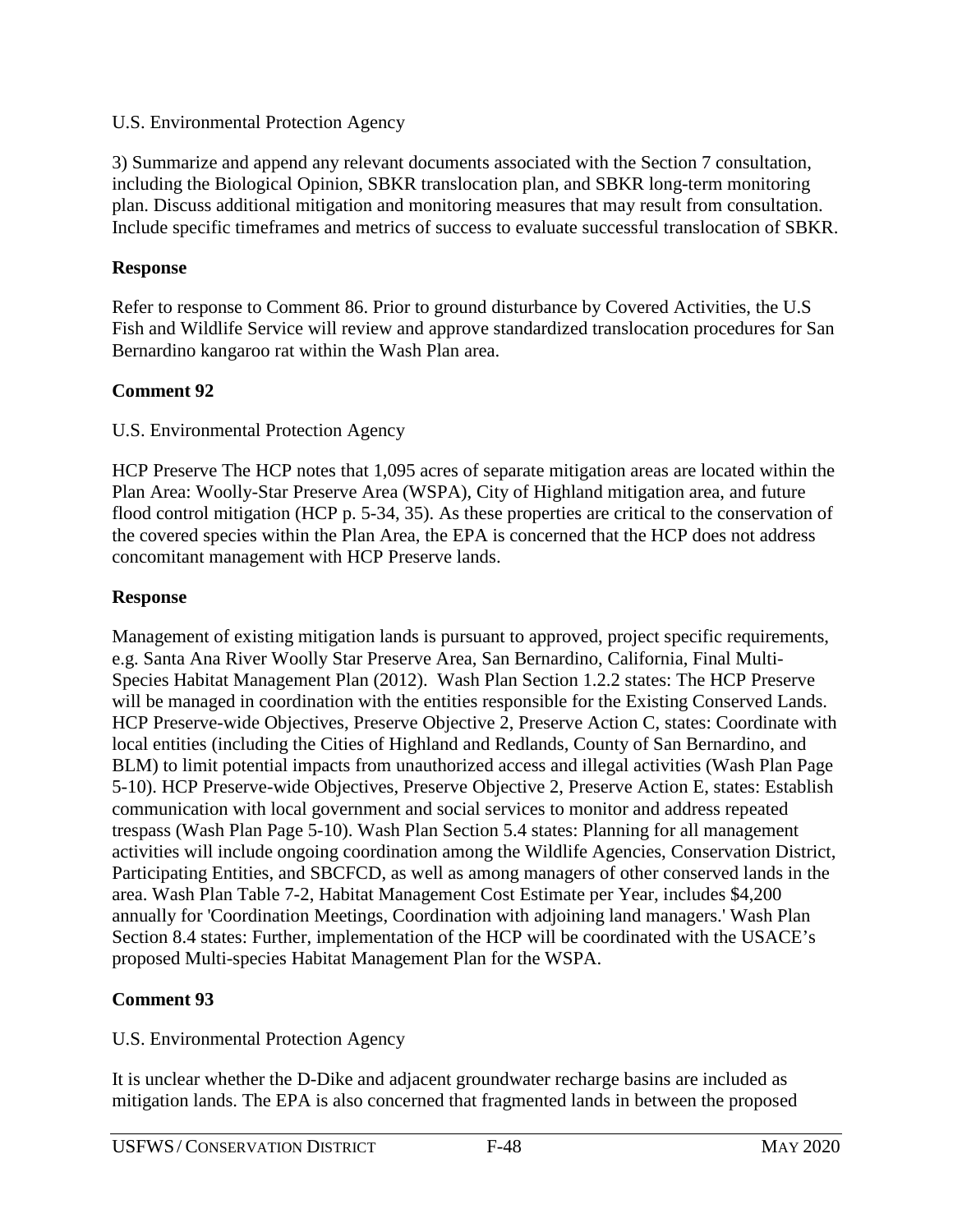Enhanced Recharge Project's groundwater basins (VD.01) would be counted as part of the HCP Preserve.

## **Response**

Temporary impacts associated with maintenance of existing recharge basins, including D-dike, are included in Covered Activity CD.01, Existing Recharge Basis and Access Roads. Temporary impact areas are depicted within the HCP Preserve area for overall mapping purposes (Wash Plan HCP Figure 1-2); however, they are clearly characterized as "Existing Features" (e.g. not habitat) in conservation calculations (Wash Plan HCP Tables 4-2, 4-6 and 5-1). In addition, Ddike was not included in vegetation or species conservation analyses or management areas (Wash Plan HCP Figures 4-1, 4-4, 4-5, 4-6, 5-10, 5-11, 5-12). Refer to response to Comment 97.

### **Comment 94**

U.S. Environmental Protection Agency

Recommendations for the FEIS: 1) Describe how the non-HCP mitigation areas would be managed concomitantly with HCP Preserve lands. We recommend that the FEIS and Record of Decision commit the USFWS to working with the USACE, Conservation District, and the City of Highland to ensure HCP requirements are incorporated into the management of these lands.

## **Response**

Refer to response to Comment 92.

## **Comment 95**

U.S. Environmental Protection Agency

2) Clarify the WSPA acreage. The HCP lists the WSPA as 764 acres (HCP p. l-6) and the DEIS lists the WSPA as 544.5 acres (p. 1.0-4).

## **Response**

DEIS/SEIR Section 1.1.3 has been revised for correctness.

## **Comment 96**

U.S. Environmental Protection Agency

3) Clarify if the D-Dike and adjacent groundwater recharge basins are counted as mitigation lands. Discuss how lands fragmented by the proposed Enhanced Recharge Project recharge basins (VD.Ol) can be counted as mitigation. Update the mitigation figures and ratio, as needed.

## **Response**

Refer to responses to Comments 93 and 97.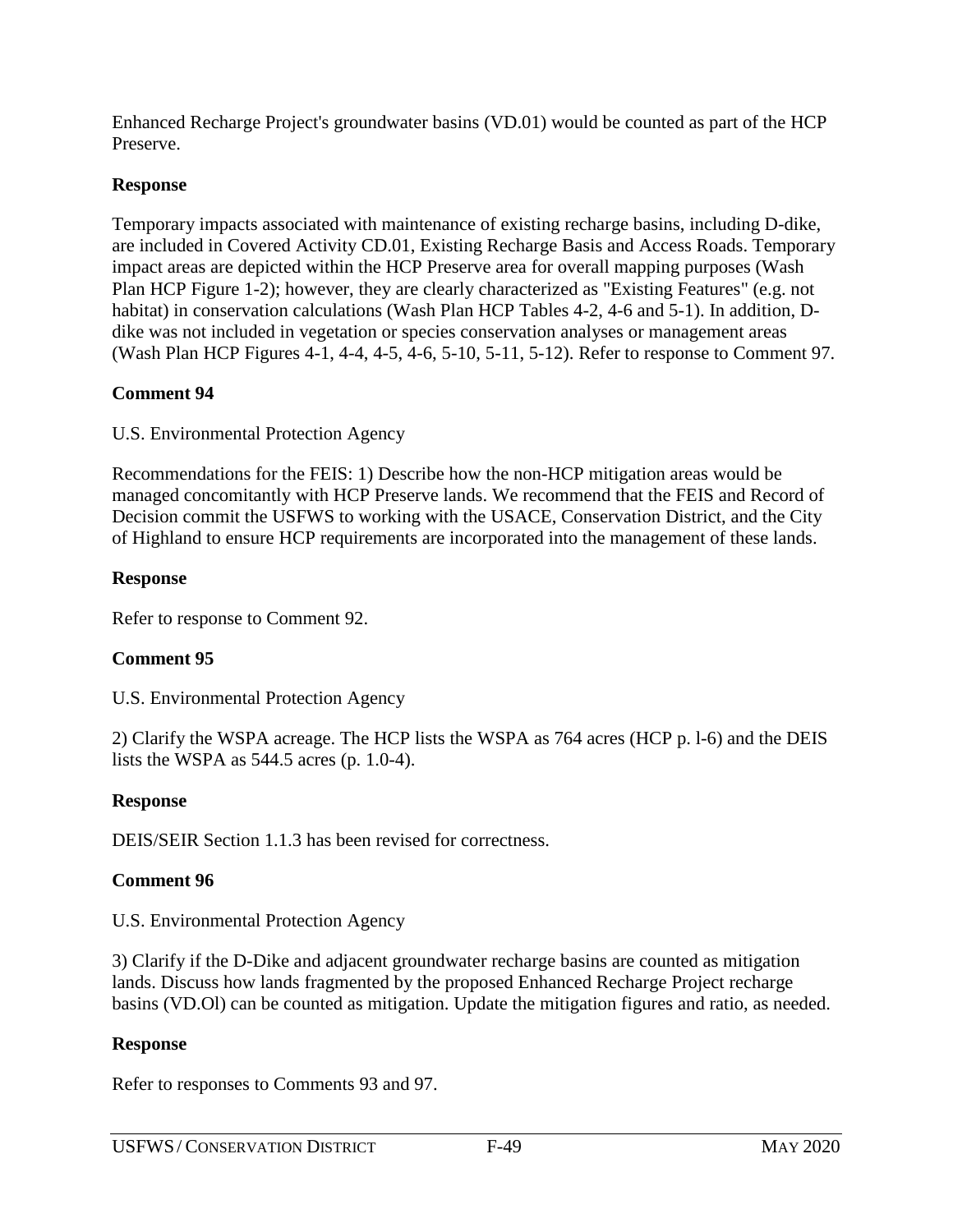### **Comment 97**

### U.S. Environmental Protection Agency

BLM Lands The HCP proposes to mitigate the impacts of "take" partly through conservation of existing Bureau of Land Management lands, which would include the land exchange between the Conservation District and the BLM. Reliance of the BLM lands as mitigation assumes that a major management goal would provide for the conservation and protection of covered species and sensitive resources. However, the BLM manages its lands for multiple uses, such as mineral resources, water conservation, and recreation, which can have adverse effects on sensitive species and habitats. According to the 2015 Integrated Regional Water Management Plan for the Upper Santa Ana River Watershed, the administration of valid existing rights supersedes the BLM's conservation abilities in the Santa Ana River Area of Critical Environmental Concern (p. 2-52). As such, the Enhanced Recharge Project would fragment nearly half of the estimated 320 acres that the BLM would receive, which is already fragmented by the D-Dike and groundwater recharge basins (Figure 2.0-1).

### **Response**

Covered Activity VD.01, Enhanced Recharge Project, will occur on lands that will be transferred from the San Bernardino Valley Water Conservation District to BLM through the Santa Ana River Wash Plan Land Exchange Act (Wash Plan HCP Figure 3-3). The Act recognizes the Enhanced Recharge Project, stating: "The exchange of lands under this section shall be subject to continuing rights of the Conservation District under the Act of February 20, 1909 (35 Stat.641), on the non-Federal land and any exchanged portion of the non-Federal exchange parcel for the continued use, maintenance, operation, construction, or relocation of, or expansion of, groundwater recharge facilities on the non-Federal land, to accommodate groundwater recharge of the Bunker Hill Basin to the extent that such activities are not in conflict with any Habitat Conservation Plan or Habitat Management Plan under which such non-Federal land or non-Federal exchange parcel may be held or managed." Approximately 654 acres of BLM lands which are outside the boundaries of Covered Activities will be enhanced through perpetual funding for monitoring and management (Wash Plan Table ES-1, Figure 5-1, Section 7.1.1). These lands are included as District Managed lands within the Wash Plan conservation strategy (Wash Plan HCP Section 6.2.1).The IRMWP does not have land use authority and does not modify ACEC. In addition, BLM proposes to place ACEC protections on the land they receive in the land exchange (Wash Plan HCP Section 7.1.1). The Enhanced Recharge project was sited in low quality habitat to limit impacts (Wash Plan Figures 4-2 - 4-5), with restoration land management to improve the overall habitat of the Wash Area.

## **Comment 98**

## U.S. Environmental Protection Agency

It is unclear how many acres of BLM land would be part of the HCP Preserve, though Figures 1.0-3, 1.0-6, and 1.0-7 indicate that the majority of BLM land would be counted (p. A-4, 7, and 8). Given that these lands would provide an estimated half of the HCP Preserve, the EPA is concerned that the DEIS does not discuss the legal assurances or long-term management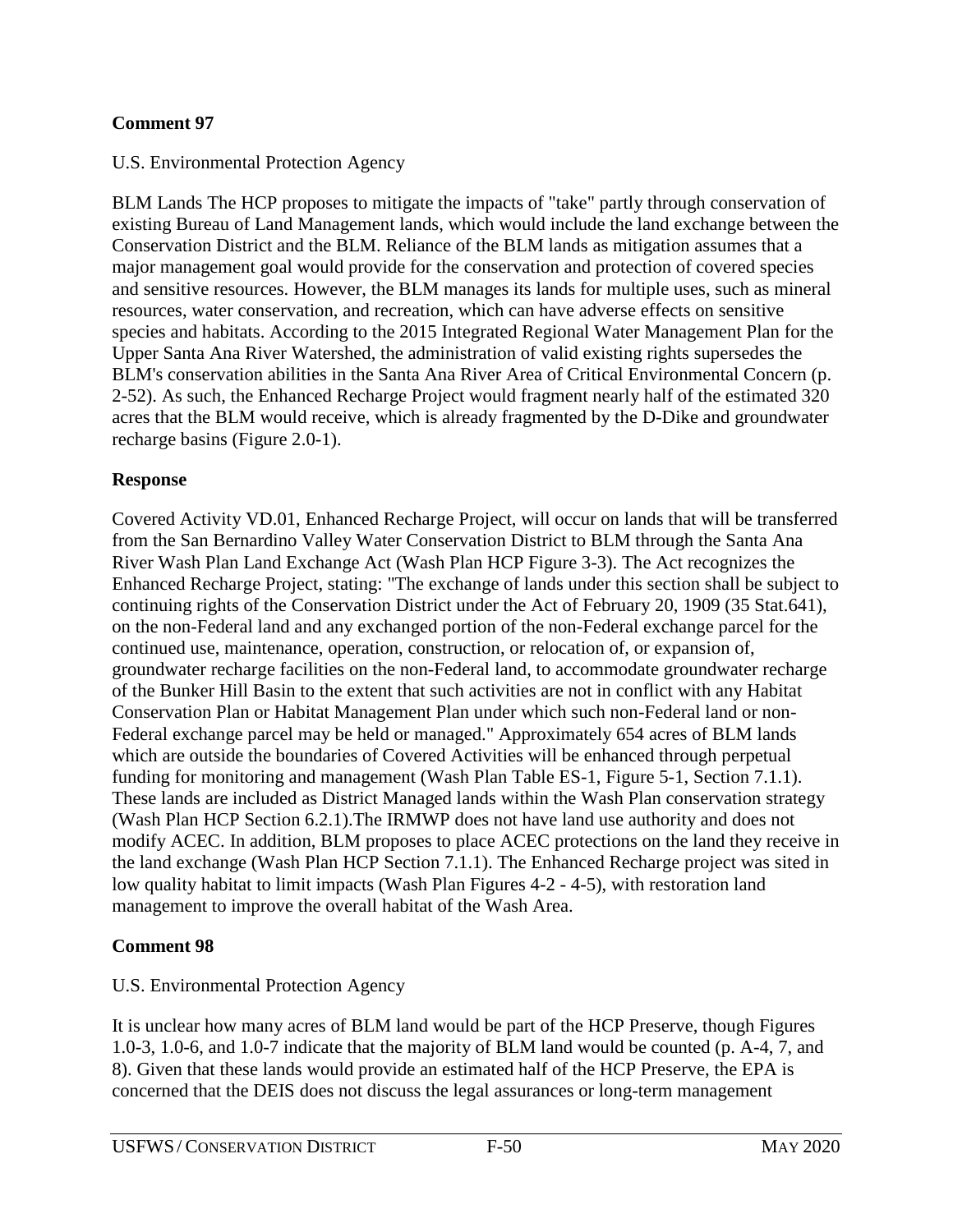commitments beyond right-of-way avoidance (HCP p. 7-2). Additional land may need to be acquired to meet the HCP conservation requirements for covered species if assurances not cannot be provided in perpetuity.

## **Response**

Approximately 654 acres of BLM lands will be included as District Managed Lands (Wash Plan HCP Section 1.2.2, Table 1-3). A FESA Section 7 consultation between U.S. Fish and Wildlife Service and the Bureau of Land Management would evaluate any effects on listed species on federal lands in connection with activities covered by the Wash Plan (Wash Plan HCP Page ES-2). Refer to response to Comment 28.

## **Comment 99**

U.S. Environmental Protection Agency

The DEIS states that a separate Section 7 consultation would be completed for BLM lands (p. 1.0-2). However, it is unclear if mining would occur on BLM lands prior to the land exchange, potentially requiring two formal consultations over the term of the HCP.

## **Response**

Wash Plan Covered Activity CRM.01, Aggregate Mining, will occur in a phased manner to ensure that the land exchange authorized by the Santa Ana River Wash Plan Land Exchange Act (approved March 12, 2019) will be complete prior to the implementation of mining on exchanged lands (Wash Plan Table 1-3, ES-13). A FESA Section 7 consultation between U.S. Fish and Wildlife Service and the Bureau of Land Management would evaluate any effects on listed species on federal lands in connection with activities covered by the Wash Plan, prior to implementation of Covered Activities (Wash Plan HCP Page ES-2).

## **Comment 100**

U.S. Environmental Protection Agency

Recommendations for the FEIS: 1) Provide details about the legal instrument(s) that would ensure BLM lands would fulfill the goals and objectives of the HCP in perpetuity.

## **Response**

Refer to response to Comment 28.

## **Comment 101**

U.S. Environmental Protection Agency

2) Provide the total BLM acreage included as mitigation. Clarify the BLM land classifications within the Plan Area after the land exchange.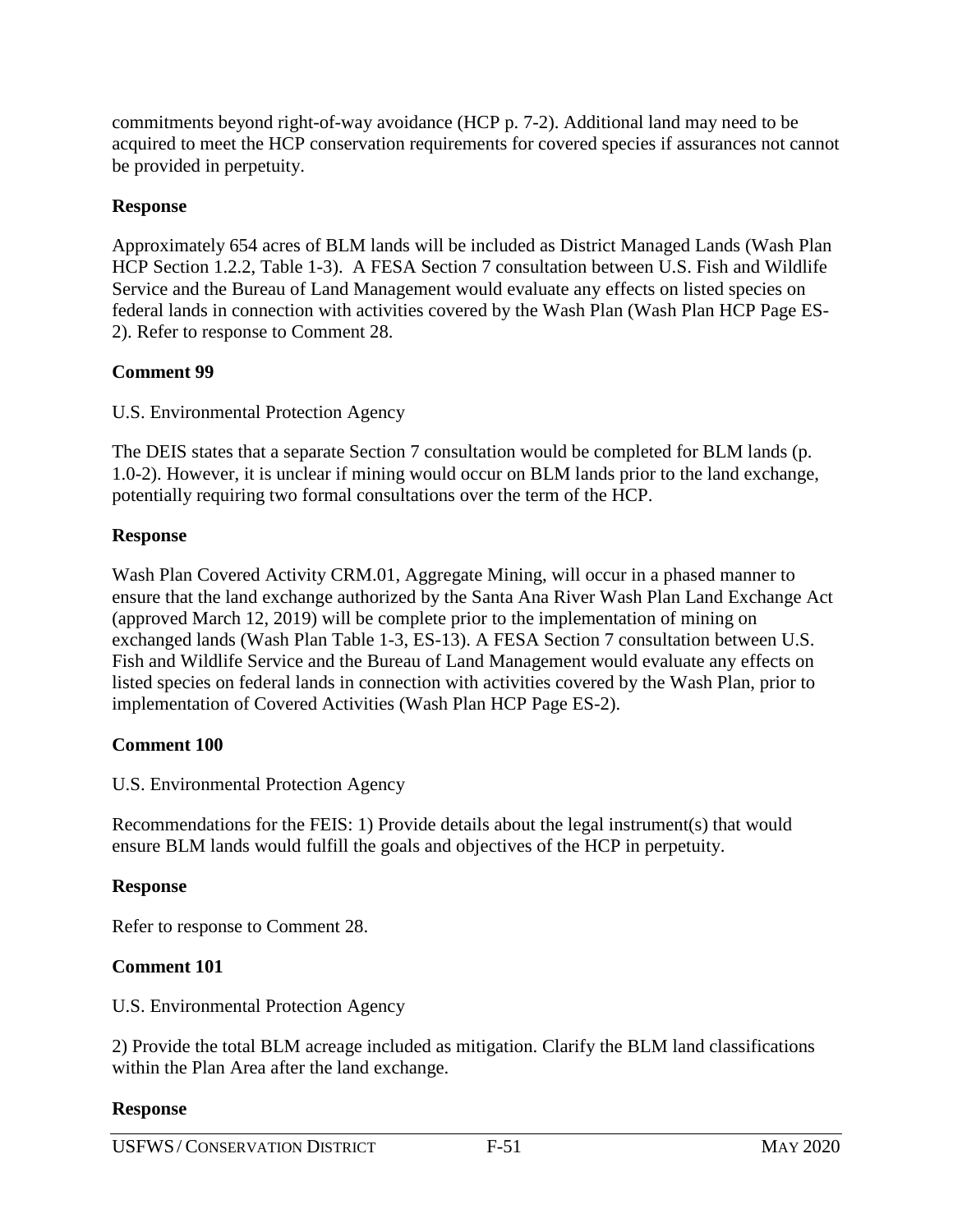Refer to response to Comment 98. BLM proposes to designate the lands transferred from the San Bernardino Valley Water Conservation District as ACEC for habitat preservation and water conservation purposes (Wash Plan HCP Page 3-5).

## **Comment 102**

U.S. Environmental Protection Agency

3) Clarify the Section 7 timeline for the BLM Lands, both pre- and post-land exchange. Describe how the process for assuring Section 7 consultation(s) and HCP decisions would be consistent and complementary.

# **Response**

Refer to response to Comment 99.

# **Comment 103**

## U.S. Environmental Protection Agency

Children's Environmental Health and Safety Executive Order 13045 on Children's Health and Safety directs each federal agency, to the extent permitted by law, to make it a high priority to identify and assess environmental health and safety risks that may disproportionately affect children, and to ensure that its policies, programs, activities, and standards address these risks. Analysis and disclosure of these potential effects under NEPA is necessary because some physiological and behavioral traits of children render them more susceptible and vulnerable than adults to environmental health and safety risks. The DEIS does not describe the potential direct, indirect, and cumulative impacts of the project on children's health. For example, localized increases in  $PM_{2.5}$  emissions could lead to an increase in  $PM_{2.5}$  exposure at the four schools located within a mile of the Plan Area. We also note that Figure 4.1-1 Sensitive Receptors (p. A-34) does not identify sensitive receptor locations, including schools and daycare facilities, adjacent to the Plan Area.

## **Response**

The California Air Resources Board identifies standards for air quality which are implemented by the local air quality management districts. Older adults with chronic heart or lung disease, children and asthmatics are identified as the groups most likely to experience adverse health effects with exposure to PM10 and PM2.5 (refer to https://ww2.arb.ca.gov/resources/inhalableparticulate-matter-and-health).

# **Comment 104**

U.S. Environmental Protection Agency

Recommendations for the FEIS: 1) Evaluate the potential direct, indirect, and cumulative health impacts of mining activities on children's health, including potential respiratory impacts, such as asthma, from air pollutant emissions and generation of fugitive dust.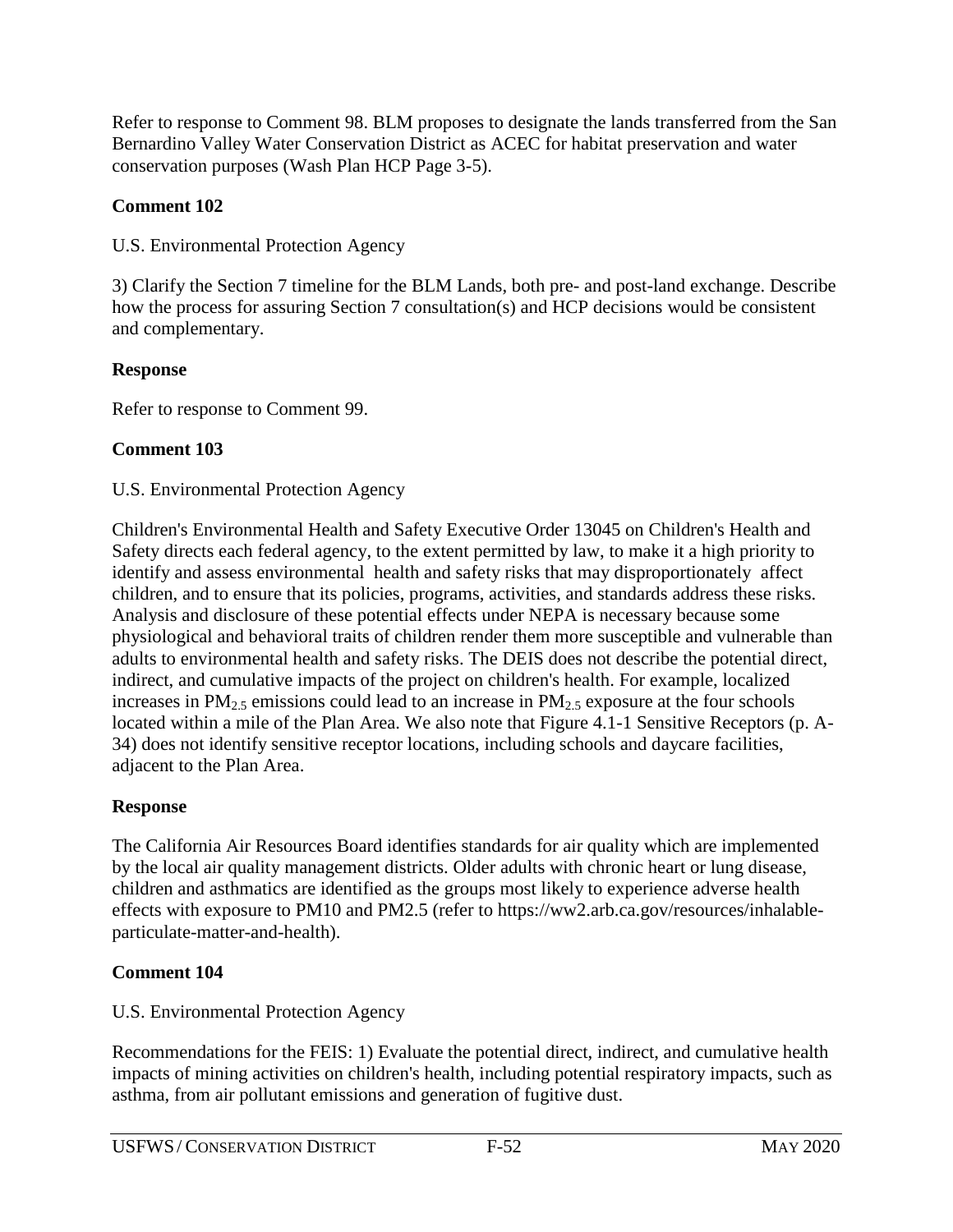The Upper Santa Ana River Wash Land Management and Habitat Conservation Plan EIR (2008) included an evaluation of nearby sensitive receptors (Figure 4.1-3). Figure 4.1-1 in the DEIS/SEIR has been updated to show Beattie Middle school which is approximately one half mile to the north, with other schools significantly further from the project area. Tables 4.3.S and 4.3.T in the Upper Santa Ana River Wash Land Management and Habitat Conservation Plan EIR (2008) show that the concentrations PM2.5 and PM10 for the proposed project at residences are indistinguishable from no project condition. Therefore, the approval of the Wash Plan HCP and subsequent implementation of Covered Activity CRM.01, Aggregate Mining, do not result in a violation of Executive Order 13045. Despite these findings, MM AQ-3 has been added to require notification of areas schools when mining production reaches six million tons per year, with assistance for schools to implement maintenance and limit exposure provided by Cemex and Robertsons.

### **Comment 105**

U.S. Environmental Protection Agency

2) Identify mitigation measures to reduce impacts from the proposed project's construction and operation to schools and child care centers near the proposed project area. Measures may include those identified in the School Siting Guidelines

(https://www.epa.gov/sites/production/files/2015-06/documents/school\_siting\_guidelines-2.pdt) and Development and Implementation of a School Environmental Health Program (https://www.epa.gov/schools/ read-state-school-environmental-health-guidelines). Commit to engaging local school districts, child care providers, and others to identify mitigation measures.

#### **Response**

Refer to response to Comment 104.

#### **Comment 106**

U.S. Environmental Protection Agency

3) Include Beattie Middle School, Highland Grove Elementary, Arroyo Verde Elementary, and Citrus Valley High School on Figure 4.1-1 Sensitive Receptor Map. Update sensitive receptor information in Chapter 4 (p. 4.1-17).

#### **Response**

DEIS/SEIR Figure 4.1-1, Sensitive Receptor Map, has been updated to show schools near the Plan Area.

### **Comment 107**

U.S. Environmental Protection Agency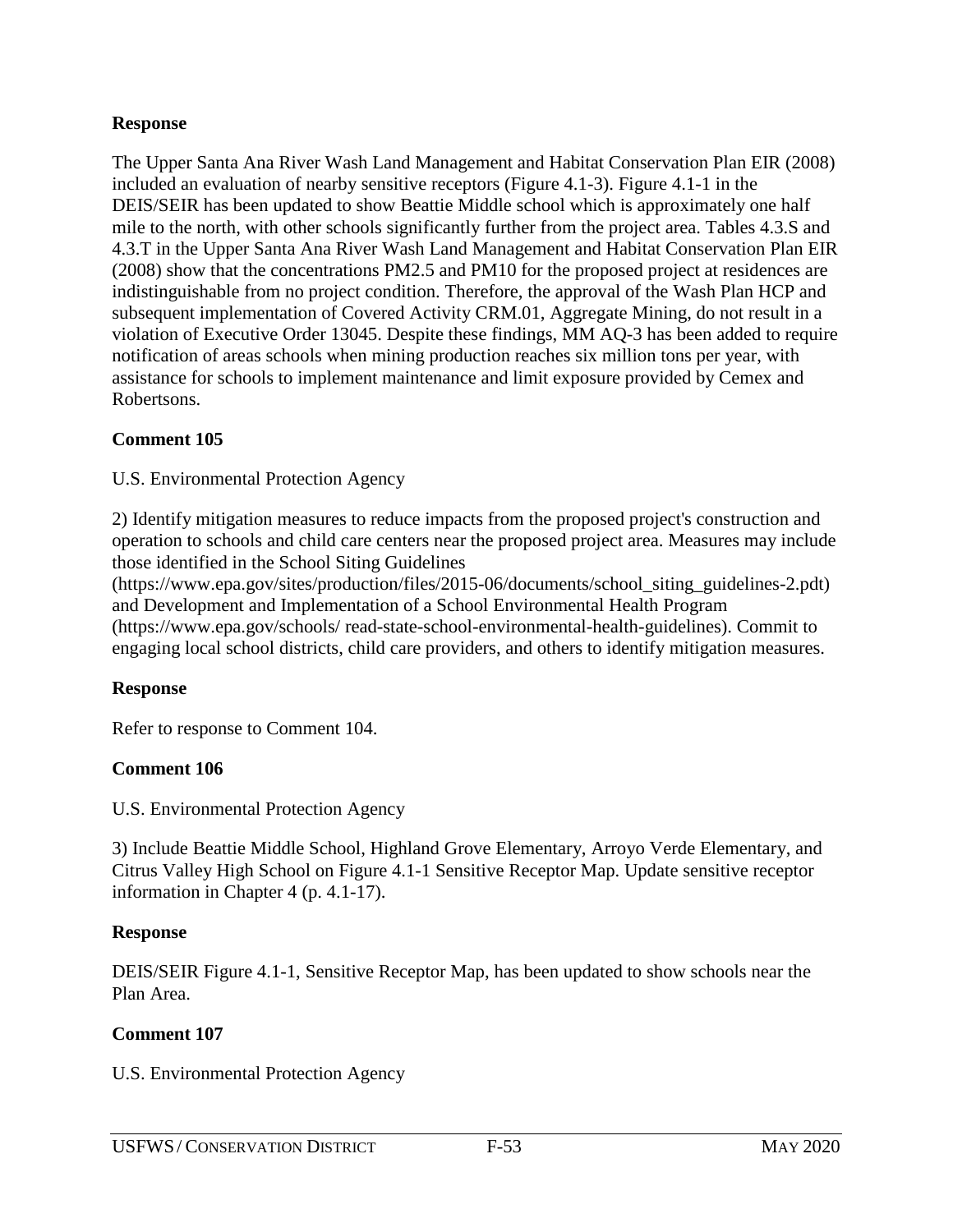Consultation and Coordination with Tribal Governments The DEIS states that the USFWS and the Conservation District separately consulted with tribes in 2015 and 2017, respectively. The Conservation District also established a Memorandum of Agreement between itself and the San Manuel Band of Serrano Mission Indians for traditional gathering and management of culturally important plants on the HCP Preserve (p. 1.0-13).

### **Response**

Thank you for your comment.

## **Comment 108**

U.S. Environmental Protection Agency

Recommendations for the FEIS: 1) Provide an update on consultation between the USFWS and tribal governments. Discuss issues that were raised, how those issues were addressed, and how impacts to tribal or cultural resources would be avoided or mitigated, consistent with Executive Order 13175, Consultation and Coordination with Indian Tribal Governments, Section 106 of the National Historic Preservation Act, and Executive Order 13007, Indian Sacred Sites.

## **Response**

Refer to DEIS/SEIR Appendix E, AB 52, summary of outreach and consultation with tribal governments regarding the Wash Plan. In addition, the San Bernardino Valley Water Conservation District holds a Memorandum of Agreement with the San Manuel Band of Mission Indians for collection activities on District lands, which was considered during development of the Wash Plan conservation strategy. The District and representatives from San Manuel met on several occasions to discuss the Wash Plan HCP and, based on requests from the Band, notification for herbicide use, preservation of a tobacco tree area, a commitment to coordinate during Wash Plan implementation were added to the MOU and/or Wash Plan as appropriate (e.g. Wash Plan Table 5-4, Avoidance and Minimization Measures, Traditional Gathering by Native American Tribes; Wash Plan Section 5.2.2). On January 15, 2020, the District met with representatives from San Manuel to review inclusion of these requests into the Draft Final Wash Plan HCP; tribal representatives indicated that revisions to address their requests were acceptable. No other tribal governments requested additional meetings or follow up after the 2015 notification letter from U.S. Fish and Wildlife Service or the 2017 notification letter from the Conservation District. No comments on the DEIS/SEIR or Draft Final Wash Plan HCP were received from tribal governments.

# **Comment 109**

## U.S. Environmental Protection Agency

2) Describe the difference between the Conservation District and the USFWS' consultations and how the tribes were identified for each.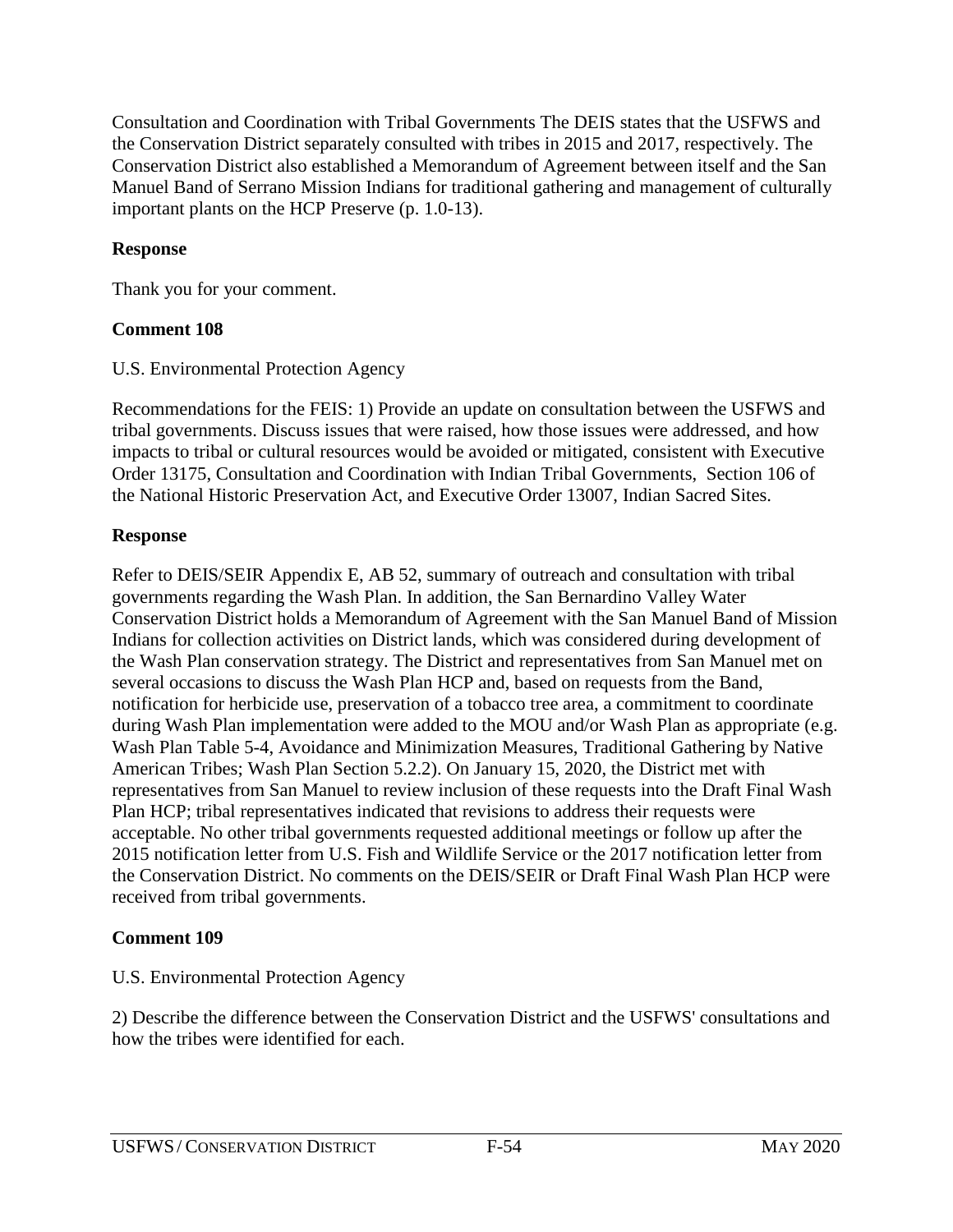Notification of the project was provided to San Manuel Band of Mission Indians, Gabrieleno Band of Mission Indians - Kizh Nation, Morongo Band of Mission Indians, and Soboba Band of Luiseno Indians, with coordinated AB-52/Section 106 meetings held interested tribal governments representatives. DEIS/SEIR Appendix E has been revised to list all tribal governments who were notified of the Wash Plan HCP and associated projects.

#### **Comment 110**

U.S. Environmental Protection Agency

3) Include the tribes in the distribution list for the FEIS and Record of Decision.

#### **Response**

Tribes were confirmed to be included in FEIS distribution list.

#### **Comment 111**

U.S. Environmental Protection Agency

Ensure to consistency between the information provided and corresponding determinations.

#### **Response**

DEIS/SEIR and Wash Plan have been updated as noted in other response to comments for correctness and/or clarity where needed.

### **Comment 112**

U.S. Environmental Protection Agency

Provide estimated timelines for when major covered activities would occur during the HCP term.

#### **Response**

The Covered Activities are expected to occur within the 30-year permit timeframe following issuance of the Wash Plan HCP Incidental Take Permit under which they are covered (e.g. San Bernardino Valley Water Conservation District, San Bernardino County Flood Control District). Covered Activity CRM.01, Aggregate Mining, occurs in phases tied to conservation thresholds (DEIS/SEIR Tables 2.0-4 and 4.2-1). Conservation and management will occur ahead of impacts through the Jump Start and Stay-ahead Phasing requirements (Wash Plan HCP Sections 6.2.1 and 7.1.1). All Covered Activities will occur after issuance of a project-specific Certificate of Inclusion, including associated requirements such as funding (Wash Plan HCP Section 6.3.1).

### **Comment 113**

U.S. Environmental Protection Agency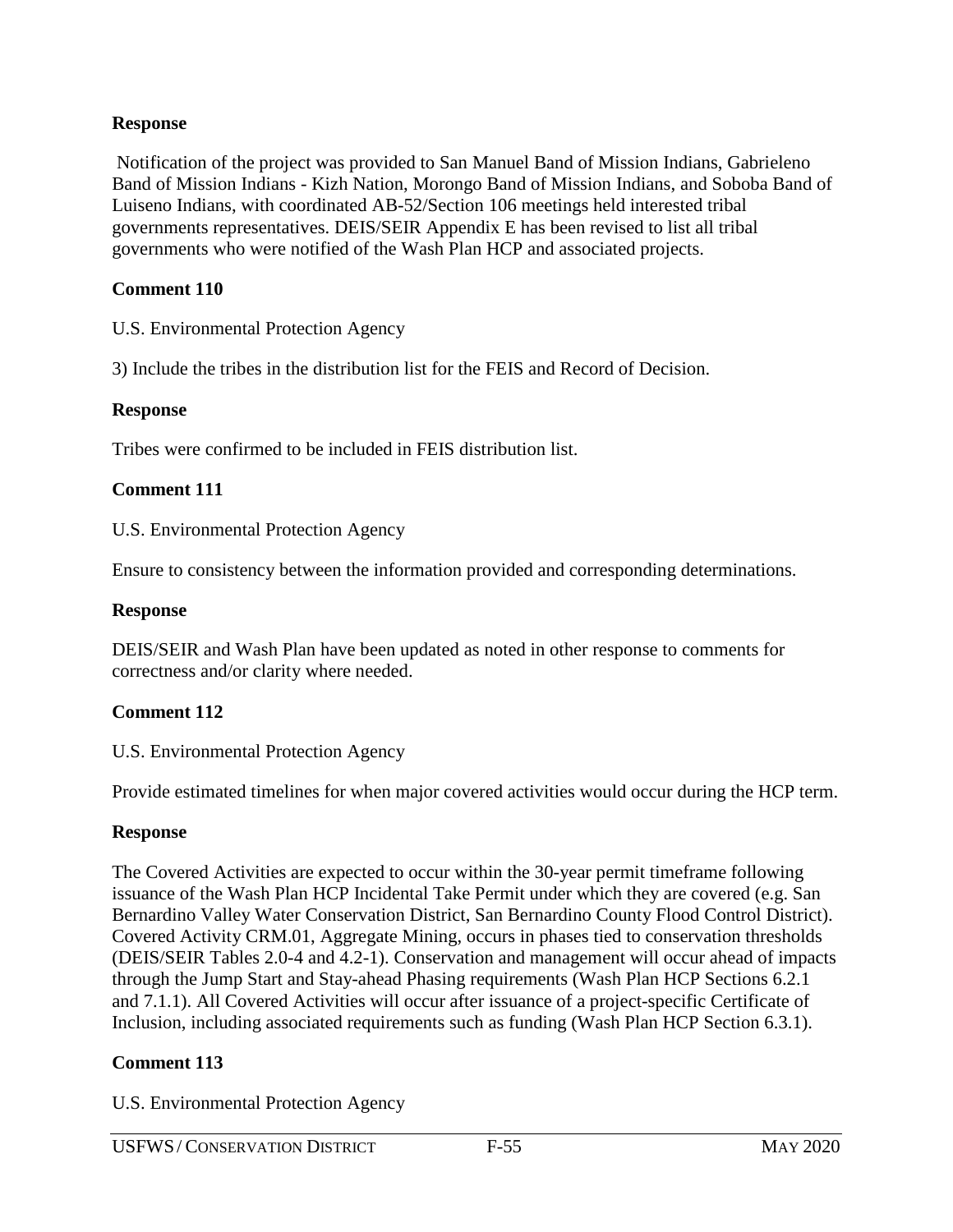Ensure the most current data available in analyzing impacts.

### **Response**

DEIS/SEIR and Wash Plan have been updated as noted in other response to comments for to utilize most current data available. For example, mobile emissions for air quality were updated using EMFAC 2017 data.

### **Comment 114**

U.S. Environmental Protection Agency

Include the aquatic resources plan referenced on page 2.0-2.

#### **Response**

The reference to the aquatic resources plan on DEIS/SEIR Page 2.0-2 has been removed. Refer to General Response, Additional Permitting/Scope of EIS/EIR.

#### **Comment 115**

U.S. Environmental Protection Agency

Provide the reference list.

### **Response**

Section 6.0, References, has been added to the DEIS/SEIR.

### **Comment 116**

U.S. Environmental Protection Agency

Include a map with all known mining operations, as was done in Figure 4.10.2 of the 2008 EIR.

#### **Response**

Existing and future mining operations within the Wash Plan area are shown in the Figures 1.0-6, 1.0-7, and 2.0-1, as well as others. Limitation on length of of EIR/EIS Documents necessitates references to non-critical information. No new significant mining operations have been added in the intervening eleven years.

### **Comment 117**

U.S. Environmental Protection Agency

Ensure the most up-to-date data is used in the environmental justice analysis. We note the most current ACS data is from 2013-2017, but the DEIS uses 2009-2103. EnviroScreen is a resource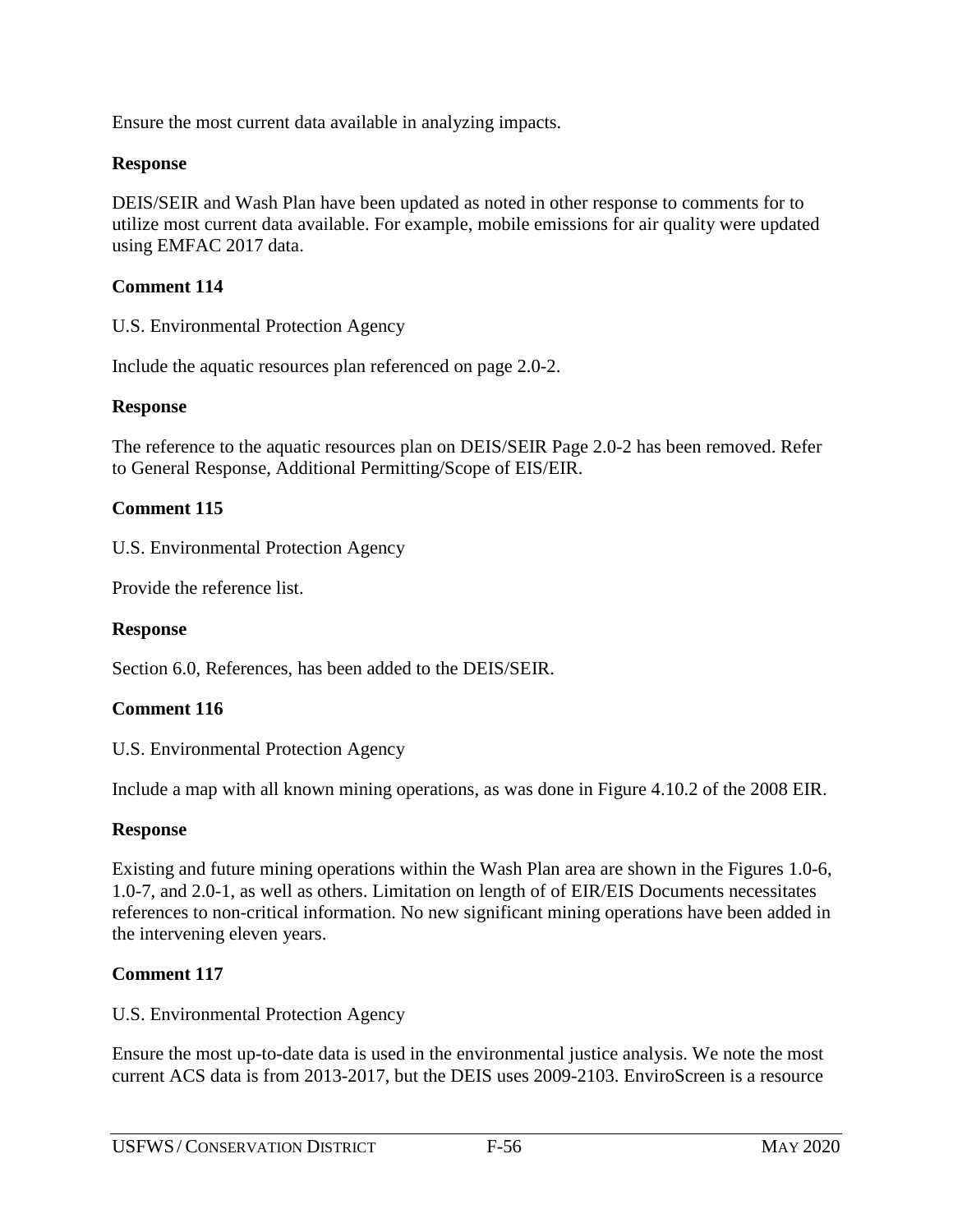that may make updating ACS data easier. Please let me know if you or your staff has any questions.

### **Response**

ACS data referenced in DEIS/SEIR Section 3.6.3.1 have been updated to utilize 2014-2018 estimates.

### **Comment 118**

U.S. Environmental Protection Agency

As a minority population refers to individuals who list their racial status as a race other than white, consider adding a column to Tables 3.6-2 and 3.6-3 (p. 3.6-3) to document the total minority populations in each jurisdiction.

### **Response**

DEIS/SEIR Tables 3.6-2 and 3.6-3 have been updated to include a total minority percentage.

### **Comment 119**

U.S. Environmental Protection Agency

Correct the poverty threshold to the 2019 level of \$25,750. Consider that poverty and low income can be measured in various ways, and the ACS does not account for California's housing costs or other critical family expenses and resources.

### **Response**

DEIS/SEIR has been updated to reflect the 2019 poverty threshold.

## **Comment 120**

U.S. Environmental Protection Agency

Include sulfur oxide (SOx) emissions in Table 3.1-2 and Table 4.1-2. Add a row totaling each emission. Include state and federal averaging times for each pollutant.

## **Response**

These tables are sourced from the Final EIR (SCh No. 2004051023) for the Upper Santa Ana River Wash Land Management and Habitat Conservation Plan. Emissions rates for SOx associated with the Wash Plan were very low (DEIS/SEIR Table 4.1-4). SOx was also analyzed as part of the General Conformity Determination Assessment included in Appendix C.1.4.

## **Comment 121**

U.S. Environmental Protection Agency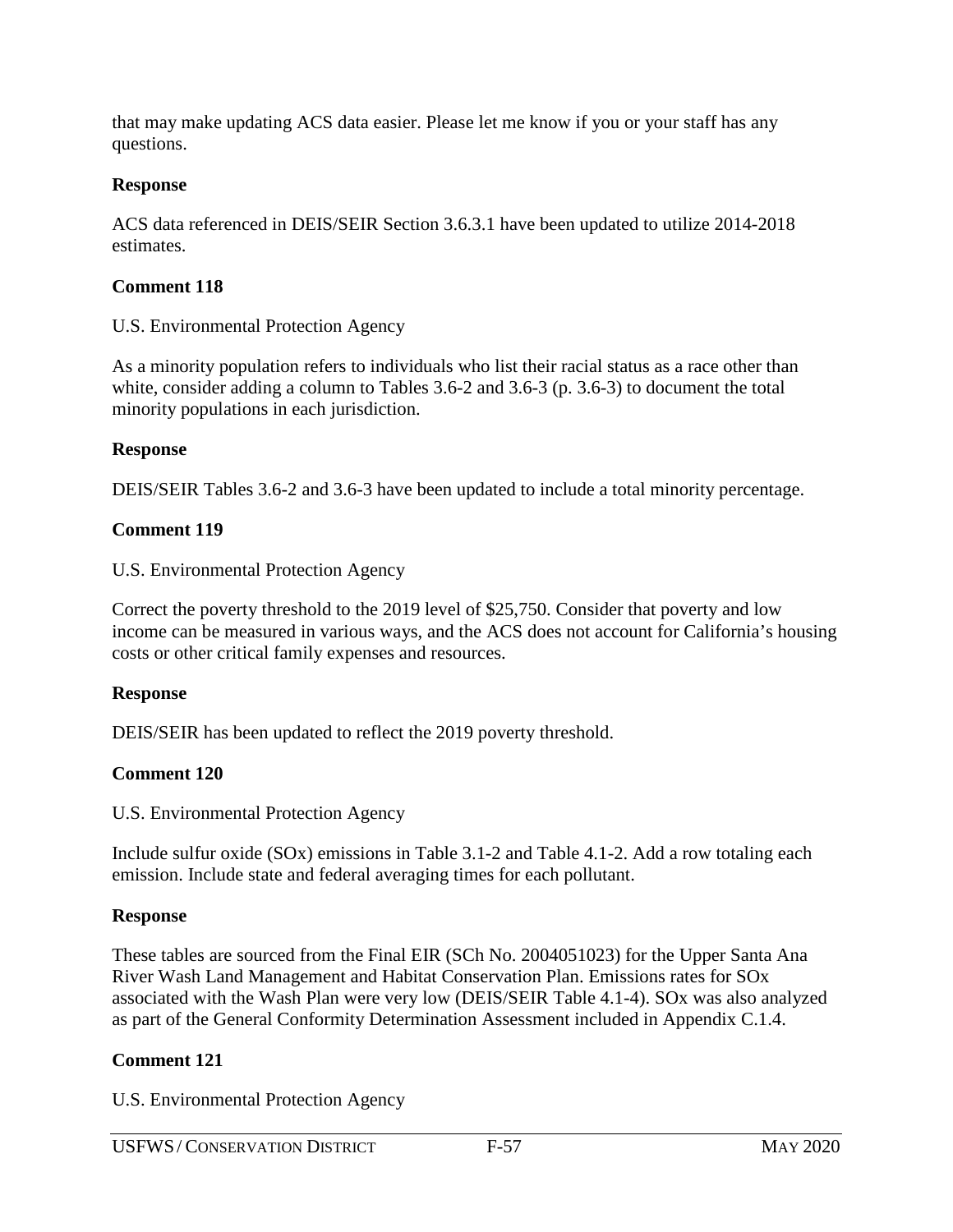Include NAAQS and State AAQS thresholds and total mine emissions in Table 4.1-4.

### **Response**

Federal de minimus thresholds for emissions were added to DEIS/SEIR Table 4.1-4. NAAQS and State AAQS standards are included in DEIS/SEIR Table 3.1-1.

## **Comment 122**

U.S. Environmental Protection Agency

Create a new table (combining Tables 3.1-2 and 4.1-4) to capture total aggregate mining emissions and exceedances for NOX , PM2.5, and PM10. Include state and federal averaging times for each pollutant.

### **Response**

DEIS/SEIR Table 3.1-2 inclueds existing Wash Plan area emissions.DEIS/SEIR Table 4.1-4 was updated with EMFAC 2017 data for mobile sources and includes Federal De Minimus thresholds. DEIS/SEIR Table 4.1-5 was added as part of the General Conformity Determination Assessment. DEIS/SEIR Table 3.3-1 includes state and federal averaging times for each pollutant. See response to Comment 75.

## **Comment 123**

U.S. Environmental Protection Agency

Repeat of paragraphs on p. 4.3-10.

## **Response**

We were unable to find a repeat of paragraphs on this page.

# **Comment 124**

U.S. Environmental Protection Agency

P. 4.3-9 has different AFY numbers than Table 3.3-7 in paragraph 1 of Aggregate Mining.

## **Response**

We were unable to locate DEIS/SEIR Table 3.3-7. DEIS/SEIR Table 3.3-5, Existing Cemex and Robertson's Operations Water Use, is consistent with paragraph three under Aggregate Mining on DEIS/SEIR Page 4.3-9, which discusses current water use. Paragraph one under Aggregate Mining outlines the approximate water use based on the Mine and Reclamation Plans for both Cemex and Robertson's.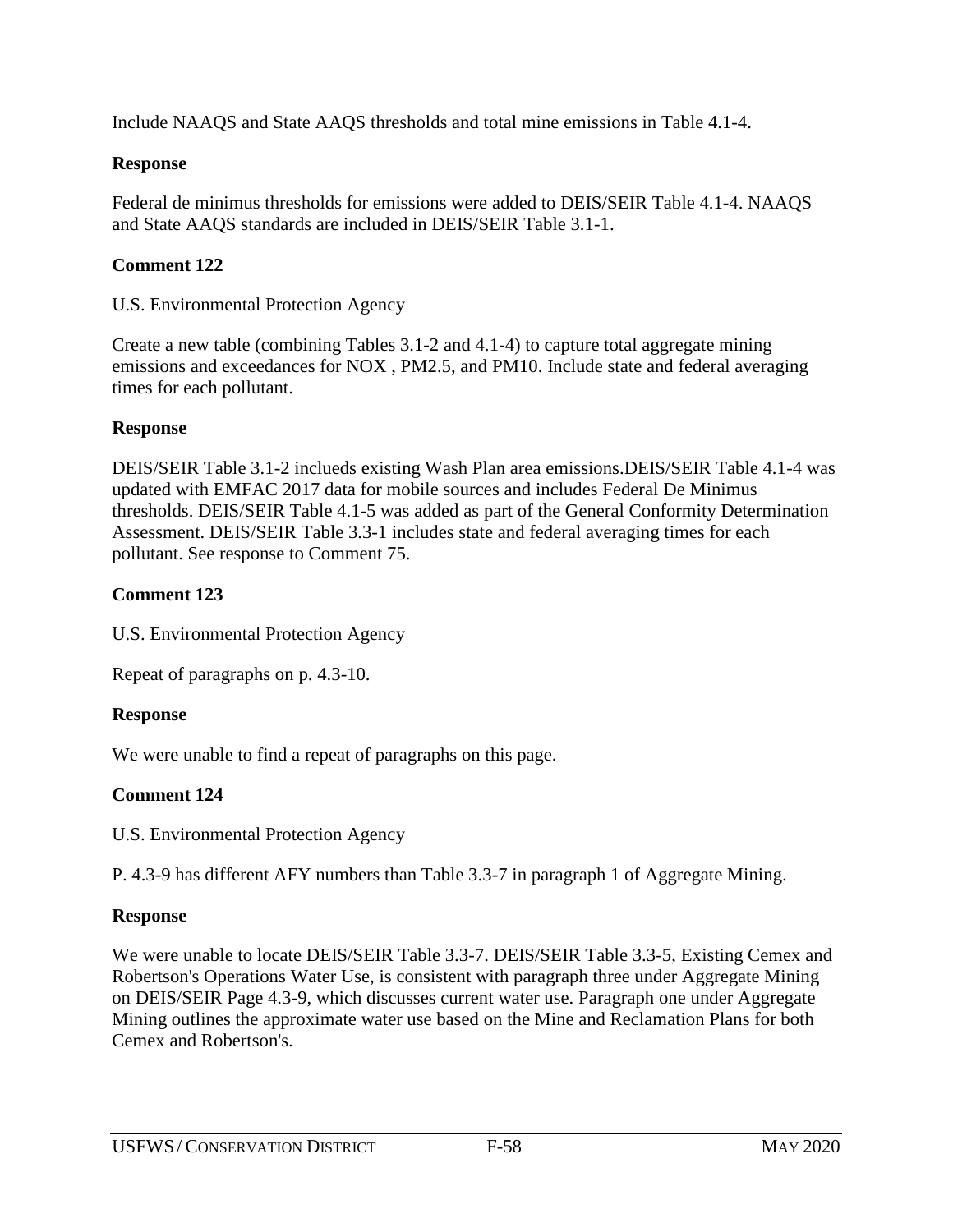### **Comment 125**

### Chuck Jojola

We are interested in gold panning activities within the Wash Plan area (map attached).

### **Response**

Regarding gold panning within the Wash, San Bernardino County Flood Control District owns the majority of the area of interest shown in the map. Contact information Flood is available at http://cms.sbcounty.gov/dpw/FloodControl.aspx.

## **Comment 126**

Federal Aviation Administration

The Federal Aviation Administration (FAA) has reviewed the Proposed Upper Santa Ana River Wash Habitat Conservation Plan (HCP) and Draft Environmental Impact Statement (EIS); San Bernardino County, California. The U.S. Fish and Wildlife Service (USFWS) is proposing issue incidental take permits for the federally endangered San Bernardino kangaroo rat (Dipodomys merriami parvus, SBKR), Santa Ana River woolly-star (Eriastrum densifolium ssp. sanctorum, woolly-star), slender-horned spineflower (Dodecahema leptoceras, spineflower); the threatened coastal California gnatcatcher (Polioptila californica, gnatcatcher); and the cactus wren (Campylorhynchus brunneicappilis) consistent with the HCP. The HCP covered activities include construction and/or operation and maintenance of land or facilities associated with the following: Aggregate mining; Water conservation; Wells and water infrastructure; Transportation; Flood Control; Trails; Habitat Enhancement; and Agriculture. These activities would include land adjacent to the boundaries of Redlands Municipal (REI) and San Bernardino International (SBD) Airports.

## **Response**

Thank you for your comment.

## **Comment 127**

## Federal Aviation Administration

A significant part of the FAA mission is to ensure a safe and efficient national airport system. The FAA does this is by establishing standards and guidance including Advisory Circular (AC) 150/5200-33 Hazardous Wildlife Attractants On or Near Airports. This AC provides guidance on land uses that have the potential to attract hazardous wildlife on or near public-use airports like REI and SBD. These requirements are important for all airports, but the Federal government has a particular duty to help protect the safety of those airports that are available for public use. There are even more stringent requirements for airports that serve certain levels of scheduled commercial service. The FAA certificates these airports (including San Bernardino International) under 14 CFR Part 139.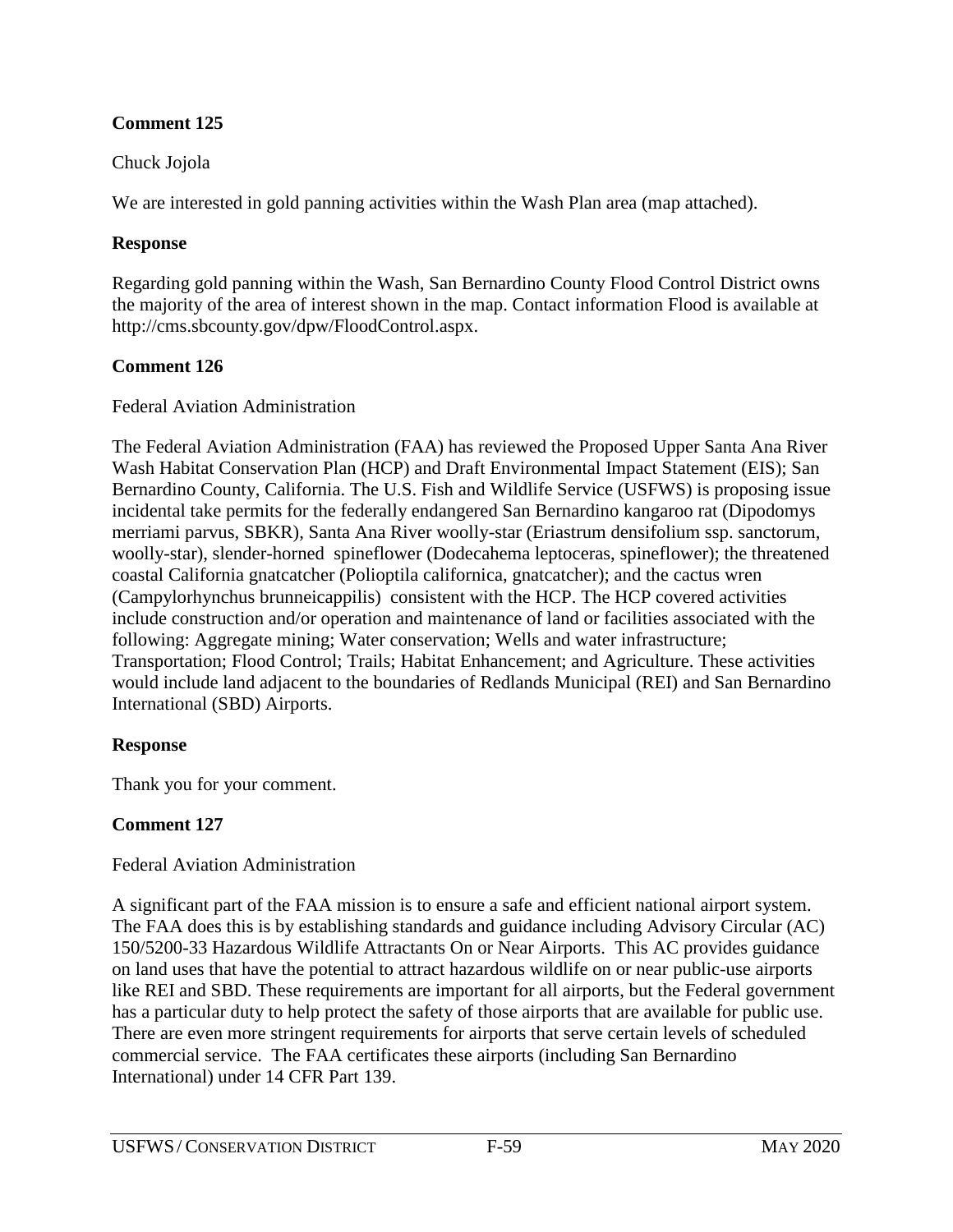Thank you for your comment.

#### **Comment 128**

Federal Aviation Administration

Wildlife in or near the airport environment is a safety hazard to aircraft due to the possibility of wildlife/aircraft strikes. Striking even a single bird can cause aircraft or engine damage. Striking multiple birds, such as a flock, can cause major aircraft damage and risk to human life. Wildlife strikes can and do occur with great frequency, and have caused hundreds of millions of dollars in damage and have resulted in fatalities on more than one occasion.

#### **Response**

Thank you for your comment.

#### **Comment 129**

#### Federal Aviation Administration

The FAA (2019) Wildlife Strikes to Civil Aircraft in the United States 1990-2018 report States that: "Aircraft collisions with birds and other wildlife (wildlife strikes) have become an increasing concern for aviation safety in recent years. Factors that contribute to this increasing threat are increasing populations of large birds and increased air traffic by quieter, turbofanpowered aircraft. Globally, wildlife strikes killed more than 282 people and destroyed over 263 aircraft from 1988-2018. The number of strikes annually reported to the Federal Aviation Administration (FAA) increased 8.7-fold from 1,850 in 1990 to a record 16,020 in 2018. The 2018 total was an increase of 1,356 strikes (9 percent) compared to the 14,664 strikes reported in 2017. For 1990-2018, 214,048 strikes were reported (209,950 in USA and 4,098 strikes by USregistered aircraft in foreign countries). In 2018, birds were involved in 94.7 percent of the reported strikes, bats in 3.2 percent, terrestrial mammals in 1.8 percent, and reptiles in 0.3 percent. For commercial and GA aircraft, 71 and 72 percent of bird strikes, respectively, occurred at or below 500 feet above ground level (AGL). Above 500 feet AGL, the number of strikes declined by 34 percent for each 1,000-foot gain in height for commercial aircraft, and by 44 percent for GA aircraft. Strikes occurring above 500 feet were more likely to cause damage than strikes at or below 500 feet. "A full copy of this report can be found at https://www.faa.gov/airports/airport safety/wildlife/media/Wildlife-Strike-Report-1990- 2018.pdf. Other resources on wildlife strikes can be found on the FAA website https://www.faa.gov/airports/airport safety/wildlife/resources.

#### **Response**

Thank you for your comment.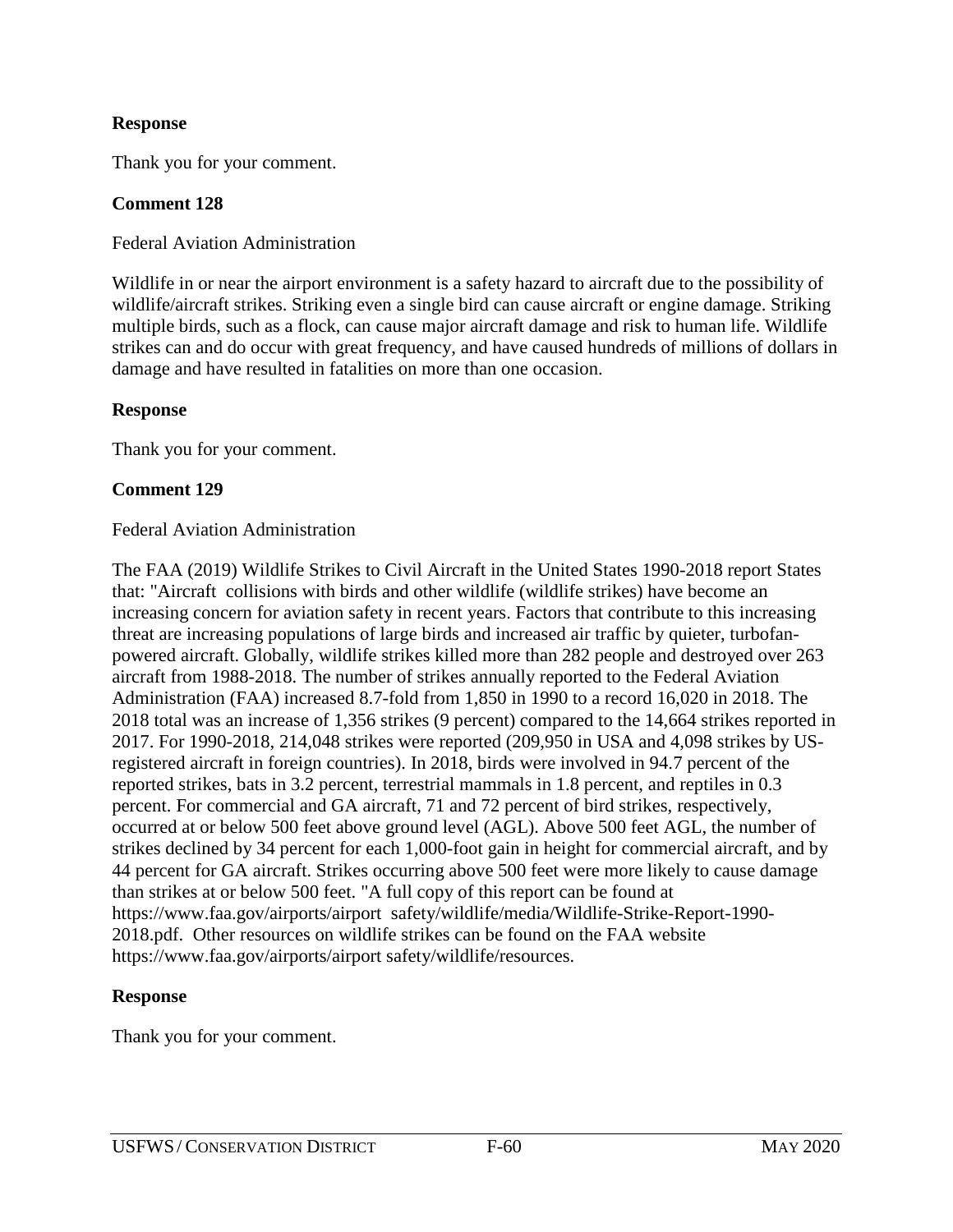### **Comment 130**

Federal Aviation Administration

In 2003, a Memorandum of Agreement (MOA) was signed between the FAA and several federal agencies, including the USFWS (attached). In this agreement, the signatory agencies agreed to "diligently consider the siting criteria and land use practice recommendations stated in FAA Advisory Circular (AC) 150/5200-33, Hazardous Wildlife Attractants On or Near Airports (attached).

### **Response**

Thank you for your comment.

### **Comment 131**

Federal Aviation Administration

Airport sponsors have made legal commitments ("assurances") to operate those airports in accordance with FAA standards, regulations and orders, by having accepted either Federal funding through the Airport Improvement Program (AlP) and/or by accepting land and property through the Surplus Property Act. These assurances are attached to and become part of the formal legally binding grant agreement that every airport sponsor signs when accepting AlP grants. FAA Order 5190.6B covers the grant assurances an airport sponsor shall comply with when receiving a grant from the FAA. The following grant assurances could be impacted for the City of Redlands (sponsor of REI) and City Highland (as a member of the San Bernardino Airport Authority, sponsor of SBD) with the implementation of this HCP.

### **Response**

Thank you for your comment.

## **Comment 132**

#### Federal Aviation Administration

Grant Assurance 20 (Hazard Removal and Mitigation) requires airport sponsors to "take appropriate action to assure that such terminal airspace as is required to protect instrument and visual operations to the airport (including established minimum flight altitudes) will be adequately cleared and protected by removing, lowering, relocating, marking, or lighting or otherwise mitigating existing airport hazards and by preventing the establishment or creation of :future airport hazards." This includes wildlife hazards. "Land use practices that attract or sustain hazardous wildlife populations on or near airports can significantly increase the potential for wildlife strikes. As such, the airport sponsor must take appropriate action to mitigate those hazards."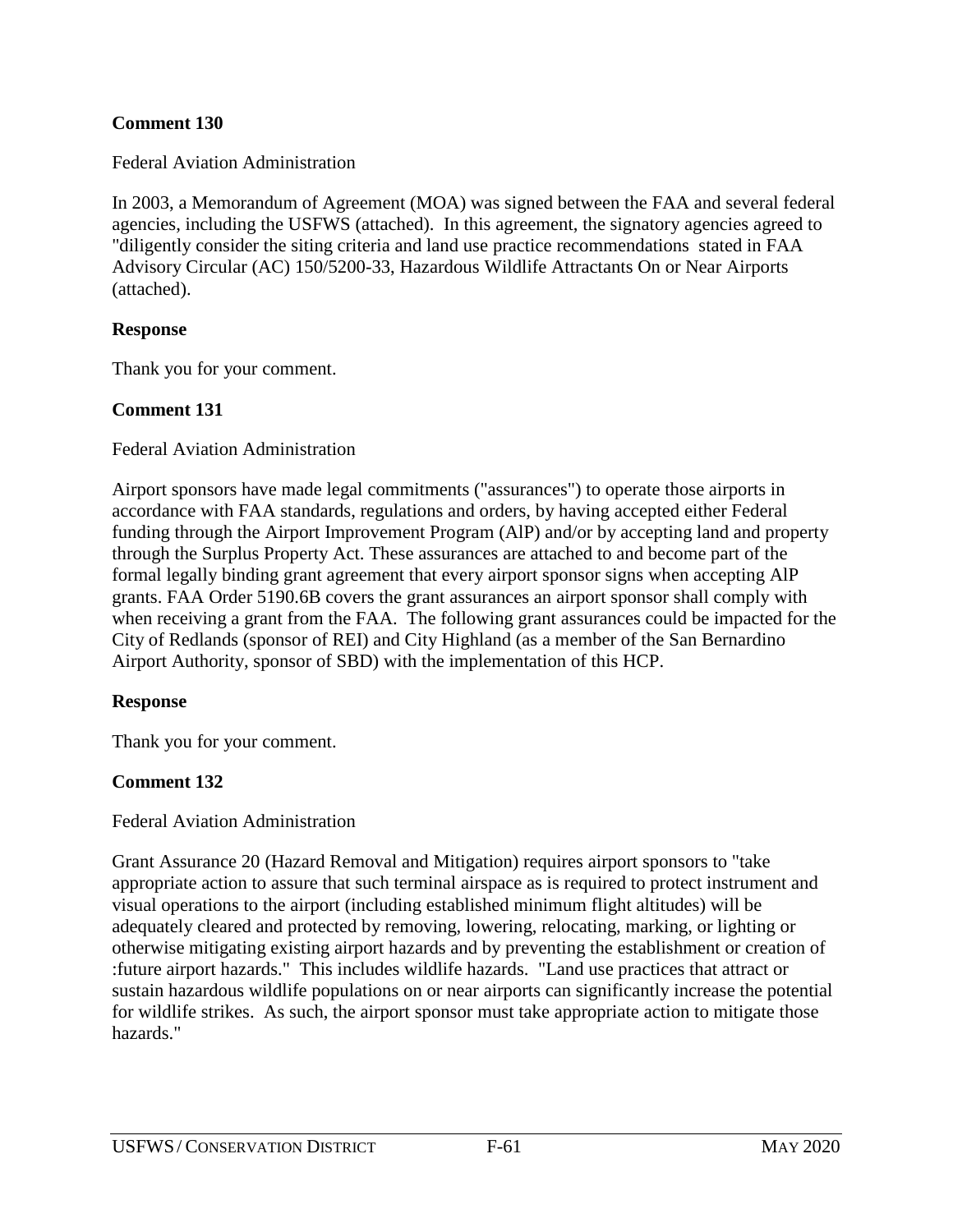Thank you for your comment.

### **Comment 133**

Federal Aviation Administration

Grant Assurance 21 (Compatible Land) requires airport sponsors "to the extent reasonable, including the adoption of zoning laws, to restrict the use of land adjacent to or in the immediate vicinity of the airport to activities and purposes compatible with normal airport operations, including landing and takeoff of aircraft." PerFAA Order 5190\_6b, Section 21.6.f(6). Incompatible Land Uses include, "Introducing a wildlife attractant or failure to take adequate steps to mitigate hazardous wildlife at the airport can also result in an incompatible land use. Incompatible land uses can include wastewater ponds, municipal flood control channels and drainage basins, sanitary landfills, solid waste transfer stations, electrical power substations, water storage tanks, golf courses, and other bird attractants."

#### **Response**

Thank you for your comment.

### **Comment 134**

Federal Aviation Administration

While certain threatened or endangered species may not pose a direct threat to aviation safety because of their small size, their presence on or near the airport frequently attracts larger predatory animals to the vicinity, the presence of these predators, such as coyotes or raptors, poses a strike risk to aircraft taking off or landing. Airport operators have a responsibility to deter wildlife from the airport environment, using bot passive (e.g. fencing) and active (e.g. hazing) measures to reduce wildlife attractants. In short, an airport environment is specifically designed to deter wildlife and will seldom be an appropriate refuge for threatened or endangered species.

### **Response**

Thank you for your comment.

### **Comment 135**

Federal Aviation Administration

Based on the information, references, and MOA provided above the USFWS should reevaluate the following sections: Land-use needs to consider FAA AC 150/5200-33B guidance on land uses and separation criteria for potential wildlife hazard attractants. Non-compatible land uses near the airport includes natural resources, natural areas and wetlands.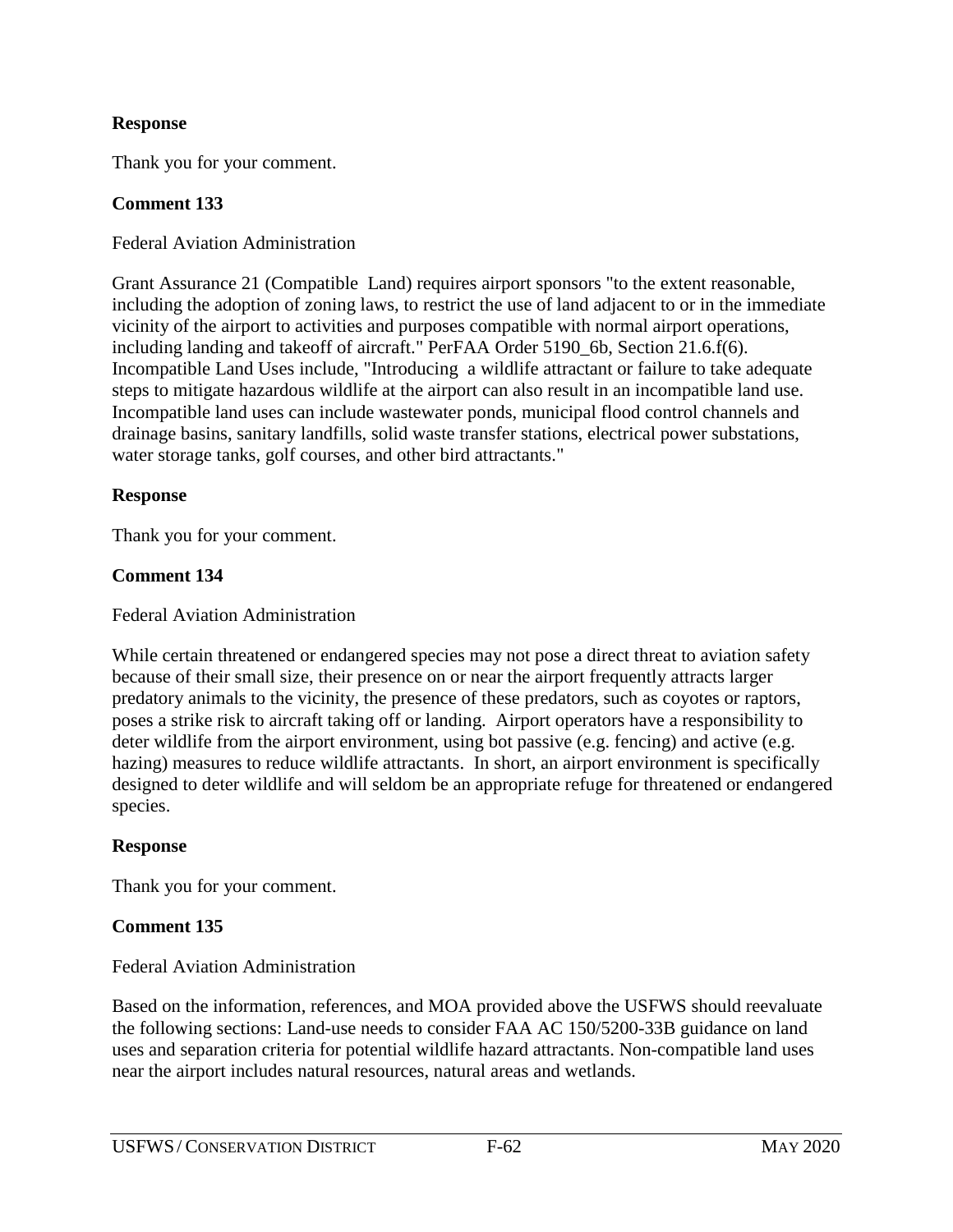FEIS/FSEIR Section 4.5.1.2 has been revised to include the following: Federal Aviation Administration Advisory Circular No. 150/5200-33B provides guidance on land uses and separation criteria from airports for potential wildlife hazard attractants such as water management facilities and wetlands. The Wash Plan HCP Preserve will remain in the existing undeveloped condition. No change is proposed to the historic condition which is compatible with airport operations.

The Wash Plan HCP Preserve does not include creation or restoration of wetlands as defined in FAA Advisory Circular 150/5200-33B, nor are riparian/aquatic vegetation types conserved within the Preserve. In addition, no mitigation is proposed on airport lands as part of the Wash Plan. Proposed Projects relating to water management are sited as far as possible from airport operations within the appropriate geomorphology and are for ground water recharge purposes only. Recharge operations are dependent upon precipitation and/or other water availability, with significant dry periods during typical years.

Approximately 115 acres of native vegetation in the Plan Area are within the San Bernardino International Airport 5,000 foot Airport Influence Zone and 449 acres are within San Bernardino International Airport 10,000 foot Airport Influence Zone. The native habitat areas include the Santa Ana River and City Creek.

The City of Redlands is considering an expansion of Airport facilities. We have included the proposed expansion area in our discussion of the Airport Influence areas. Approximately 1,183 acres of native vegetation in the Plan Area are within the Redlands Municipal Airport 5,000 foot Airport Influence Zone. There are an additional 231 acres of native vegetation within this zone outside of the Plan Area. Approximately 2,937 acres are within the Redlands Municipal Airport 10,000 foot Airport Influence Zone. There are an additional 663 acres within this zone outside of the Plan Area. The native habitat areas include the Santa Ana River and Mill Creek.

Operation and maintenance of the Covered Activities will result in the development of 135 and 255 acres of native vegetation the 5,000, and 10,000 -foot Redlands Municipal Airport Zones of Influence respectively. These areas will not provide habitat for wildlife after development of the Covered Activities.

See also responses 145 and 152.

### **Comment 136**

Federal Aviation Administration

Aviation hazards - need to include wildlife hazards to aviation. There is a potential to increase aviation hazards with the implementation of the HCP.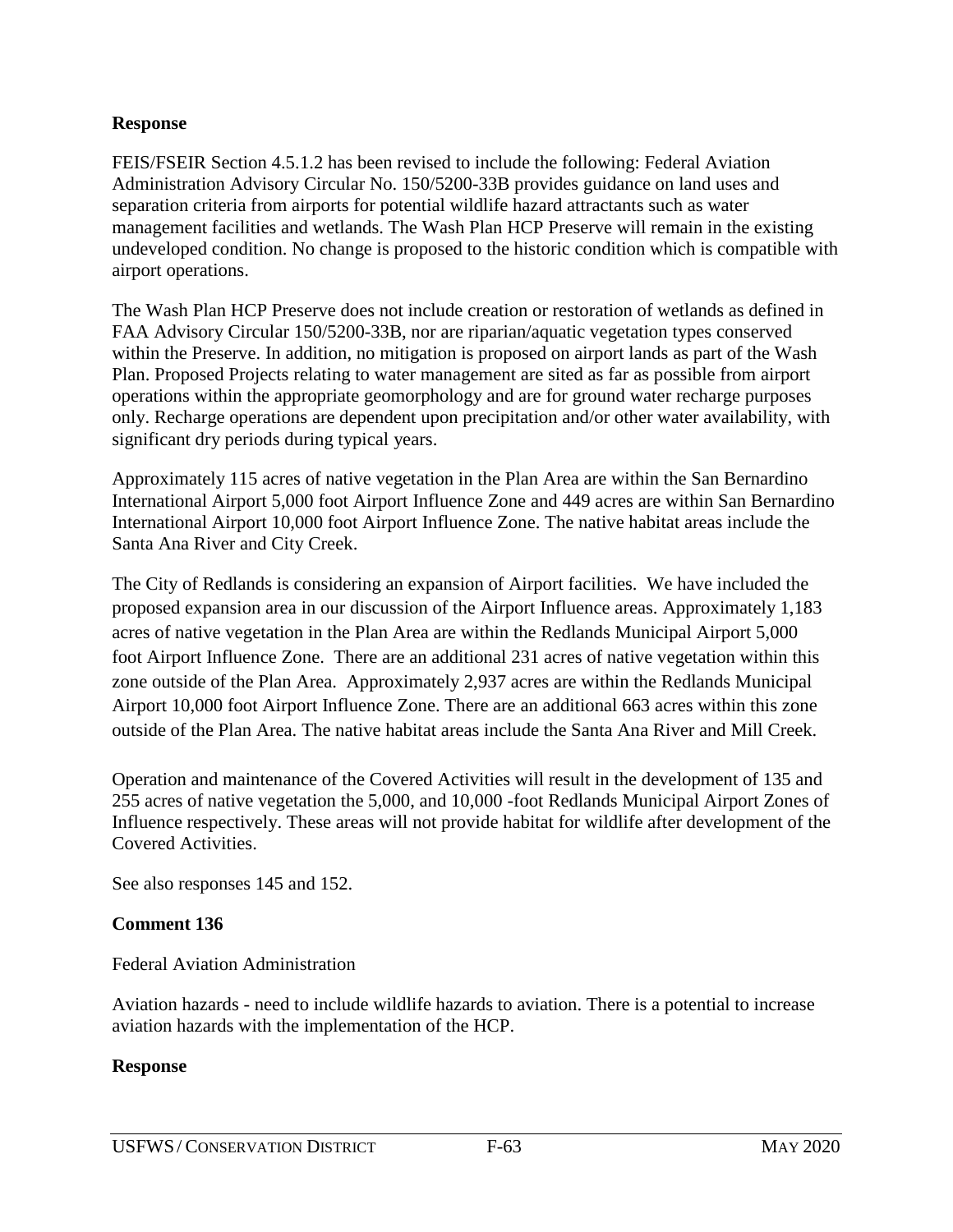DEIS/SEIR Section 3.11.2.1 has been revised to include the following: Federal Aviation Administration Advisory Circular No. 150/5200-33B (AC) provides guidance on land uses and separation criteria from airports for potential wildlife hazard attractants. For example, the AC recommends a minimum separation distance of 5,000 feet from airports serving piston-powered aircraft, 10,000 for airports serving turbine-powered aircraft, and 5 statute miles from approach, departure airspace for all airports for the following: waste disposal operations, water management facilities, wetlands, dredge spoil containment areas, agricultural activities, golf courses and landscaping. The AC incorporates by reference the Memorandum of Agreement between the Federal Aviation Administration, the U.S. Air Force, the U.S. Army, the U.S. Environmental Protection Agency, the U.S. Fish and Wildlife Service, and the U.S. Department of Agriculture to Address Aircraft-Wildlife Strikes (MOA). The MOA encourages local coordination between federal resource agencies to address these issues in the planning process, including those related to conservation/mitigation habitats or other land uses that could attract hazardous wildlife to airports or nearby areas. The MOA notes that federal resource agencies may approve exceptions to the siting criteria for habitats that provide unique ecological functions or values (e.g. critical habitat for federally-listed endangered or threatened species, ground water recharge.

There are approximately 2,176 acres of undeveloped native habitat which support a variety of wildlife species in the Plan Area. There are no large wetlands or notable resident flocks of large or medium sized birds supported by the undeveloped habitat. Of the common species, coyote (*Canis latrans*) is most likely to present a hazard on a runway or taxiway. The Conservation District operates approximately 69 acres of groundwater recharge basins in the north east corner of the Plan Area. While the basins are opportunistically visited by small numbers of water fowl, basin maintenance practices prevent the development of vegetation which would foster use of the basins by water fowl. In addition, because the basins are only seasonally ponded, they do not provide the conditions necessary to provide food or nesting habitat for waterfowl.

DEIS/SEIR Section 4.11.1.2 has been revised to include the following: The Federal Aviation Administration Advisory Circular No. 150/5200-33B (AC) guidance on land uses and separation criteria from airports for potential wildlife hazard attractants was utilized for analysis of the Plan HCP. The Plan Area includes natural lands to be conserved in perpetuity for habitat values; however, these will remain in their existing undeveloped condition, thus no change is proposed which is incompatible with airport operations. The Wash Plan HCP Preserve does not include creation or restoration of wetlands as defined in FAA Advisory Circular 150/5200-33B, nor are riparian/aquatic vegetation types conserved within the Preserve. In addition, no mitigation is proposed on airport lands as part of the Wash Plan. Proposed Projects relating to water management are sited as far as possible from airport operations within the appropriate geomorphology and are for ground water recharge purposes only. The presence of surface water in the proposed ground water recharge basins is dependent upon precipitation and/or other State water availability. The basins are subject to lengthy dry periods during typical years. Basin maintenance requires the removal of surface material and any vegetation from the basins each year. This prevents the development of food resources and vegetation that would foster use by waterfowl. Implementation of the Covered Activities will result in the development of 135 and 255 acres of native vegetation the 5,000, and 10,000 -foot Redlands Municipal Airport Zones of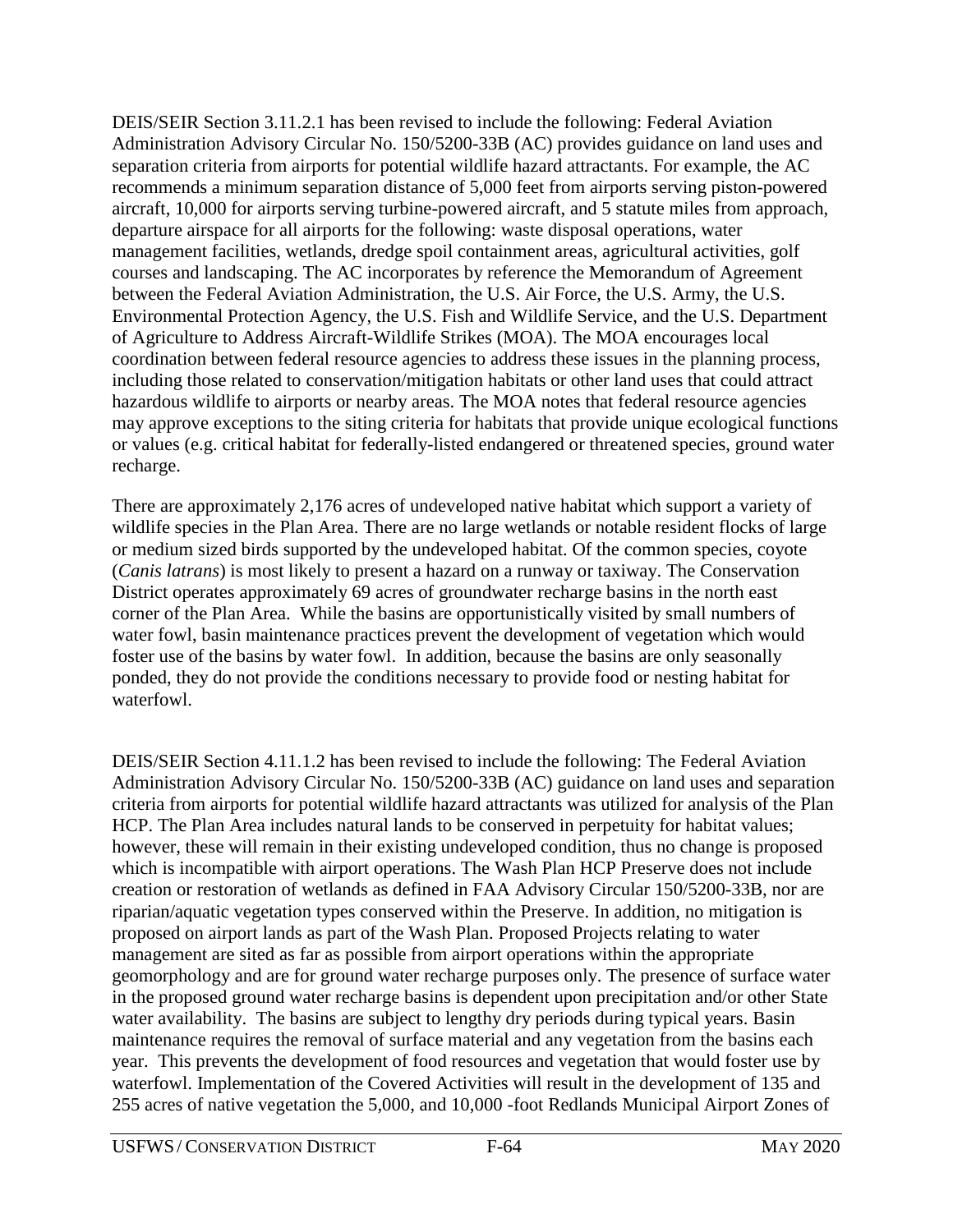Influence respectively. These areas will not support wildlife after the development of the Covered Activities.

See also responses 145 and 152.

## **Comment 137**

Federal Aviation Administration

The FAA strongly supports efforts to protect threatened and endangered species, as a matter of principle and consistent with the Endangered Species Act of 1973. We appreciate your cooperation with the FAA on the protection of threatened and endangered species, and your consideration of these critical issues as we continue to work together to achieve these goals while also protecting the traveling public and our critical national transportation system.

### **Response**

We thank you for your comments and support.

## **Comment 138**

MacCleod, B; Kelley, A

We would like to comment on the Upper Santa Ana River Wash Plan. We have concerns about the exact usage for the acreage designated as "conserved". We are concerned about duplicative mitigation areas which are already preserved as part of the Seven Oaks project.

## **Response**

Proposed HCP Preserve lands have not been previously utilized for mitigation; however, they are adjacent to Existing Mitigation Lands for projects such as Seven Oaks Dam (Wash Plan Figure 1-2, Section 1.2.2).

## **Comment 139**

MacCleod, B; Kelley, A

According to the interview with Betsy Miller, the land resources manager, SBVWCD, in the January 17th Redlands Community Newspaper, and her presentation on the 9th at the SBVWCD office, she stated that the wash plan has a comprehensive preserve program. "There are 778 acres set aside in new conservation land and over 880 acres managed by 'public owner's? There are also an additional 600 acres owned by San Bernardino County Flood Control, for future 'preservation' and 750 acres of existing preserve" and we wonder who will be in control of this patch work of ownership. We are concerned that part of the expansion of the water recharge basin will destroy over 40 acres of intact Upland Woodland Holly-leafed Cherry that harbors California Legless Lizard, Coast Horned Lizard, and Coastal Cactus Wren. We also don't know what the "public owners" intentions are for their future management of the 880 acres.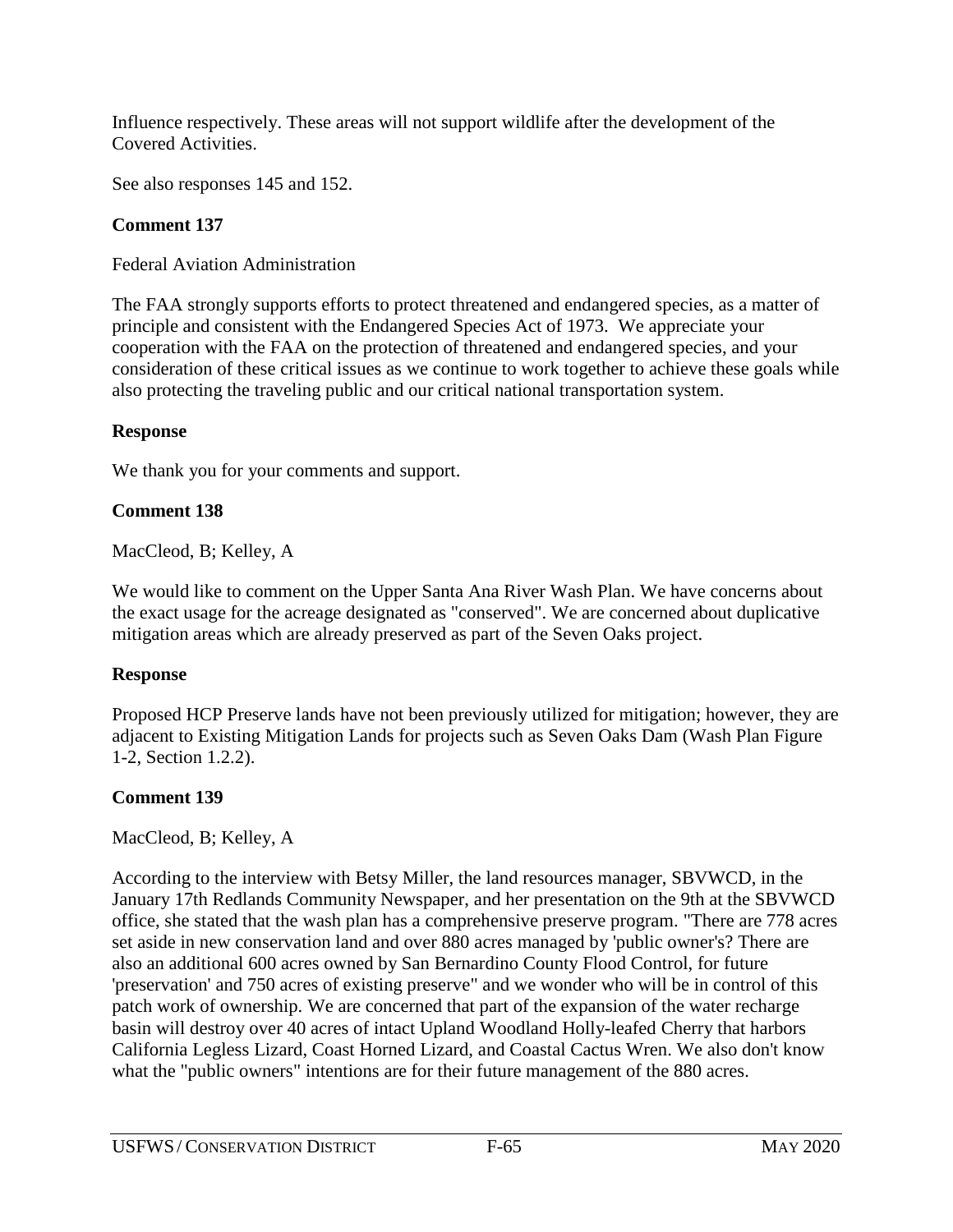Refer to response to Comment 92 regarding coordination of land management within the Upper Santa Ana River Wash. Details of Covered Activity impacts are described in Wash Plan Chapter 2, Table 2-1, and analyzed in DEIS/SEIR Chapter 4. Refer to Wash Plan Chapter 5 for details on land management requirements within the HCP Preserve.

### **Comment 140**

MacCleod, B; Kelley, A

The 600 acres for "future preservation" owned by the county flood control in the wash plan should be used as mitigation for the city of Yucaipa/SBC's flood control Wilson Creek project that contains the 2nd highest population of Parry's Spineflower and the largest intact Alluvial Fan Sage Scrub habitat through out the east valley. The Santa Ana River Wooly Star Mainstem habitat area, south of the river, east of Boulder needs to be restored where 75 acres was bulldozed by a Redlands land owner. SBCWCD already has a \$10 million endowment for monitoring and management activities for the wash plan. It should not be used as a mitigation bank.

### **Response**

Utilization of the Future SBCFCD Mitigation Area is at the discretion of San Bernardino County Flood Control District and subject to approval by appropriate regulatory agencies. The Wash Plan requires recordation of conservation easements on District Conserved Lands; thus, those lands may not be utilized as a mitigation bank for other projects (Wash Plan Sections 6.7 and 7.1.1).

## **Comment 141**

MacCleod, B; Kelley, A

We disagree with the label of "neutral land " on the borrow pit site because it is already classified as mitigation for the Seven Oaks dam construction and is not conserved in this wash plan.

### **Response**

The borrow pit was permanently impacted during construction of Seven Oaks Dam with mitigation for impacts occurring in the Woolly Star Preserve Area Biological (refer to Biological Opinions 1-6-88-F-6 and 1-6-98-F-21). Thus, the site does not currently support natural habitat values and is not proposed for conservation in the Wash Plan.

## **Comment 142**

MacCleod, B; Kelley, A

The local congressmen, Aguilar and Cook, arranged to 'transfer' BLM public land, without public comment, for aggregate mining use. This action did not include any mitigation for this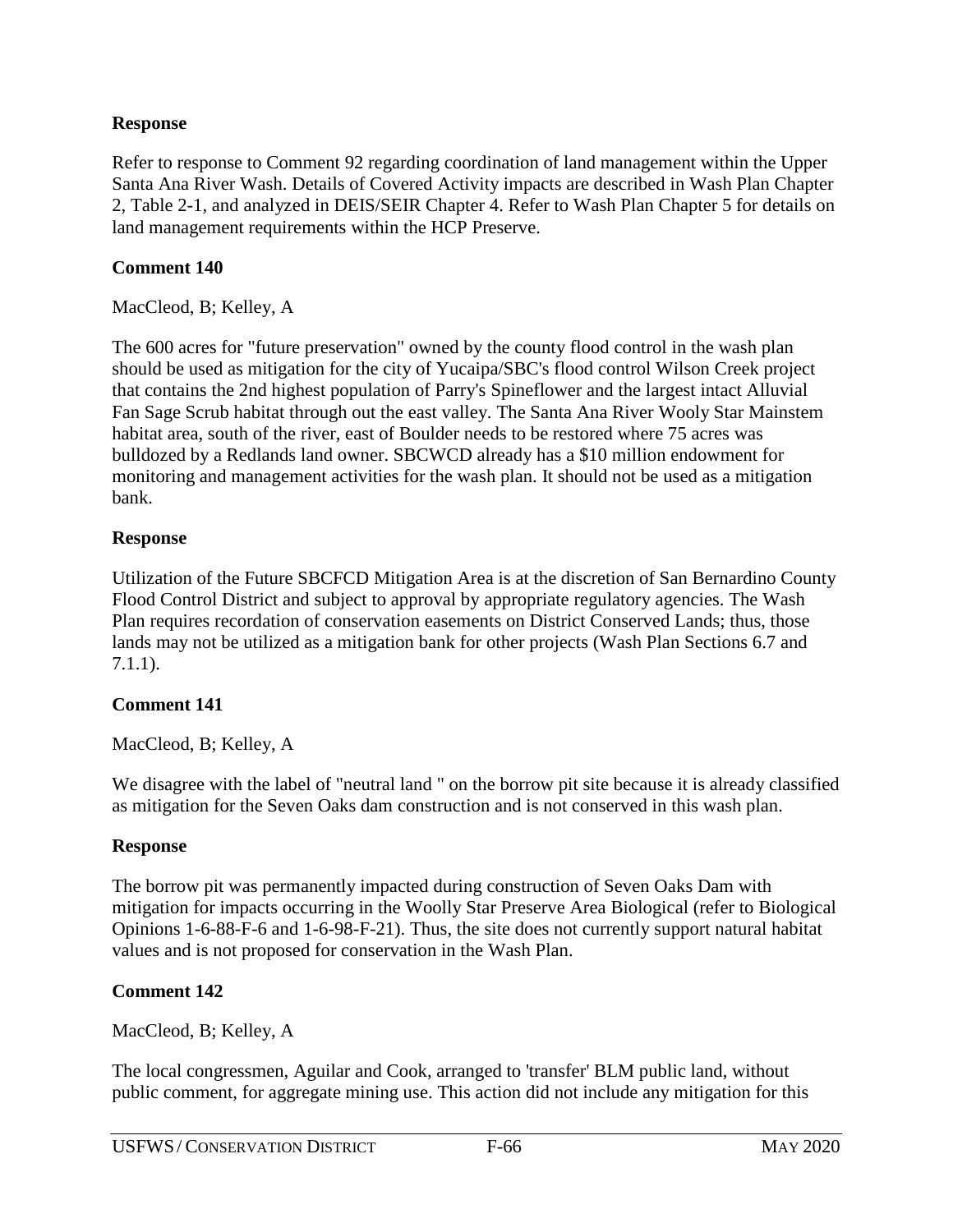change in land ownership. When asked about land swaps at the Jan. 17, we were told there had been no" land swaps", which was technically true but not done under the HCP plan so they could deny it. We would like to see additional mitigation land set aside for this to be honest about the congressional obfuscation.

### **Response**

The BLM and San Bernardino Valley Water Conservation District land exchange was authorized on March 12, 2019, under the Santa Ana River Wash Plan Land Exchange Act. For additional details on the exchange, please see Wash Plan Pages ES-4, ES-11, ES-12, ES-13, 1.4, and Sections 1.2.6 and 6.2.1, and Figure 1.0-7 in the DEIS/SEIR.

## **Comment 143**

MacCleod, B; Kelley, A

We disagree with SBVWC statement that the mining land use was reduced by 30%. Was it reduced by 30% from the time when their plan was to mine most of the wash? We think it looks like an expansion from what they are currently using, an expansion of 401.5 acres without mitigation. They used to have to mitigate for all expansions of mining, but under the HCP they don't have to because they are seeking a biological opinion and incidental take permit under the fish and wildlife service and signing a Record of Decision.

### **Response**

Covered Activity CRM.01, Aggregate Mining, permanently impacts 400.7 acres (Wash Plan Tables 2-1 and 4-7). Mitigation is achieved through land conservation, restoration, management and dedicated funding in perpetuity required by the Wash Plan (Wash Plan Page ES-10, Tables 4-5 and 4-6, and Chapters 5 and 7.

### **Comment 144**

MacCleod, B; Kelley, A

Your newsletter about the Upper Santa Ana River Wash Habitat Conservation Plan says it consists of relatively rare habitat called Riversidian Alluvial Fan Sage Scrub.In fact it is the rarest habitat in the USA, with over 99% of it being destroyed already. It is incumbent upon us all to save as much as possible and we expect the SBVWCD and partners to do better!

### **Response**

We agree that Riversidean Alluvial Fan Sage Scrub is highly endangered. The Wash Plan conserves, funds and manages 1529.8 acres of Sage Scrub within the Plan Area (Wash Plan Table 5-1, Chapter 7).

## **Comment 145**

City of Redlands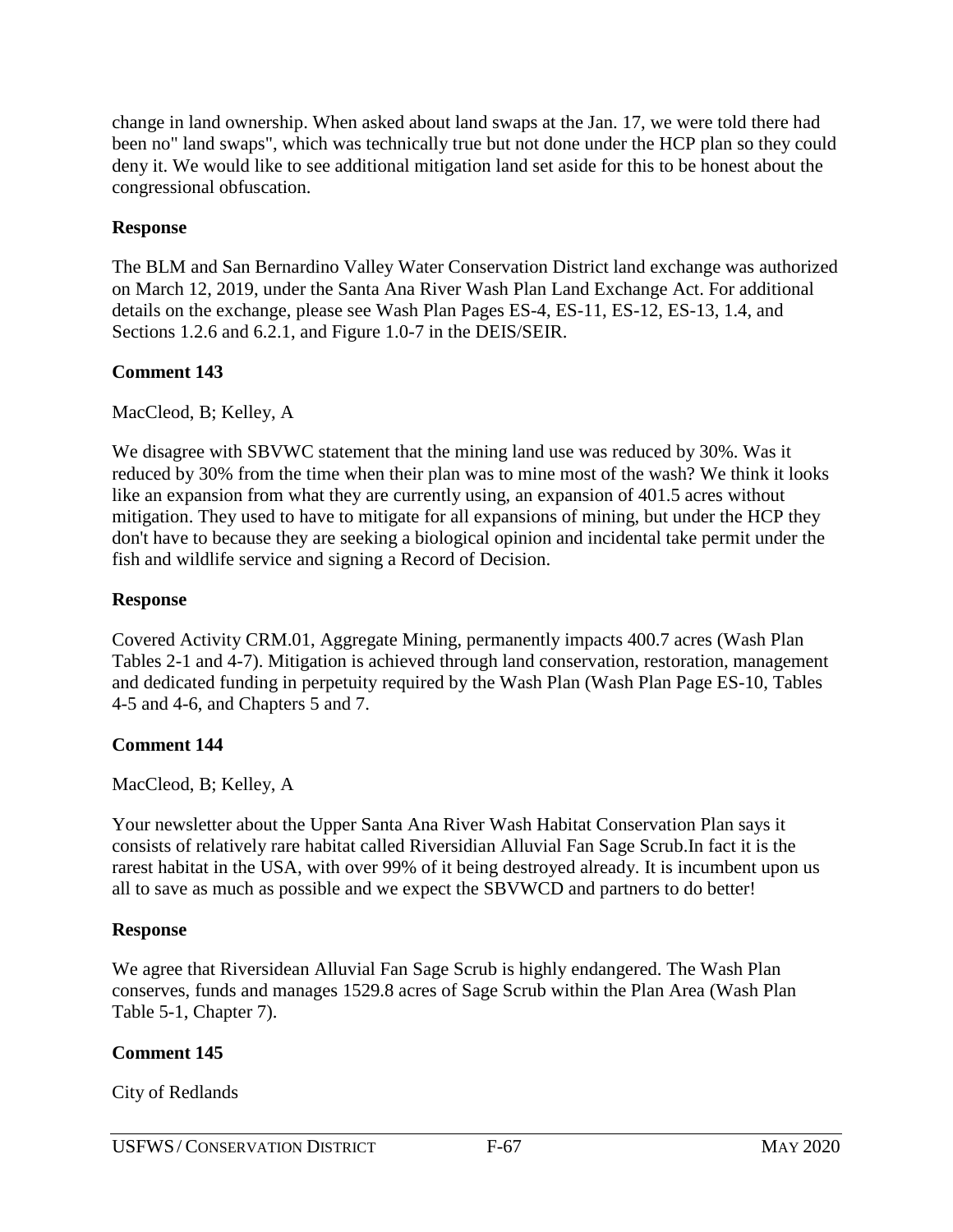Thank you for the presentation and discussions yesterday at the public meeting hosted at your offices. In response to the information presented as well as the referenced documents, the City of Redlands Municipal Airport (REI) has prepared the below comments expressing our concerns and requests: 1.) Adjust the HCP boundary to REI's northern boundary, see example Figure and Exhibits included below: Figure I-2 -Plan Area Subcomponents; Exhibit 1 - Existing REI Master Plan and Airport Capital Improvement Plan; C) Exhibit 2 - Existing Airport Layout Plan.

## **Response**

Section 2.3.6, Redlands Municipal Airport, has been added to Wash Plan Section 2.3, Projects and Activities Not Covered by the HCP: "The City of Redlands Municipal Airport (REI) lies to the south of the Wash Plan, with approximately 34.86 acres of undeveloped Neutral Lands owned by the City within the Wash Plan boundary. REI is a long-standing local and national asset in FAA's National Plan of Integrated Airport Systems, and airport operations are considered compatible with the Wash Plan. The REI Master Plan and Airport Capital Improvement Plan are not Covered Activities. Adoption of the Wash Plan does not restrict the use, maintenance or future development of REI whether inside or outside the Wash Plan boundary." The Wash Plan recognizes that San Bernardino County Flood Control District owns approximately 150.9 acres of alluvial habitat within the active channel of the Santa Ana River which may be used as mitigation for future projects not identified in or covered by the Wash Plan (Section 1.2.2). Future mitigation proposed for these lands should be reviewed by the FAA and appropriate airport operator(s) per the MOA for compliance with Advisory Circular 150/5200-33B Section 2.4. The location of the Wash Plan boundary is based on requests for inclusion of Covered Activities (e.g. Redl.09) by Wash Plan Task Force member agencies. See Wash Plan Section 1.2.2 for details on Neutral Lands.

## **Comment 146**

## City of Redlands

2.) Request approved REI Master Plan, Land Uses and associated Airport Capital Improvement Plan be incorporated as covered projects in the HCP, see Exhibits included below: Exhibit 1 - Existing REI Master Plan and Airport Capital Improvement Plan, Exhibit 2 - Existing Airport Layout Plan

### **Response**

See response to Comment 145.

## **Comment 147**

City of Redlands

3.) Request REI's Existing Air Space Plan be incorporated/recognized in the HCP/EIS, see Exhibit 3 - Existing Air Space Plan.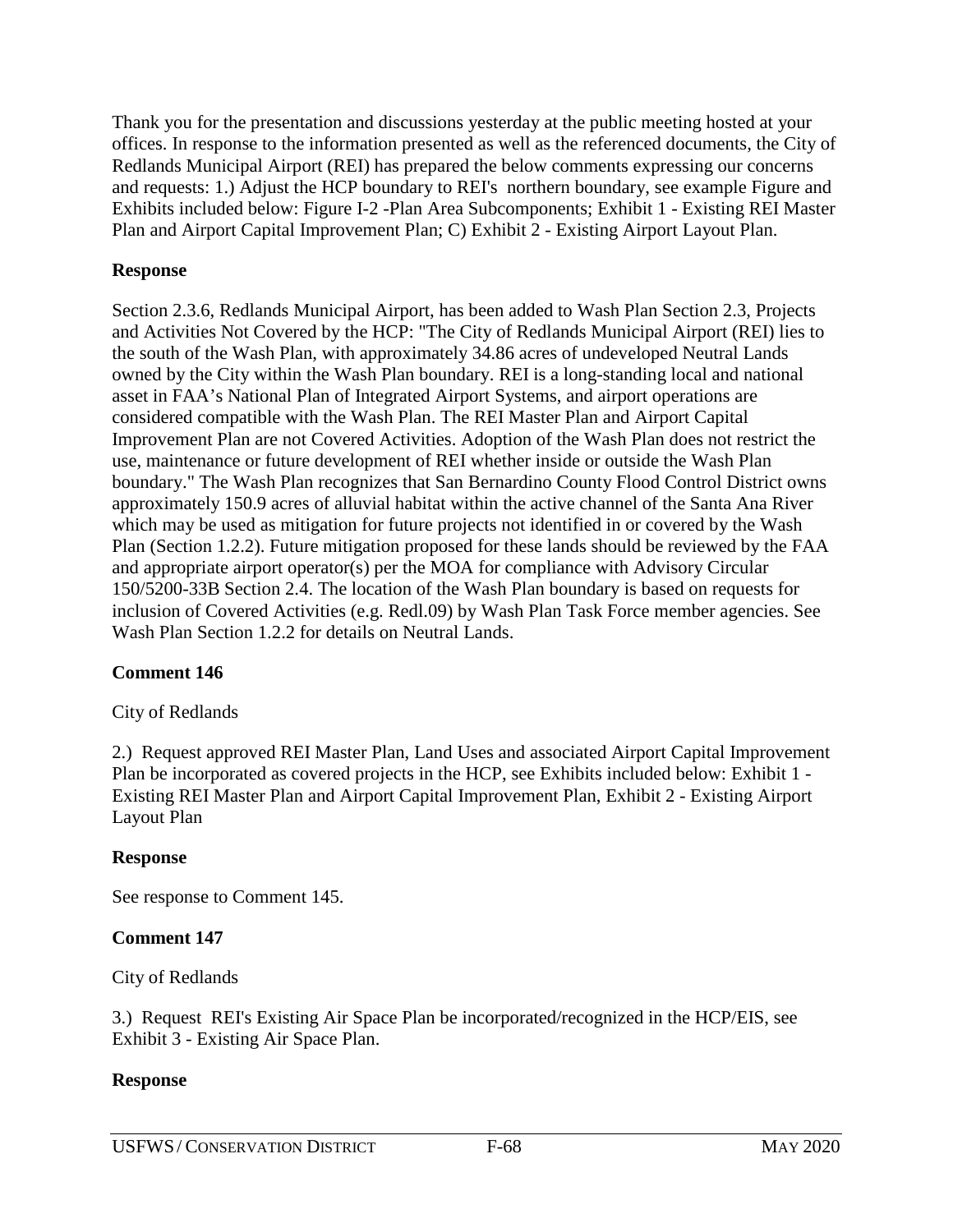See response to Comment 145. Refer to DEIS/SEIR Sections 3.5.2.5, 3.11.2, 4.5, 4.5.1.2, and 4.11.1.2 for analysis of potential hazards and land use conflicts related to REI, including a detailed evaluation of the Redlands Municipal Airport Land Use Compatibility Plan.

## **Comment 148**

City of Redlands

4.) Request REI's Approved Land Use Compatibility Plan be incorporated/recognized in the HCP/EIS. See Exhibit 4 - REI Land Use Compatibility Plan.

# **Response**

See response to Comment 145. Refer to DEIS/SEIR Sections 3.5.2.5, 3.11.2, 4.5, 4.5.1.2, and 4.11.1.2 for analysis of potential hazards and land use conflicts related to REI, including a detailed evaluation of the Redlands Municipal Airport Land Use Compatibility Plan.

# **Comment 149**

# City of Redlands

5.) Request REI's Existing Noise Plan, Fixed Wing and Helicopter Patterns be incorporated/recognized in the HCP/EIS. See Exhibit 5 - REI Existing Noise Plan, Fixed and Wing and Helicopter Patterns.

# **Response**

See response to Comment 145. Refer to DEIS/SEIR Sections 3.5.2.5, 3.11.2, 4.5, 4.5.1.2, and 4.11.1.2 for analysis of potential hazards and land use conflicts related to REI, including a detailed evaluation of the Redlands Municipal Airport Land Use Compatibility Plan.

# **Comment 150**

City of Redlands

6.) Revise HCP and EIS documents including actions and analysis to address and consider impacts/implications to Exhibits listed and included below: Exhibit 1 - Existing REI Master Plan and Airport Capital Improvement Plan; Exhibit 2 - Existing Airport Layout Plan; Exhibit 3 - Existing Air Space Plan; Exhibit 4 - REI Land Use Compatibility Plan; Exhibit 5 - REI Existing Noise Plan, Fixed and Wing and Helicopter Patterns

# **Response**

See response to Comment 145. Refer to DEIS/SEIR Sections 3.5.2.5, 3.11.2, 4.5, 4.5.1.2, and 4.11.1.2 for analysis of potential hazards and land use conflicts related to REI, including a detailed evaluation of the Redlands Municipal Airport Land Use Compatibility Plan.

# **Comment 151**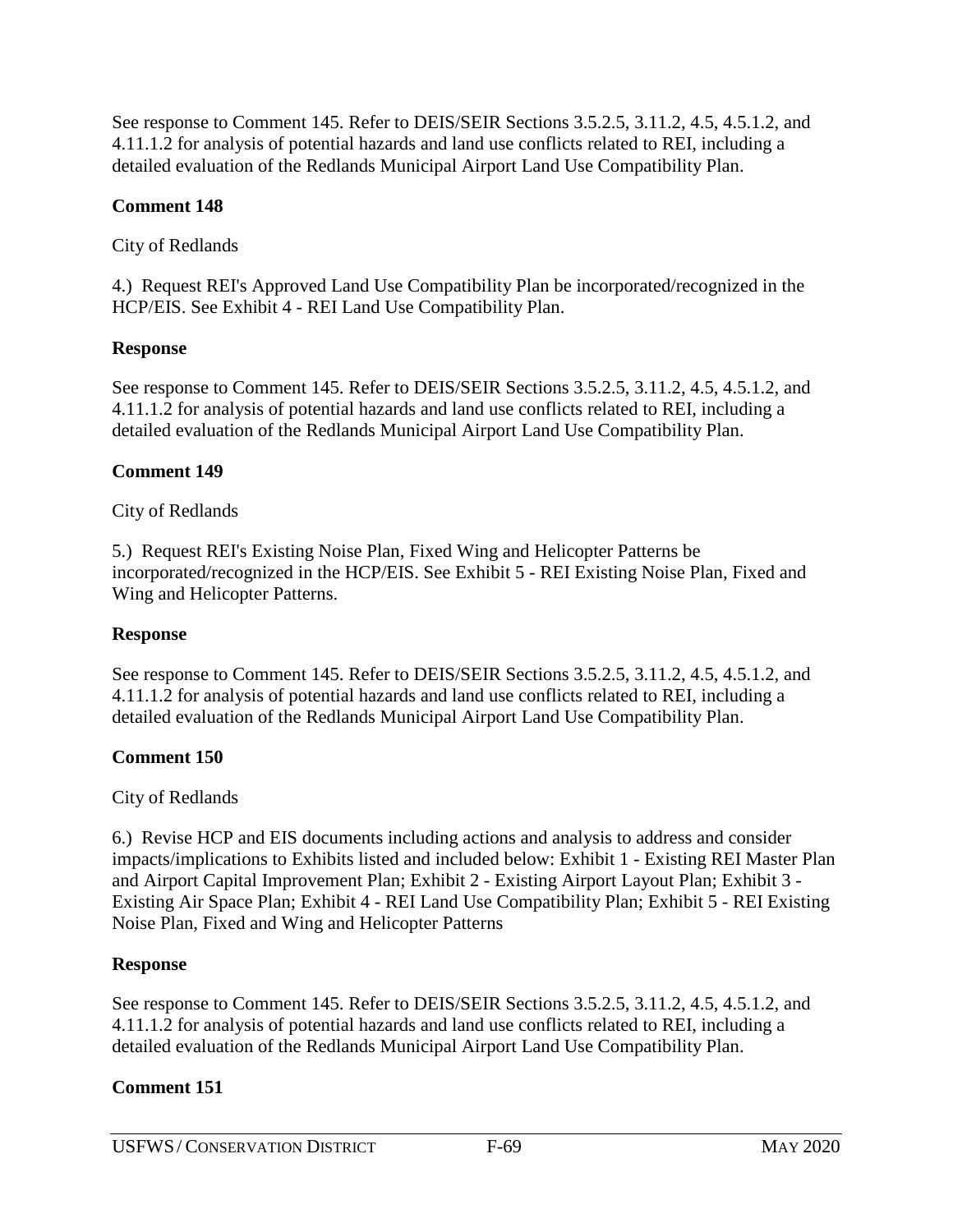### City of Redlands

7.) Revise HCP and EIS including actions and analysis to properly recognize, reference and analyze REI airport as a long standing local and national asset in FAA's National Plan of Integrated Airport Systems:

a. FAA Advisory Circular, dated 8/28/2007, AC No. 150/5200-33B.

### **Response**

See response to Comment 145. Refer to DEIS/SEIR Sections 3.5.2.5, 3.11.2, 4.5, 4.5.1.2, and 4.11.1.2 for analysis of potential hazards and land use conflicts related to REI, including a detailed evaluation of the Redlands Municipal Airport Land Use Compatibility Plan.

## **Comment 152**

City of Redlands

i. Mitigation must not inhibit the airport operations to effectively control hazardous wildlife on or near the mitigation sites or effectively maintain other aspects of safe airport operations.

### **Response**

See response to Comment 145. The Wash Plan HCP Preserve (i.e. mitigation lands) do not include creation or restoration of wetlands as defined in FAA Advisory Circular 150/5200-33B, nor are riparian/aquatic vegetation types conserved within the Preserve (Wash Plan Table 4-2). The Wash Plan HCP Preserve will remain undeveloped, thus no change is proposed to the historic condition which is not in conflict with airport operations. In addition, no mitigation is proposed on airport lands as part of the Wash Plan HCP. The MOA Between the Federal Aviation Administration, the U.S. Air Force, the U.S. Army, the U.S. Environmental Protection Agency, the U.S. Fish and Wildlife Service, and the U.S. Department of Agriculture to Address Aircraft-Wildlife Strikes (2003) notes that "development of conservation/mitigation habitats or other land uses that could attract hazardous wildlife to airports or nearby areas" is "of most concern" to achieving the MOA's purpose (Section 1.C). Section 1.F notes that "not all habitat types attract hazardous wildlife" and recommends that "the signatory agencies will diligently consider the siting criteria and land use practice[s]…stated in FAA AC 150/5200-33" (Section 1.H).

Regarding the Wash Plan, five species are listed as "Covered Species":

1) Slender-horned spineflower (*Dodecahema leptoceras*) is a 1-3 inch tall plant that is known to occur within the Wash Plan HCP Preserve.

2) Santa Ana River woolly-star (*Eriastrum densifolium ssp. sanctorum*) a 24-40 in tall plan that is known to occur within the Wash Plan HCP Preserve.

3) Cactus wren (*Campylorhynchus brunneicapillus*) is a 1.65 oz. bird species that is known to occur within the Wash Plan HCP Preserve. This species is normally found in pairs or family groups on established territories (Anderson and Anderson 1957 and 1973 in The Birds of North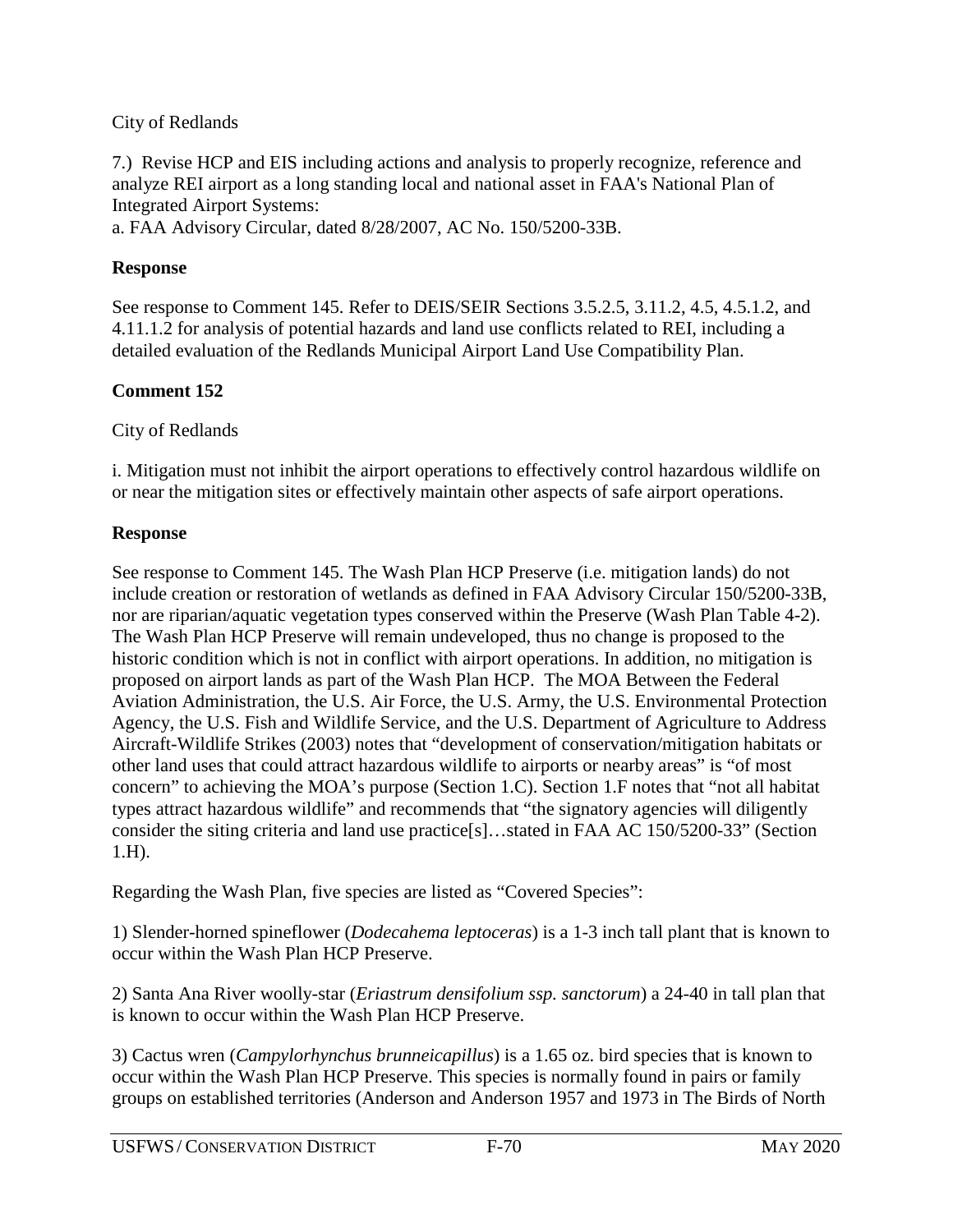America Online), thus they are not expected to form the large flocks noted to cause 97% of reported civilian aircraft-wildlife strikes (MOA Page 2, Background).

4) California gnatcatcher (*Polioptila california californica*) is a less than one ounce bird species that is known to occur within the Wash Plan HCP Preserve. This species is normally found in pairs throughout the year, although foraging groups of up to five individuals were occasionally observed in habitat outside known territories during the non-breeding season (Preston et al. 1998b in The Birds of North America Online), thus they are not expected to form the large flocks noted to cause 97% of reported civilian aircraft-wildlife strikes (MOA Page 2, Background).

5) San Bernardino kangaroo rat (*Dipodomys merriami parvus*) is the smallest kangaroo rat in the United States. Its body is about 3.7 inches long with a long tail, up to 6 inch tail. Individuals are primarily solitary but have overlapping home ranges (Randall 1993), resulting in low population densities across the landscape. The species exhibits nocturnal behavior, foraging from dusk to dawn and sheltering from high daytime temperatures in underground burrows. Given this population density and lack of daytime activity, this species is not anticipated to attract common, large-bodied birds such as red-tailed hawks which are noted to cause 97% of reported civilian aircraft-wildlife strikes (MOA Page 2, Background).

The Wash Plan recognizes that San Bernardino County Flood Control District owns approximately 150.9 acres of alluvial habitat within the active channel of the Santa Ana River which may be used as mitigation for future projects not identified in or covered by the Wash Plan (Section 1.2.2). Future mitigation proposed for these lands should be reviewed by the FAA and appropriate airport operator(s) per the MOA for compliance with Advisory Circular 150/5200-33B Section 2.4.

MOA Section 1.F notes that "exceptions to the…siting criteria…described in Section 2.4b of the AC will be considered because they typically involve habitats that provide unique ecological functions or values (e.g. critical habitat for federally-listed endangered or threatened species, ground water recharge)." The Wash Plan boundary is entirely within designated critical habitat for San Bernardino kangaroo rat (Figure 3-9). Wash Plan Covered Activities CD.01, CD.07, VD.01, and EVWD.04 are related to ground water recharge.

## **Comment 153**

City of Redlands

ii. Mitigation areas must be designed to avoid attracting hazardous wildlife in a manner the meets FAA safety standards.

## **Response**

See response to Comments 135, 136, 145 and 152.

## **Comment 154**

City of Redlands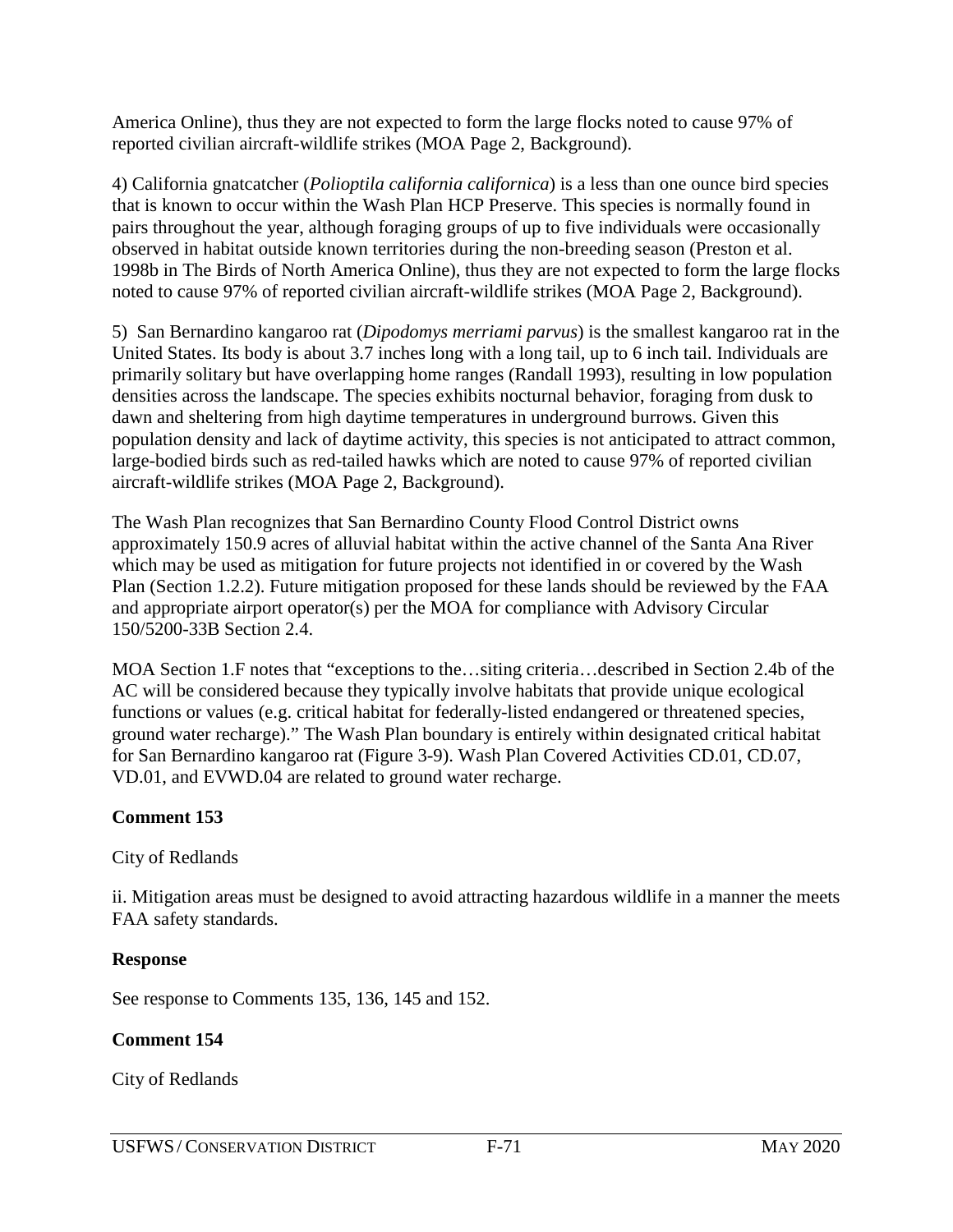iii. City of Redlands and FAA will review any proposed and or future onsite mitigation proposals to determine compatibility with safe airport operations.

### **Response**

See response to Comments 135, 136, 145 and 152.

### **Comment 155**

City of Redlands

iv. A wildlife damage management biologist should evaluate any mitigation projects that are needed to protect unique habitat functions and that must be located in the separation criteria in Sections 1-2 through 1-4 of FAA AC 150/5200-33B, before the mitigation is implemented.

#### **Response**

See response to Comments 135, 136, 145 and 152.

#### **Comment 156**

City of Redlands

v. A Wildlife Hazard Assessment (WHA) should be developed to reduce all wildlife hazards and depending on the WHA findings, the HCP may need a Wildlife Hazard Management Plan.

#### **Response**

See response to Comments 135, 136, 145 and 152.

### **Comment 157**

City of Redlands

b. FAA, Memorandum of Agreement between FAA and USFWS and other federal airport air and ground operations, signed 2002.

#### **Response**

See response to Comments 136 and 145.

### **Comment 158**

City of Redlands

c. FAA Wildlife Hazard Management at Airports, second edition July 2005.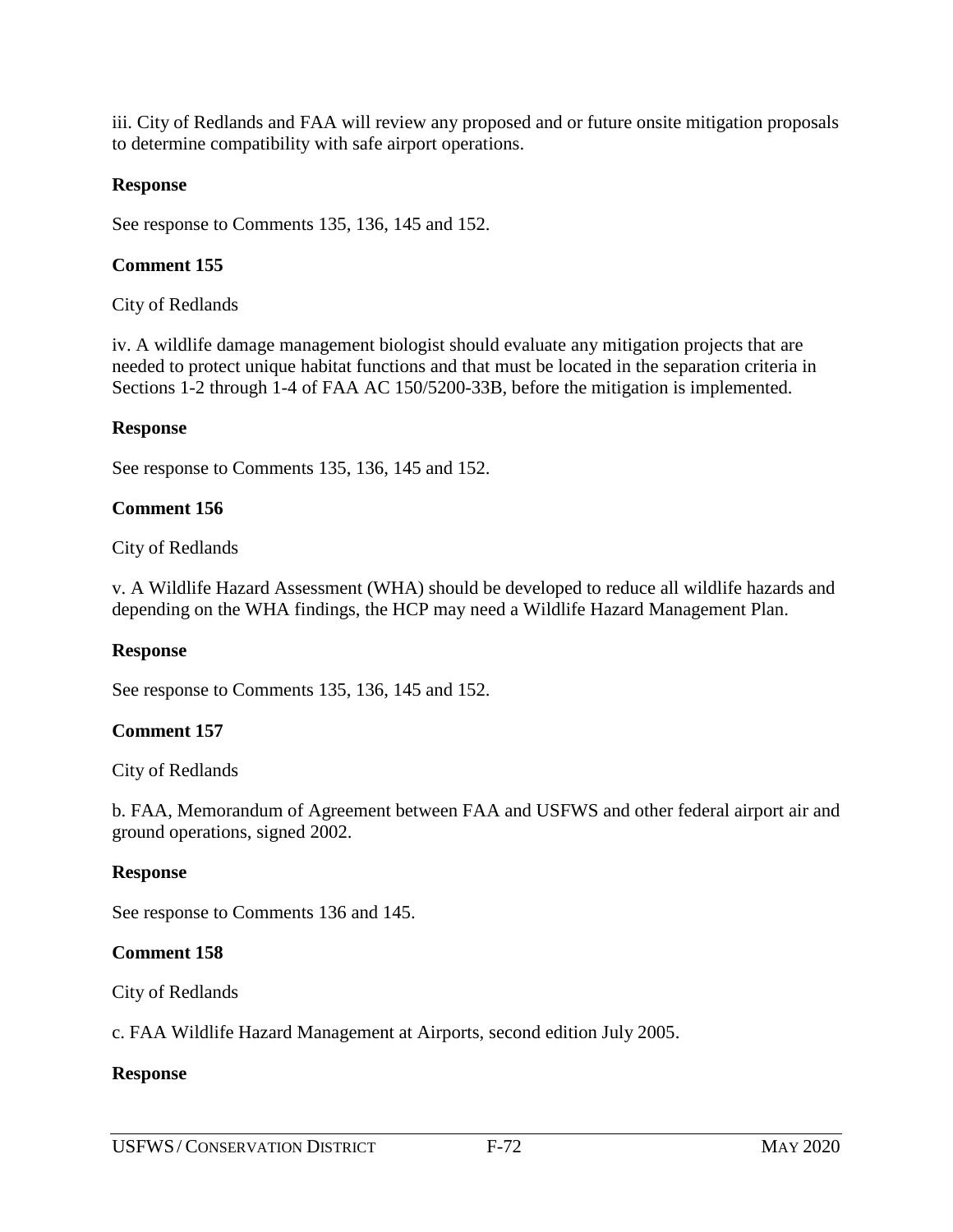See response to Comments 135, 136, 145 and 152.

### **Comment 159**

#### City of Redlands

d. FAA Airport Sponsor Assurances, dated 2014, https://www.faa.gov/airports/aip/grant\_assurances/.

### **Response**

See response to Comments 136, 145, and 152.

### **Comment 160**

City of Redlands

e. FAA CERTALERT dated 11/21/2006 No. 06-07.

### **Response**

See response to Comments 136 and 145.

### **Comment 161**

City of Redlands

f. Exclude REI lands from all HCP actions that would place REI in violation of Assurance 19, 20 and 21, FAA Airport Sponsor Assurances, dated 2014, https://www.faa.gov/airports/aip/grant\_ assurances/.

### **Response**

See response to Comments 136 and 145.

### **Comment 162**

Save Lytle Creek Wash

"Without adequate mitigation and conservation lands set aside for SBKR in the HCP by SBVWCD and in Lytle Creek by FFWS, the species won't survive anywhere." Early in 2010, on a walk through of the Lytle Creek Ranch Specific Plan project site under the DEIR comment period, ACOE representative Crystal Huerta took notes to record the major events and discussions that took place between the participants. One entry in Huerta's notes came from a Service representative stating that the project as proposed would trigger a Jeopardy Opinion. Under Karin Cleary-Rose that Jeopardy Opinion seems to have been removed. The developer has not changed the LCRSP project's intent to destroy nearly all of SBKR's habitat and refugia, so why no JO from Karin Cleary-Rose?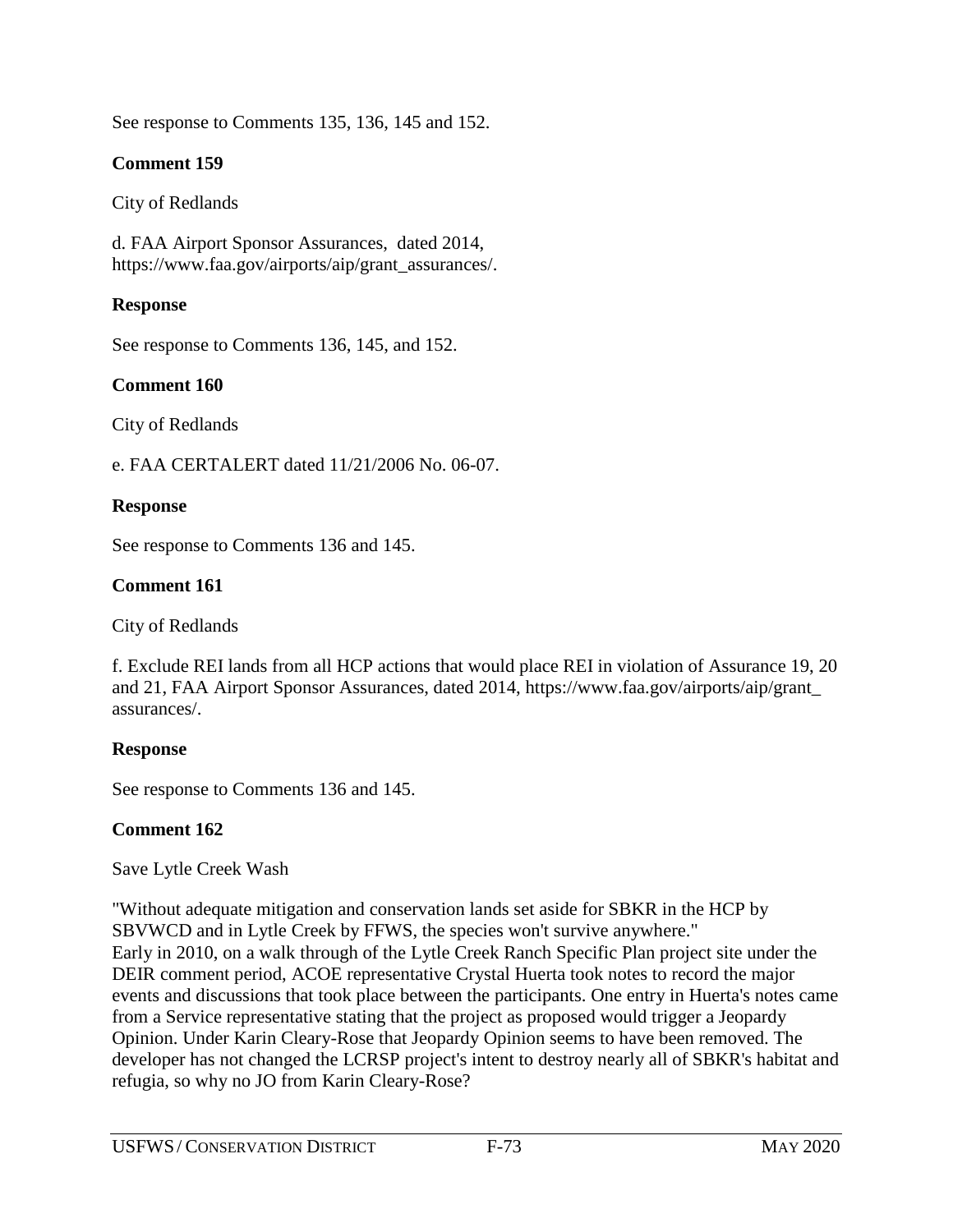#### **Response**

Lytle Creek is not a Covered Activity within the Wash Plan nor does it occur within the Wash Plan Boundary, thus issues raised regarding Lytle Creek are outside the purvue of this project. Preservation of San Bernardino kangaroo rat in additional locations throughout their range, such as Lytle Creek, would be complimentary to the Wash Plan HCP. Our project commentary shows no record of quoted remarks referenced here.

### **Comment 163**

Save Lytle Creek Wash

In fact Karin Ceary-Rose, a lead on the SBVWCD's HCP wasn't present to showcase the wash plan on January 9, 2020, and therefore couldn't address that question. Neither was Gary Hund, the USFWS consulting biologist.

### **Response**

Thank you for your comment. Geary Hund has retired from USFWS.

### **Comment 164**

Save Lytle Creek Wash

Although, the HCP addresses SBKR's survival there, without adequate mitigation lands set aside in perpetuity in both areas of concern, SBKR's march toward eventual extinction continues. This is unacceptable.

#### **Response**

We agree that Riversidean Alluvial Fan Sage Scrub is highly endangered. The Wash Plan conserves, funds and manages 1529.8 acres of Sage Scrub within the Plan Area (Wash Plan Table 5-1, Chapter 7).

### **Comment 165**

Save Lytle Creek Wash

NEPA and CEQA clearly demonstrate the need to study cumulative impacts of any and all projects that could affect this Wash Plan.

### **Response**

Thank you for your comment.

### **Comment 166**

Save Lytle Creek Wash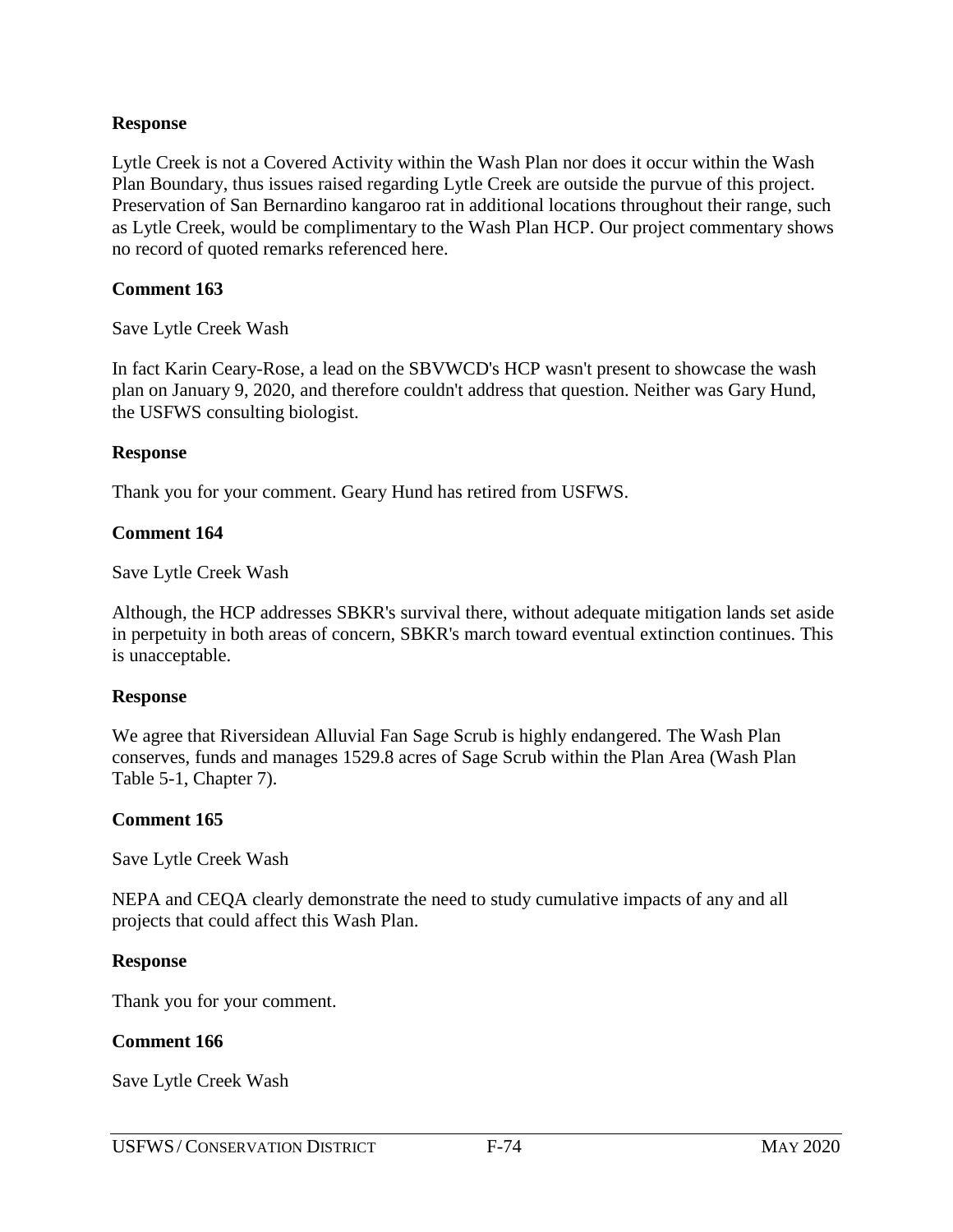The approval of the East Gate project at the former Norton Air Force Base requires no mitigation, however does take 17 acres of critical habitat for California Gnatcatcher and Wooly Star. Up to 100 flights of cargo planes directly over the wash will impact species in the Wash Plan with high intensity sound and potentially bird/aircraft conflict. In addition to this was the proposal at the Wash Plan January 9th meeting by Redlands Airport official to open a helibase on site.

### **Response**

Redevelopment of the former Norton Air Force Base and potential future Redlands Airport improvements are not Covered Activities in the Wash Plan HCP and thus would be analyzed in separate environmental documents. The San Bernardino International Airport Eastgate Building 1 Project EIR (SCH #2018071038) indicates that impacts to biological resources were mitigated to a less than significant level, with no comments received to the contrary (Page 217).

### **Comment 167**

### Save Lytle Creek Wash

One of the Wash Plan maps illustrated a continuous line around Lytle Creek, Cajon Creek, and the Santa Ana River project area. In light of the California Department of Fish and Wildlife unanimous decision to accept petition for listing SBKR for state endangered listing in 2019 and the recent NJO issued by the USFWS, the approval of the SBVWCD Wash Plan should be postponed until all these issues are resolved.

### **Response**

Adoption of the Wash Plan will provide conservation, funding and management for 1,622.5 acres of land modeled to support San Bernardino Kangaroo Rat (Wash Plan Table 4-5). The conditions and measures in the Wash Plan HCP were designed to meet the issuance criteria for 2081 permits for all Covered Species (Wash Plan Section 1.3.2; see also Wash Plan Page ES-2 and Section 1.1.1). Refer to response to Comment 6 for additional details of coordination with CDFW on the Wash Plan HCP.

### **Comment 168**

# California Pilots Association

The California Pilots Association mission is to Preserve, Protect and Promote and the state's airports. As a statewide volunteer organization, we work tirelessly to maintain the State's airports in the best possible condition.

# **Response**

Thank you for your comment.

### **Comment 169**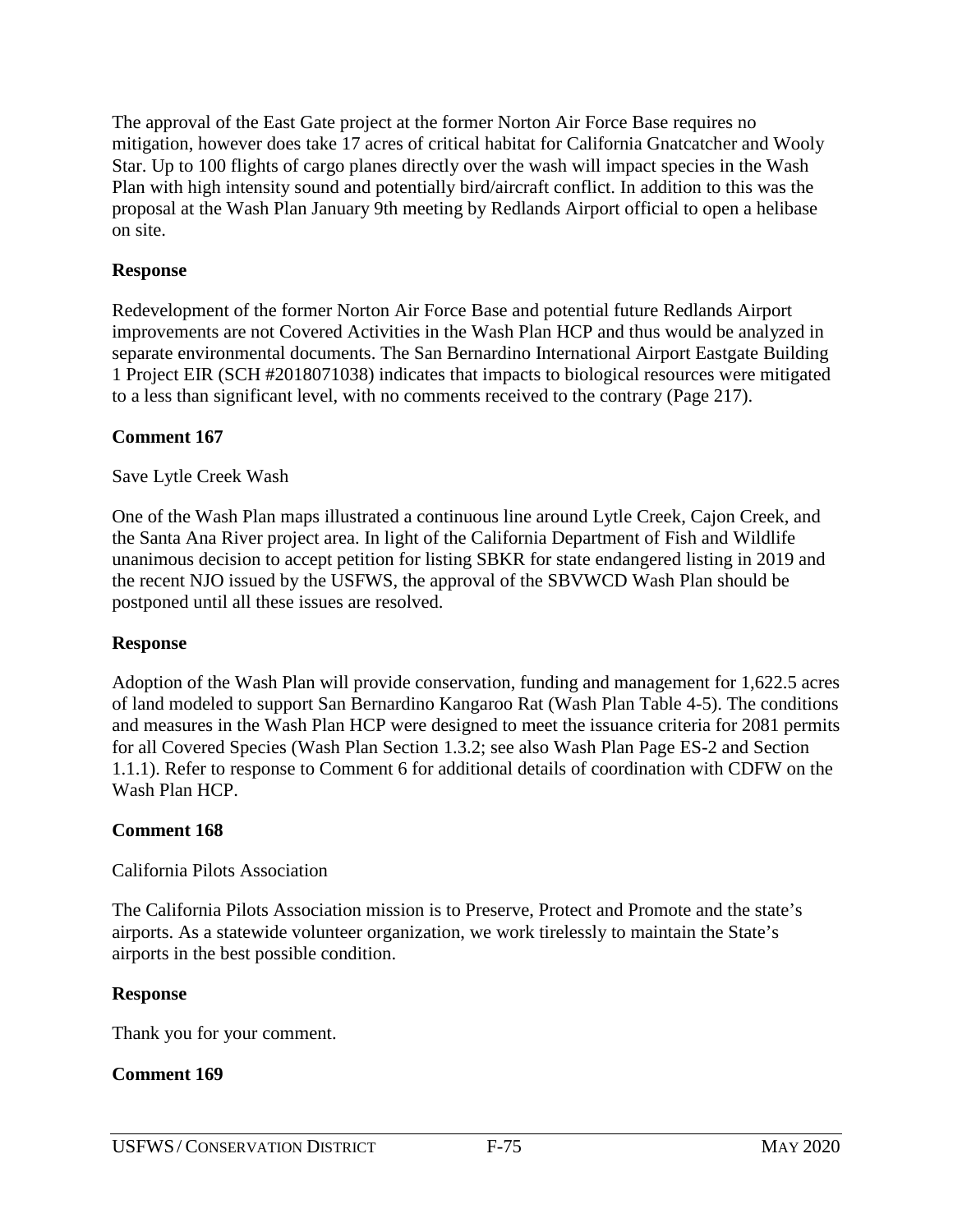### California Pilots Association

The California Pilots Association and the San Carlos Airport Pilots Association share the same concerns as the City of Redlands and the Redlands Airport Association (RAA) about the proposed HCP as it relates to the airport. We do not believe the property associated with Redlands Municipal Airport (REI) should be included in the HCP. We are requesting the northern boundary of the HCP be changed to the northern boundary of Redlands Municipal Airport for the same following reasons:

### **Response**

The location of the Wash Plan boundary is based on requests for inclusion of Covered Activities (e.g. Redl.09) by Wash Plan Task Force member agencies, with property to the north of REI designated as Neutral Lands (refer to Wash Plan Section 1.2.2). Thus, adoption of the Wash Plan does not restrict the use, maintenance or future development of REI whether inside or outside the Wash Plan boundary. See response to Comment 145.

### **Comment 170**

California Pilots Association

1) The REI Airport Master Plan and Airport Layout Plan include future improvements on the north side of REI's runway. They also include plans for a runway extension. These proposed plans are well documented with Caltrans Division of Aeronautics and the Federal Aviation Administration. The costs and challenges associated with developing these improvements inside of the proposed HCP area may make them impractical to construct.

### **Response**

See response to Comment 145. Analysis of the Redlands Municipal Airport Land Use Compatibility Plan and the City of Redlands General Plan and Zoning did not determine any project conflicts with these adopted land use plans (DEIS/SEIR Sections 3.5.2.5 and 4.5.1.2).

### **Comment 171**

### California Pilots Association

2) The future improvements identified in the REI airport master plan will contribute economic benefit to the airport enterprise fund. Any development limitations created by the proposed HCP boundaries within the airport could reduce any potential development related revenue. This could make the cost of operating the airport an economic burden for the City of Redlands.

### **Response**

See response to Comment 169.

### **Comment 172**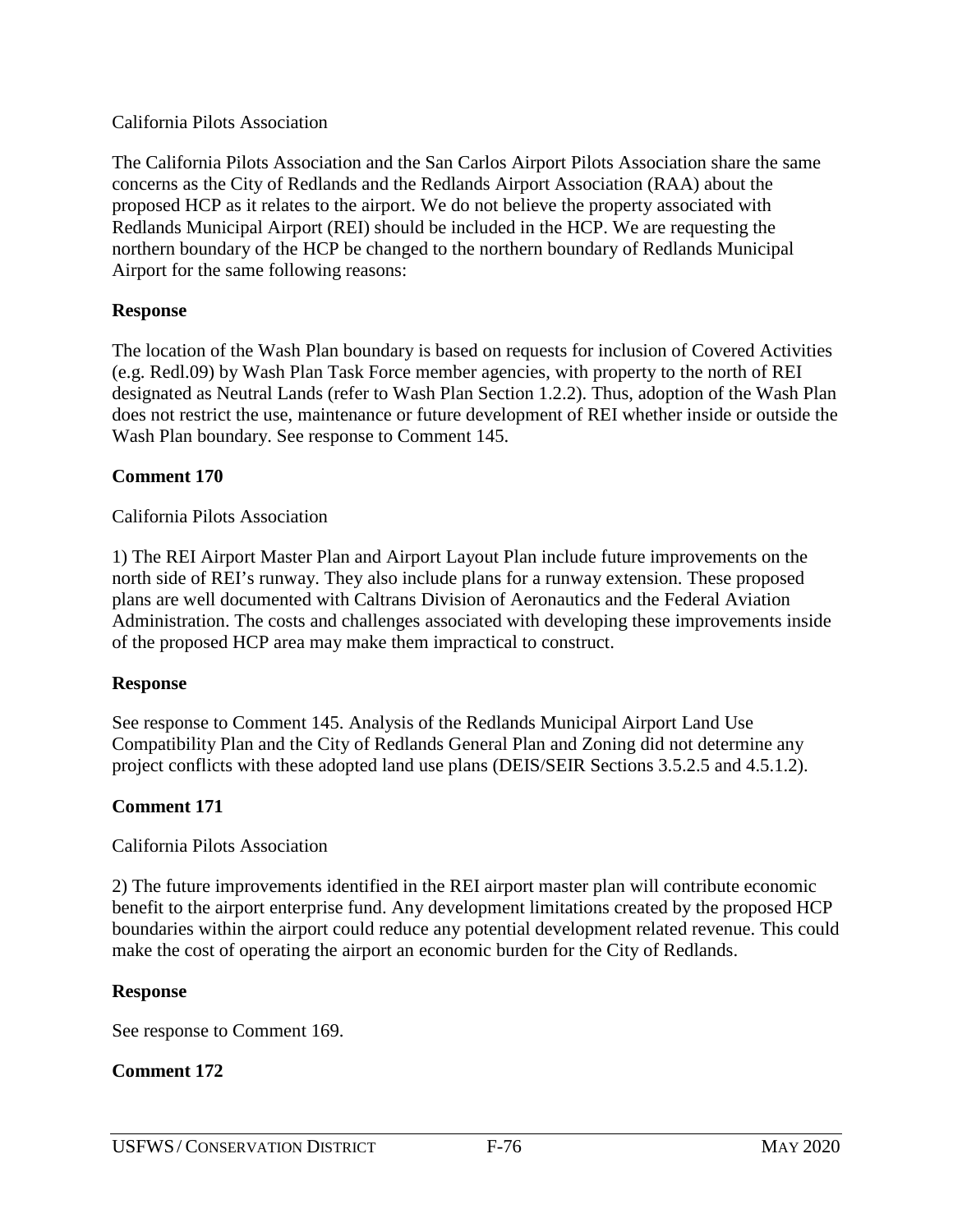### California Pilots Association

We also believe that the creation of the HCP should include the development of an FAA approved Wildlife Hazard Mitigation Plan to mitigate any associated wildlife hazard impacts on aircraft operating at REI.

### **Response**

See responses to Comments 135-136 and 152-158.

### **Comment 173**

Redlands Airport Association

We have reviewed the Draft EIS associated with the Proposed Upper Santa Ana River HCP. We are concerned regarding its impact on Redlands Municipal Airport (REI) and offer the following comments. The HCP boundaries appear to include property within REI. This property belongs to the City of Redlands. We are also aware the City of Redlands does not want this property included in the HCP.

### **Response**

The location of the Wash Plan boundary is based on requests for inclusion of Covered Activities (e.g. Redl.09) by Wash Plan Task Force member agencies, with property to the north of REI designated as Neutral Lands (refer to Wash Plan Section 1.2.2). Thus, adoption of the Wash Plan does not restrict the use, maintenance or future development of REI whether inside or outside the Wash Plan boundary. See response to Comment 145.

#### **Comment 174**

Redlands Airport Association

The RAA shares the same concerns as the City of Redlands about the proposed HCP as it relates to the airport. We do not believe the property associated with Redlands Municipal Airport should be included in the HCP. We are requesting the northern boundary of the HCP be changed to the northern boundary of Redlands Municipal Airport for the following reasons.

#### **Response**

See response to Comment 145.

### **Comment 175**

Redlands Airport Association

1) The REI Airport Master Plan and Airport Layout Plan include future improvements on the north side of REI's runway. They also include plans for a runway extension. These proposed plans are well documented with Caltrans Division of Aeronautics and the Federal Aviation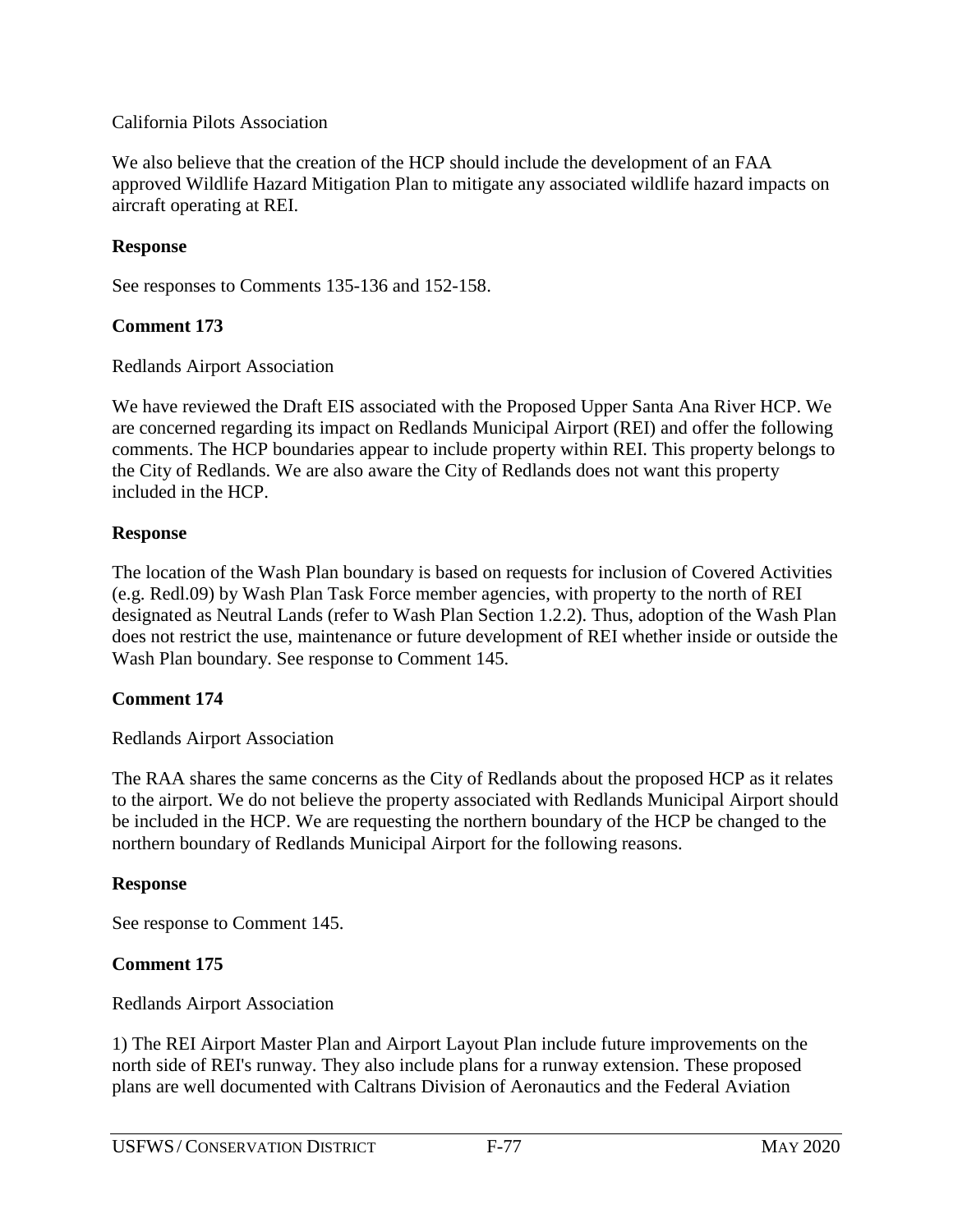Administration. The costs and challenges associated with developing these improvements inside of the proposed HCP area may make them impractical to construct.

# **Response**

See response to Comment 145. Analysis of the Redlands Municipal Airport Land Use Compatibility Plan and the City of Redlands General Plan and Zoning did not determine any project conflicts with these adopted land use plans (DEIS/SEIR Sections 3.5.2.5 and 4.5.1.2).

# **Comment 176**

Redlands Airport Association

2) The future improvements identified in the REI airport master plan will contribute economic benefit to the airport enterprise fund. Any development limitations created by the proposed HCP boundaries within the airport could reduce potential development related revenue. This could make the cost of operating the airport an economic burden for the City of Redlands.

# **Response**

See response to Comment 169.

# **Comment 177**

Redlands Airport Association

REI users have coexisted with the Santa Ana River environment since the airport was founded in 1947. We believe the Santa Ana Wash area to the north of the airport is a great buffer for aircraft noise and overflight. REI users have also had to deal with the wildlife impacts associated with the Santa Ana wash area. We do believe that the creation of the HCP should include the development of an FAA approved Wildlife Hazard Mitigation Plan to mitigate any associated wildlife hazard impacts on aircraft operating at REI.

# **Response**

See responses to Comments 135-136 and 152-158.

# **Comment 178**

Redlands Airport Association

The City of Redlands purchased REI in 1962 from private owners. Since that time, it has grown responsibly to serve the aviation needs of Redlands and the surrounding communities. There are approximately 220 aircraft based at REI. The airport facilitates about 60,000 annual operations from visitors, business and personal travel, recreational flights, flight training activities, air ambulance operations and firefighting activities. The flight training activities at the airport are significant and provide valuable training to the next generation of pilots. The airport is also part of US National Plan of Integrated Airport Systems and will be used to facilitate emergency air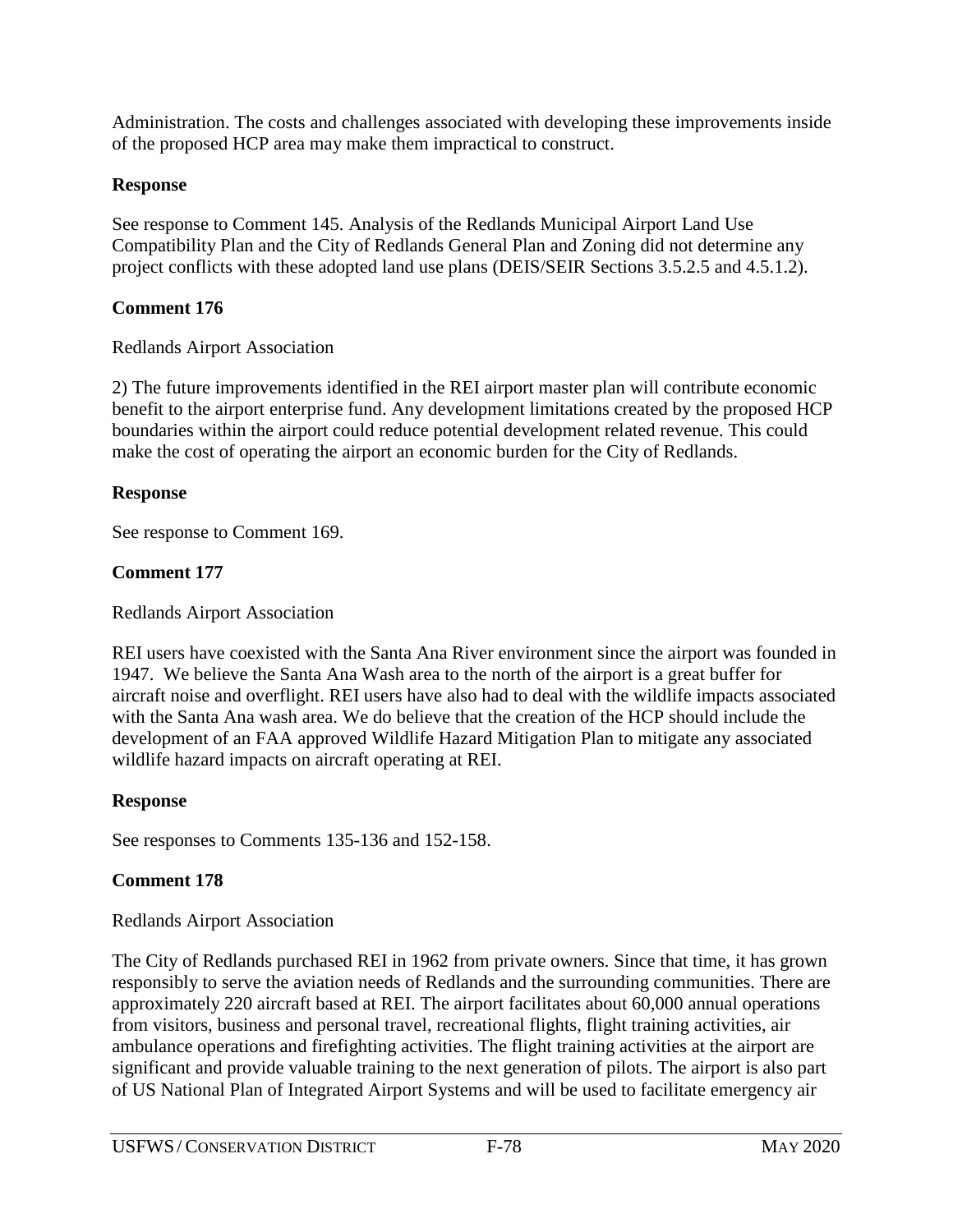support to the community during civil emergencies. The airport generates about \$5 million a year in revenue. There are approximately 50 people employed at the airport and is estimated to support another 1500 jobs. REI's net worth to the community (Land Buildings and Revenue) were recently estimated to be \$80,000,000.

### **Response**

Thank you for your comment.

# **Comment 179**

Redlands Airport Association

The RAA believes the economic and societal impacts of the proposed HCP to REI should be thoroughly considered before implementation.

# **Response**

See response to Comment 145. Analysis of the Redlands Municipal Airport Land Use Compatibility Plan and the City of Redlands General Plan and Zoning did not determine any project conflicts with these adopted land use plans (DEIS/SEIR Sections 3.5.2.5 and 4.5.1.2).

# **Comment 180**

Redlands Airport Association

The RAA represents users and friends of Redlands Airport. We are a Chapter of the California Pilots Association, and many of our members are members of the Aircraft Owners and Pilots Association.

# **Response**

Thank you for your comment.

# **Comment 181**

# Vulcan Materials Company – Western Division

On behalf of Vulcan Materials Company – Western Division (Vulcan), I have reviewed the draft Environmental Impact Statement/Supplement Environmental Impact Report for the Habitat Conservation Plan and Section 10 Permit for the Upper Santa Ana River Wash Plan, San Bernardino County, California and have the several comments for your consideration. The comments largely center about the potential impacts to the species covered by the draft HCP – the federal endangered San Bernardino kangaroo rat (SBKR), Santa Ana River woolly star (SARWS), and slender-horned spineflower (SHSF) as well as the threatened coastal California gnatcatcher (CAGN) and State Species of Concern Cactus wren (CAWREN).

# **Response**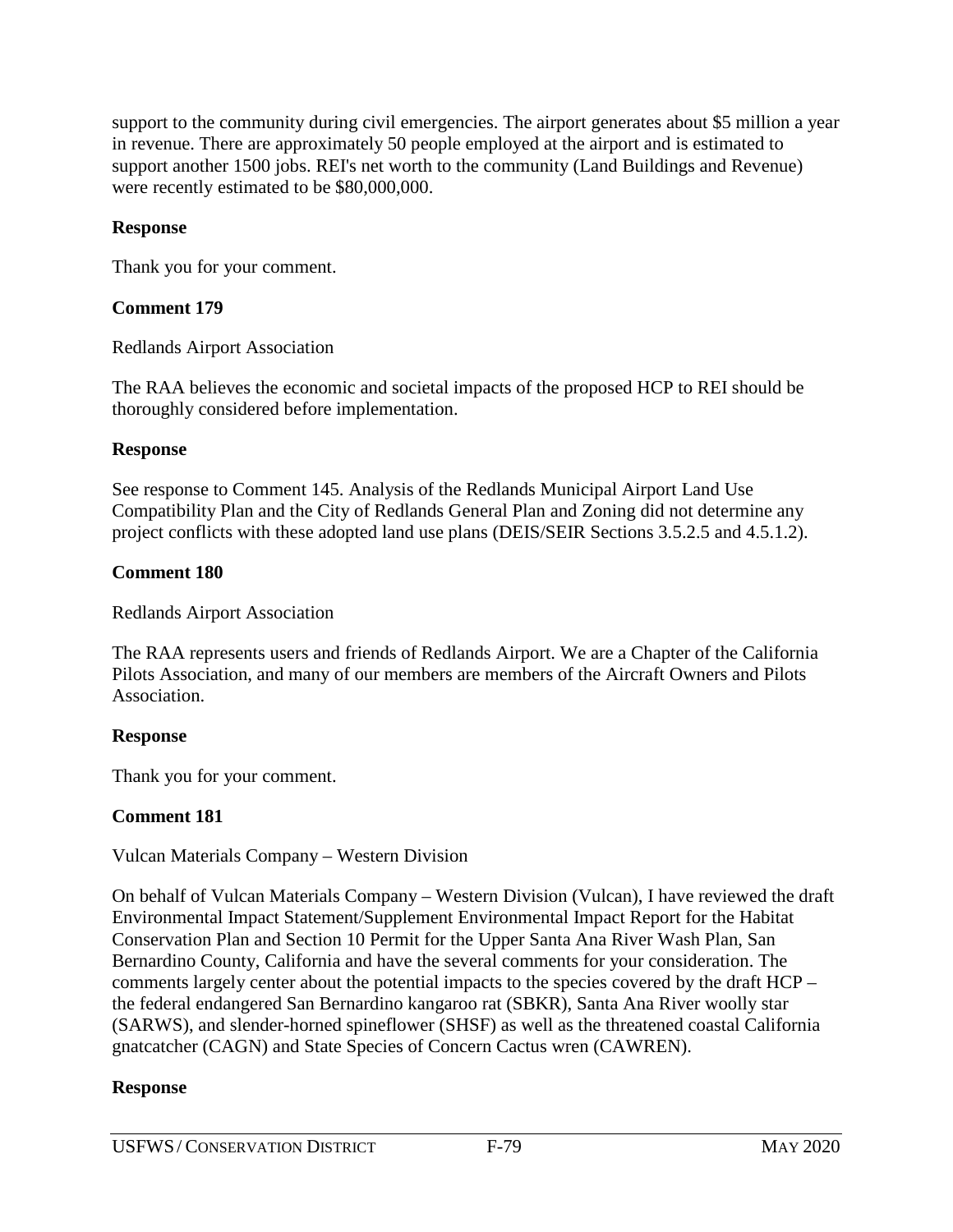Thank you for your comment.

# **Comment 182**

Vulcan Materials Company – Western Division

As you are aware, I have been aiding Vulcan with management of Riversidian alluvial fan sage scrub (RAAFSS) habitat on their Cajon Creek properties since the early 1990s. This effort culminated in the establishment of the Cajon Creek Habitat Conservation Management Area (Conservation Area) in 1996 through a Memorandum of Understanding (MOU). It is acknowledged by the three signatory agencies (i.e., the U.S. Fish and Wildlife Service, California Department of Fish and Wildlife, and U.S. Army Corps of Engineers) that the Conservation Area does or has the high potential to provide habitat for the five species covered by the proposed Wash Plan. During the first 20 years of managing the Conservation Area, Vulcan successfully restored over 200 acres of the RAFSS community and continues to undertake RAFSS enhancement/restoration projects on-site. On the twentieth anniversary of the establishment of the Conservation Area, Vulcan undertook a major revision of the management plan that is part of the MOU based on their management experience. The revisions were adopted in the 2017 amendment to the MOU. The amendment added significant new management and monitoring measures to ensure the maintenance of habitat suitable for SBKR and the other fortyfour special status species that have been recognized as being present or having a high potential to be present. Because of Vulcan's interest in protecting RAFSS habitat and the species that use it, Vulcan also is sponsoring academic studies on habitat maintenance methodologies and has provided other researchers access to the Conservation Area to aid in undertaking their studies. These efforts has lead to the new information being published regarding RAFSS habitat and management needs for SBKR. The following comments are provided for your consideration.

# **Response**

Wash Plan Permittees appreciate Vulcan's 20 years of experience in SBKR management and look forward to coordination and collaboration during Wash Plan implementation.

# **Comment 183**

# Vulcan Materials Company – Western Division

It would be helpful if consistent numbers regarding the amount of impacts and conservation were used throughout the document or the differences explained. Based on the initial description in the document, it appears that the seven project proponents would be allowed to permanently impact approximately 1,050 acres of habitat used by the covered species for proposed aggregate mining, water conservation, water infrastructure, transportation, flood control, and trail projects within the 4,892.2-acre Plan Area. Table 1 has been prepared based on the information on pages 2.0-3 to 2.0-6 of the document. However, in Section 4.0, the numbers associated with permanent impacts are much smaller. Table 4.4-1 provides that the permanent impacts total 615.7 acres and the temporary impacts total 216.6 acres in the Plan Area. Table 4.4.-2 where there is an analysis of impacts on the covered species also provides different numbers than that based on the project description in Section 2. Based on the two tables, it can be assumed that the impacts by species may have been caused by the double counting of some lands because the five species can be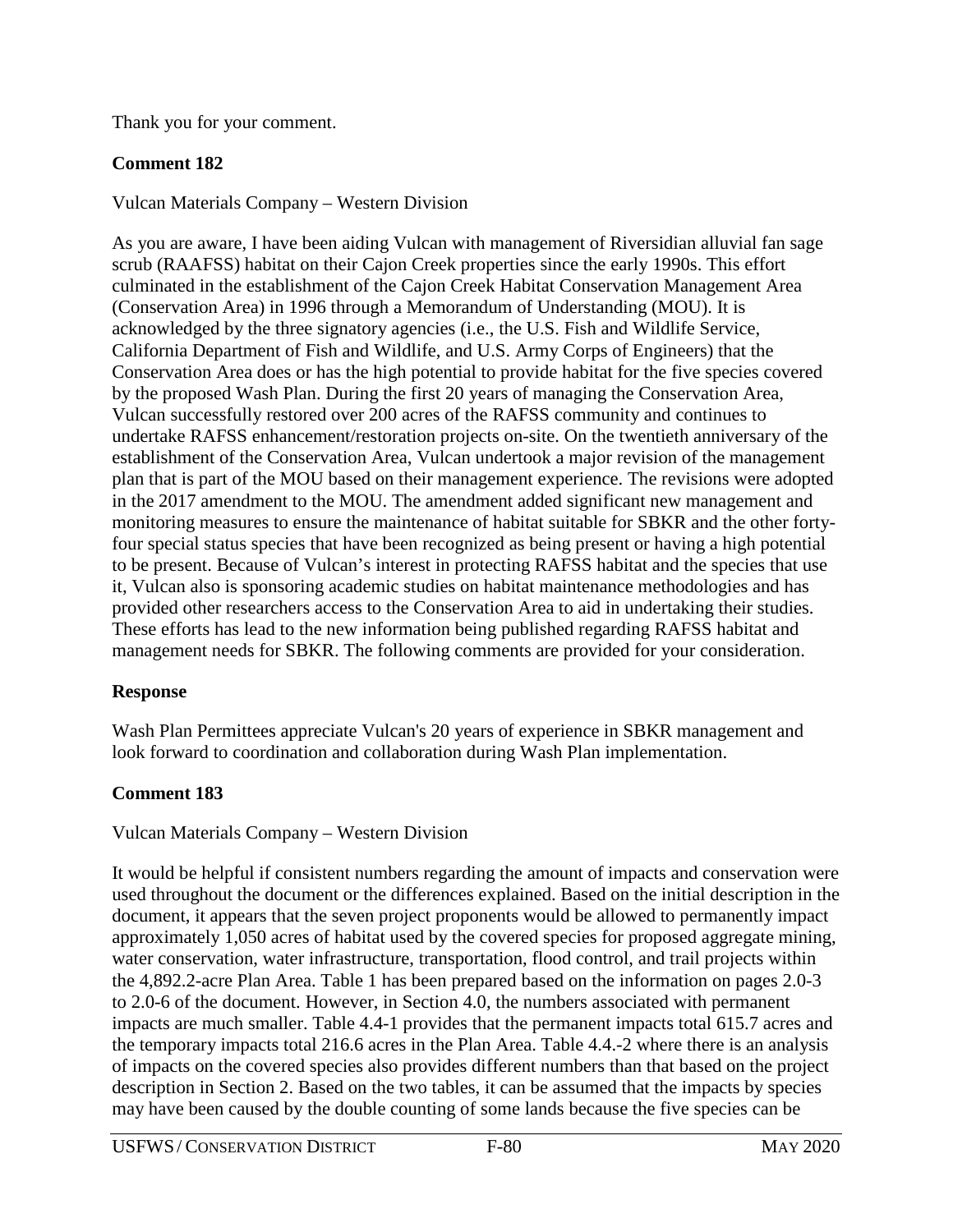found in similar habitats. Nevertheless, it would be helpful if numbers in the document were either consistent or an explanation provided.

# **Response**

As described in the comment, the discrepancies in impact numbers relate to the overlap in species' habitat areas on a finite portion of land. For example, Aggregate Mining impacts a total of 401.5 acres, of which 289.9 acres are identified as habitat for California gnatcatcher and 380.8 acres are identified as habitat for San Bernardino kangaroo rat, including approximately 286 acres acres of habitat that are identified as habitat for both species. DEIS/SEIR Section 2.3 has been updated to include the following: "Acreages of species impacts may sum to a number greater than the total impact acreage due to overlap among species habitats (see Figures 3.4-3- 3.4-7)."

# **Comment 184**

# Vulcan Materials Company – Western Division

This problem is again present in the discussions describing the proposed offsets for these losses. In the description of alternatives, the document states that to offset this loss, the project proponents would implement both avoidance and minimization measures as well as conserve and manage approximately 1,569.1 acres. Table 2.0-2 in the document provides a summary of conserved natural communities. However, the text in the document states that an "additional 156.3 acres of non-native grasslands" (NNG) will be conserved. The table from the document is provided below, however NNG is not included as a community in this table. It is unclear if the NNG being conserved is a component of one or more natural communities and if it is included in this table. This is further complicated because in the Section 4 of the document (page 4.4-4), the document states that the proponents would provide for the permanent conservation of 963.3 acres along with 696.2 acres of District Managed Lands. These two numbers add up to the 1,659.5 acres which is different from either the 1569.1 or the 1,735.4, if the NNG is added to the numbers in the above table.

# **Response**

DEIS/SEIR Table 2.0-2, Summary of Conserved Natural Communities, does not include nonnative grassland because it is not a native plant community conserved to support Covered Species. The total acreage of NNG within the Plan Area is 156.3 (Wash Plan HCP Table 3-3); thus the DEIS/SEIR Page 2.0-7 has been corrected to state that 28.4 acres of NNG will be conserved within the HCP Preserve (Wash Plan HCP Table 4-2). DEIS/SEIR Table 2.0-2, as well as other references within the DEIS/SEIR, have been corrected to state that the Wash Plan would conserve and manage approximately 1,529.9 acres to correct the inadvertent doublecounting of the 39.3 acres of chamise chaparral. The HCP Preserve is 1659.6 acres in size, including 1529.9 acres of sage scrub habitat, 28.4 acres of non-native vegetation types, and 101.3 acres of existing disturbed/developed lands (refer to DEIS/SEIR Table 4.4-1 and Wash Plan Table 4-2).

# **Comment 185**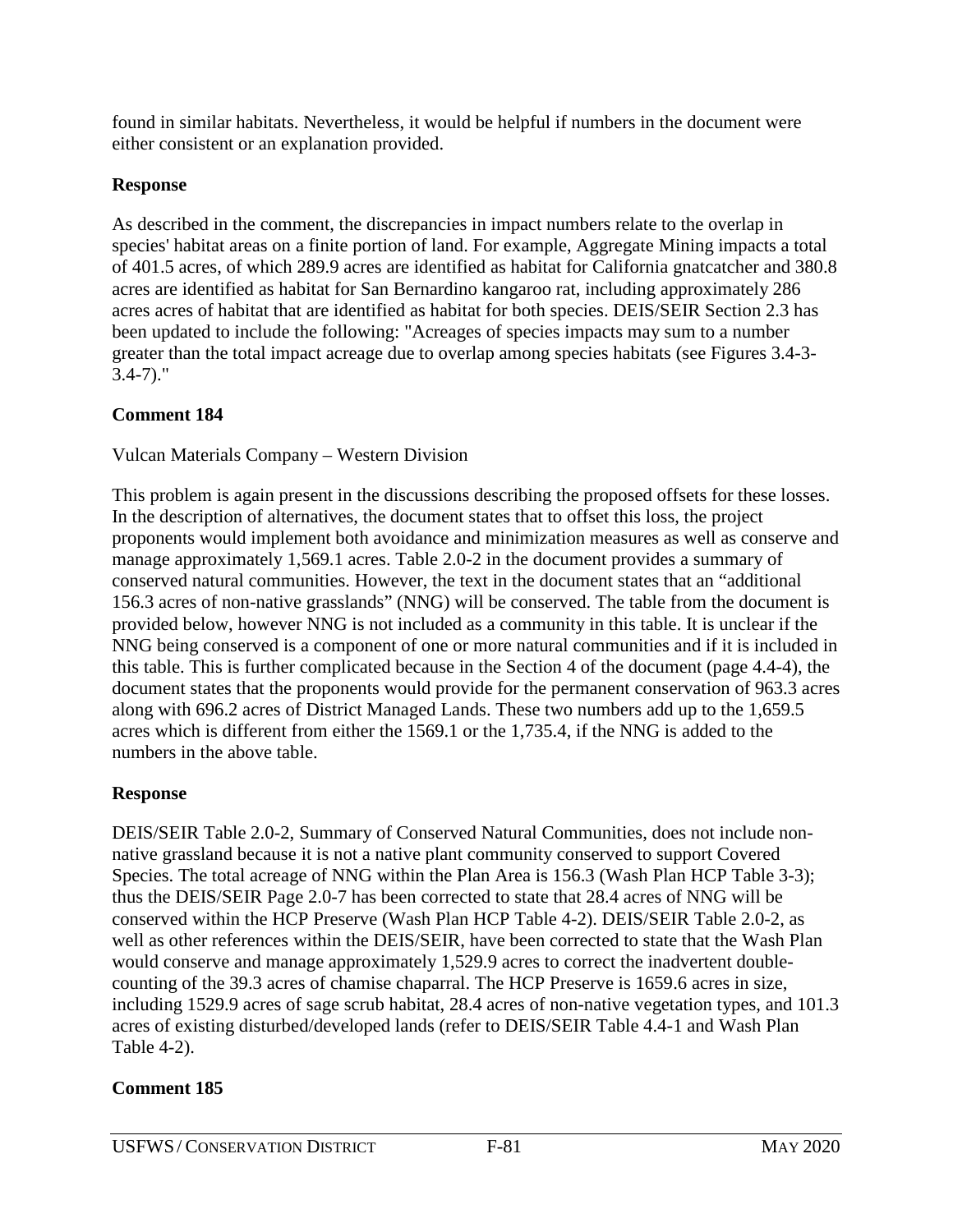### Vulcan Materials Company – Western Division

The primary management approach defined in the document is as follows: 1) The primary habitat management approach is focused on the maintenance and enhancement of overall habitat quality for Covered Species through (1) the control of non-native annual grasses and other invasive nonnative plants, and (2) the restoration and enhancement of spineflower and woolly-star populations. 2) All prescribed management actions will be implemented within an adaptive management context, and therefore will be modified as new information is gained to improve the effectiveness of the management actions in meeting the biological goals and objectives.

# **Response**

DEIS/SEIR has been accurately quoted.

# **Comment 186**

Vulcan Materials Company – Western Division

The proposed management activities are said to include the following: 1) Habitat enhancement, restoration, and creation. 2) Operational changes to enhance in-stream habitat. 3) Control of invasive plant species (e.g., mowing, grazing, herbicide application, prescribed fire and hand clearing). 4) Relocation of Covered Species from impact sites to the HCP Preserve (e.g., in cases where impacts are unavoidable and relocation has a high likelihood of success). 5) Vegetation thinning using livestock grazing, manual labor, herbicide application, or prescribed burning. 6) Monitoring activities in the Plan Area and mitigation areas. 7) Species surveys and research. 8) Fire management including prescribed burning, mowing, and establishment of temporary fuel breaks.

# **Response**

DEIS/SEIR has been accurately quoted.

# **Comment 187**

# Vulcan Materials Company – Western Division

It would have been helpful if more information regarding management from the Habitat Conservation Plan had been included because there appears to be inconsistencies between the habitat requirements on the species and the management plan. In the petition to the California Fish and Wildlife Commission to list SBKR as endangered, the following was stated: "The Wash Plan HCP, which also incorporates some BLM properties, is expected to be completed in late 2019. As proposed by the draft Wash Plan HCP, 570.9 acres of permanent impacts and 109.1 acres of temporary impacts to SBKR would be offset by conservation of 1,622.5 acres of conserved and managed lands. However, over half (54%) of the total Wash Plan HCP Preserve SBKR conservation lands are considered low or very low suitability for SBKR, and only 18% of the conservation lands are considered high suitability for SBKR (ICF 2018). While the plan impacts relatively little highly suitable habitat, and seeks to balance interests, it nevertheless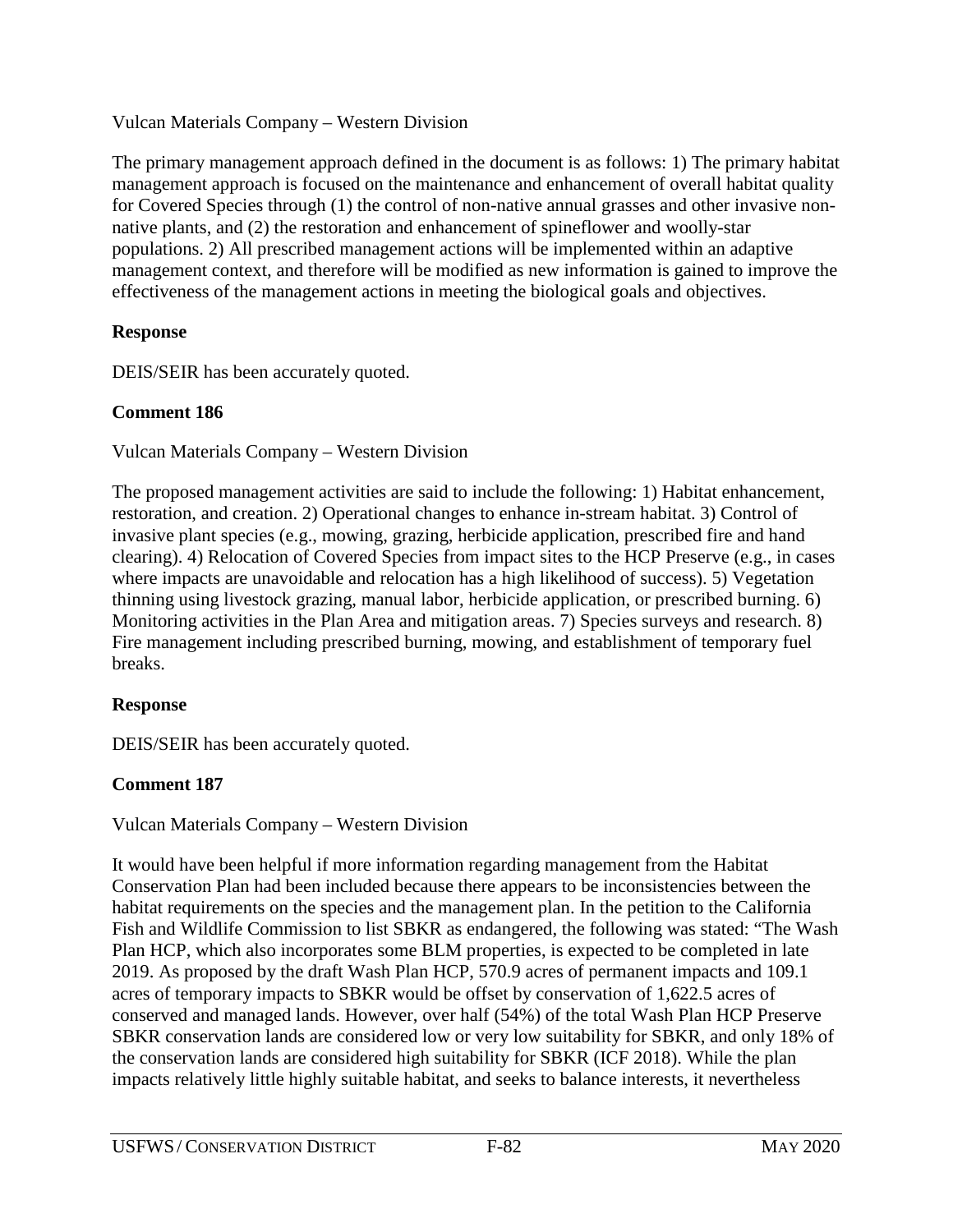would permit the continued loss of SBKR habitat and relies on unproven management measures." From Petition at page 34.

### **Response**

Additional details on proposed management are available in Wash Plan HCP Chapter 5. The Wash Plan HCP is incorporated by reference in the DEIS/SEIR. The petition referenced in the comment accurately summarizes information included in Wash Plan HCP Table 4-5.

# **Comment 188**

Vulcan Materials Company – Western Division

One of the biggest problems appears to be the lack of hydrology to maintain habitat for three of the covered species (i.e., SHSF, SARWS, and SBKR) and how this will be addressed. For example, the section on SHSF states that the approximately 100 acres of the site would be managed for SHSF. The document also mentions that sheet flows of water during storm events is important to maintaining SHSF habitat. However, hasn't this entire area been shut-off from such flows with the construction of Seven Oaks Dam, even though the approval for that project required that such releases be made?

# **Response**

While large-scale flooding and hydrogeomorphic processes are not likely to occur following the construction of Seven Oaks Dam, sheet flow from rainfall during storm events is anticipated within the Wash. Wash Plan HCP Section 5.1.2 includes Slender-horned Spineflower Species Objectives, including permanent conservation and management of 100 acres of spineflower habitat in a manner that preserves ecological processes. In addition, development of a sciencebased Spineflower Restoration Program is required to address issues unique to the maintenance and enhancement of existing spineflower populations, including adaptive management actions necessary to replicate natural processes where necessary. Development of the Spineflower Restoration Program will include input from the Spineflower Working Group. Failure of the Slender-horned Spineflower Enhancement and Relocation Program is included as a Changed Circumstance (Wash Plan Section 6.4.1).

# **Comment 189**

### Vulcan Materials Company – Western Division

In addition, one of the major parcels to be managed for this species appears to be further isolated from potential scour flows because it is located between on-going and future mining operations. Further explanation regarding how this area will be preserved and managed is needed. Similar issues arise with the management of the SARWS and SBKR.

### **Response**

See responses to Comments 7 and 187.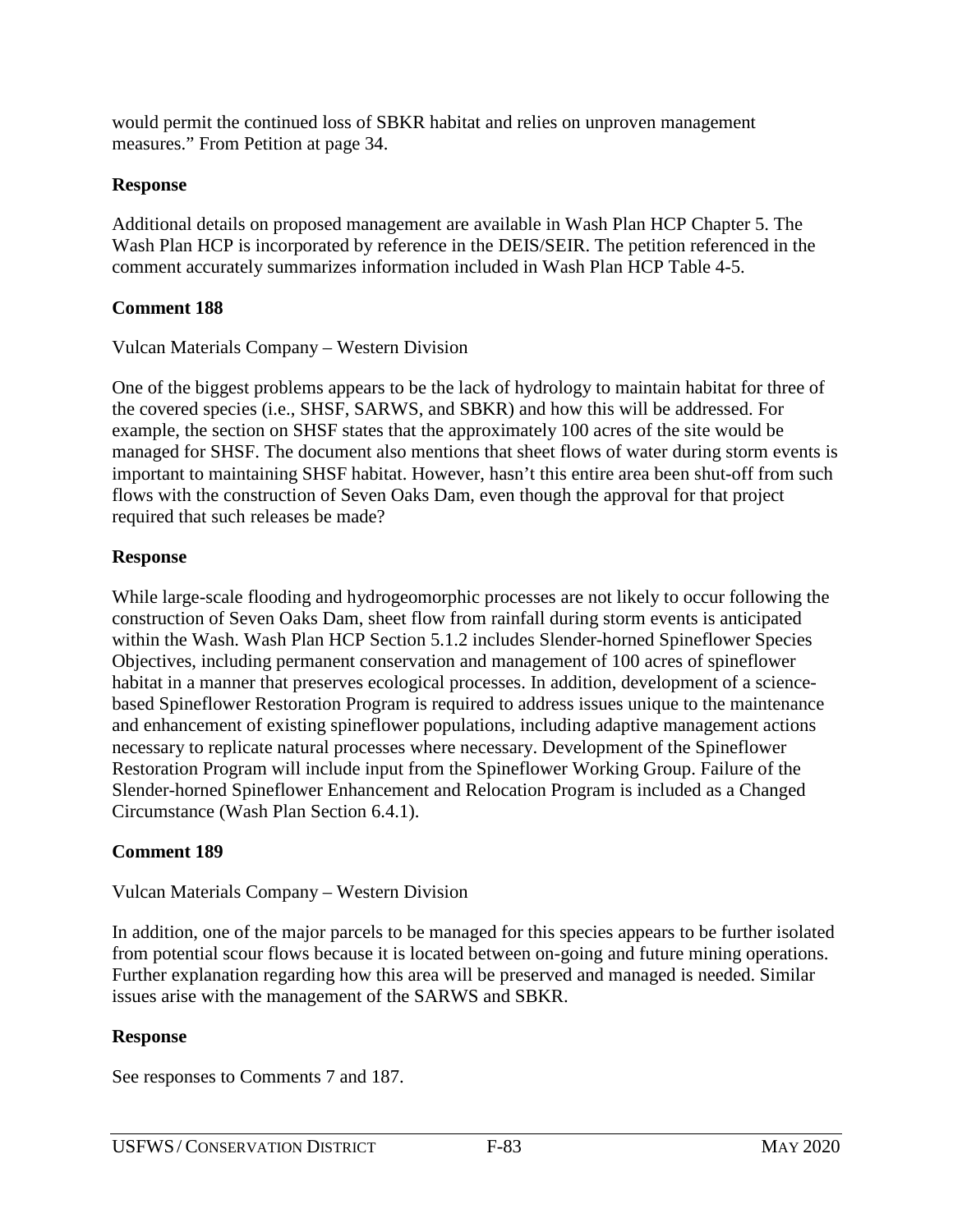### **Comment 190**

Vulcan Materials Company – Western Division

Another problem is the document may be overly optimistic in the amount of habitat that can be managed for each of the species. For example, the document states that the plan would impact approximately 424 acres of CAGN habitat and conserve/manage approximately 1,292 acres of habitat for the benefit of this species. The only way that this is feasible is if habitat for SARWS and SBKR is included in the CAGN conservation total. Since these three species can be found using the same plant community, this may appear to be reasonable. However, this could be considered misleading because CAGN tends to prefer habitat that is much denser than that preferred by SBKR and SARWS.

#### **Response**

See response to Comment 183. Species-Based Management (Wash Plan HCP Pages 5-20 - 5-22) discusses when co-management of species is appropriate. Coastal California Gnatcatcher Management (Wash Plan HCP Pages 5-21 - 5-22) notes that the majority of the habitat in the Plan Area does not contain sufficient shrub cover and structure to support nesting and wintering gnatcatchers.... Suitable habitat areas within the HCP Preserve will be managed to benefit the gnatcather, primarily through measures to maintain the suitability of nesting habitat and adjacent wintering and foraging habitat. Co-management of gnatcatcher habitat will also occur as part of non-native controls and related measures for SBKR and woolly-star.

### **Comment 191**

Vulcan Materials Company – Western Division

As to the management of SBKR, the proposed plan does not appear to reflect the latest recommendations for managing this species. Recent studies have refined the preferred habitat structure for this species. A recent habitat use model developed by the San Diego Zoo Institute for Conservation Research (ICR) indicates that the SBKR generally is confined to areas with low shrub cover (less than 20 percent), low annual grass cover (less than 30 percent), appropriate soil openness and texture (greater than 50 percent bare ground with exposed sand with a gravel component greater than 25 percent), and low cover of woody debris (6-13 percent) (Shier *et al.*  2019). These numbers have been further refined by Chock et al (2020).

#### **Response**

The Wash Plan HCP includes the results of studies available during document development. New data will be incorporated into management actions as required by Wash Plan Section 5.3.2, Adaptive Management, which states that adjustments to/evaluation of methods should occur "When new information from the literature or other relevant research indicates that a feasible and superior alternative method for achieving biological goals and objectives exists.

### **Comment 192**

Vulcan Materials Company – Western Division